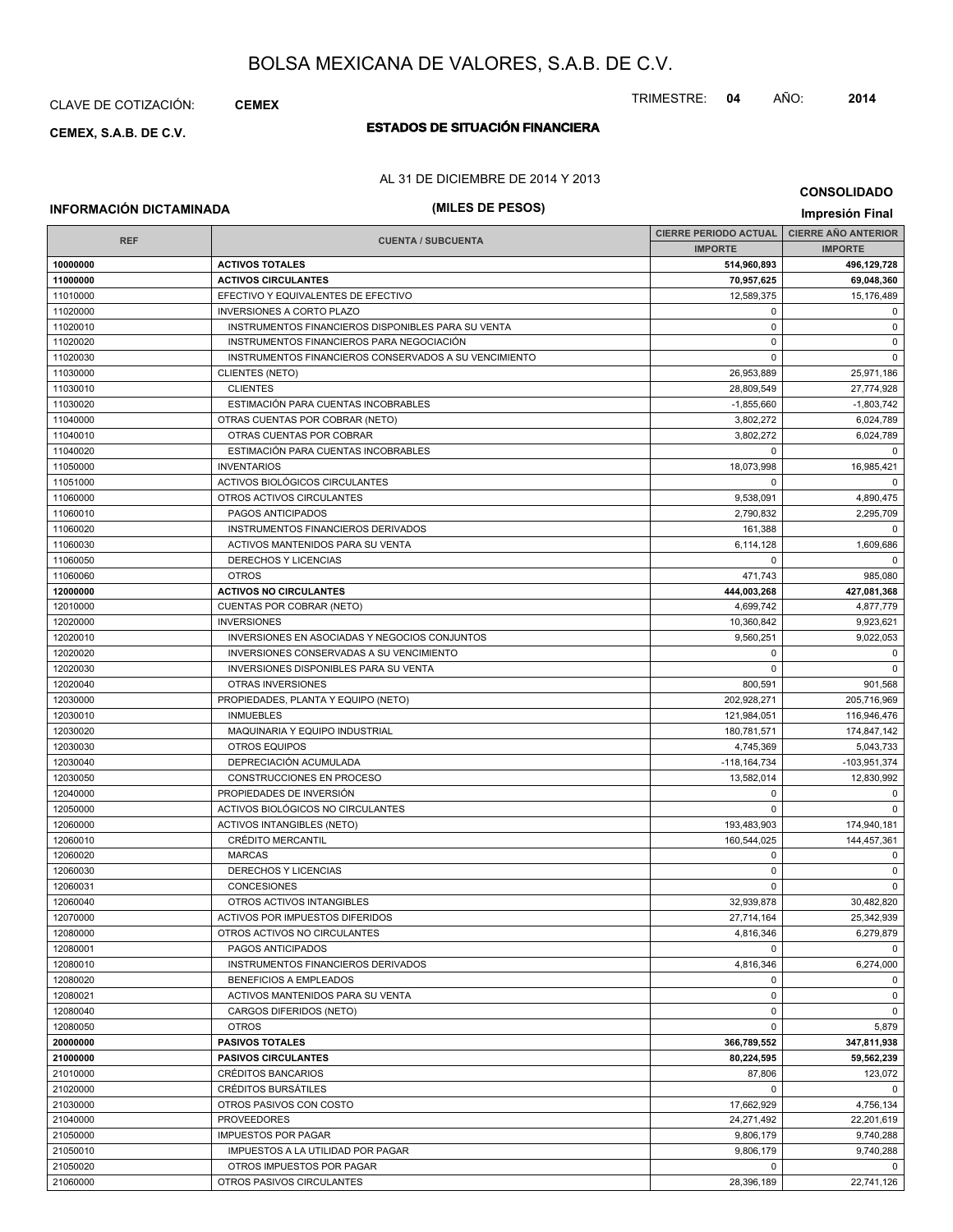# CLAVE DE COTIZACIÓN: **CEMEX**

# **ESTADOS DE SITUACIÓN FINANCIERA CEMEX, S.A.B. DE C.V.**

## AL 31 DE DICIEMBRE DE 2014 Y 2013

# **INFORMACIÓN DICTAMINADA (MILES DE PESOS) Impresión Final**

| <b>CONSOLIDADO</b> |  |
|--------------------|--|
|--------------------|--|

|            |                                                                                          | <b>CIERRE PERIODO ACTUAL</b> | <b>CIERRE AÑO ANTERIOR</b> |
|------------|------------------------------------------------------------------------------------------|------------------------------|----------------------------|
| <b>REF</b> | <b>CUENTA / SUBCUENTA</b>                                                                | <b>IMPORTE</b>               | <b>IMPORTE</b>             |
| 21060010   | <b>INTERESES POR PAGAR</b>                                                               | 3,105,862                    | 3,007,378                  |
| 21060020   | INSTRUMENTOS FINANCIEROS DERIVADOS                                                       | 2,082                        | $\mathbf 0$                |
| 21060030   | <b>INGRESOS DIFERIDOS</b>                                                                | <sup>0</sup>                 | $\Omega$                   |
| 21060050   | <b>BENEFICIOS A EMPLEADOS</b>                                                            | 3,799,482                    | 3,526,548                  |
| 21060060   | <b>PROVISIONES</b>                                                                       | 7,820,612                    | 8,026,896                  |
| 21060061   | PASIVOS RELACIONADOS CON ACTIVOS MANTENIDOS PARA SU VENTA CIRCULANTES                    | $\Omega$                     | $\Omega$                   |
| 21060080   | <b>OTROS</b>                                                                             | 13,668,151                   | 8,180,304                  |
| 22000000   | <b>PASIVOS NO CIRCULANTES</b>                                                            | 286,564,957                  | 288.249.699                |
| 22010000   | <b>CRÉDITOS BANCARIOS</b>                                                                | 47,156,088                   | 54,387,714                 |
| 22020000   | <b>CRÉDITOS BURSÁTILES</b>                                                               | $\Omega$                     | $\Omega$                   |
| 22030000   | OTROS PASIVOS CON COSTO                                                                  | 168,360,242                  | 162,491,078                |
| 22040000   | PASIVOS POR IMPUESTOS DIFERIDOS                                                          | 19,783,292                   | 18,314,941                 |
| 22050000   | OTROS PASIVOS NO CIRCULANTES                                                             | 51,265,335                   | 53,055,966                 |
| 22050010   | INSTRUMENTOS FINANCIEROS DERIVADOS                                                       | 413.391                      | 508,000                    |
| 22050020   | <b>INGRESOS DIFERIDOS</b>                                                                | 554.973                      | 564,005                    |
| 22050040   | <b>BENEFICIOS A EMPLEADOS</b>                                                            | 16,881,341                   | 14,073,154                 |
| 22050050   | <b>PROVISIONES</b>                                                                       | $\Omega$                     | $\mathbf 0$                |
| 22050051   | PASIVOS RELACIONADOS CON ACTIVOS MANTENIDOS PARA SU VENTA NO CIRCULANTES                 | 0                            | $\Omega$                   |
| 22050070   | <b>OTROS</b>                                                                             | 33,415,630                   | 37,910,807                 |
| 30000000   | <b>CAPITAL CONTABLE</b>                                                                  | 148,171,341                  | 148,317,790                |
| 30010000   | CAPITAL CONTABLE DE LA PARTICIPACIÓN CONTROLADORA                                        | 131,103,371                  | 133,378,911                |
| 30030000   | <b>CAPITAL SOCIAL</b>                                                                    | 4,150,998                    | 4,142,845                  |
| 30040000   | ACCIONES RECOMPRADAS                                                                     | $\Omega$                     | $\Omega$                   |
| 30050000   | PRIMA EN EMISIÓN DE ACCIONES                                                             | 101,216,214                  | 84,800,214                 |
| 30060000   | APORTACIONES PARA FUTUROS AUMENTOS DE CAPITAL                                            | $\Omega$                     | $\mathbf 0$                |
| 30070000   | OTRO CAPITAL CONTRIBUIDO                                                                 | $\Omega$                     | $\mathbf 0$                |
| 30080000   | UTILIDADES RETENIDAS (PERDIDAS ACUMULADAS)                                               | 14,998,290                   | 29,399,123                 |
| 30080010   | <b>RESERVA LEGAL</b>                                                                     | 1.804.124                    | 1.804.124                  |
| 30080020   | <b>OTRAS RESERVAS</b>                                                                    | $\Omega$                     | $\Omega$                   |
| 30080030   | RESULTADOS DE EJERCICIOS ANTERIORES                                                      | 19,976,999                   | 38,428,834                 |
| 30080040   | <b>RESULTADO DEL EJERCICIO</b>                                                           | $-6,782,833$                 | $-10,833,835$              |
| 30080050   | <b>OTROS</b>                                                                             | $\Omega$                     | $\Omega$                   |
| 30090000   | OTROS RESULTADOS INTEGRALES ACUMULADOS (NETOS DE IMPUESTOS)                              | 10,737,869                   | 15,036,729                 |
| 30090010   | <b>GANANCIAS POR REVALUACIÓN DE PROPIEDADES</b>                                          |                              | $\mathbf 0$                |
| 30090020   | GANANCIAS (PERDIDAS) ACTUARIALES POR OBLIGACIONES LABORALES                              | $-6,404,000$                 | $-3,379,000$               |
| 30090030   | RESULTADO POR CONVERSIÓN DE MONEDAS EXTRANJERAS                                          | 9,650,665                    | 9,149,506                  |
| 30090040   | CAMBIOS EN LA VALUACIÓN DE ACTIVOS FINANCIEROS DISPONIBLES PARA SU VENTA                 | $-116,400$                   | $-22.000$                  |
| 30090050   | CAMBIOS EN LA VALUACIÓN DE INSTRUMENTOS FINANCIEROS DERIVADOS                            | $\Omega$                     | $\mathbf 0$                |
| 30090060   | CAMBIOS EN EL VALOR RAZONABLE DE OTROS ACTIVOS                                           | 0                            | $\overline{0}$             |
| 30090070   | PARTICIPACIÓN EN OTROS RESULTADOS INTEGRALES DE ASOCIADAS Y NEGOCIOS<br><b>CONJUNTOS</b> | $\Omega$                     | $\Omega$                   |
| 30090080   | OTROS RESULTADOS INTEGRALES                                                              | 7,607,604                    | 9,288,223                  |
| 30020000   | CAPITAL CONTABLE DE LA PARTICIPACIÓN NO CONTROLADORA                                     | 17,067,970                   | 14,938,879                 |

### TRIMESTRE: **04** AÑO: **2014**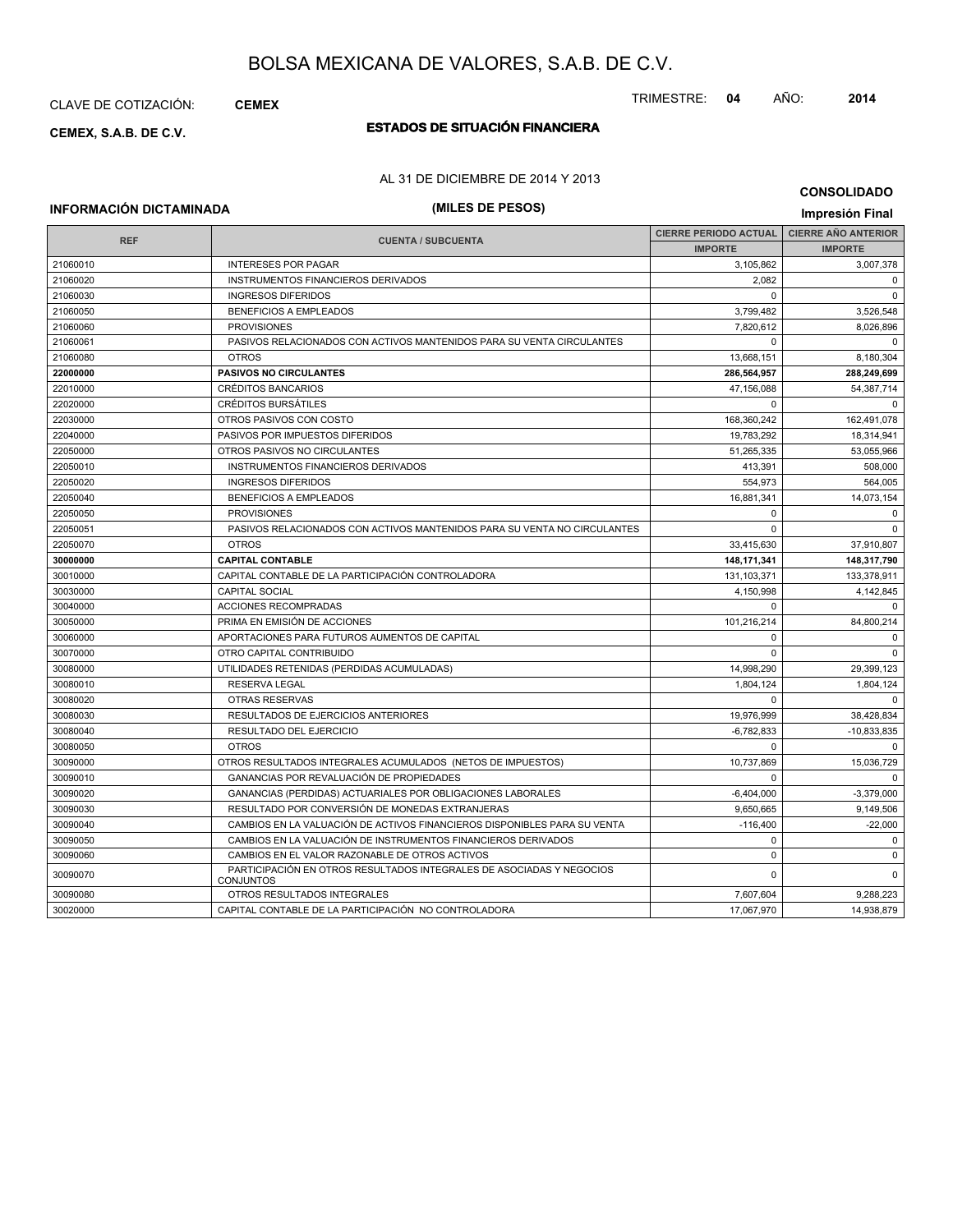CLAVE DE COTIZACIÓN: **CEMEX**

# TRIMESTRE: **04** AÑO: **2014**

# **ESTADOS DE SITUACIÓN FINANCIERA CEMEX, S.A.B. DE C.V. DATOS INFORMATIVOS**

### AL 31 DE DICIEMBRE DE 2014 Y 2013

# **INFORMACIÓN DICTAMINADA (MILES DE PESOS) Impresión Final**

# **CONSOLIDADO**

| <b>CIERRE AÑO ANTERIOR</b> |
|----------------------------|
|                            |
| <b>IMPORTE</b>             |
| 43,614,047                 |
| 264,546,320                |
| 95,156                     |
| 4,047,486                  |
| 14,073,154                 |
| 10                         |
| 18,853                     |
| 24,224                     |
| 34,270,594,791             |
| $\Omega$                   |
| 3,734,000                  |
| $\Omega$                   |
|                            |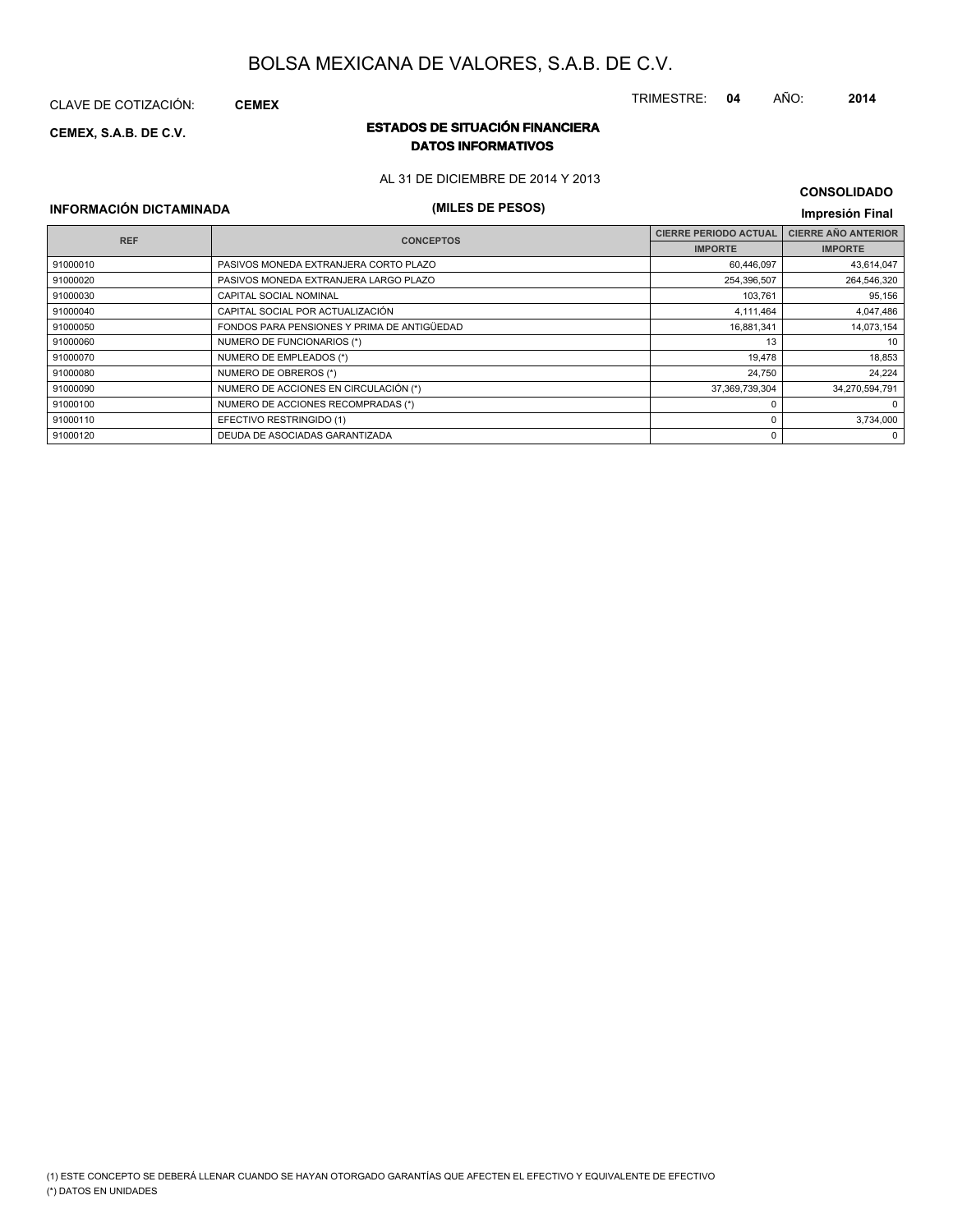**CEMEX, S.A.B. DE C.V.** CLAVE DE COTIZACIÓN: **CEMEX** TRIMESTRE: **04** AÑO: **2014**

### **ESTADOS DE RESULTADOS**

#### **CONSOLIDADO**

#### POR LOS PERIODOS DE DOCE Y TRES MESES TERMINADOS AL 31 DE DICIEMBRE DE 2014 Y 2013

|                                | . |
|--------------------------------|---|
| <b>INFORMACIÓN DICTAMINADA</b> |   |
|                                |   |
|                                |   |
|                                |   |

**(MILES DE PESOS)**

**Impresión Final**

|            | ושובבט טב דבטטטן                                                              |                   |                  |                     |                  |  |
|------------|-------------------------------------------------------------------------------|-------------------|------------------|---------------------|------------------|--|
|            |                                                                               | <b>AÑO ACTUAL</b> |                  | <b>AÑO ANTERIOR</b> |                  |  |
| <b>REF</b> | <b>CUENTA / SUBCUENTA</b>                                                     | <b>ACUMULADO</b>  | <b>TRIMESTRE</b> | <b>ACUMULADO</b>    | <b>TRIMESTRE</b> |  |
| 40010000   | <b>INGRESOS NETOS</b>                                                         | 210,022,520       | 53,920,190       | 195,661,148         | 50,573,543       |  |
| 40010010   | <b>SERVICIOS</b>                                                              | $\mathbf 0$       | $\mathbf 0$      | $\mathbf 0$         | $\mathbf 0$      |  |
| 40010020   | <b>VENTA DE BIENES</b>                                                        | 210,022,520       | 53,920,190       | 195,661,148         | 50,573,543       |  |
| 40010030   | <b>INTERESES</b>                                                              | $\mathbf 0$       | $\mathbf 0$      | $\Omega$            | $\mathbf 0$      |  |
| 40010040   | <b>REGALIAS</b>                                                               | $\mathbf 0$       | $\mathbf 0$      | $\mathbf 0$         | $\mathbf 0$      |  |
| 40010050   | <b>DIVIDENDOS</b>                                                             | $\pmb{0}$         | $\mathbf 0$      | 0                   | $\mathbf 0$      |  |
| 40010060   | ARRENDAMIENTO                                                                 | $\mathbf 0$       | $\mathbf 0$      | $\Omega$            | $\mathbf 0$      |  |
| 40010061   | <b>CONSTRUCCIÓN</b>                                                           | $\mathbf 0$       | $\mathbf 0$      | 0                   | $\mathbf 0$      |  |
| 40010070   | <b>OTROS</b>                                                                  | $\mathbf 0$       | $\mathbf 0$      | 0                   | $\Omega$         |  |
| 40020000   | <b>COSTO DE VENTAS</b>                                                        | 142,745,725       | 35,481,874       | 134,774,125         | 34,302,771       |  |
| 40021000   | UTILIDAD (PÉRDIDA) BRUTA                                                      | 67,276,795        | 18,438,316       | 60,887,023          | 16,270,772       |  |
| 40030000   | <b>GASTOS GENERALES</b>                                                       | 45,093,541        | 12,211,269       | 41,382,975          | 11,585,548       |  |
| 40040000   | UTILIDAD (PÉRDIDA) ANTES DE OTROS INGRESOS Y GASTOS, NETO                     | 22,183,254        | 6,227,047        | 19,504,048          | 4,685,224        |  |
| 40050000   | OTROS INGRESOS Y (GASTOS), NETO                                               | $-5,127,914$      | 4,297,355        | -4,902,916          | $-1,922,735$     |  |
| 40060000   | UTILIDAD (PÉRDIDA) DE OPERACIÓN (*)                                           | 17,055,340        | 1,929,692        | 14,601,132          | 2,762,489        |  |
| 40070000   | <b>INGRESOS FINANCIEROS</b>                                                   | 4,244,574         | 2,192,580        | 2,556,771           | 746,298          |  |
| 40070010   | <b>INTERESES GANADOS</b>                                                      | 155,374           | 48,793           | 187,117             | 63,194           |  |
| 40070020   | UTILIDAD POR FLUCTUACIÓN CAMBIARIA, NETO                                      | 3,920,462         | 2,130,527        | 57,243              | $\Omega$         |  |
| 40070030   | UTILIDAD POR DERIVADOS, NETO                                                  | $\mathbf 0$       | $\mathbf 0$      | $\Omega$            | $\Omega$         |  |
| 40070040   | UTILIDAD POR CAMBIOS EN VALOR RAZONABLE DE INSTRUMENTOS<br><b>FINANCIEROS</b> | $\mathbf 0$       | $\Omega$         | 2,075,162           | 625,904          |  |
| 40070050   | OTROS INGRESOS FINANCIEROS                                                    | 168,738           | 13,260           | 237,249             | 57,200           |  |
| 40080000   | <b>GASTOS FINANCIEROS</b>                                                     | 23,252,651        | 7,624,938        | 20,787,351          | 5,684,892        |  |
| 40080010   | INTERESES DEVENGADOS A CARGO                                                  | 15,861,415        | 3,881,951        | 16,251,089          | 4,145,794        |  |
| 40080020   | PÉRDIDA POR FLUCTUACIÓN CAMBIARIA, NETO                                       | $\mathbf 0$       | $\mathbf 0$      | $\mathbf 0$         | 12,980           |  |
| 40080030   | PÉRDIDA POR DERIVADOS, NETO                                                   | $\Omega$          | $\Omega$         | $\mathbf 0$         | $\mathbf 0$      |  |
| 40080050   | PÉRDIDA POR CAMBIOS EN VALOR RAZONABLE DE INSTRUMENTOS<br><b>FINANCIEROS</b>  | 874,082           | 2,560,760        | $\Omega$            | $\Omega$         |  |
| 40080060   | OTROS GASTOS FINANCIEROS                                                      | 6,517,154         | 1,182,227        | 4,536,262           | 1,526,118        |  |
| 40090000   | <b>INGRESOS (GASTOS) FINANCIEROS NETO</b>                                     | $-19,008,077$     | $-5,432,358$     | $-18,230,580$       | -4,938,594       |  |
| 40100000   | PARTICIPACIÓN EN LOS RESULTADOS DE ASOCIADAS Y NEGOCIOS<br><b>CONJUNTOS</b>   | 295,467           | 106,501          | 228,798             | 128,231          |  |
| 40110000   | UTILIDAD (PÉRDIDA) ANTES DE IMPUESTOS A LA UTILIDAD                           | $-1,657,270$      | -3,396,165       | $-3,400,650$        | 2,047,874        |  |
| 40120000   | <b>IMPUESTOS A LA UTILIDAD</b>                                                | 4,022,845         | $-940,223$       | 6,210,368           | 1,013,440        |  |
| 40120010   | <b>IMPUESTO CAUSADO</b>                                                       | 4,217,368         | 546,903          | 14,239,899          | 9,859,855        |  |
| 40120020   | <b>IMPUESTO DIFERIDO</b>                                                      | $-194,523$        | $-1,487,126$     | $-8,029,531$        | $-8,846,415$     |  |
| 40130000   | UTILIDAD (PÉRDIDA) DE LAS OPERACIONES CONTINUAS                               | $-5,680,115$      | $-2,455,942$     | 9,611,018           | -3,061,314       |  |
| 40140000   | UTILIDAD (PÉRDIDA) DE LAS OPERACIONES DISCONTINUAS, NETO                      | $\mathbf 0$       | 0                | $\mathbf 0$         | $\mathbf 0$      |  |
| 40150000   | UTILIDAD (PÉRDIDA) NETA                                                       | $-5,680,115$      | $-2,455,942$     | $-9,611,018$        | $-3,061,314$     |  |
| 40160000   | PARTICIPACIÓN NO CONTROLADORA EN LA UTILIDAD (PÉRDIDA) NETA                   | 1,102,718         | 41,777           | 1,222,817           | 274,406          |  |
| 40170000   | PARTICIPACIÓN CONTROLADORA EN LA UTILIDAD (PÉRDIDA) NETA                      | $-6,782,833$      | $-2,497,719$     | $-10,833,835$       | $-3,335,720$     |  |
|            |                                                                               |                   |                  |                     |                  |  |
| 40180000   | UTILIDAD (PÉRDIDA) NETA BÁSICA POR ACCIÓN                                     | $-0.18$           | $-0.06$          | $-0.29$             | $-0.09$          |  |
| 40190000   | UTILIDAD (PÉRDIDA) NETA POR ACCIÓN DILUIDA                                    | $-0.18$           | $-0.06$          | $-0.29$             | $-0.09$          |  |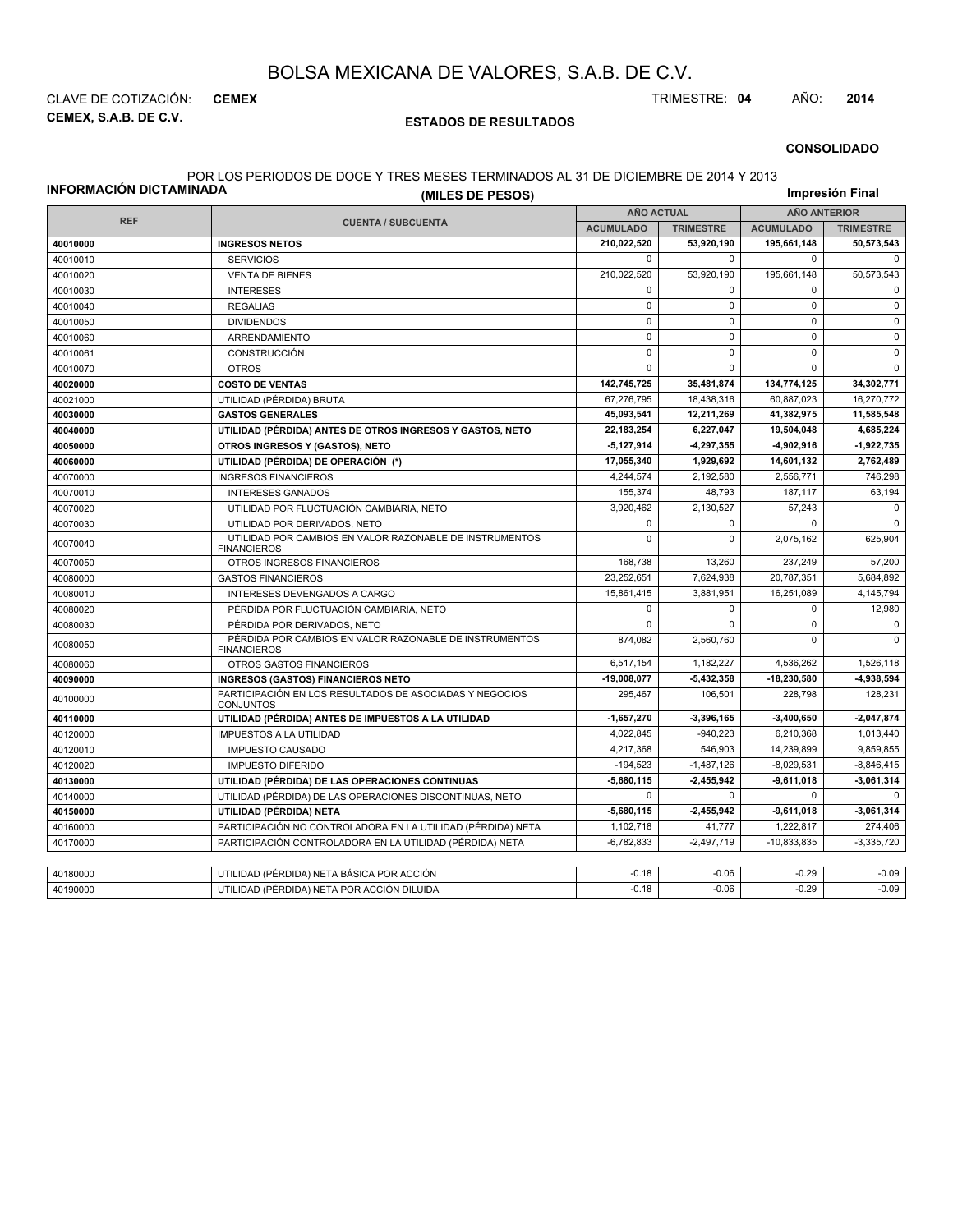**CEMEX, S.A.B. DE C.V.** CLAVE DE COTIZACIÓN: **CEMEX** TRIMESTRE: **04** AÑO: **2014**

### **ESTADOS DEL RESULTADO INTEGRAL (NETOS DE IMPUESTOS)**

### **CONSOLIDADO**

### POR LOS PERIODOS DE DOCE Y TRES MESES TERMINADOS AL 31 DE DICIEMBRE DE 2014 Y 2013 **(MILES DE PESOS)**

**INFORMACIÓN DICTAMINADA**

<sup>40310000</sup> UTILIDAD (PÉRDIDA) INTEGRAL ATRIBUIBLE A LA PARTICIPACIÓN CONTROLADORA

**Impresión Final**

 $-10,026,606$   $-4,493,597$   $-11,069,220$   $-6,317,416$ 

| <b>REF</b> |                                                                                                 |                  | <b>AÑO ACTUAL</b> | <b>AÑO ANTERIOR</b> |                  |  |
|------------|-------------------------------------------------------------------------------------------------|------------------|-------------------|---------------------|------------------|--|
|            | <b>CUENTA / SUBCUENTA</b>                                                                       | <b>ACUMULADO</b> | <b>TRIMESTRE</b>  | <b>ACUMULADO</b>    | <b>TRIMESTRE</b> |  |
| 40200000   | UTILIDAD (PÉRDIDA) NETA                                                                         | $-5,680,115$     | 2,455,942         | $-9,611,018$        | $-3,061,314$     |  |
|            | PARTIDAS QUE NO SERAN RECLASIFICADAS A RESULTADOS                                               |                  |                   |                     |                  |  |
| 40210000   | GANANCIAS POR REVALUACIÓN DE PROPIEDADES                                                        | $\Omega$         | $\Omega$          | 0                   | $\Omega$         |  |
| 40220000   | GANANCIAS (PÉRDIDAS) ACTUARIALES POR OBLIGACIONES LABORALES                                     | $-3,025,000$     | $-3,025,000$      | $-391,000$          | $-332,050$       |  |
| 40220100   | PARTICIPACIÓN EN RESULTADOS POR REVALUACIÓN DE PROPIEDADES DE<br>ASOCIADAS Y NEGOCIOS CONJUNTOS | 0                | 0                 |                     | $\Omega$         |  |
|            | <b>PARTIDAS QUE PUEDEN SER RECLASIFICADAS SUBSECUENTEMENTE A</b><br><b>RESULTADOS</b>           |                  |                   |                     |                  |  |
| 40230000   | RESULTADO POR CONVERSIÓN DE MONEDAS EXTRANJERAS                                                 | 501,000          | 1,976,686         | 951,965             | $-458,667$       |  |
| 40240000   | CAMBIOS EN LA VALUACIÓN DE ACTIVOS FINANCIEROS DISPONIBLES PARA<br><b>SU VENTA</b>              | $-94,400$        | $-105,400$        | 80,000              | $-37,379$        |  |
| 40250000   | CAMBIOS EN LA VALUACIÓN DE INSTRUMENTOS FINANCIEROS DERIVADOS                                   | $\Omega$         | $\Omega$          | $\Omega$            | 0                |  |
| 40260000   | CAMBIOS EN EL VALOR RAZONABLE DE OTROS ACTIVOS                                                  | $\Omega$         | $\Omega$          | O                   | $\mathbf 0$      |  |
| 40270000   | PARTICIPACIÓN EN OTROS RESULTADOS INTEGRALES DE ASOCIADAS Y<br>NEGOCIOS CONJUNTOS               | $\Omega$         | $\Omega$          | 0                   | $\Omega$         |  |
| 40280000   | OTROS RESULTADOS INTEGRALES                                                                     | 401,000          | $-842,164$        | -1,207,350          | $-2,484,600$     |  |
| 40290000   | TOTAL DE OTROS RESULTADOS INTEGRALES                                                            | $-2,217,400$     | 1,995,878         | -566,385            | $-3,312,696$     |  |
|            |                                                                                                 |                  |                   |                     |                  |  |
| 40300000   | UTILIDAD (PÉRDIDA) INTEGRAL                                                                     | $-7,897,515$     | -4,451,820        | $-10, 177, 403$     | $-6,374,010$     |  |
| 40320000   | UTILIDAD (PÉRDIDA) INTEGRAL ATRIBUIBLE A LA PARTICIPACIÓN NO<br><b>CONTROLADORA</b>             | 2,129,091        | 41.777            | 891,817             | $-56,594$        |  |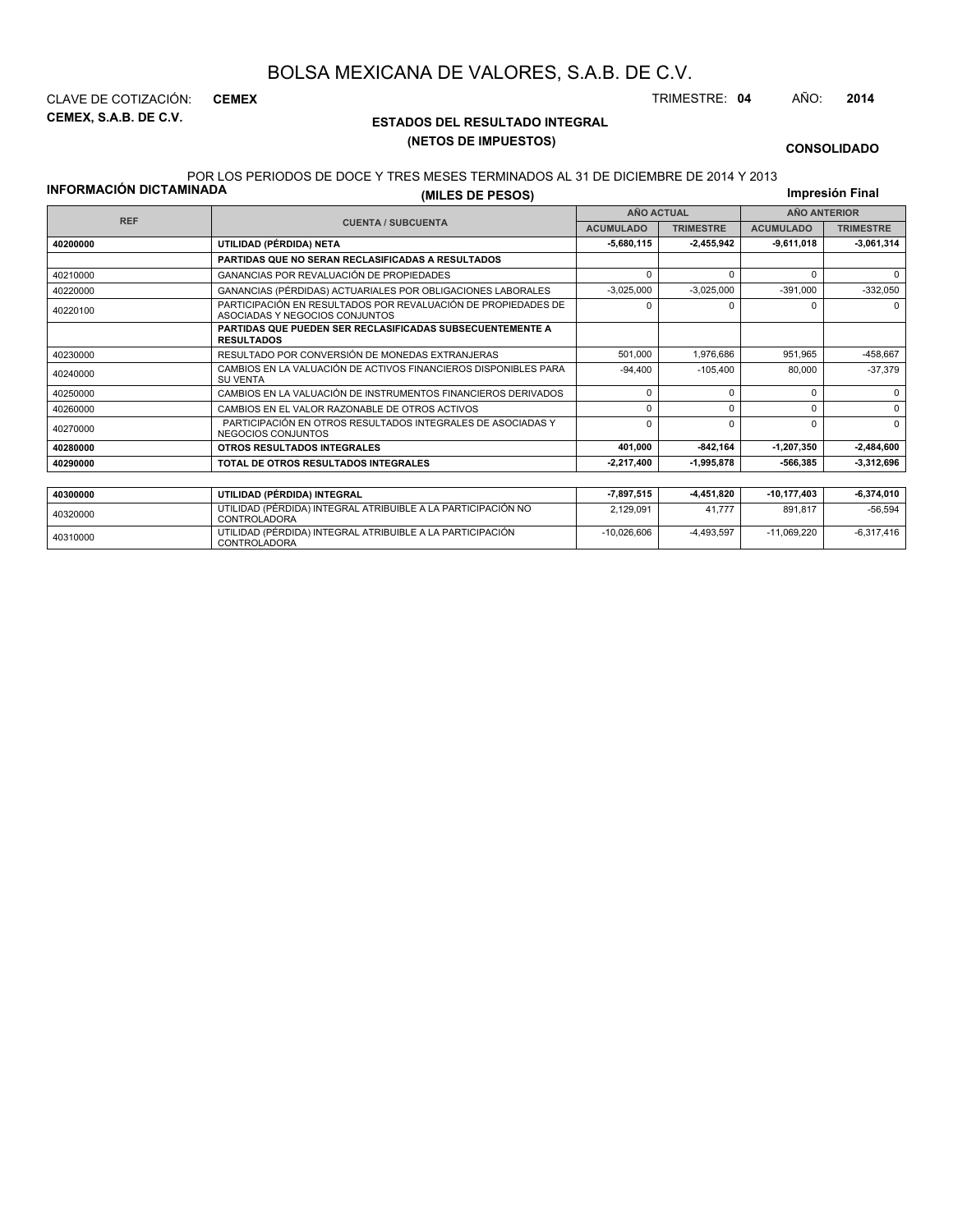**CEMEX, S.A.B. DE C.V.** CLAVE DE COTIZACIÓN: **CEMEX** TRIMESTRE: **04** AÑO: **2014**

# **ESTADOS DE RESULTADOS DATOS INFORMATIVOS**

# **CONSOLIDADO**

#### **INFORMACIÓN DICTAMINADA** POR LOS PERIODOS DE DOCE Y TRES MESES TERMINADOS AL 31 DE DICIEMBRE DE 2014 Y 2013

| <b>INFORMACIÓN DICTAMINADA</b> | (MILES DE PESOS)                      |                  |                  |                     | Impresión Final  |  |
|--------------------------------|---------------------------------------|------------------|------------------|---------------------|------------------|--|
| <b>REF</b>                     |                                       | ANO ACTUAL       |                  | <b>ANO ANTERIOR</b> |                  |  |
|                                | <b>CUENTA / SUBCUENTA</b>             | <b>ACUMULADO</b> | <b>TRIMESTRE</b> | <b>ACUMULADO</b>    | <b>TRIMESTRE</b> |  |
| 92000010                       | DEPRECIACIÓN Y AMORTIZACIÓN OPERATIVA | 14.457.086       | 3.626.087        | 14.458.956          | 3,702,310        |  |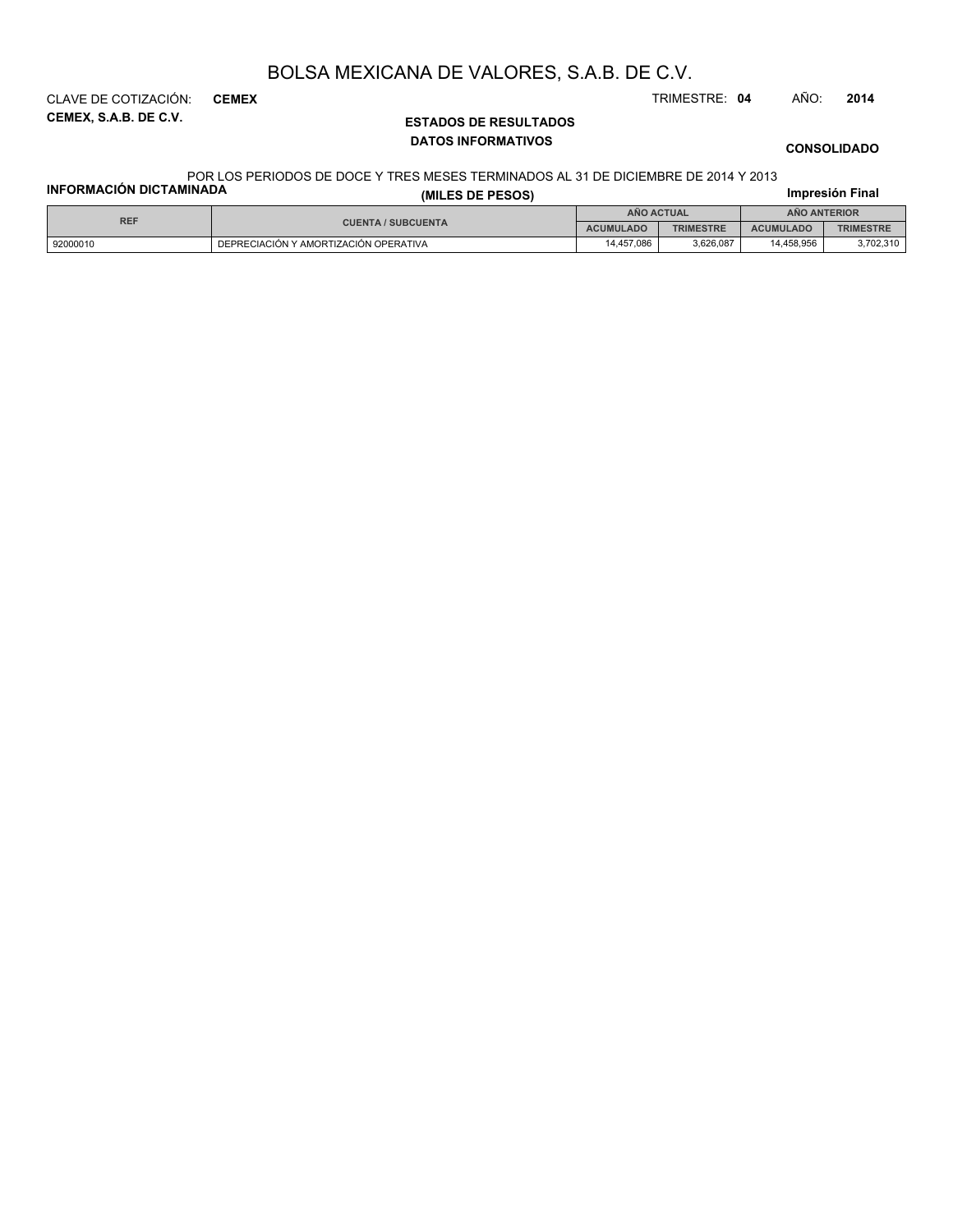**CEMEX, S.A.B. DE C.V.** CLAVE DE COTIZACIÓN: **CEMEX** TRIMESTRE: **04** AÑO: **2014**

# **ESTADOS DE RESULTADOS DATOS INFORMATIVOS (12 MESES)**

**CONSOLIDADO**

### POR LOS PERIODOS DE DOCE MESES TERMINADOS EL 31 DE DICIEMBRE DE 2014 Y 2013

**INFORMACIÓN DICTAMINADA**

**(MILES DE PESOS)**

**Impresión Final**

| <b>REF</b> |                                                              | <b>AÑO</b>    |                 |  |  |  |  |
|------------|--------------------------------------------------------------|---------------|-----------------|--|--|--|--|
|            | <b>CUENTA / SUBCUENTA</b>                                    | <b>ACTUAL</b> | <b>ANTERIOR</b> |  |  |  |  |
| 92000030   | INGRESOS NETOS (**)                                          | 210.022.520   | 195.661.148     |  |  |  |  |
| 92000040   | UTILIDAD (PÉRDIDA) DE OPERACIÓN (**)                         | 17.055.340    | 14.601.132      |  |  |  |  |
| 92000060   | UTILIDAD (PÉRDIDA) NETA (**)                                 | $-5.680.115$  | $-9,611,018$    |  |  |  |  |
| 92000050   | PARTICIPACIÓN CONTROLADORA EN LA UTILIDAD (PÉRDIDA) NETA(**) | $-6,782,833$  | $-10,833,835$   |  |  |  |  |
| 92000070   | DEPRECIACIÓN Y AMORTIZACIÓN OPERATIVA (**)                   | 14,457,086    | 14,458,956      |  |  |  |  |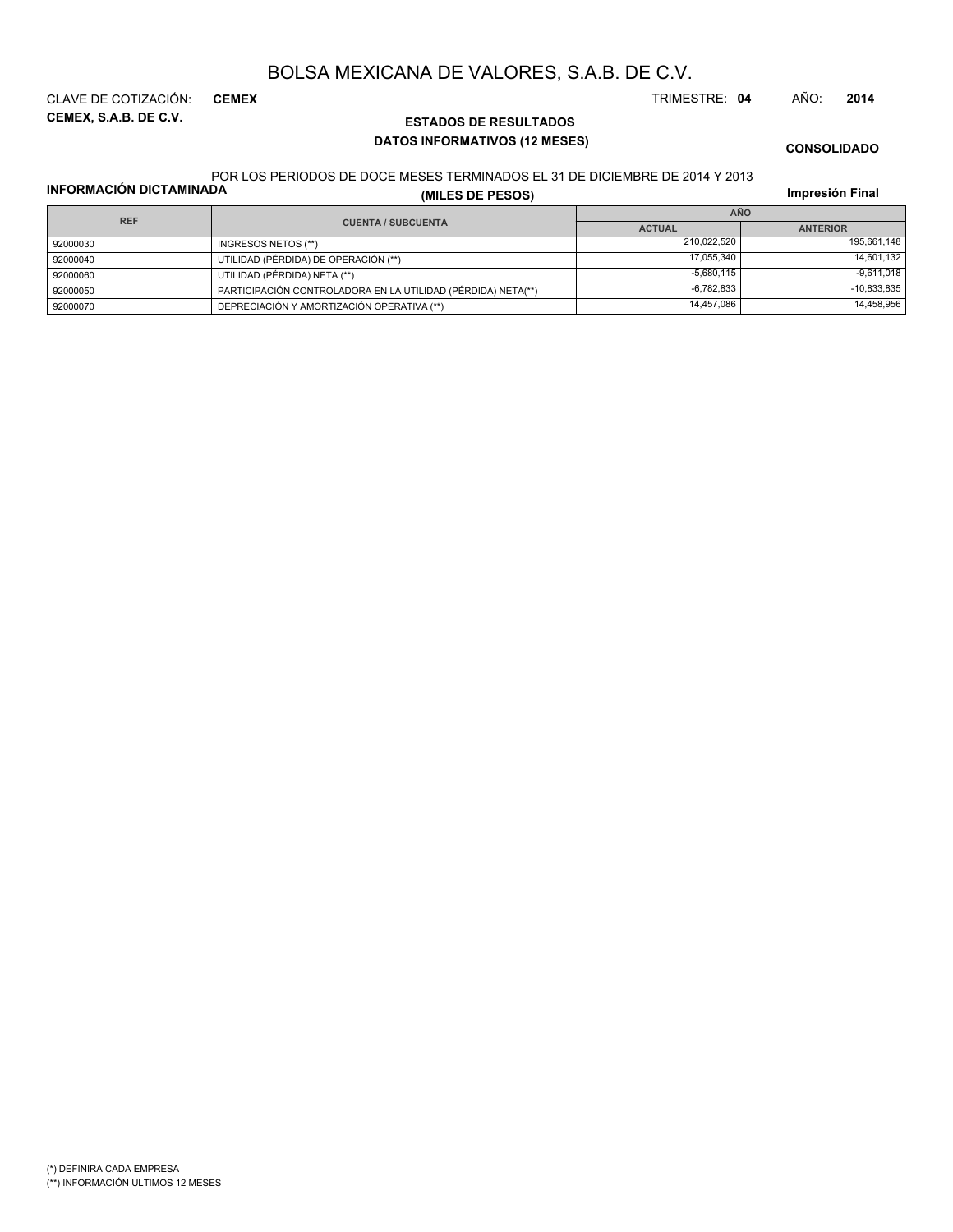**CEMEX, S.A.B. DE C.V.**CLAVE DE COTIZACIÓN:**CEMEX**: **CEMEX** TRIMESTRE:

### **ESTADOS DE CAMBIOS EN EL CAPITALCONTABLE(MILES DE PESOS)**

#### TRIMESTRE: 04 AÑO: **<sup>2014</sup>**

### **CONSOLIDADO**

#### **Impresión Final**

# **INFORMACIÓN DICTAMINADA**

|                                                                     |                       |                                       |                                                         | <b>APORTACIONES</b>                                         |                                           |                 | UTILIDADES O PÉRDIDAS<br><b>ACUMULADAS</b>                               | <b>OTROS</b><br><b>RESULTADOS</b>                                        |                                      |                                                          |                                            |
|---------------------------------------------------------------------|-----------------------|---------------------------------------|---------------------------------------------------------|-------------------------------------------------------------|-------------------------------------------|-----------------|--------------------------------------------------------------------------|--------------------------------------------------------------------------|--------------------------------------|----------------------------------------------------------|--------------------------------------------|
| <b>CONCEPTOS</b>                                                    | <b>CAPITAL SOCIAL</b> | <b>ACCIONES</b><br><b>RECOMPRADAS</b> | <b>PRIMA EN</b><br><b>EMISIÓN DE</b><br><b>ACCIONES</b> | <b>PARA FUTUROS</b><br><b>AUMENTOS DE</b><br><b>CAPITAL</b> | <b>OTRO CAPITAL</b><br><b>CONTRIBUIDO</b> | <b>RESERVAS</b> | <b>UTILIDADES</b><br><b>RETENIDAS</b><br>(PÉRDIDAS<br><b>ACUMULADAS)</b> | <b>INTEGRALES</b><br><b>ACUMULADOS</b><br>(NETOS DE<br><b>IMPUESTOS)</b> | <b>PARTICIPACIÓN</b><br>CONTROLADORA | <b>PARTICIPACIÓN</b><br><b>NO</b><br><b>CONTROLADORA</b> | <b>TOTAL DE CAPITAL</b><br><b>CONTABLE</b> |
| SALDO INICIAL AL 1 DE ENERO DEL 2013                                | 4,139,201             | $\mathbf{0}$                          | 113,929,110                                             |                                                             |                                           | $\mathbf{0}$    | 10,556,217                                                               | 12,512,616                                                               | 141, 137, 144                        | 14,487,785                                               | 155,624,929                                |
| AJUSTES RETROSPECTIVOS                                              |                       |                                       |                                                         |                                                             |                                           |                 |                                                                          |                                                                          |                                      |                                                          |                                            |
| APLICACIÓN DE OTROS RESULTADOS<br>INTEGRALES A UTILIDADES RETENIDAS |                       |                                       |                                                         |                                                             |                                           |                 |                                                                          |                                                                          |                                      |                                                          |                                            |
| CONSTITUCIÓN DE RESERVAS                                            |                       |                                       |                                                         |                                                             |                                           |                 |                                                                          |                                                                          |                                      |                                                          |                                            |
| DIVIDENDOS DECRETADOS                                               |                       |                                       |                                                         |                                                             |                                           |                 |                                                                          |                                                                          |                                      |                                                          |                                            |
| (DISMINUCIÓN) AUMENTOS DE CAPITAL                                   | 3,644                 |                                       | 5,986,935                                               |                                                             |                                           |                 | $-5,990,579$                                                             |                                                                          |                                      |                                                          |                                            |
| RECOMPRA DE ACCIONES                                                |                       |                                       |                                                         |                                                             |                                           |                 |                                                                          |                                                                          |                                      |                                                          |                                            |
| (DISMINUCIÓN) AUMENTO EN PRIMA EN<br>EMISIÓN DE ACCIONES            |                       |                                       |                                                         |                                                             |                                           |                 |                                                                          |                                                                          |                                      |                                                          |                                            |
| (DISMINUCIÓN) AUMENTO DE LA<br>PARTICIPACIÓN NO CONTROLADORA        |                       |                                       |                                                         |                                                             |                                           |                 |                                                                          | $-405,000$                                                               | $-405,000$                           | $-440,723$                                               | $-845,723$                                 |
| OTROS MOVIMIENTOS                                                   |                       |                                       | $-35,115,831$                                           |                                                             |                                           |                 | 35,667,320                                                               | 3,164,498                                                                | 3,715,987                            | $\mathbf 0$                                              | 3,715,987                                  |
| RESULTADO INTEGRAL                                                  | $\Omega$              |                                       | $\Omega$                                                |                                                             |                                           | $\Omega$        | $-10,833,835$                                                            | $-235,385$                                                               | $-11,069,220$                        | 891,817                                                  | $-10, 177, 403$                            |
| SALDO FINAL AL 31 DE DICIEMBRE DEL 2013                             | 4,142,845             | $\Omega$                              | 84,800,214                                              |                                                             |                                           | $\mathbf{0}$    | 29,399,123                                                               | 15,036,729                                                               | 133,378,911                          | 14,938,879                                               | 148,317,790                                |
| SALDO INICIAL AL 1 DE ENERO DEL 2014                                | 4,142,845             |                                       | 84,800,214                                              |                                                             |                                           |                 | 29,399,123                                                               | 15,036,729                                                               | 133,378,911                          | 14,938,879                                               | 148,317,790                                |
| AJUSTES RETROSPECTIVOS                                              |                       |                                       |                                                         |                                                             |                                           |                 |                                                                          |                                                                          |                                      |                                                          |                                            |
| APLICACIÓN DE OTROS RESULTADOS<br>INTEGRALES A UTILIDADES RETENIDAS |                       |                                       |                                                         |                                                             |                                           |                 |                                                                          |                                                                          |                                      |                                                          |                                            |
| CONSTITUCIÓN DE RESERVAS                                            |                       |                                       |                                                         |                                                             |                                           |                 |                                                                          |                                                                          |                                      |                                                          |                                            |
| DIVIDENDOS DECRETADOS                                               |                       |                                       |                                                         |                                                             |                                           |                 |                                                                          |                                                                          |                                      |                                                          |                                            |
| (DISMINUCIÓN) AUMENTOS DE CAPITAL                                   | 8,153                 |                                       | 16,416,000                                              |                                                             |                                           |                 | $-7,618,000$                                                             | $-635,470$                                                               | 8,170,683                            |                                                          | 8,170,683                                  |
| RECOMPRA DE ACCIONES                                                |                       |                                       |                                                         |                                                             |                                           |                 |                                                                          |                                                                          |                                      |                                                          |                                            |
| (DISMINUCIÓN) AUMENTO EN PRIMA EN<br>EMISIÓN DE ACCIONES            |                       |                                       |                                                         |                                                             |                                           |                 |                                                                          |                                                                          |                                      |                                                          |                                            |
| (DISMINUCIÓN) AUMENTO DE LA<br>PARTICIPACIÓN NO CONTROLADORA        |                       |                                       |                                                         |                                                             |                                           |                 |                                                                          | $-419,617$                                                               | $-419,617$                           |                                                          | $-419,617$                                 |
| OTROS MOVIMIENTOS                                                   |                       |                                       |                                                         |                                                             |                                           |                 |                                                                          |                                                                          |                                      |                                                          |                                            |
| RESULTADO INTEGRAL                                                  |                       |                                       |                                                         |                                                             |                                           |                 | $-6,782,833$                                                             | $-3,243,773$                                                             | $-10,026,606$                        | 2,129,091                                                | $-7,897,515$                               |
| SALDO FINAL AL 31 DE DICIEMBRE DEL 2014                             | 4,150,998             | $\pmb{0}$                             | 101,216,214                                             | $\mathbf{0}$                                                | $\mathbf{0}$                              | $\mathbf{0}$    | 14,998,290                                                               | 10,737,869                                                               | 131,103,371                          | 17,067,970                                               | 148, 171, 341                              |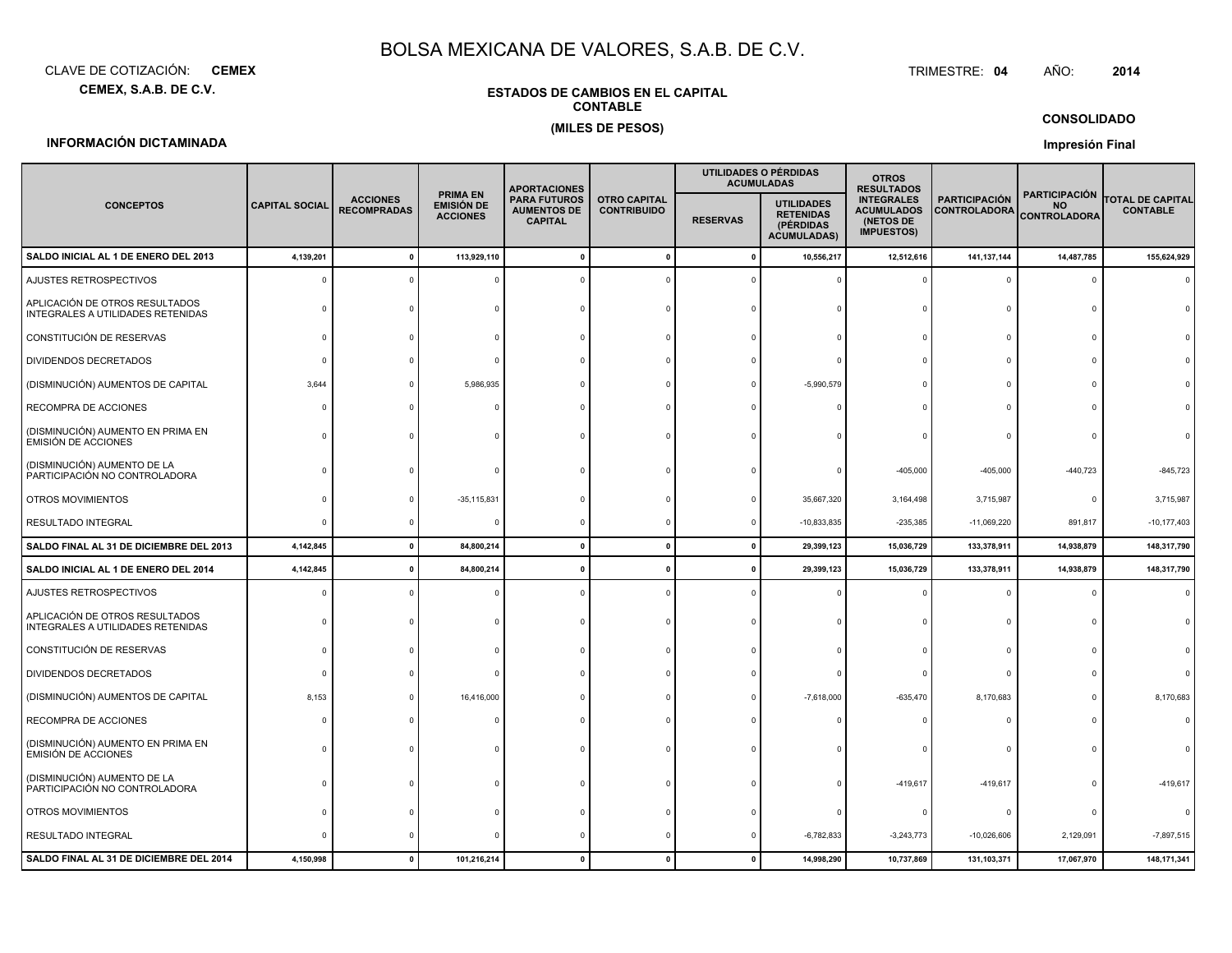CLAVE DE COTIZACIÓN: **CEMEX**

**INDIRECTO) CEMEX, S.A.B. DE C.V.**

# **ESTADOS DE FLUJOS DE EFECTIVO (METODO**

POR LOS PERIODOS DE DOCE MESES TERMINADOS EL 31 DE DICIEMBRE DE

2014 Y 2013

**INFORMACIÓN DICTAMINADA (MILES DE PESOS) Impresión Final**

**CONSOLIDADO**

| <b>REF</b>                           | <b>CUENTA/SUBCUENTA</b>                                                             | <b>AÑO ACTUAL</b>            | <b>AÑO ANTERIOR</b>         |
|--------------------------------------|-------------------------------------------------------------------------------------|------------------------------|-----------------------------|
|                                      |                                                                                     | <b>IMPORTE</b>               | <b>IMPORTE</b>              |
| <b>ACTIVIDADES DE OPERACIÓN</b>      |                                                                                     |                              |                             |
| 50010000                             | UTILIDAD (PÉRDIDA) NETA ANTES DE IMPUESTOS A LA UTILIDAD                            | $-1,657,270$                 | $-3,400,650$                |
| 50020000<br>50020010                 | +(-) PARTIDAS SIN IMPACTO EN EL EFECTIVO<br>+ ESTIMACIÓN DEL PERIODO                | 264,998<br>$\mathbf 0$       | 5,279<br>$\mathbf 0$        |
|                                      |                                                                                     |                              | $\mathbf 0$                 |
| 50020020                             | +PROVISIÓN DEL PERIODO<br>+ (-) OTRAS PARTIDAS NO REALIZADAS                        | 0                            |                             |
| 50020030<br>50030000                 | +(-) PARTIDAS RELACIONADAS CON ACTIVIDADES DE INVERSIÓN                             | 264,998<br>17,030,614        | 5,279<br>15,867,655         |
| 50030010                             | + DEPRECIACIÓN Y AMORTIZACIÓN DEL PERIODO                                           |                              | 14,458,923                  |
| 50030020                             | (-) + UTILIDAD O PERDIDA EN VENTA DE PROPIEDADES PLANTA Y EQUIPO                    | 14,457,086<br>$-672,331$     | 525,997                     |
| 50030030                             | +(-) PÉRDIDA (REVERSIÓN) POR DETERIORO                                              | 3.867.114                    | 1,591,146                   |
| 50030040                             | (-)+PARTICIPACIÓN EN ASOCIADAS Y NEGOCIOS CONJUNTOS                                 | $-295,467$                   | $-228.798$                  |
| 50030050                             | (-)DIVIDENDOS COBRADOS                                                              | $-1,677$                     | $-55,248$                   |
| 50030060                             | (-)INTERESES A FAVOR                                                                | $-324,111$                   | $-424,365$                  |
| 50030070                             | (-)FLUCTUACIÓN CAMBIARIA                                                            | 0                            | 0                           |
|                                      |                                                                                     | $\mathbf 0$                  | $\Omega$                    |
| 50030080<br>50040000                 | (-) +OTRAS PARTIDAS<br>+(-) PARTIDAS RELACIONADAS CON ACTIVIDADES DE FINANCIAMIENTO | 19,332,189                   | 18,654,946                  |
| 50040010                             |                                                                                     | 22,378,569                   | 20,787,351                  |
| 50040020                             | (+)INTERESES DEVENGADOS A CARGO                                                     |                              |                             |
| 50040030                             | (+)FLUCTUACIÓN CAMBIARIA<br>(+)OPERACIONES FINANCIERAS DE DERIVADOS                 | $-3,920,462$<br>874,082      | $-57,243$<br>$-2,075,162$   |
| 50040040                             | + (-) OTRAS PARTIDAS                                                                | $\Omega$                     | $\Omega$                    |
| 50050000                             | FLUJO DERIVADO DEL RESULTADO ANTES DE IMPUESTOS A LA UTILIDAD                       |                              |                             |
| 50060000                             | FLUJOS GENERADOS O UTILIZADOS EN LA OPERACIÓN                                       | 34,970,531<br>$-6, 134, 299$ | 31,127,230<br>$-10,746,590$ |
| 50060010                             | + (-) DECREMENTO (INCREMENTO) EN CLIENTES                                           |                              | $-2,187,236$                |
| 50060020                             | + (-) DECREMENTO (INCREMENTO) EN INVENTARIOS                                        | $-3,266,060$<br>$-2,734,984$ | $-616,097$                  |
|                                      | + (-) DECREMENTO (INCREMENTO) EN OTRAS CUENTAS POR COBRAR Y OTROS ACTIVOS           |                              |                             |
| 50060030                             | <b>CIRCULANTES</b>                                                                  | 1,264,091                    | $-1,032,530$                |
| 50060040                             | + (-) INCREMENTO (DECREMENTO) EN PROVEEDORES                                        | 3,793,525                    | 1,619,834                   |
| 50060050                             | + (-) INCREMENTO (DECREMENTO) EN OTROS PASIVOS                                      | 2,487,000                    | $-1,866,030$                |
| 50060060                             | + (-)IMPUESTOS A LA UTILIDAD PAGADOS O DEVUELTOS                                    | $-7,677,871$                 | $-6,664,531$                |
| 50070000                             | FLUJOS NETOS DE EFECTIVO DE ACTIVIDADES DE OPERACIÓN                                | 28,836,232                   | 20,380,640                  |
| <b>ACTIVIDADES DE INVERSIÓN</b>      |                                                                                     |                              |                             |
| 50080000                             | FLUJOS NETOS DE EFECTIVO DE ACTIVIDADES DE INVERSIÓN                                | $-7,790,425$                 | $-5,963,232$                |
| 50080010                             | (-)INVERSIONES CON CARÁCTER PERMANENTE                                              | $\Omega$                     | $\Omega$                    |
| 50080020                             | +DISPOSICIONES DE INVERSIONES CON CARÁCTER PERMANENTE                               | 166,857                      | 1,259,251                   |
| 50080030                             | (-)INVERSION EN PROPIEDADES, PLANTA Y EQUIPO                                        | $-9,380,165$                 | $-7,785,802$                |
| 50080040                             | +VENTA DE PROPIEDADES, PLANTA Y EQUIPO                                              | 3,245,993                    | 2,215,429                   |
| 50080050                             | (-) INVERSIONES TEMPORALES                                                          | $-180, 135$                  | $-328,335$                  |
| 50080060                             | +DISPOSICION DE INVERSIONES TEMPORALES                                              | $\mathbf 0$                  | $\mathbf 0$                 |
| 50080070                             | (-)INVERSION EN ACTIVOS INTANGIBLES                                                 | $-901,586$                   | $-1,202,618$                |
| 50080080                             | +DISPOSICION DE ACTIVOS INTANGIBLES                                                 | $\mathbf 0$                  | $\mathbf 0$                 |
| 50080090                             | (-)ADQUISICIONES DE NEGOCIOS                                                        | $\mathbf 0$                  | $\mathbf 0$                 |
| 50080100                             | +DISPOSICIONES DE NEGOCIOS                                                          | $\mathbf 0$                  | $\mathbf 0$                 |
| 50080110                             | +DIVIDENDOS COBRADOS                                                                | 1,677                        | 55,248                      |
| 50080120                             | +INTERESES COBRADOS                                                                 | 386,655                      | 391,277                     |
| 50080130                             | +(-) DECREMENTO (INCREMENTO) ANTICIPOS Y PRESTAMOS A TERCEROS                       | $-1,129,721$                 | $-567,682$                  |
| 50080140                             | + (-) OTRAS PARTIDAS                                                                | $\Omega$                     | $\Omega$                    |
| <b>ACTIVIDADES DE FINANCIAMIENTO</b> |                                                                                     |                              |                             |
| 50090000                             | FLUJOS NETOS DE EFECTIVO DE ACTIVIDADES DE FINANCIAMIENTO                           | $-23,632,921$                | $-11,718,628$               |
| 50090010                             | + FINANCIAMIENTOS BANCARIOS                                                         | $-7,621,762$                 | 7,768,814                   |
| 50090020                             | + FINANCIAMIENTOS BURSÁTILES                                                        | $\mathbf 0$                  | $\Omega$                    |
| 50090030                             | + OTROS FINANCIAMIENTOS                                                             | 1,951,230                    | $-2,260,397$                |
| 50090040                             | (-) AMORTIZACIÓN DE FINANCIAMIENTOS BANCARIOS                                       | $\mathbf 0$                  | $\mathbf 0$                 |
| 50090050                             | (-) AMORTIZACIÓN DE FINANCIAMIENTOS BURSÁTILES                                      | $\mathbf 0$                  | $\mathbf 0$                 |
| 50090060                             | (-) AMORTIZACIÓN DE OTROS FINANCIAMIENTOS                                           | $\mathbf 0$                  | $\mathbf 0$                 |
| 50090070                             | + (-) INCREMENTO (DECREMENTO) EN EL CAPITAL SOCIAL                                  | $\mathbf 0$                  | $\mathbf 0$                 |
| 50090080                             | (-) DIVIDENDOS PAGADOS                                                              | 0                            | $\mathbf 0$                 |
| 50090090                             | + PRIMA EN EMISIÓN DE ACCIONES                                                      | $\mathbf 0$                  | $\mathbf 0$                 |
| 50090100                             | + APORTACIONES PARA FUTUROS AUMENTOS DE CAPITAL                                     | $\mathbf 0$                  | $\mathbf 0$                 |
| 50090110                             | (-)INTERESES PAGADOS                                                                | $-16,743,743$                | $-18,703,728$               |
| 50090120                             | (-)RECOMPRA DE ACCIONES                                                             | 0                            | $\Omega$                    |
| 50090130                             | + (-) OTRAS PARTIDAS                                                                | $-1,218,646$                 | 1,476,683                   |

TRIMESTRE: **04** AÑO: **2014**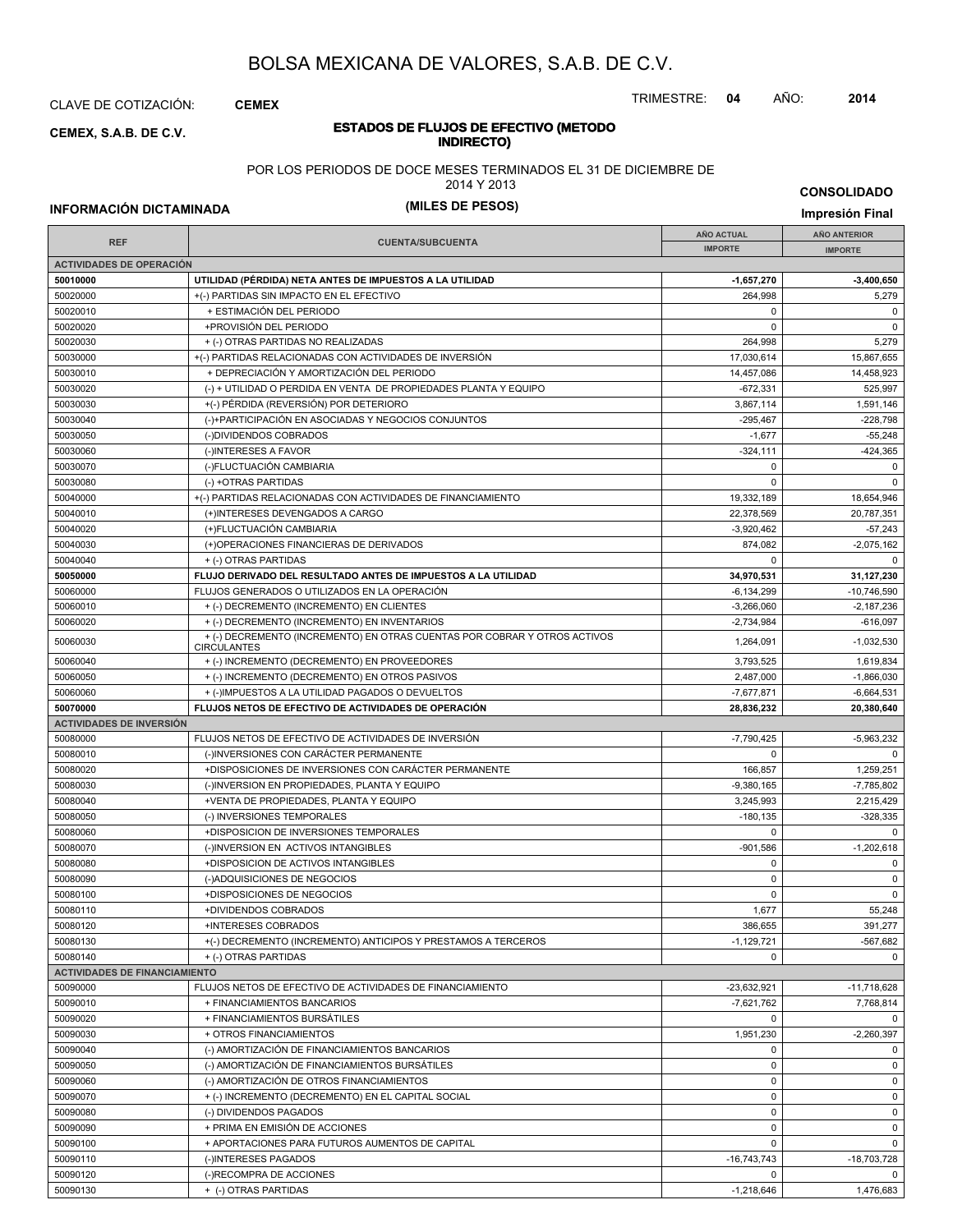CLAVE DE COTIZACIÓN: **CEMEX**

**INDIRECTO) CEMEX, S.A.B. DE C.V.**

# **ESTADOS DE FLUJOS DE EFECTIVO (METODO**

POR LOS PERIODOS DE DOCE MESES TERMINADOS EL 31 DE DICIEMBRE DE

2014 Y 2013

**INFORMACIÓN DICTAMINADA (MILES DE PESOS) Impresión Final**

**IMPRESIÓN FINAL EN EN ENCLORED EN EL ENCLORED EN EL ENCLORED EN EL ENCLORED EN EL ENCLORED EN EL ENCLORED EN EL ENCLORED EN EL ENCLORED EN EL ENCLORED EN EL ENCLORED EN EL ENCLORED EN EL ENCLORED EN EL ENCLORED EN EL ENCL AÑO ACTUAL IMPORTE IMPORTE REF AÑO ANTERIOR IMPORTE INCREMENTO (DISMINUCION) DE EFECTIVO Y EQUIVALENTES DE EFECTIVO 1999 12,587,114** 2,698,780 **50110000 CAMBIOS EN EL VALOR DEL EFECTIVO Y EQUIVALENTES DE EFECTIVO 0 0** 50120000 EFECTIVO Y EQUIVALENTES DE EFECTIVO AL PRINCIPIO DEL PERIODO 16 15,176,489 15,176,489 12,477,709 12,477,709 **50130000 EFECTIVO Y EQUIVALENTES DE EFECTIVO AL FINAL DEL PERIODO 12,589,375 15,176,489**

# **CONSOLIDADO**

TRIMESTRE: **04** AÑO: **2014**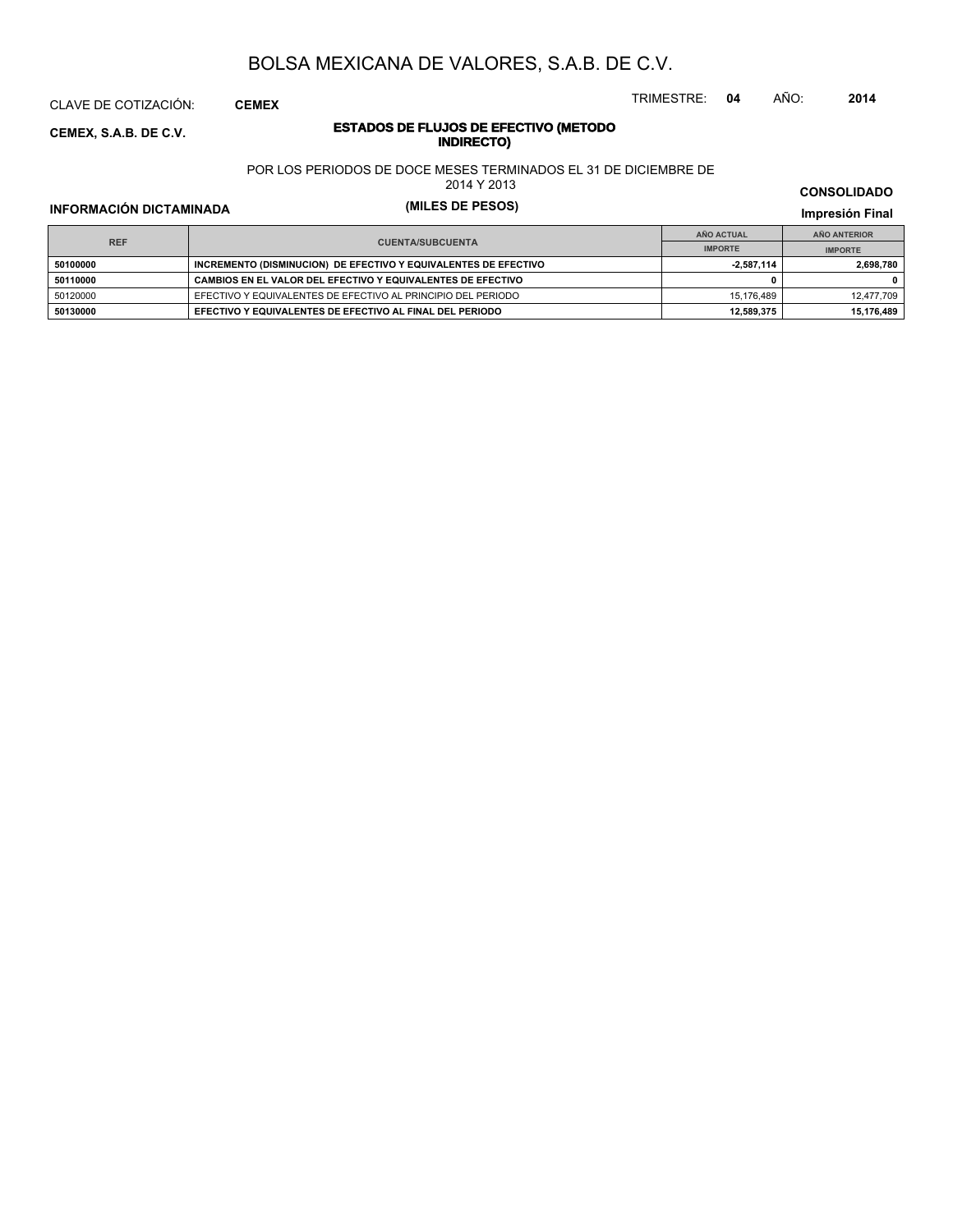**COMENTARIOS Y ANALISIS DE LA ADMINISTRACIÓN SOBRE LOS RESULTADOS DE OPERACIÓN Y SITUACIÓN FINANCIERA DE LA COMPAÑÍA**

CLAVE DE COTIZACIÓN: **CEMEX**

**CEMEX, S.A.B. DE C.V.**

TRIMESTRE: **04** AÑO: **2014**

 $1/11$ **CONSOLIDADO PAGINA** 

## **Impresión Final**

**INFORMACIÓN DICTAMINADA**

2014 RESULTADOS DEL CUARTO TRIMESTRE

RESULTADOS OPERATIVOS Y FINANCIEROS DESTACADOS

LAS VENTAS NETAS CONSOLIDADAS DURANTE EL CUARTO TRIMESTRE DE 2014 DISMINUYERON EN 1% RESPECTO AL CUARTO TRIMESTRE DE 2013, ALCANZANDO 3,838 MILLONES DE DÓLARES, O UN AUMENTO DE 5% DE FORMA COMPARABLE PARA LAS OPERACIONES EXISTENTES Y AJUSTADAS POR LAS FLUCTUACIONES CAMBIARIAS. EL AUMENTO EN LAS VENTAS NETAS CONSOLIDADAS FUE RESULTADO DE MEJORES PRECIOS EN MONEDA LOCAL PARA NUESTROS PRODUCTOS EN LA MAYORÍA DE NUESTRAS OPERACIONES ASÍ COMO MAYORES VOLÚMENES EN MÉXICO, ESTADOS UNIDOS Y NUESTRAS REGIONES DE MEDITERRÁNEO, AMÉRICA DEL SUR, CENTRAL Y EL CARIBE Y ASIA.

EL COSTO DE VENTAS COMO PORCENTAJE DE VENTAS NETAS DISMINUYÓ EN 2.0PP DURANTE EL CUARTO TRIMESTRE DE 2014 COMPARADO CON EL MISMO PERIODO DEL AÑO ANTERIOR, DE 67.8% A 65.8%. LA DISMINUCIÓN ES RESULTADO PRINCIPALMENTE DE NUESTRAS EFICIENCIAS OPERATIVAS Y MEZCLA DE PRODUCTOS.

GASTOS DE OPERACIÓN COMO PORCENTAJE DE VENTAS NETAS DISMINUYERON EN 0.3PP DURANTE EL CUARTO TRIMESTRE DEL 2014 EN RELACIÓN AL MISMO PERIODO DEL AÑO ANTERIOR, DE 22.9% A 22.6% DEBIDO PRINCIPALMENTE A NUESTRAS INICIATIVAS DE REDUCCIÓN DE COSTOS LAS CUALES FUERON PARCIALMENTE MITIGADAS POR MAYORES GASTOS DE DISTRIBUCIÓN.

EL FLUJO DE OPERACIÓN (OPERATING EBITDA) AUMENTÓ EN 9% DURANTE EL CUARTO TRIMESTRE DE 2014 EN COMPARACIÓN CON EL MISMO PERIODO DEL AÑO ANTERIOR, LLEGANDO A LOS 701 MILLONES DE DÓLARES. EL AUMENTO SE DEBE A UNA MAYOR CONTRIBUCIÓN DE ESTADOS UNIDOS, MÉXICO, ASÍ COMO DE NUESTRAS REGIONES DE NORTE DE EUROPA Y ASIA. DE FORMA COMPARABLE, EL FLUJO DE OPERACIÓN AUMENTÓ EN 16% EN EL CUARTO TRIMESTRE DEL 2014 EN COMPARACIÓN CON EL MISMO PERIODO DEL AÑO ANTERIOR.

EL MARGEN DE FLUJO DE OPERACIÓN AUMENTÓ EN 1.7PP, DE 16.6% EN EL CUARTO TRIMESTRE DE 2013 A 18.3% ESTE TRIMESTRE.

OTROS GASTOS, NETOS PARA EL TRIMESTRE FUERON 306 MILLONES DE DÓLARES DEBIDO PRINCIPALMENTE A DETERIORES DE ACTIVOS, UNA PÉRDIDA LA VENTA DE ACTIVOS FIJOS Y GASTOS POR INDEMNIZACIONES.

LA GANANCIA (PÉRDIDA) EN INSTRUMENTOS FINANCIEROS PARA EL TRIMESTRE RESULTÓ EN UNA PÉRDIDA DE 182 MILLONES DE DÓLARES, DEBIDA PRINCIPALMENTE A NUESTROS DERIVADOS SOBRE LAS ACCIONES DE CEMEX.

EL RESULTADO POR FLUCTUACIÓN CAMBIARIA PARA EL TRIMESTRE FUE UNA GANANCIA DE 152 MILLONES DE DÓLARES A CAUSA DE LA FLUCTUACIÓN DEL PESO MEXICANO RESPECTO AL DÓLAR. LA UTILIDAD (PÉRDIDA) NETA DE LA PARTICIPACIÓN CONTROLADORA REGISTRÓ UNA PÉRDIDA DE 178 MILLONES DE DÓLARES EN EL CUARTO TRIMESTRE DE 2014 COMPARADA CON UNA PÉRDIDA DE 255 MILLONES DE DÓLARES EN EL MISMO TRIMESTRE DE 2013. LA MENOR PÉRDIDA TRIMESTRAL REFLEJA PRINCIPALMENTE UN MEJOR RESULTADO DE OPERACIÓN ANTES DE OTROS GASTOS, NETO, MENORES GASTOS FINANCIEROS, UNA MAYOR GANANCIA EN EL RESULTADO POR FLUCTUACIÓN CAMBIARIA, MENOR IMPUESTO A LA UTILIDAD Y MENOR PARTICIPACIÓN NO CONTROLADORA, PARCIALMENTE MITIGADOS POR MAYORES OTROS GASTOS, NETOS, Y UNA MAYOR PÉRDIDA EN INSTRUMENTOS FINANCIEROS. LA DEUDA TOTAL MÁS NOTAS PERPETUAS DISMINUYÓ 658 MILLONES DE DÓLARES DURANTE EL TRIMESTRE.

#### RESULTADOS OPERATIVOS

MÉXICO

LOS VOLÚMENES DE CEMENTO GRIS DOMÉSTICO Y CONCRETO PARA NUESTRAS OPERACIONES EN MÉXICO AUMENTARON EN 6% Y EN 1%, RESPECTIVAMENTE, DURANTE EL TRIMESTRE RESPECTO AL MISMO PERIODO DEL AÑO ANTERIOR. PARA EL AÑO COMPLETO, LOS VOLÚMENES DE CEMENTO GRIS DOMÉSTICO Y CONCRETO AUMENTARON EN 2% Y 3%, RESPECTIVAMENTE, EN RELACIÓN AL AÑO COMPLETO DEL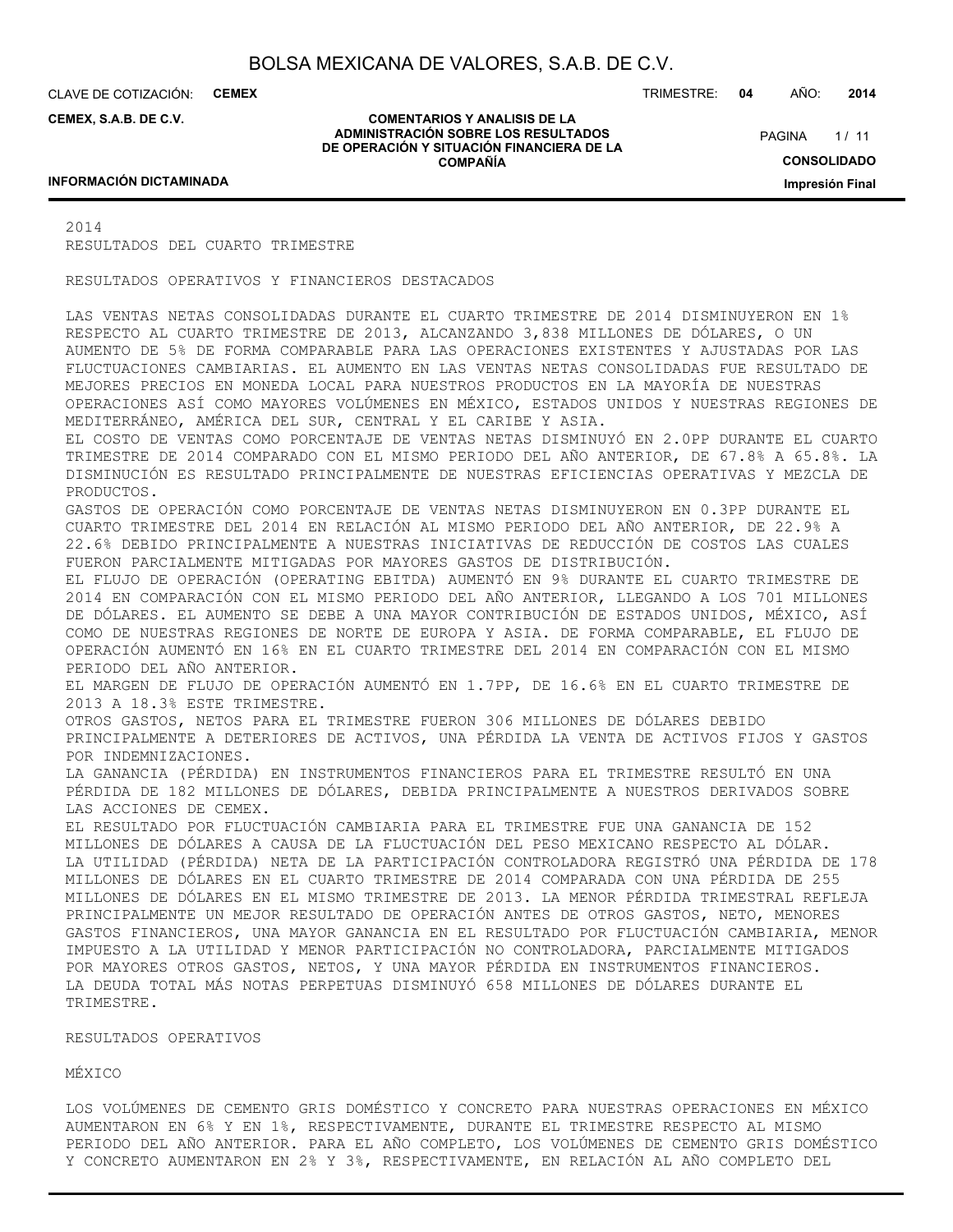CLAVE DE COTIZACIÓN: **CEMEX**

**CEMEX, S.A.B. DE C.V.**

TRIMESTRE: **04** AÑO: **2014**

#### **COMENTARIOS Y ANALISIS DE LA ADMINISTRACIÓN SOBRE LOS RESULTADOS DE OPERACIÓN Y SITUACIÓN FINANCIERA DE LA COMPAÑÍA**

 $2/11$ **PAGINA** 

**CONSOLIDADO**

**Impresión Final**

### **INFORMACIÓN DICTAMINADA**

2013.

DURANTE EL TRIMESTRE, NUESTRAS VENTAS DE CEMENTO A GRANEL CONTINUARON CON SU DESEMPEÑO POSITIVO. LA DEMANDA POR NUESTROS PRODUCTOS CONTINUA SIENDO IMPULSADA POR UNA MAYOR ACTIVIDAD EN EL SECTOR RESIDENCIAL Y EL SECTOR INDUSTRIAL Y COMERCIAL. EL INCREMENTO EN LA ACTIVIDAD EN EL SECTOR INFRAESTRUCTURA CONTINUA APOYADO EN LOS FUERTES NIVELES DE GASTO PÚBLICO. LA MEJORA EN INDICADORES MACROECONÓMICOS TALES COMO LA CREACIÓN DE EMPLEO Y LAS REMESAS HAN HECHO QUE EL SECTOR RESIDENCIAL INFORMAL EXPERIMENTE UNA RECUPERACIÓN.

#### ESTADOS UNIDOS

LOS VOLÚMENES DE CEMENTO GRIS DOMÉSTICO Y CONCRETO PARA LAS OPERACIONES DE CEMEX EN ESTADOS UNIDOS AUMENTARON EN 6% Y 9%, RESPECTIVAMENTE, DURANTE EL CUARTO TRIMESTRE DE 2014 CON RESPECTO AL MISMO PERIODO DEL AÑO PASADO, MIENTRAS QUE LOS VOLÚMENES DE AGREGADOS DISMINUYERON EN 4% DURANTE EL MISMO PERIODO. DE FORMA COMPARABLE, AJUSTANDO POR LA TRANSFERENCIA DE NUESTROS ACTIVOS CONCRETEROS EN LAS CAROLINAS HACIA LA ALIANZA ESTRATÉGICA RECIENTEMENTE ESTABLECIDA CON CONCRETE SUPPLY, LOS VOLÚMENES DE CONCRETO AUMENTARON EN 10%. PARA EL AÑO COMPLETO, TANTO LOS VOLÚMENES DE CEMENTO GRIS DOMÉSTICO COMO LOS VOLÚMENES AJUSTADOS DE CONCRETO AUMENTARON EN 7%, MIENTRAS QUE LOS VOLÚMENES DE AGREGADOS DISMINUYERON EN 2%, EN RELACIÓN AL AÑO COMPLETO DEL 2013. EL AUMENTO EN NUESTROS VOLÚMENES DE CEMENTO DURANTE EL TRIMESTRE REFLEJA UNA MEJORA EN LA DEMANDA EN LA MAYORÍA DE NUESTROS MERCADOS, A PESAR DE CONDICIONES CLIMATOLÓGICAS DESFAVORABLES. LOS SECTORES INDUSTRIAL Y COMERCIAL Y EL RESIDENCIAL FUERON LOS PRINCIPALES IMPULSORES DEL INCREMENTO EN NUESTROS VOLÚMENES TRIMESTRALES. LA ACTIVIDAD DE CONSTRUCCIÓN DE OFICINAS, HOTELES Y MANUFACTURA CONTRIBUYERON FAVORABLEMENTE AL DESEMPEÑO DEL SECTOR INDUSTRIAL Y COMERCIAL. LA ACTIVIDAD EN EL SECTOR RESIDENCIAL FUE IMPULSADA PRINCIPALMENTE POR EL SEGMENTO MULTIFAMILIAR CON EL APOYO DE FUNDAMENTOS SÓLIDOS TALES COMO ALTA DEMANDA ACUMULADA, NIVELES DE ASEQUIBILIDAD RELATIVAMENTE ALTOS, Y NIVELES BAJOS DE INVENTARIOS. EL SECTOR INFRAESTRUCTURA TAMBIÉN CONTRIBUYÓ AL CRECIMIENTO DE NUESTROS VOLÚMENES DURANTE EL TRIMESTRE.

### NORTE DE EUROPA

NUESTROS VOLÚMENES DE CEMENTO GRIS DOMÉSTICO EN LA REGIÓN NORTE DE EUROPA AUMENTARON EN 5% PARA EL CUARTO TRIMESTRE DEL 2014 Y AUMENTARON EN 5% PARA EL AÑO COMPLETO EN RELACIÓN A LOS MISMOS PERIODOS DEL 2013.

EN ALEMANIA, NUESTROS VOLÚMENES DE CEMENTO GRIS DOMÉSTICO DISMINUYERON EN 2% DURANTE EL CUARTO TRIMESTRE DE 2014 Y PERMANECIERON CONSTANTES PARA EL AÑO COMPLETO CON RESPECTO A LOS MISMOS PERIODOS DEL AÑO ANTERIOR. LA DISMINUCIÓN EN NUESTROS VOLÚMENES DURANTE EL TRIMESTRE REFLEJA EL CAMBIO EN LAS PERSPECTIVAS ECONÓMICAS, ASÍ COMO RESTRICCIONES PARA ACCEDER A MANO DE OBRA EN LA INDUSTRIA DE LA CONSTRUCCIÓN. EL SECTOR RESIDENCIAL CONTINÚA SIENDO BENEFICIADO DE NIVELES BAJOS EN LAS TASAS HIPOTECARIAS Y EN LAS TASAS DE DESEMPLEO, A PESAR DE LA MENOR DISPONIBILIDAD DE TERRENOS Y LOS LÍMITES REGULATORIOS IMPUESTOS EN LOS INCREMENTOS A LAS RENTAS, LOS CUALES LIMITARON SU DESEMPEÑO. EL INCREMENTO EN LOS SALARIOS Y EN LA INMIGRACIÓN NETA TAMBIÉN CONTRIBUYÓ A LA DEMANDA DE VIVIENDA. EL SECTOR INDUSTRIAL Y COMERCIAL EXPERIMENTÓ CANCELACIONES Y RETRASOS DE PROYECTOS.

EL VOLUMEN DE CEMENTO GRIS DOMÉSTICO PARA NUESTRAS OPERACIONES EN POLONIA AUMENTÓ EN 10% DURANTE EL TRIMESTRE Y AUMENTÓ EN 6% PARA EL AÑO COMPLETO CON RESPECTO A LOS MISMOS PERIODOS DEL AÑO ANTERIOR. LA ACTIVIDAD DE CONSTRUCCIÓN DURANTE EL TRIMESTRE SE BENEFICIÓ DE LAS CONDICIONES CLIMATOLÓGICAS FAVORABLES. EL SECTOR INFRAESTRUCTURA, PROVENIENTE DE UNA BASE BAJA EN 2013, CONTINÚA SIENDO EL PRINCIPAL IMPULSOR DE LA DEMANDA APOYADO EN PROYECTOS FERROVIARIOS Y PLANTAS DE ENERGÍA. EL SECTOR INDUSTRIAL Y COMERCIAL CONTINÚA SIENDO IMPULSADO POR CONSTRUCCIÓN INDUSTRIAL Y DE ALMACENAMIENTO ASÍ COMO OFICINAS Y HOTELES. DESPUÉS DE UNA MITAD DE AÑO POSITIVA, LA ACTIVIDAD EN EL SECTOR RESIDENCIAL DISMINUYÓ.

PARA LAS OPERACIONES DE CEMEX EN FRANCIA, NUESTROS VOLÚMENES DOMÉSTICOS DE CONCRETO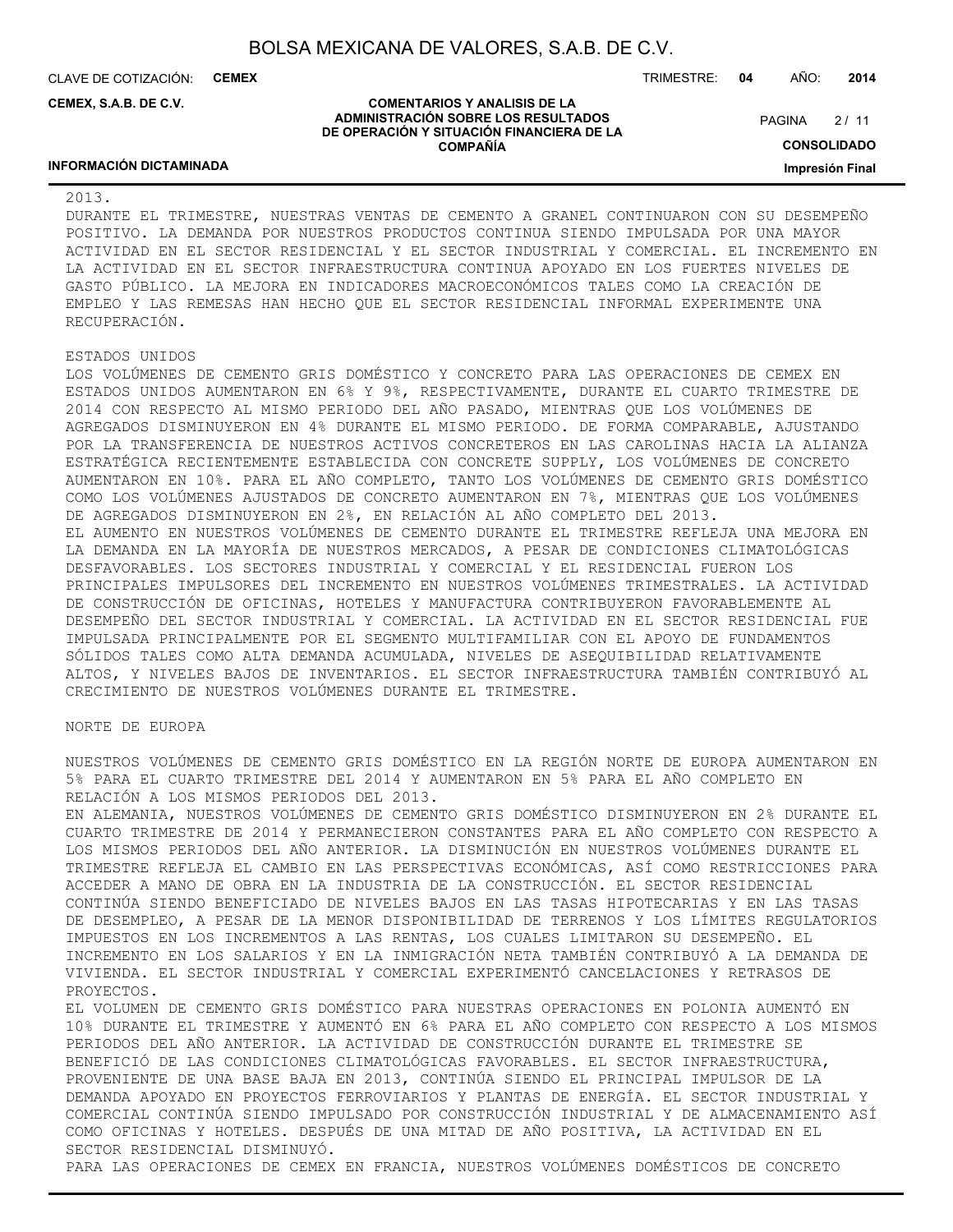CLAVE DE COTIZACIÓN: **CEMEX**

**INFORMACIÓN DICTAMINADA**

**CEMEX, S.A.B. DE C.V.**

#### **COMENTARIOS Y ANALISIS DE LA ADMINISTRACIÓN SOBRE LOS RESULTADOS DE OPERACIÓN Y SITUACIÓN FINANCIERA DE LA COMPAÑÍA**

 $3/11$ **PAGINA** 

**CONSOLIDADO**

#### **Impresión Final**

DISMINUYERON EN 13% Y LOS VOLÚMENES DE AGREGADOS REGISTRARON UN AUMENTO EN 2% DURANTE EL CUARTO TRIMESTRE DE 2014 CON RESPECTO AL PERIODO COMPARABLE DEL AÑO ANTERIOR. PARA EL AÑO COMPLETO, LOS VOLÚMENES DE CONCRETO DISMINUYERON EN 6% Y LOS VOLÚMENES DE AGREGADOS AUMENTARON EN 4% CONTRA EL MISMO PERIODO DEL AÑO ANTERIOR. DURANTE EL TRIMESTRE HUBO UN INCREMENTO DE ACTIVIDAD EN LOS VOLÚMENES DE TRADING DE AGREGADOS. LOS VOLÚMENES DURANTE EL TRIMESTRE FUERON AFECTADOS POR EL DETERIORO DE LA ECONOMÍA. EN EL SECTOR INFRAESTRUCTURA, LA ACTIVIDAD HA DISMINUIDO DEBIDO A RESTRICCIONES AL CRÉDITO, A LA CANCELACIÓN O POSTERGACIÓN DE ALGUNOS PROYECTOS Y AL OBJETIVO DEL GOBIERNO DE REDUCIR EL DÉFICIT; SIN EMBARGO, EL SECTOR CONTINÚA SIENDO APOYADO POR PROYECTOS CARRETEROS Y VÍAS FERROVIARIAS DE ALTA VELOCIDAD QUE INICIARON DURANTE EL 2012. EL DESEMPEÑO DEL SECTOR RESIDENCIAL CONTINÚA SIENDO AFECTADO POR EL ALTO NIVEL DE DESEMPLEO, LA PÉRDIDA DE PODER ADQUISITIVO Y UN PROGRAMA MENOS ATRACTIVO PARA LA COMPRA-RENTA DE VIVIENDAS. LOS VOLÚMENES DE CEMENTO GRIS DOMÉSTICO Y AGREGADOS PARA NUESTRAS OPERACIONES EN EL REINO UNIDO REGISTRARON UN AUMENTO DE 4% Y 11%, RESPECTIVAMENTE, MIENTRAS QUE NUESTROS

VOLÚMENES DE CONCRETO DISMINUYERON EN 1% DURANTE EL CUARTO TRIMESTRE DEL 2014 EN COMPARACIÓN CON EL MISMO PERIODO DEL 2013. PARA EL AÑO COMPLETO NUESTROS VOLÚMENES DE CEMENTO GRIS DOMÉSTICO, CONCRETO, Y AGREGADOS AUMENTARON EN 2%, 1% Y 13%, RESPECTIVAMENTE, EN RELACIÓN CON EL PERIODO COMPARABLE DEL AÑO ANTERIOR. DURANTE EL TRIMESTRE, EL SECTOR RESIDENCIAL CONTINÚA IMPULSANDO LA DEMANDA POR NUESTROS PRODUCTOS. LA ACTIVIDAD EN ESTE SECTOR CONTINUÓ CRECIENDO, SIN EMBARGO A UNA TASA MÁS MODERADA Y ESTUVO APOYADA POR UN INCREMENTO EN LA CONFIANZA DEL CONSUMIDOR Y LOS INCENTIVOS DE GOBIERNO PARA PROMOVER LA ADQUISICIÓN DE VIVIENDA. EL SECTOR INDUSTRIAL Y COMERCIAL TUVO UN DESEMPEÑO FAVORABLE DURANTE EL TRIMESTRE IMPULSADO PRINCIPALMENTE POR LA CONSTRUCCIÓN DE OFICINAS EN LAS GRANDES CIUDADES.

#### MEDITERRÁNEO

NUESTROS VOLÚMENES DE CEMENTO GRIS DOMÉSTICO EN LA REGIÓN MEDITERRÁNEO DISMINUYERON EN 6% PARA EL CUARTO TRIMESTRE DEL 2014 Y DISMINUYERON EN 2% PARA EL AÑO COMPLETO CON RESPECTO A LOS MISMOS PERIODOS DEL 2013.

LOS VOLÚMENES DE CEMENTO GRIS DOMÉSTICO Y CONCRETO PARA NUESTRAS OPERACIONES EN ESPAÑA AUMENTARON EN 1% Y 15%, RESPECTIVAMENTE, EN EL CUARTO TRIMESTRE DE 2014 CONTRA EL AÑO ANTERIOR. PARA EL AÑO COMPLETO, LOS VOLÚMENES DE CEMENTO GRIS DOMÉSTICO Y CONCRETO REGISTRARON UN AUMENTO DE 2% Y 6%, RESPECTIVAMENTE, EN RELACIÓN AL AÑO COMPLETO DEL 2013. LA ACTIVIDAD EN EL SECTOR RESIDENCIAL CONTINÚA MEJORANDO CON EL APOYO DE LAS CONDICIONES MACROECONÓMICAS EN EL PAÍS ASÍ COMO MEJORES CONDICIONES CREDITICIAS. EN EL SECTOR INFRAESTRUCTURA EL INCREMENTO EN LAS LICITACIONES PÚBLICAS VISTO EN TRIMESTRES ANTERIORES EMPEZÓ A REFLEJARSE EN LA ACTIVIDAD.

EN EGIPTO, LOS VOLÚMENES DE CEMENTO GRIS DOMÉSTICO DISMINUYERON EN 11% DURANTE EL CUARTO TRIMESTRE DEL 2014 Y DISMINUYERON EN 6% PARA EL AÑO COMPLETO. LOS VOLÚMENES DURANTE EL TRIMESTRE CONTINUARON SIENDO AFECTADOS POR LA MAYOR CAPACIDAD DE PRODUCCIÓN DE CEMENTO EN EL PAÍS Y POR INTERRUPCIONES DE ELECTRICIDAD. EL SECTOR RESIDENCIAL INFORMAL CONTINUA SIENDO EL PRINCIPAL IMPULSOR DE LA DEMANDA POR NUESTROS PRODUCTOS. LA ACTIVIDAD EN EL SECTOR FORMAL RESIDENCIAL AUMENTÓ DURANTE EL TRIMESTRE.

#### AMÉRICA DEL SUR, CENTRAL Y EL CARIBE

NUESTROS VOLÚMENES DE CEMENTO GRIS DOMÉSTICO EN LA REGIÓN AUMENTARON EN 2% DURANTE EL CUARTO TRIMESTRE DE 2014 Y AUMENTARON EN 5% PARA EL AÑO COMPLETO CON RESPECTO A LOS PERIODOS COMPARABLES DEL AÑO ANTERIOR. EN COLOMBIA, DURANTE EL CUARTO TRIMESTRE NUESTROS VOLÚMENES DE CEMENTO GRIS DOMÉSTICO, CONCRETO Y AGREGADOS AUMENTARON EN 10%, 12% Y 9%, RESPECTIVAMENTE, EN COMPARACIÓN CON EL CUARTO TRIMESTRE DE 2013. PARA EL AÑO COMPLETO, NUESTROS VOLÚMENES DE CEMENTO GRIS DOMÉSTICO, CONCRETO Y AGREGADOS AUMENTARON EN 16%, 14% Y 20%, RESPECTIVAMENTE, EN RELACIÓN AL PERIODO COMPARABLE DEL AÑO ANTERIOR. LA ACTIVIDAD DE CONSTRUCCIÓN DURANTE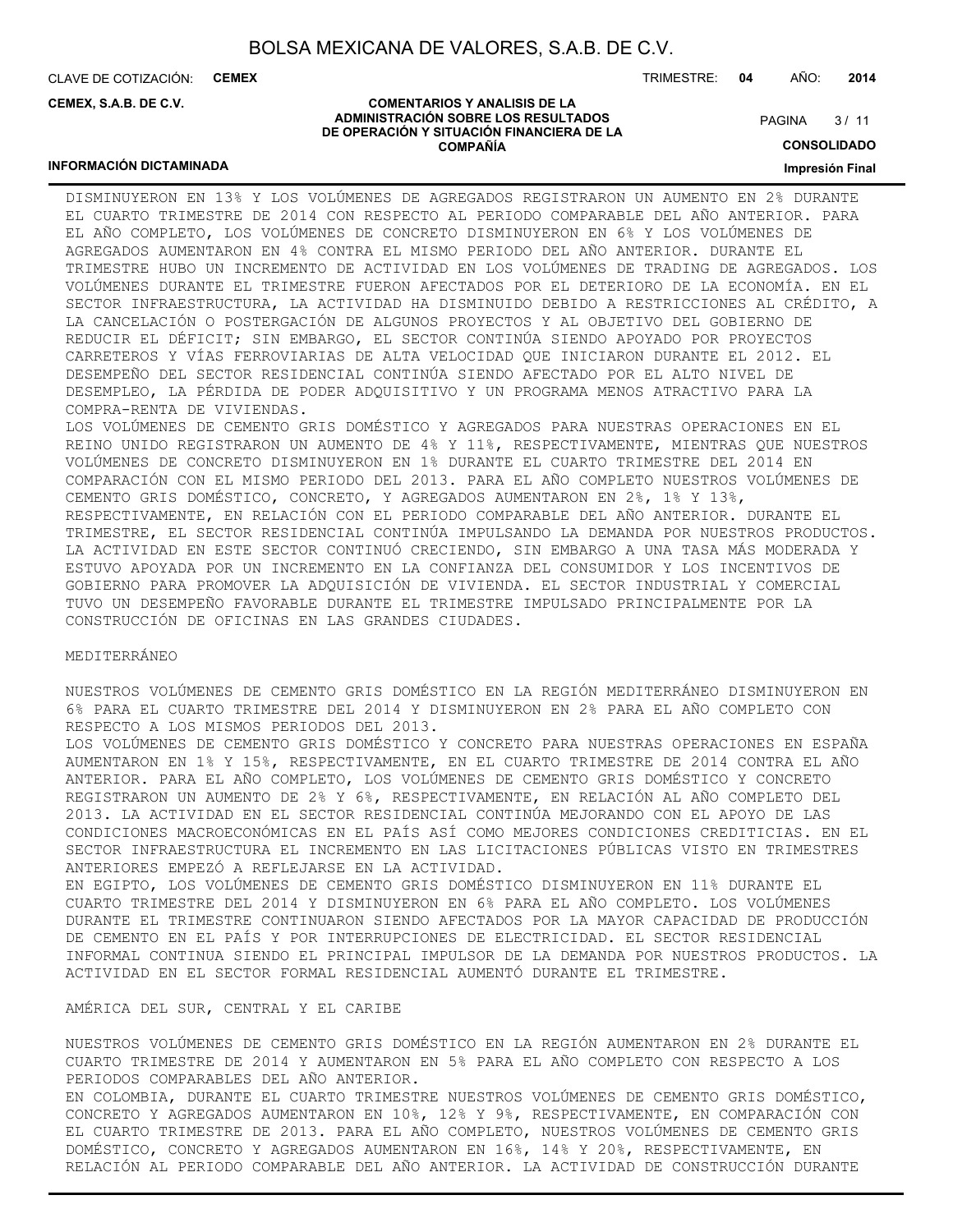CLAVE DE COTIZACIÓN: **CEMEX**

**CEMEX, S.A.B. DE C.V.**

TRIMESTRE: **04** AÑO: **2014**

#### **COMENTARIOS Y ANALISIS DE LA ADMINISTRACIÓN SOBRE LOS RESULTADOS DE OPERACIÓN Y SITUACIÓN FINANCIERA DE LA COMPAÑÍA**

 $4/11$ **PAGINA** 

**CONSOLIDADO**

**Impresión Final**

## **INFORMACIÓN DICTAMINADA**

EL TRIMESTRE ESTUVO APOYADA POR EL BUEN DESEMPEÑO DE TODOS LOS SEGMENTOS DE DEMANDA. EL SECTOR RESIDENCIAL, INCLUYENDO LA AUTO-CONSTRUCCIÓN Y LA VIVIENDA FORMAL, CONTINUARON CON SU TENDENCIA POSITIVA. LA INFRAESTRUCTURA CONTINÚA SIENDO UN IMPULSOR IMPORTANTE PARA LA DEMANDA DE NUESTROS PRODUCTOS CON LA EJECUCIÓN DE VARIOS PROYECTOS CARRETEROS. EL SECTOR INDUSTRIAL Y COMERCIAL CONTINÚA CON UN DESEMPEÑO FAVORABLE IMPULSADO POR LA CONSTRUCCIÓN DE OFICINAS Y EDIFICIOS COMERCIALES.

#### ASIA

NUESTRO VOLUMEN DE CEMENTO GRIS DOMÉSTICO PARA LA REGIÓN DE ASIA AUMENTÓ EN 21% DURANTE EL CUARTO TRIMESTRE DEL 2014 Y AUMENTÓ EN 9% PARA EL AÑO COMPLETO CON RESPECTO A LOS PERIODOS COMPARABLES DEL AÑO ANTERIOR.

EN LAS FILIPINAS, NUESTRO VOLUMEN DE CEMENTO GRIS DOMÉSTICO AUMENTÓ EN 26% DURANTE EL CUARTO TRIMESTRE Y AUMENTÓ EN 11% PARA EL AÑO COMPLETO EN RELACIÓN AL AÑO COMPLETO DEL 2013. LOS VOLÚMENES DURANTE EL TRIMESTRE FUERON BENEFICIADOS POR UN FUERTE GASTO PÚBLICO Y PRIVADO Y TAMBIÉN REFLEJARON LA INTRODUCCIÓN DE LA NUEVA MOLIENDA DE CEMENTO A FINALES DEL SEGUNDO TRIMESTRE DE 2014. LAS CONDICIONES ECONÓMICAS FAVORABLES TALES COMO ESTABILIDAD EN LOS NIVELES DE INFLACIÓN Y EN LAS TASAS HIPOTECARIAS Y FLUJOS SALUDABLES DE REMESAS CONTINÚAN APOYANDO A LA ACTIVIDAD EN EL SECTOR RESIDENCIAL. LOS MAYORES NIVELES DE CONFIANZA CONTRIBUYERON AL DESEMPEÑO POSITIVO DURANTE EL TRIMESTRE DEL SECTOR INDUSTRIAL Y COMERCIAL EL CUAL CONTINÚA IMPULSADO POR DIFERENTES INDUSTRIAS INCLUYENDO MANUFACTURA, AUTOMOTRIZ, OUTSOURCING DE PROCESOS DE NEGOCIO, ENTRETENIMIENTO Y HOTELERA. EL GASTO PÚBLICO EN EL SECTOR INFRAESTRUCTURA AUMENTÓ, SIN EMBARGO A UNA TASA MÁS MODERADA, REFLEJANDO UNA LENTA IMPLEMENTACIÓN DE PROYECTOS.

FLUJO DE OPERACIÓN, FLUJO DE EFECTIVO LIBRE E INFORMACIÓN SOBRE DEUDA

FLUJO DE OPERACIÓN Y FLUJO DE EFECTIVO LIBRE EL FLUJO DE EFECTIVO LIBRE, MÁS LA REDUCCIÓN EN EL SALDO DE EFECTIVO, ASÍ COMO EL CIERRE ANTICIPADO DE LAS OPCIONES DE COMPRA TIPO ZERO-STRIKE INICIALMENTE RELACIONADAS CON LAS NOTAS CONVERTIBLES 2015, FUERON UTILIZADOS PRINCIPALMENTE PARA EL PAGO DE DEUDA Y PARA PROPÓSITOS GENERALES CORPORATIVOS. NUESTRA DEUDA DURANTE EL TRIMESTRE REFLEJA UN EFECTO POSITIVO DE CONVERSIÓN DE TIPO DE CAMBIO DE 91 MILLONES DE DÓLARES.

INFORMACIÓN SOBRE DEUDA Y NOTAS PERPETUAS

(1) INCLUYE CONVERTIBLES Y ARRENDAMIENTOS FINANCIEROS, DE ACUERDO A LAS NORMAS INTERNACIONALES DE INFORMACIÓN FINANCIERA (NIIF). (2) LA DEUDA FONDEADA CONSOLIDADA AL 31 DE DICIEMBRE DE 2014 ES DE 14,262 MILLONES DE DÓLARES DE ACUERDO A NUESTRAS OBLIGACIONES CONTRACTUALES DEL CONTRATO DE FINANCIAMIENTO. (3) FLUJO DE OPERACIÓN CALCULADO DE ACUERDO A NIIF. (4) GASTO POR INTERÉS CALCULADO DE ACUERDO A NUESTRAS OBLIGACIONES CONTRACTUALES DEL CONTRATO DE FINANCIAMIENTO

INFORMACIÓN SOBRE CAPITAL E INSTRUMENTOS DERIVADOS INFORMACIÓN SOBRE CAPITAL

LAS ACCIONES EN CIRCULACIÓN EQUIVALEN AL TOTAL DE UNIDADES EQUIVALENTES DE CPOS DE CEMEX MENOS LAS ACCIONES EN SUBSIDIARIAS, LAS CUALES AL 31 DE DICIEMBRE DE 2014 ERAN 18,261,131. CEMEX TIENE VIGENTE OBLIGACIONES FORZOSAMENTE CONVERTIBLES QUE, AL MOMENTO DE CONVERSIÓN, INCREMENTARÁN EL NÚMERO DE CPOS EN CIRCULACIÓN EN APROXIMADAMENTE 210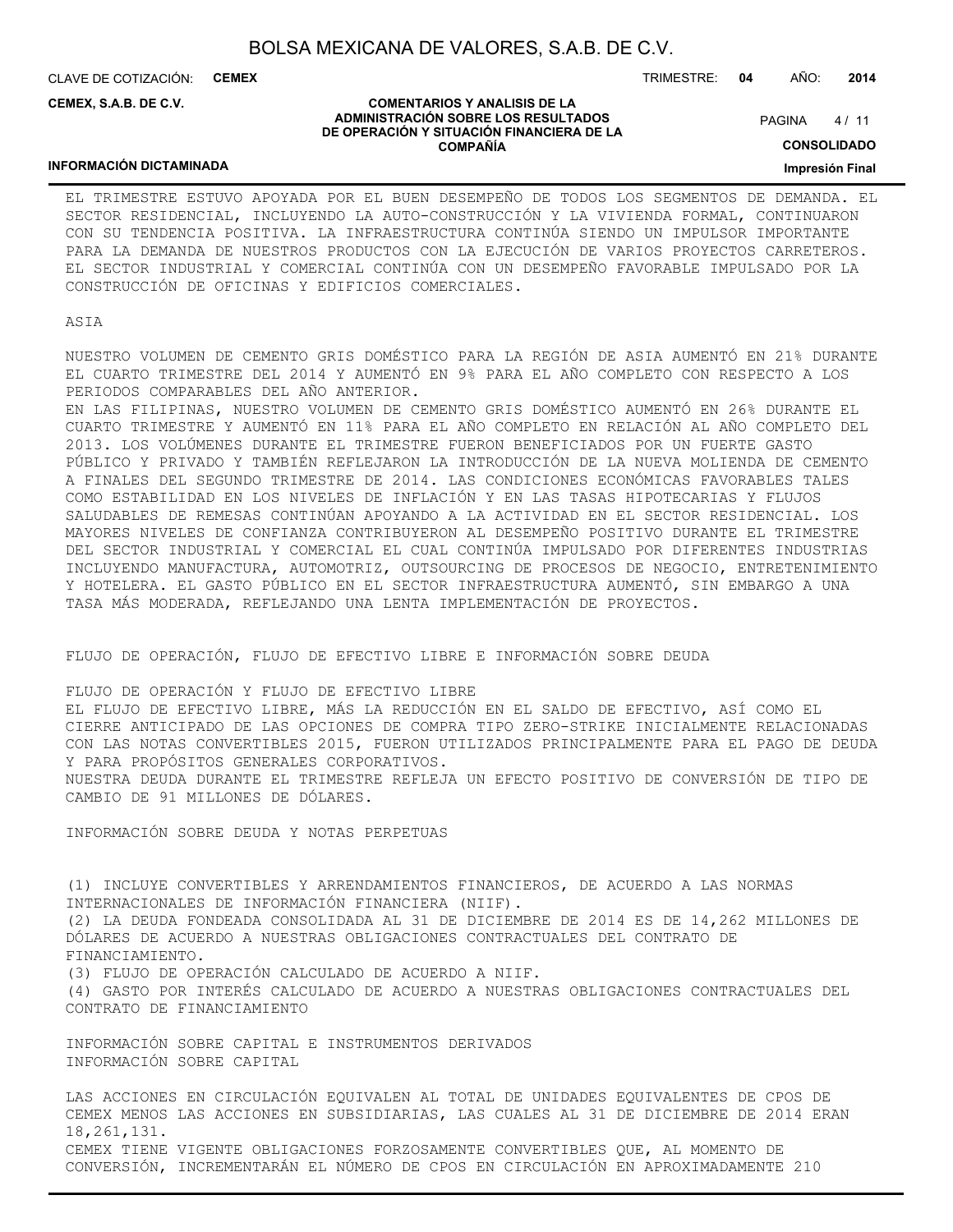CLAVE DE COTIZACIÓN: **CEMEX**

**CEMEX, S.A.B. DE C.V.**

TRIMESTRE: **04** AÑO: **2014**

 $5/11$ **PAGINA** 

**DE OPERACIÓN Y SITUACIÓN FINANCIERA DE LA COMPAÑÍA**

**COMENTARIOS Y ANALISIS DE LA ADMINISTRACIÓN SOBRE LOS RESULTADOS**

> **CONSOLIDADO Impresión Final**

### **INFORMACIÓN DICTAMINADA**

MILLONES, SUJETO A AJUSTES ANTIDILUCIÓN.

PLANES DE COMPENSACIÓN A LARGO PLAZO PARA EJECUTIVOS AL 31 DE DICIEMBRE DE 2014, EJECUTIVOS Y EMPLEADOS TENÍAN OPCIONES SOBRE UN TOTAL DE 1,410,250 CPOS, CON UN PRECIO DE EJERCICIO PROMEDIO DE 1.91 DÓLARES POR CPO. EN EL 2005, CEMEX COMENZÓ A OFRECER A SUS EJECUTIVOS UN NUEVO PROGRAMA DE COMPENSACIÓN EN BASE A ACCIONES. AL 31 DE DICIEMBRE DE 2014, LOS EJECUTIVOS EN ESTOS PROGRAMAS TENÍAN UN TOTAL DE 29,509,762 CPOS RESTRINGIDOS, REPRESENTANDO EL 0.2% DEL TOTAL DE CPOS EN CIRCULACIÓN A DICHA FECHA.

#### INSTRUMENTOS DERIVADOS

LA SIGUIENTE TABLA PRESENTA EL VALOR NOMINAL PARA CADA UNO DE LOS TIPOS DE INSTRUMENTOS DERIVADOS, ASÍ COMO EL VALOR DE MERCADO ESTIMADO DE DICHOS INSTRUMENTOS EN FORMA AGREGADA AL ÚLTIMO DÍA DE CADA TRIMESTRE PRESENTADO.

EL VALOR DE MERCADO ESTIMADO DE LOS INSTRUMENTOS DERIVADOS ARRIBA MENCIONADOS REPRESENTA EL VALOR ESTIMADO DE LIQUIDACIÓN DE DICHOS INSTRUMENTOS A LA FECHA DE VALUACIÓN. DICHA VALUACIÓN ESTÁ DETERMINADA POR MEDIO DEL RESULTADO ESTIMADO DE LIQUIDACIÓN O MEDIANTE COTIZACIÓN DE PRECIOS DE MERCADO, LOS CUALES PUEDEN FLUCTUAR EN EL TIEMPO. LOS VALORES DE MERCADO Y MONTOS NOMINALES DE LOS INSTRUMENTOS DERIVADOS NO REPRESENTAN CANTIDADES DE EFECTIVO INTERCAMBIADAS POR LAS PARTES INVOLUCRADAS; LAS CANTIDADES EN EFECTIVO SE DETERMINARÁN AL TERMINAR LOS CONTRATOS CONSIDERANDO LOS VALORES NOMINALES DE LOS MISMOS, ASÍ COMO LOS DEMÁS TÉRMINOS DE LOS INSTRUMENTOS DERIVADOS. LOS VALORES DE MERCADO NO DEBEN SER VISTOS EN FORMA AISLADA SINO QUE DEBEN SER ANALIZADOS CON RELACIÓN AL VALOR DE MERCADO DE LOS INSTRUMENTOS DE LOS CUALES SE ORIGINAN Y DE LA REDUCCIÓN TOTAL EN EL RIESGO DE CEMEX.

NOTA: DE ACUERDO CON LAS NIIF, LAS COMPAÑÍAS DEBEN RECONOCER TODOS LOS INSTRUMENTOS FINANCIEROS DERIVADOS EN EL BALANCE GENERAL COMO ACTIVOS O PASIVOS, A SU VALOR DE MERCADO ESTIMADO, CON LOS CAMBIOS EN DICHO VALOR RECONOCIDOS EN EL ESTADO DE RESULTADOS DEL PERIODO EN QUE OCURREN, EXCEPTO CUANDO DICHAS OPERACIONES SON CONTRATADAS CON FINES DE COBERTURA, EN CUYO CASO LOS CAMBIOS DEL VALOR DE MERCADO ESTIMADO DE DICHOS INSTRUMENTOS DERIVADOS RELACIONADOS SON RECONOCIDOS TEMPORALMENTE EN EL CAPITAL Y LUEGO RECLASIFICADOS AL ESTADO DE RESULTADOS COMPENSANDO LOS EFECTOS DEL INSTRUMENTO CUBIERTO CONFORME LOS EFECTOS DE DICHO INSTRUMENTO SON RECONOCIDOS EN EL ESTADO DE RESULTADOS. AL 31 DE DICIEMBRE DE 2014, EN RELACIÓN AL RECONOCIMIENTO DEL VALOR RAZONABLE ESTIMADO DE SU PORTAFOLIO DE DERIVADOS, CEMEX RECONOCIÓ INCREMENTOS EN SUS ACTIVOS Y PASIVOS, LOS CUALES RESULTARON EN UN ACTIVO NETO DE 299 MILLONES DE DÓLARES, INCLUYENDO UN PASIVO POR 28 MILLONES DE DÓLARES CORRESPONDIENTES A UN DERIVADO IMPLÍCITO RELACIONADO CON NUESTRAS OBLIGACIONES FORZOSAMENTE CONVERTIBLES, QUE EN FUNCIÓN DE NUESTROS ACUERDOS DE DEUDA, SON PRESENTADOS NETOS DEL ACTIVO ASOCIADO CON LOS INSTRUMENTOS FINANCIEROS DERIVADOS. LOS MONTOS NOMINALES DE LOS INSTRUMENTOS DERIVADOS CORRESPONDEN EN GRAN MEDIDA A LOS MONTOS DE LOS ACTIVOS, PASIVOS O TRANSACCIONES DE CAPITAL QUE DICHOS DERIVADOS CUBREN.

(1) EXCLUYE UN CONTRATO DE INTERCAMBIO ("SWAP") DE TASAS DE INTERÉS RELACIONADO A NUESTROS CONTRATOS DE ENERGÍA A LARGO PLAZO. AL 31 DE DICIEMBRE DE 2014, EL MONTO NOCIONAL DE DICHO CONTRATO DE INTERCAMBIO ERA DE 165 MILLONES DE DÓLARES Y TENÍA UN VALOR DE MERCADO POSITIVO DE APROXIMADAMENTE 33 MILLONES DE DÓLARES. (2) NETO DE EFECTIVO DEPOSITADO COMO GARANTÍA EN NUESTRAS POSICIONES ABIERTAS. LOS DEPÓSITOS EN GARANTÍA FUERON DE 14 MILLONES DE DÓLARES AL 31 DE DICIEMBRE DE 2014 Y 7 MILLONES DE DÓLARES AL 31 DE DICIEMBRE DE 2013. (3) SEGÚN REQUIERE LAS NIIF, EL VALOR DE MERCADO ESTIMADO AL 31 DE DICIEMBRE DE 2014 Y 2013 INCLUYE UN PASIVO DE 28 MILLONES DE DÓLARES Y 39 MILLONES DE DÓLARES, RESPECTIVAMENTE, RELACIONADO A UN DERIVADO IMPLÍCITO EN LAS OBLIGACIONES FORZOSAMENTE CONVERTIBLES DE CEMEX.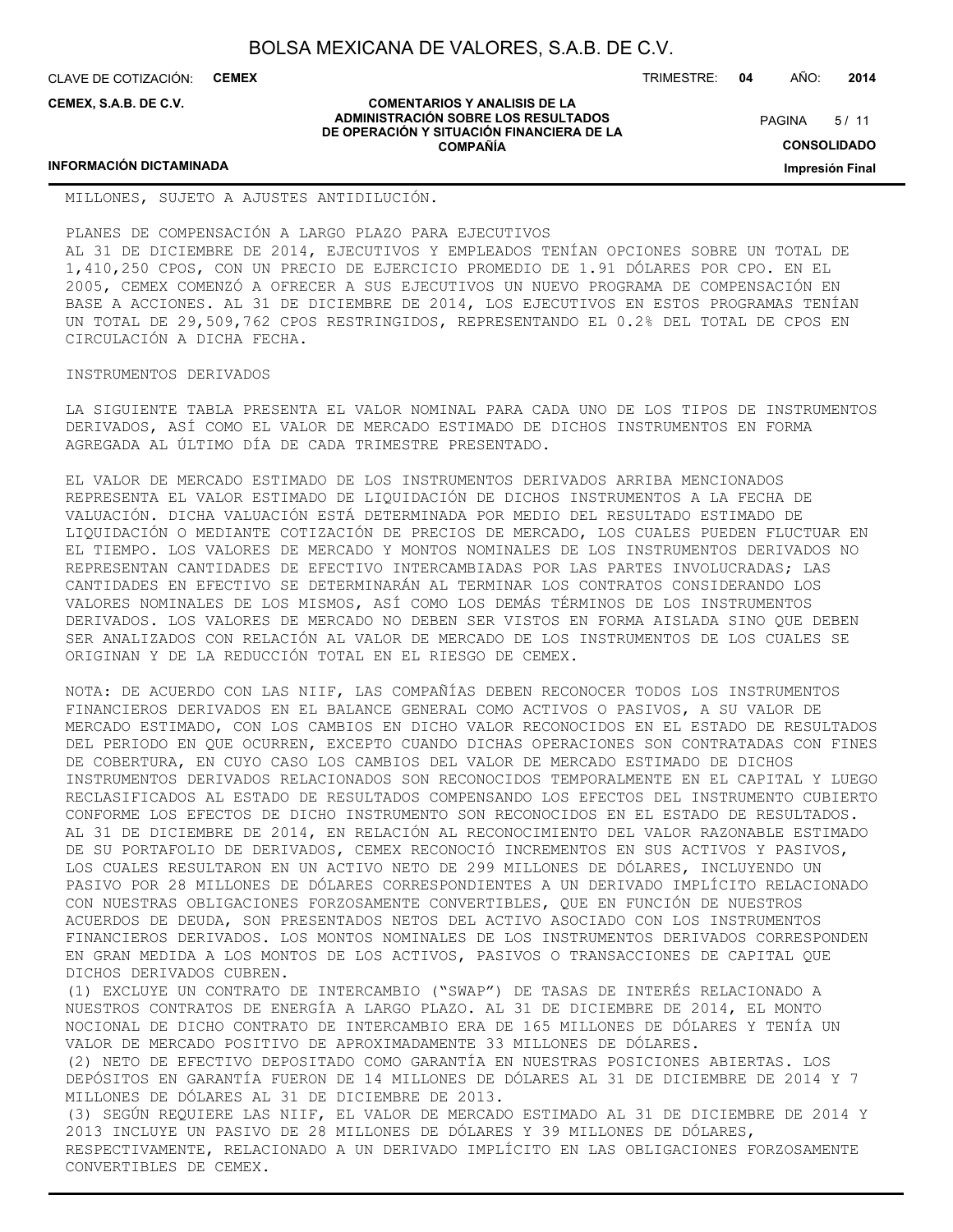CLAVE DE COTIZACIÓN: **CEMEX**

**CEMEX, S.A.B. DE C.V.**

TRIMESTRE: **04** AÑO: **2014**

 $6/11$ **PAGINA** 

**ADMINISTRACIÓN SOBRE LOS RESULTADOS DE OPERACIÓN Y SITUACIÓN FINANCIERA DE LA COMPAÑÍA**

**COMENTARIOS Y ANALISIS DE LA**

**INFORMACIÓN DICTAMINADA**

**CONSOLIDADO**

**Impresión Final**

#### OTRAS ACTIVIDADES

CEMEX Y HOLCIM CIERRAN SERIES DE TRANSACCIONES EN EUROPA EL 6 DE ENERO DE 2015 CEMEX ANUNCIÓ EL CIERRE DE LAS SERIES DE TRANSACCIONES CON HOLCIM, ANUNCIADAS ORIGINALMENTE EL 28 DE AGOSTO DE 2013 Y SUPLEMENTADAS EL 30 DE OCTUBRE DE 2014. CEMEX ADQUIRIÓ TODOS LOS ACTIVOS DE HOLCIM EN REPÚBLICA CHECA Y VENDIÓ SUS ACTIVOS LOCALIZADOS EN LA PARTE OESTE DE ALEMANIA A HOLCIM. EN ESPAÑA, CEMEX ADQUIRIÓ DE HOLCIM LA PLANTA DE CEMENTO GADOR (CAPACIDAD DE CEMENTO DE 0.85 MILLONES DE TONELADAS) Y SU MOLIENDA DE CEMENTO YELES (CAPACIDAD DE CEMENTO DE 0.90 MILLONES DE TONELADAS). COMO PARTE DE ESTAS TRANSACCIONES, CEMEX PAGÓ A HOLCIM 40 MILLONES DE DÓLARES EN EFECTIVO. CEMEX ESPERA UNA MEJORA RECURRENTE EN SU FLUJO DE OPERACIÓN, INCLUYENDO SINERGIAS, DE ENTRE 20 MILLONES Y 30 MILLONES DE DÓLARES. CEMEX ANUNCIA PROYECTO DE CLH PARA AMPLIAR CAPACIDAD DE PRODUCCIÓN EN COSTA RICA EL 18 DE DICIEMBRE DE 2014 CEMEX ANUNCIÓ QUE SU SUBSIDIARIA CEMEX LATAM HOLDINGS, S.A. ("CLH") INICIARÁ UN PROYECTO PARA AUMENTAR LA CAPACIDAD DE PRODUCCIÓN DE CEMENTO DE SU PLANTA UBICADA EN COLORADO, COSTA RICA, EN APROXIMADAMENTE UN 25% PARA ALCANZAR UNA CAPACIDAD ANUAL DE 1.1 MILLONES DE TONELADAS EN 2017. SE ANTICIPA QUE LA INVERSIÓN SERÁ DE APROXIMADAMENTE 35 MILLONES DE DÓLARES DURANTE UN PERIODO DE 3 AÑOS E INCLUIRÁ LA CONSTRUCCIÓN DE UNA MOLIENDA DE CEMENTO, ASÍ COMO DIVERSAS MEJORAS DE CAPACIDAD EN LA LÍNEA DE PRODUCCIÓN DE CLÍNKER. ADICIONALMENTE, SE ESPERA QUE LA AMPLIACIÓN GENERE APROXIMADAMENTE 90 EMPLEOS DURANTE LA FASE DE CONSTRUCCIÓN Y CERCA DE 50 EMPLEOS CUANDO INICIE OPERACIONES. CEMEX REINICIA AMPLIACIÓN DE PLANTA TEPEACA EL 1 DE DICIEMBRE DE 2014 CEMEX INFORMÓ EL REINICIO DE LA AMPLIACIÓN DE PLANTA TEPEACA, CUYA CAPACIDAD ANUAL DE PRODUCCIÓN LLEGARÁ A 7.6 MILLONES DE TONELADAS PARA EL AÑO 2017. LA INVERSIÓN TOTAL SE ESTIMA SERÁ DE APROXIMADAMENTE 650 MILLONES DE DÓLARES. LA INVERSIÓN ADICIONAL, QUE PERMITIRÁ AUMENTAR 4.4 MILLONES DE TONELADAS ANUALES A LA CAPACIDAD DE PRODUCCIÓN ACTUAL, SERÁ DE APROXIMADAMENTE 200 MILLONES DE DÓLARES, YA QUE LA COMPAÑÍA HABÍA INVERTIDO APROXIMADAMENTE 450 MILLONES DE DÓLARES PARA EL AÑO 2008.ESTA INVERSIÓN PERMITIRÁ A CEMEX ESTAR COMPLETAMENTE PREPARADO PARA ATENDER MEJOR ESTA REGIÓN EN NUESTRO MERCADO MEXICANO. ADICIONALMENTE, SE ANTICIPA QUE LA AMPLIACIÓN GENERARÁ APROXIMADAMENTE 1,500 EMPLEOS DURANTE LA FASE DE CONSTRUCCIÓN Y CERCA DE 100 EMPLEOS DIRECTOS Y 240 INDIRECTOS CUANDO INICIE LA PRODUCCIÓN. CEMEX INSTALARÁ CIEN MIL ESTUFAS DE CONCRETO EL 24 DE NOVIEMBRE DE 2014 CEMEX INFORMÓ EL INICIO DE LA COMERCIALIZACIÓN E INSTALACIÓN DE 100 MIL ESTUFAS ECOLÓGICAS DE CONCRETO CON EL OBJETIVO MEJORAR LA CALIDAD DE VIDA DE APROXIMADAMENTE MEDIO MILLÓN DE PERSONAS EN MÉXICO Y GUATEMALA PARA EL AÑO 2017. CON UNA INVERSIÓN DE APROXIMADAMENTE 2 MILLONES DE DÓLARES, EL DESARROLLO DE ESTE NEGOCIO SOCIAL ES UNA DE LAS ACCIONES QUE CEMEX REALIZA COMO INTEGRANTE DE LA ALIANZA GLOBAL PARA ESTUFAS LIMPIAS, INICIATIVA QUE BUSCA FOMENTAR LA ADOPCIÓN DE COMBUSTIBLES Y ESTUFAS NO CONTAMINANTES Y EFICIENTES EN 100 MILLONES DE HOGARES EN EL MUNDO PARA EL AÑO 2020 Y QUE FUE INICIADA EN EL AÑO 2010 POR LA EX SECRETARIA DE ESTADO DE ESTADOS UNIDOS, HILLARY RODHAM CLINTON. PREMIO OBRAS CEMEX RECONOCE LO MEJOR DE LA ARQUITECTURA Y CONSTRUCCIÓN DE 16 PAÍSES EL 6 DE NOVIEMBRE DE 2014 CEMEX ANUNCIÓ A LOS GANADORES DE LA EDICIÓN XXIII DEL PREMIO OBRAS CEMEX, QUE RECONOCE A LAS EDIFICACIONES QUE DESTACAN POR SUS SOLUCIONES CONSTRUCTIVAS, CONCEPTUALES, TÉCNICAS Y ESTÉTICAS. EN ESTA OCASIÓN, EL PREMIO OBRAS CEMEX REGISTRÓ LA INSCRIPCIÓN DE 500 EDIFICACIONES NACIONALES Y 214 CONSTRUIDAS EN BOSNIA, BRASIL, COLOMBIA, COSTA RICA, CROACIA, GUATEMALA, MÉXICO, MONTENEGRO, NICARAGUA, PANAMÁ, POLONIA, PUERTO RICO, REINO UNIDO, REPÚBLICA CHECA, REPÚBLICA DOMINICANA Y TAILANDIA. EL JURADO QUE EVALUÓ TODAS LAS OBRAS ESTUVO INTEGRADO POR 17 ESPECIALISTAS ORIGINARIOS DE SEIS DIFERENTES PAÍSES. LAS OBRAS GANADORAS DEL CERTAMEN FUERON SELECCIONADAS POR LAS NUEVAS SOLUCIONES CONCEPTUALES, TÉCNICAS, Y ESTÉTICAS APLICADAS EN SU DISEÑO, CONSTRUCCIÓN O SU USO.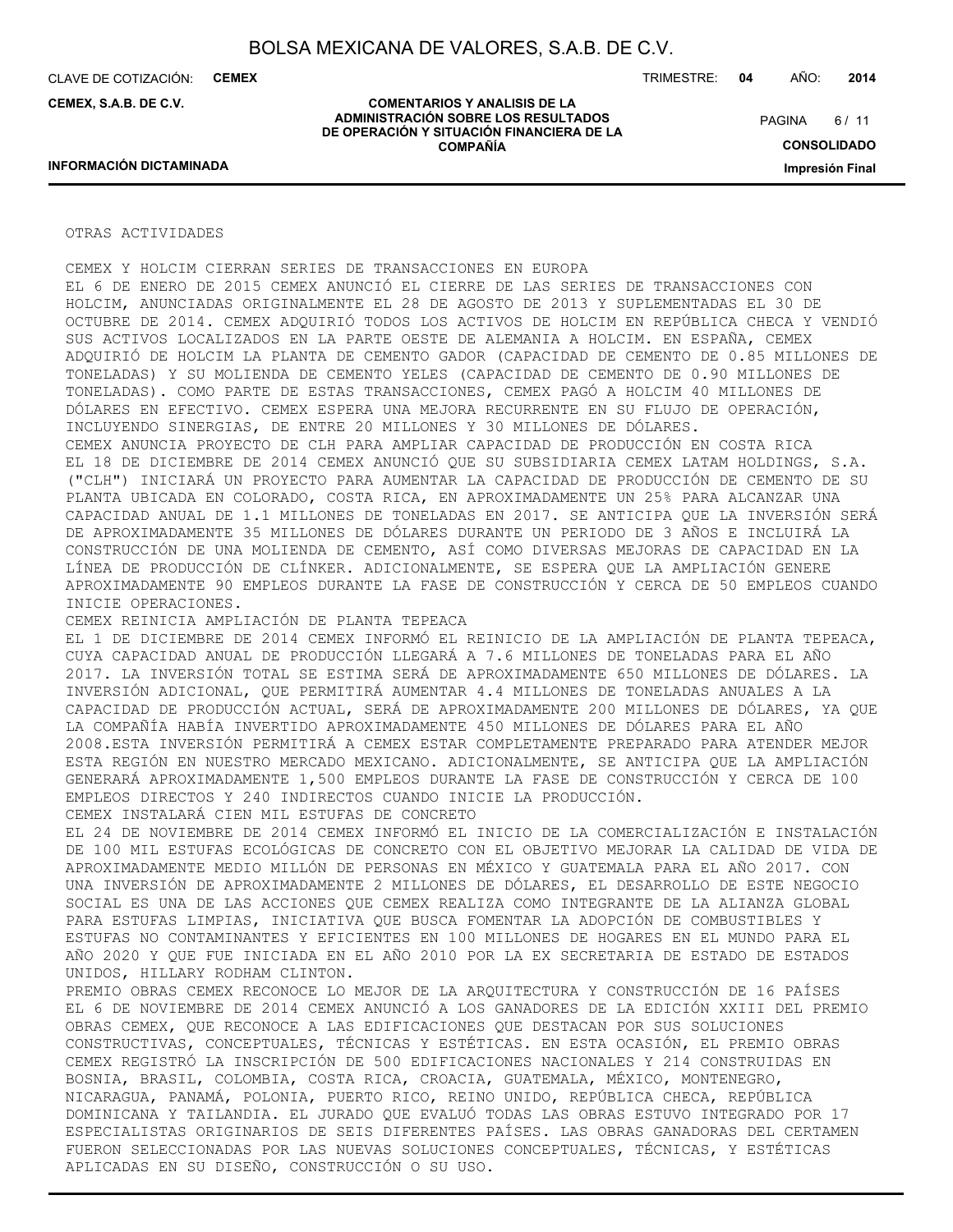**COMENTARIOS Y ANALISIS DE LA ADMINISTRACIÓN SOBRE LOS RESULTADOS DE OPERACIÓN Y SITUACIÓN FINANCIERA DE LA COMPAÑÍA**

CLAVE DE COTIZACIÓN: **CEMEX**

**CEMEX, S.A.B. DE C.V.**

 $7/11$ **PAGINA** 

#### **CONSOLIDADO**

**Impresión Final**

### **INFORMACIÓN DICTAMINADA**

CEMEX AUMENTA NUEVO CRÉDITO BANCARIO A 1,865 MILLONES DE DÓLARES Y CONCLUYE EXITOSAMENTE ENMIENDA AL CONTRATO DE FINANCIAMIENTO EL 3 DE NOVIEMBRE DE 2014 CEMEX ANUNCIÓ QUE RECIBIÓ COMPROMISOS POR 515 MILLONES DE DÓLARES DE BANCOS QUE HAN ACORDADO INCORPORARSE AL CONTRATO DE CRÉDITO FIRMADO EL 30 DE SEPTIEMBRE DE 2014 (EL "CONTRATO DE CRÉDITO"). LOS BANCOS QUE OTORGARON LOS NUEVOS COMPROMISOS ACCEDIERON AL CONTRATO DE CRÉDITO COMO ACREEDORES ADICIONALES, AUMENTANDO EL MONTO TOTAL DEL CONTRATO DE CRÉDITO DE 1,350 MILLONES DE DÓLARES A 1,865 MILLONES DE DÓLARES. EL MONTO INCREMENTAL OBTENIDO SE APLICÓ PARA PREPAGAR PARCIALMENTE EL CONTRATO DE FINANCIAMIENTO DE FECHA 17 DE SEPTIEMBRE DE 2012 (SEGÚN ENMENDADO EN DIVERSAS OCASIONES, EL "CONTRATO DE FINANCIAMIENTO") Y PARA PAGAR OTRA DEUDA. DESPUÉS DEL PREPAGO AL CONTRATO DE FINANCIAMIENTO, EL MONTO REMANENTE BAJO ESTE CONTRATO SE REDUJO A APROXIMADAMENTE 2,050 MILLONES DE DÓLARES CON VENCIMIENTO EN 2017. ADICIONALMENTE, CEMEX ANUNCIÓ QUE HA OBTENIDO LOS CONSENTIMIENTOS REQUERIDOS PARA ENMENDAR EL CONTRATO DE FINANCIAMIENTO PARA QUE LAS OBLIGACIONES Y COMPROMISOS BAJO ESTE CONTRATO SE HOMOLOGUEN A LAS DEL CONTRATO DE CRÉDITO. LAS PRINCIPALES ENMIENDAS INCLUYEN: • LOS MONTOS PERMITIDOS PARA INVERSIONES EN ACTIVO FIJO SE INCREMENTAN DE 800 MILLONES

DE DÓLARES A 1,000 MILLONES DE DÓLARES POR AÑO;

• LOS MONTOS PERMITIDOS PARA ADQUISICIONES E INVERSIONES EN ALIANZAS ESTRATÉGICAS SE AUMENTAN DE 250 MILLONES DE DÓLARES A 400 MILLONES DE DÓLARES POR AÑO;

• LAS RESTRICCIONES EN INTERCAMBIO DE ACTIVOS SON ELIMINADAS; Y

• SE INTRODUJO UN NUEVO RÉGIMEN DE PREPAGO MANDATORIO QUE ELIMINA LA OBLIGACIÓN DE ENTREGA DE EXCEDENTE DE CAJA (CASH SWEEP) Y PROVEE A CEMEX DE UNA MAYOR DISCRECIÓN PARA UTILIZAR SU EFECTIVO.

OTRA INFORMACIÓN

REFORMA FISCAL 2010 Y 2014 EN MÉXICO

EN NOVIEMBRE DE 2009, SE APROBARON REFORMAS EN MATERIA DE IMPUESTO SOBRE LA RENTA EN MÉXICO EFECTIVAS A PARTIR DEL 1 DE ENERO DE 2010 , QUE ENTRE OTRAS COSAS, MODIFICARON EL RÉGIMEN DE CONSOLIDACIÓN FISCAL REQUIRIENDO A LAS EMPRESAS DE DETERMINAR LOS IMPUESTOS A LA UTILIDAD A PARTIR DE 1999 COMO SI LA CONSOLIDACIÓN FISCAL NO HUBIERA EXISTIDO, ESPECÍFICAMENTE DETERMINANDO GRAVAMEN SOBRE: A) LA DIFERENCIA ENTRE LA SUMA DEL CAPITAL FISCAL DE LAS CONTROLADAS Y EL CAPITAL FISCAL DEL CONSOLIDADO; B) LOS DIVIDENDOS DE LAS CONTROLADAS A CEMEX, S.A.B. DE C.V.; Y C) OTRAS TRANSACCIONES QUE REPRESENTARON TRANSFERENCIAS DE RECURSOS ENTRE LAS EMPRESAS DEL CONSOLIDADO. EN DICIEMBRE DE 2010, MEDIANTE RESOLUCIÓN MISCELÁNEA, LA AUTORIDAD FISCAL OTORGÓ LA OPCIÓN DE DIFERIR LA DETERMINACIÓN Y PAGO DEL IMPUESTO SOBRE LA DIFERENCIA EN EL CAPITAL MENCIONADA ANTERIORMENTE, HASTA LA DESINCORPORACIÓN DE LA CONTROLADA O CEMEX, S.A.B. DE C.V. ELIMINE LA CONSOLIDACIÓN FISCAL. LOS PASIVOS POR IMPUESTOS A LA UTILIDAD ASOCIADOS A LAS PÉRDIDAS FISCALES APROVECHADAS EN LA CONSOLIDACIÓN DE LAS CONTROLADAS EN MÉXICO NO SE COMPENSAN EN EL BALANCE GENERAL CON LOS ACTIVOS POR IMPUESTOS A LA UTILIDAD DIFERIDOS. LA REALIZACIÓN DE LOS ACTIVOS ESTÁ SUJETA A LA GENERACIÓN DE RENTA GRAVABLE EN LAS ENTIDADES CONTROLADAS QUE GENERARON LAS PÉRDIDAS EN EL PASADO. ADICIONALMENTE, EN DICIEMBRE 2013 SE APROBARON NUEVAS REFORMAS EN MATERIA DE IMPUESTO SOBRE LA RENTA EN MÉXICO EFECTIVAS A PARTIR DEL 1 DE ENERO DE 2014, QUE ENTRE OTRAS COSAS, REEMPLAZARON AL RÉGIMEN DE CONSOLIDACIÓN FISCAL CON UN NUEVO RÉGIMEN DE INTEGRACIÓN FISCAL AL CUAL CEMEX S.A.B. DE C.V. NO ACCEDERÁ. EN CONSECUENCIA, A PARTIR DE 2014 CADA ENTIDAD MEXICANA DETERMINARÁ SUS IMPUESTOS CON BASE EN SUS RESULTADOS INDIVIDUALES MIENTRAS QUE EL PASIVO POR LA SALIDA DEL RÉGIMEN DE CONSOLIDACIÓN FISCAL AL 31 DE DICIEMBRE DE 2013 SE PAGARÁ EN UN PERIODO DE 10 AÑOS. EL PASIVO POR LA SALIDA DEL RÉGIMEN DE CONSOLIDACIÓN FISCAL AL 31 DE DICIEMBRE DE 2013 FUE DE DE \$1,901 MILLONES DE DÓLARES, CON BASE EN UN TIPO DE CAMBIO DE PS13.05 POR DÓLAR AL 31 DE DICIEMBRE DE 2013. LOS CAMBIOS EN EL PASIVO DE CEMEX, S.A.B. DE C.V. POR LA CONSOLIDACIÓN FISCAL EN MÉXICO EN 2014 SON COMO SIGUE (MILLONES DE DÓLARES APROXIMADOS):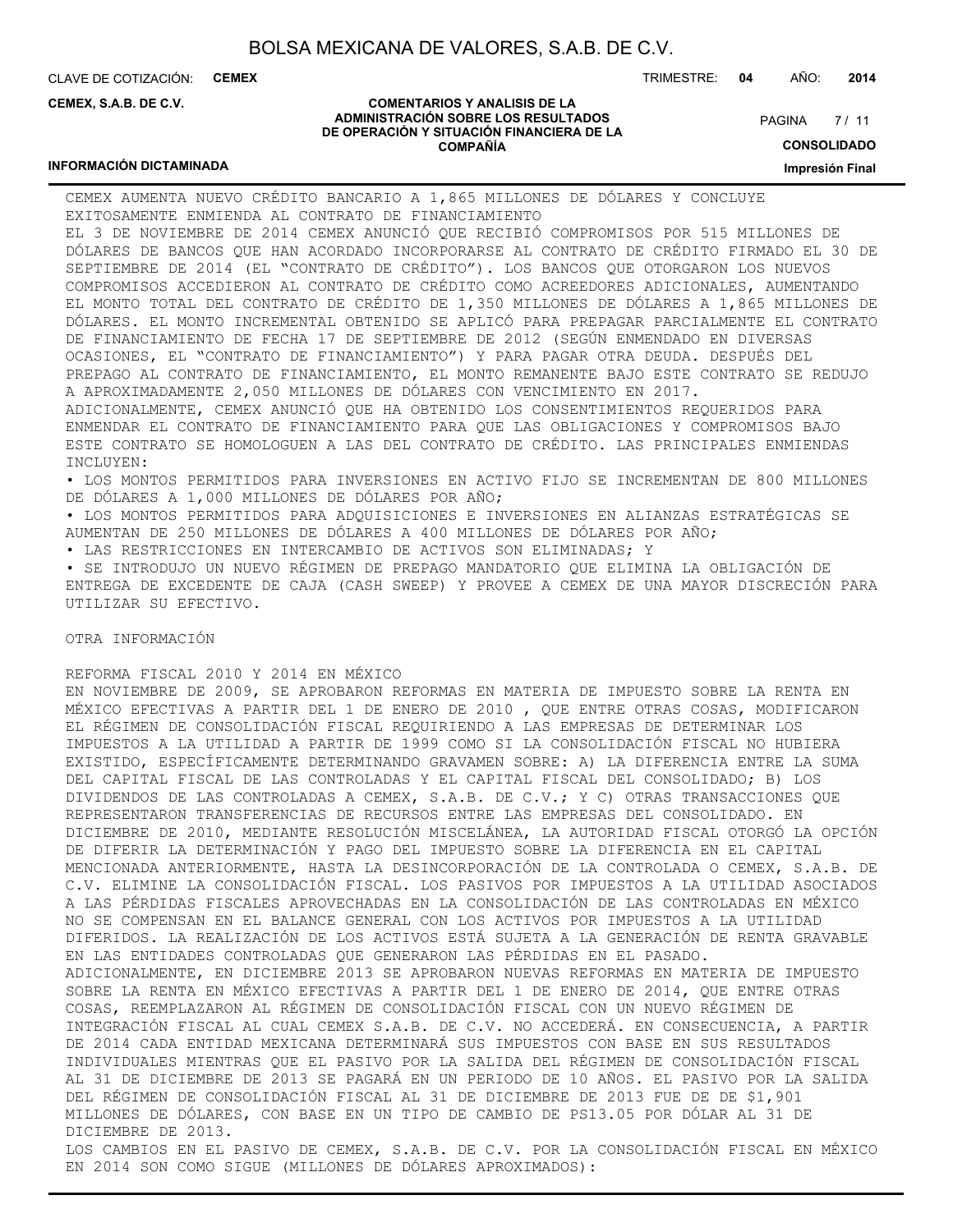CLAVE DE COTIZACIÓN: **CEMEX**

**INFORMACIÓN DICTAMINADA**

**CEMEX, S.A.B. DE C.V.**

### **COMENTARIOS Y ANALISIS DE LA ADMINISTRACIÓN SOBRE LOS RESULTADOS DE OPERACIÓN Y SITUACIÓN FINANCIERA DE LA COMPAÑÍA**

 $8/11$ **PAGINA** 

TRIMESTRE: **04** AÑO: **2014**

**CONSOLIDADO**

**Impresión Final**

| 2014                      |          |      |
|---------------------------|----------|------|
| SALDO AL INICIO DEL AÑO   | \$1,683* |      |
| ACTUALIZACIÓN DEL PERIODO |          | \$65 |

PAGOS DURANTE EL PERIODO (\$294) SALDO AL FINAL DEL AÑO  $$1,454$ 

\* CON BASE EN UN TIPO DE CAMBIO DE PS14.74 POR DÓLAR AL 31 DE DICIEMBRE DE 2014.

\$1,454

AL 31 DE DICIEMBRE DE 2014, LA AMORTIZACIÓN ESTIMADA DEL PASIVO POR IMPUESTOS POR PAGAR RESULTANTE DE ESTOS CAMBIOS EN LA CONSOLIDACIÓN FISCAL EN MÉXICO ES (MONTOS EN MILLONES DE DÓLARES APROXIMADOS):<br>2015 — \$350

| 2015 | \$350            |    |                       |
|------|------------------|----|-----------------------|
| 2016 | \$293            |    |                       |
| 2017 | \$291            |    |                       |
| 2018 | \$215            |    |                       |
|      | 2019 EN ADELANTE |    | \$305                 |
|      |                  | C1 | $\Lambda$ 5 $\Lambda$ |

INVESTIGACIONES ANTIMONOPÓLICAS EN ALEMANIA EN RELACIÓN A ESTE ASUNTO, SE HA FIJADO EL 18 DE FEBRERO DE 2015 PARA EMITIR UNA DECISIÓN SOBRE LA APELACIÓN INTERPUESTA EL 15 DE ENERO DE 2014 POR CARTEL DAMAGES CLAIMS, SA ("CDC"). INVESTIGACIÓN ANTIMONOPÓLICA EN COLOMBIA EN RELACIÓN A ESTE ASUNTO, SE ESPERA QUE A PRINCIPIOS DEL 2015, EL SUPERINTENDENTE DELEGADO PARA LA PROTECCIÓN DE LA COMPETENCIA EMITA UN REPORTE NO VINCULANTE DE LA INVESTIGACIÓN, EL CUAL PODRÍA INCLUIR UNA RECOMENDACIÓN DE IMPONER SANCIONES O DE CERRAR LA INVESTIGACIÓN, EN TANTO QUE, SE ESPERA UNA DECISIÓN POR PARTE DE LA SUPERINTENDENCIA DE INDUSTRIA Y COMERCIO (LA "SIC") DURANTE EL SEGUNDO O TERCER TRIMESTRE DEL 2015. SI LA SIC DECIDE IMPONER UNA SANCIÓN EN CONTRA DE CEMEX COLOMBIA,

S.A., CONTAMOS CON DIVERSOS RECURSOS LEGALES DISPONIBLES QUE PODRÍAN TOMAR UNA CANTIDAD CONSIDERABLE DE TIEMPO EN RESOLVERSE.

ASUNTOS AMBIENTALES - ESTADOS UNIDOS

EL 19 DE DICIEMBRE DE 2014, LA AGENCIA PARA LA PROTECCIÓN AMBIENTAL DE LOS ESTADOS UNIDOS EMITIÓ UNA REGLA FINAL (LA "REGLA FINAL") SOBRE LA REGULACIÓN DE LA COMBUSTIÓN DE PRODUCTOS DE CARBÓN (COAL COMBUSTION PRODUCTS). AL 30 DE DICIEMBRE DE 2014, ESTAMOS ANALIZANDO LOS EFECTOS DE LA REGLA FINAL; SIN EMBARGO, EN BASE A LA INFORMACIÓN CON LA QUE CONTAMOS ACTUALMENTE, CREEMOS QUE LOS EFECTOS DE LA REGLA FINAL NO DEBERÍAN TENER UN IMPACTO MATERIAL SOBRE NOSOTROS.

ASUNTOS FISCALES - EGIPTO

ESTE CASO HA SIDO APLAZADO HASTA EL 28 DE FEBRERO DE 2015. ADICIONALMENTE, ASSIUT CEMENT COMPANY HA INTERPUESTO UNA DEMANDA ANTE EL COMITÉ MINISTERIAL PARA LA RESOLUCIÓN DE CONTROVERSIAS EN MATERIA DE INVERSIONES ALEGANDO QUE LA AUTORIDAD FISCAL EGIPCIA NO TIENE EL DERECHO AL IMPUESTO DE DESARROLLO SOBRE LA ARCILLA UTILIZADA EN LA PRODUCCIÓN DE CEMENTO DESDE LA FECHA DE LA ENTRADA EN VIGOR DE LA LEY Nº 114/2008, HASTA LA EMISIÓN DE LA LEY Nº 73/2010, Y DE CEMENTO PRODUCIDO UTILIZANDO CLINKER IMPORTADO.

### DEFINICIONES Y OTROS PROCEDIMIENTOS

METODOLOGÍA DE CONVERSIÓN, CONSOLIDACIÓN Y PRESENTACIÓN DE RESULTADOS DE ACUERDO CON LAS NIIF, A PARTIR DEL 1 DE ENERO DE 2008, CEMEX CONVIERTE LOS ESTADOS FINANCIEROS DE SUBSIDIARIAS EN EL EXTRANJERO UTILIZANDO LOS TIPOS DE CAMBIO A LA FECHA DE REPORTE PARA LAS CUENTAS DEL BALANCE GENERAL, Y LOS TIPOS DE CAMBIO DE CADA MES PARA LAS CUENTAS DEL ESTADO DE RESULTADOS. CEMEX REPORTA SUS RESULTADOS CONSOLIDADOS EN PESOS MEXICANOS.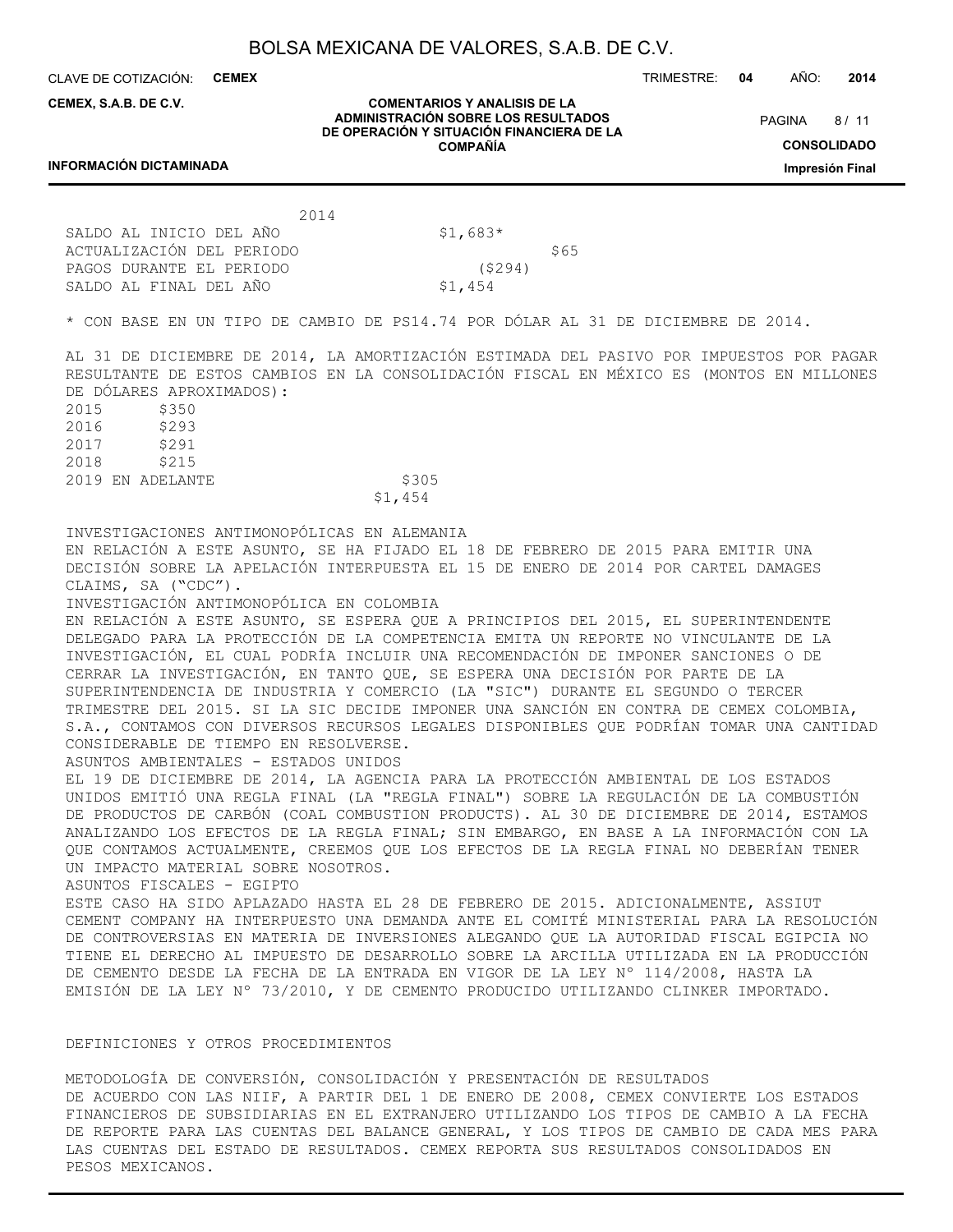CLAVE DE COTIZACIÓN: **CEMEX**

**INFORMACIÓN DICTAMINADA**

**CEMEX, S.A.B. DE C.V.**

TRIMESTRE: **04** AÑO: **2014**

 $9/11$ **PAGINA** 

#### **ADMINISTRACIÓN SOBRE LOS RESULTADOS DE OPERACIÓN Y SITUACIÓN FINANCIERA DE LA COMPAÑÍA**

**COMENTARIOS Y ANALISIS DE LA**

**CONSOLIDADO**

**Impresión Final**

## PARA CONVENIENCIA DEL LECTOR, A PARTIR DEL 30 DE JUNIO DE 2008 LAS CANTIDADES EN DÓLARES DE LOS ESTADOS FINANCIEROS CONSOLIDADOS SE DETERMINARON CONVIRTIENDO LOS MONTOS EN PESOS NOMINALES AL CIERRE DE CADA TRIMESTRE UTILIZANDO EL TIPO DE CAMBIO PROMEDIO PESO / DÓLAR PARA CADA TRIMESTRE. LOS TIPOS DE CAMBIO UTILIZADOS PARA CONVERTIR LOS RESULTADOS DEL CUARTO TRIMESTRE DE 2014 Y DEL CUARTO TRIMESTRE DE 2013 FUERON DE 14.05 Y 13.06 PESOS POR DÓLAR, RESPECTIVAMENTE.

LAS CANTIDADES POR PAÍS SON PRESENTADAS EN DÓLARES PARA CONVENIENCIA DEL LECTOR. LAS CANTIDADES EN DÓLARES PARA MÉXICO, AL 31 DE DICIEMBRE DE 2014 Y AL 31 DE DICIEMBRE DE 2013 PUEDEN SER RECONVERTIDAS A SU MONEDA LOCAL MULTIPLICANDO LAS CANTIDADES EN DÓLARES POR LOS TIPOS DE CAMBIO PROMEDIO CORRESPONDIENTES PARA 2014 Y 2013 MOSTRADOS EN LA TABLA PRESENTADA ABAJO.

### INTEGRACIÓN DE REGIONES

LA REGIÓN NORTE DE EUROPA INCLUYE LAS OPERACIONES EN AUSTRIA, REPÚBLICA CHECA, FRANCIA, ALEMANIA, HUNGRÍA, IRLANDA, LETONIA, POLONIA, Y EL REINO UNIDO, ASÍ COMO OPERACIONES DE TRADING EN VARIOS PAÍSES NÓRDICOS.

LA REGIÓN MEDITERRÁNEO INCLUYE LAS OPERACIONES EN CROACIA, EGIPTO, ISRAEL, ESPAÑA Y LOS EMIRATOS ÁRABES UNIDOS.

LA REGIÓN AMÉRICA DEL SUR, CENTRAL Y EL CARIBE INCLUYE LAS OPERACIONES DE CEMEX EN ARGENTINA, BAHAMAS, BRASIL, COLOMBIA, COSTA RICA, REPÚBLICA DOMINICANA, EL SALVADOR, GUATEMALA, HAITÍ, JAMAICA, NICARAGUA, PANAMÁ, PERÚ Y PUERTO RICO, ASÍ COMO NUESTRAS OPERACIONES DE TRADING EN EL CARIBE.

LA REGIÓN ASIA INCLUYE LAS OPERACIONES EN BANGLADESH, CHINA, MALASIA, FILIPINAS, TAIWÁN Y TAILANDIA.

## DEFINICIONES CAPITAL DE TRABAJO EQUIVALE A CUENTAS POR COBRAR OPERATIVAS (INCLUYENDO OTROS ACTIVOS CIRCULANTES RECIBIDOS COMO PAGO EN ESPECIE) MÁS INVENTARIOS HISTÓRICOS MENOS CUENTAS POR PAGAR OPERATIVAS. DEUDA NETA EQUIVALE A LA DEUDA TOTAL (DEUDA TOTAL MÁS BONOS CONVERTIBLES Y ARRENDAMIENTOS FINANCIEROS) MENOS EFECTIVO E INVERSIONES TEMPORALES. FLUJO DE OPERACIÓN EQUIVALE AL RESULTADO DE OPERACIÓN ANTES DE OTROS GASTOS, NETO, MÁS DEPRECIACIÓN Y AMORTIZACIÓN OPERATIVA. FLUJO DE EFECTIVO LIBRE SE CALCULA COMO FLUJO DE OPERACIÓN MENOS GASTO POR INTERÉS NETO, INVERSIONES EN ACTIVO FIJO DE MANTENIMIENTO Y ESTRATÉGICAS, CAMBIO EN CAPITAL DE TRABAJO, IMPUESTOS PAGADOS, Y OTRAS PARTIDAS EN EFECTIVO (OTROS GASTOS NETOS MENOS VENTA DE ACTIVOS NO OPERATIVOS OBSOLETOS Y/O SUSTANCIALMENTE DEPRECIADOS EL PAGO DE CUPONES DE NUESTROS INSTRUMENTOS PERPETUOS). INVERSIONES EN ACTIVO FIJO ESTRATÉGICO INVERSIONES REALIZADAS CON EL PROPÓSITO DE INCREMENTAR LA RENTABILIDAD DE LA COMPAÑÍA. ESTAS INVERSIONES INCLUYEN ACTIVO FIJO DE EXPANSIÓN, LAS CUALES ESTÁN DISEÑADAS PARA MEJORAR LA RENTABILIDAD DE LA EMPRESA POR MEDIO DE INCREMENTO DE CAPACIDAD, ASÍ COMO INVERSIONES EN ACTIVO FIJO PARA MEJORAR EL MARGEN DE OPERACIÓN, LAS CUALES SE ENFOCAN A LA REDUCCIÓN DE COSTOS. INVERSIONES EN ACTIVO FIJO DE MANTENIMIENTO INVERSIONES LLEVADAS A CABO CON EL PROPÓSITO DE ASEGURAR LA CONTINUIDAD OPERATIVA DE LA COMPAÑÍA. ESTAS INCLUYEN INVERSIONES EN ACTIVO FIJO, LAS CUALES SE REQUIEREN PARA REEMPLAZAR ACTIVOS OBSOLETOS O MANTENER LOS NIVELES ACTUALES DE OPERACIÓN, ASÍ COMO INVERSIONES EN ACTIVO FIJO, LAS CUALES SE REQUIEREN PARA CUMPLIR CON REGULACIONES GUBERNAMENTALES O POLÍTICAS DE LA EMPRESA.

PP EQUIVALE A PUNTOS PORCENTUALES PRECIOS TODAS LAS REFERENCIAS A INICIATIVAS DE PRECIOS, INCREMENTO DE PRECIOS O DISMINUCIONES SE REFIEREN A NUESTROS PRECIOS PARA NUESTROS PRODUCTOS.

UTILIDAD POR CPO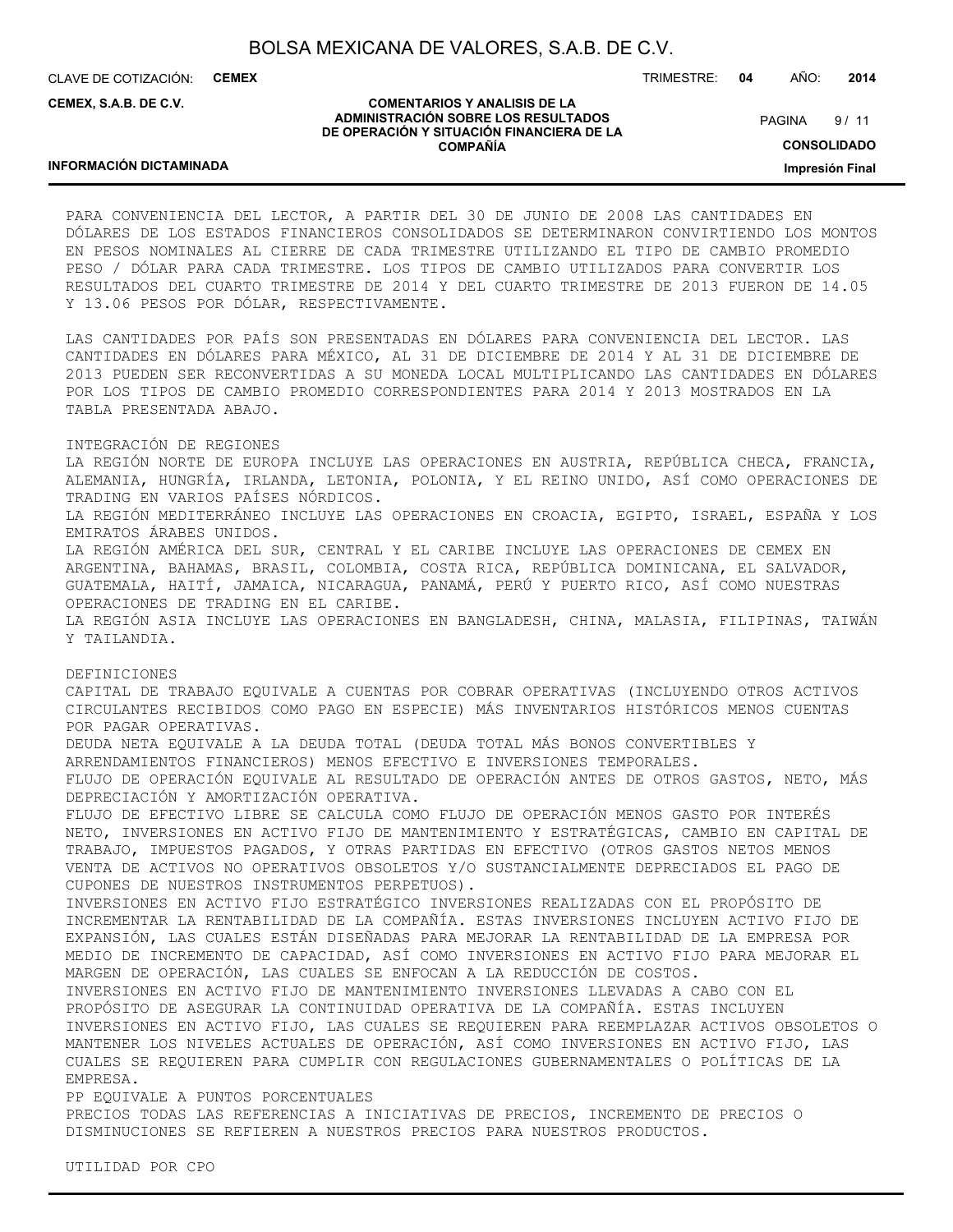CLAVE DE COTIZACIÓN: **CEMEX**

**INFORMACIÓN DICTAMINADA**

**CEMEX, S.A.B. DE C.V.**

TRIMESTRE: **04** AÑO: **2014**

#### **COMENTARIOS Y ANALISIS DE LA ADMINISTRACIÓN SOBRE LOS RESULTADOS DE OPERACIÓN Y SITUACIÓN FINANCIERA DE LA COMPAÑÍA**

PAGINA 10 / 11

**CONSOLIDADO**

### **Impresión Final**

PARA EL CÁLCULO DE UTILIDAD POR CPO, EL NÚMERO PROMEDIO DE CPOS UTILIZADO FUE DE 12,745 MILLONES PARA EL CUARTO TRIMESTRE DE 2014; 12,564 MILLONES PARA LOS PRIMEROS DOCE MESES DEL 2014; 12,196 MILLONES PARA EL CUARTO TRIMESTRE DE 2013 Y 12,165 MILLONES PARA LOS PRIMEROS DOCE MESES DEL 2013. DE ACUERDO A LA NIC 33 UTILIDAD POR ACCIÓN, EL PROMEDIO PONDERADO DE ACCIONES EN CIRCULACIÓN SE DETERMINÓ CONSIDERANDO EL NÚMERO DE DÍAS DENTRO DEL PERIODO CONTABLE EN QUE ESTUVIERON EN CIRCULACIÓN LAS ACCIONES, INCLUYENDO LAS QUE SE DERIVARON DE EVENTOS CORPORATIVOS QUE MODIFICARON LA ESTRUCTURA DE CAPITAL DURANTE EL PERIODO, TALES COMO AUMENTO EN EL NÚMERO DE ACCIONES QUE INTEGRAN EL CAPITAL SOCIAL POR OFERTA PÚBLICA Y DIVIDENDOS EN ACCIONES O CAPITALIZACIÓN DE UTILIDADES ACUMULADAS ASÍ COMO LAS ACCIONES POTENCIALMENTE DILUTIVAS (DERIVADAS DE OPCIONES DE COMPRA, OPCIONES RESTRINGIDAS DE COMPRA Y LAS ACCIONES DEL BONO CONVERTIBLE MANDATORIO). LAS ACCIONES EMITIDAS COMO RESULTADO DE DIVIDENDOS EN ACCIONES, CAPITALIZACIÓN DE UTILIDADES Y ACCIONES DILUTIVAS SON CONSIDERADAS COMO SI SE HUBIERAN EMITIDO AL PRINCIPIO DEL PERIODO.

CASAS DE BOLSA O INSTITUCIONES DE CRÉDITO QUE DAN COBERTURA DE ANÁLISIS A LOS VALORES EMITIDOS POR CEMEX, S.A.B. DE C.V.

INSTITUCIÓN ANALISTA ACTINVER RAMON ORTIZ BANORTE - IXE JOSÉ ITZAMNA ESPITIA BANORTE-IXE IDALIA CÉSPEDES BARCLAYS CAPITAL BENJAMIN THEURER BB&T JACK F. KASPRZAK, JR. BBVA JOSE BERNAL BBVA RESEARCH FRANCISCO CHÁVEZ BNP PARIBAS YASSINE TOUAHRI BOFA - MERRILL LYNCH CARLOS PEYRELONGUE BOFA - ML ANNE MILNE BTG PACTUAL GORDON LEE CITI ERIC OLLOM CITIGROUP DAN MCGOEY CREDIT AGRICOLE RAFAEL ELIAS-LINERO CREDIT SUISSE VANESSA QUIROGA CREDIT SUISSE JAMIE NICHOLSON CREDITSIGHTS ANDREW BELTON DEUTSCHE BANK ESTEBAN POLIDURA GBM LILIAN OCHOA HSBC JONATHAN BRANDT INTERCAM ALEJANDRA MARCOS INVEX JOSÉ ANTONIO CEBEIRA ITAU MARCOS ASSUMPCAO JEFFERIES MIKE BETTS JP MORGAN ADRIAN HUERTA JPMORGAN JACOB STEINFELD LONGBOW GARIK SHMOIS MONEX FERNANDO BOLAÑOS MORGAN STANLEY NIKOLAJ LIPPMANN SANTANDER TOE MATSUMURA SANTANDER AARON HOLSBERG SCOTIABANK FRANCISCO SUAREZ STERNE AGEE TODD VENCIL UBS MARIMAR TORREBLANCA VECTOR JORGE PLACIDO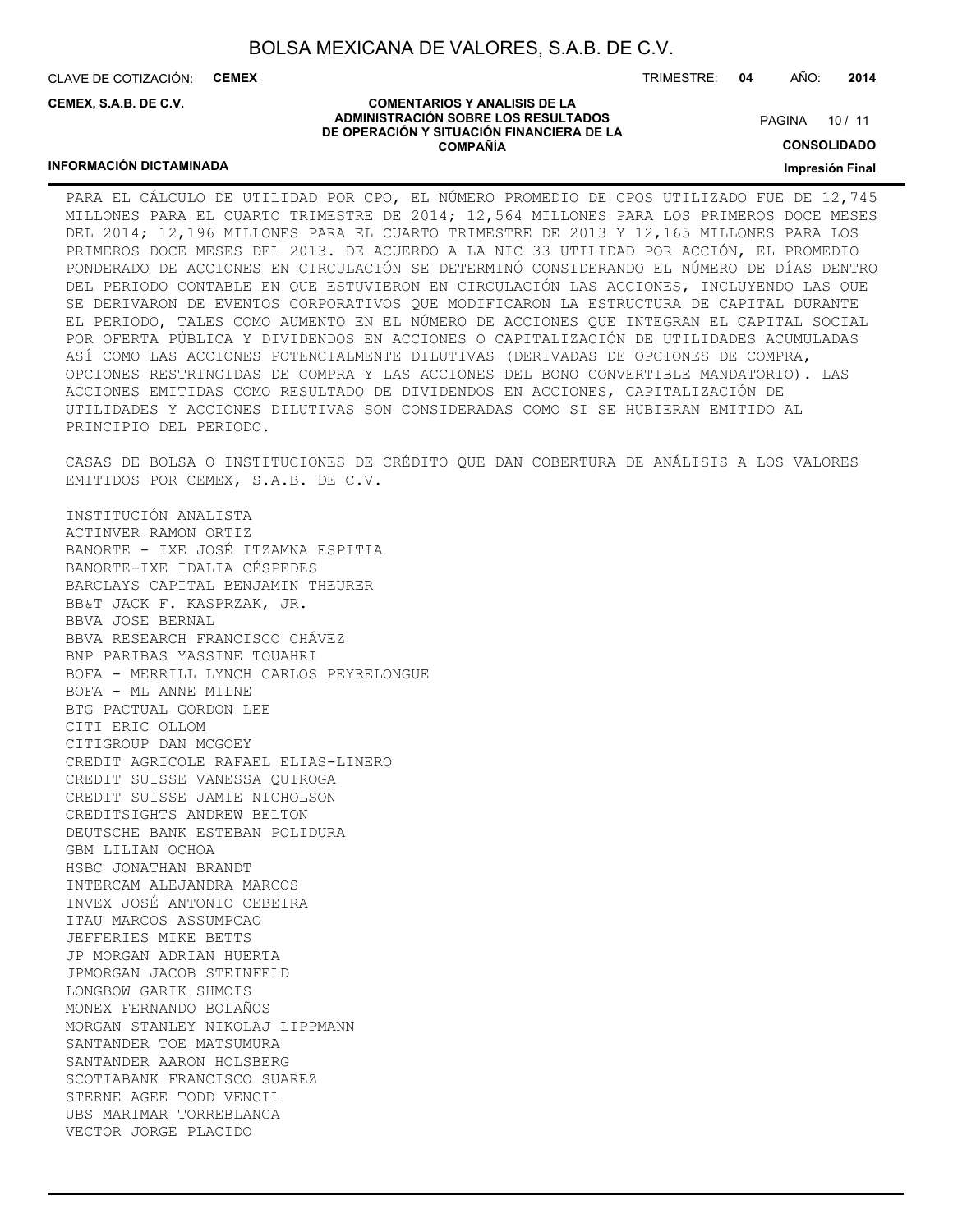CLAVE DE COTIZACIÓN: **CEMEX**

**CEMEX, S.A.B. DE C.V.**

TRIMESTRE: **04** AÑO: **2014**

PAGINA 11 / 11

**CONSOLIDADO**

**Impresión Final**

**COMENTARIOS Y ANALISIS DE LA ADMINISTRACIÓN SOBRE LOS RESULTADOS DE OPERACIÓN Y SITUACIÓN FINANCIERA DE LA COMPAÑÍA**

**INFORMACIÓN DICTAMINADA**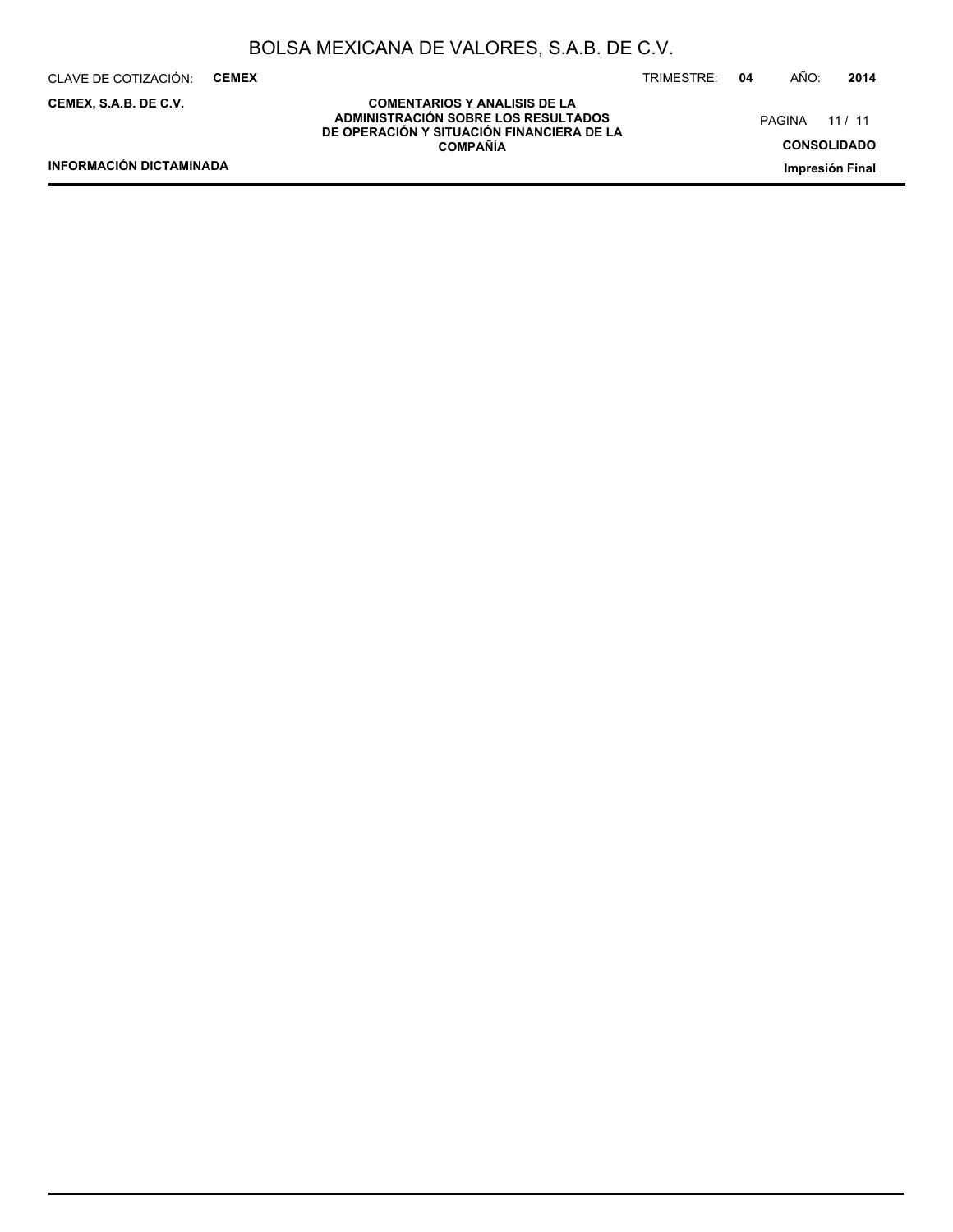CLAVE DE COTIZACIÓN: TRIMESTRE: **04** AÑO: **2014 CEMEX**

**CEMEX, S.A.B. DE C.V.**

**NOTAS COMPLEMENTARIAS A LA INFORMACIÓN FINANCIERA**

PAGINA 1/23

#### **CONSOLIDADO**

**Impresión Final**

# **INFORMACIÓN DICTAMINADA**

### 1) DESCRIPCIÓN DE LA EMPRESA

CEMEX, S.A.B. DE C.V., SOCIEDAD ANÓNIMA BURSÁTIL DE CAPITAL VARIABLE (S.A.B. DE C.V.) ORGANIZADA BAJO LAS LEYES DE LOS ESTADOS UNIDOS MEXICANOS, O MÉXICO, ES UNA CONTROLADORA DE COMPAÑÍAS CUYAS ACTIVIDADES PRINCIPALES SE ORIENTAN A LA INDUSTRIA DE LA CONSTRUCCIÓN, MEDIANTE LA PRODUCCIÓN, COMERCIALIZACIÓN, DISTRIBUCIÓN Y VENTA DE CEMENTO, CONCRETO, AGREGADOS Y OTROS MATERIALES PARA LA CONSTRUCCIÓN. EN ADICIÓN, CON EL FIN DE FACILITAR LA ADQUISICIÓN DE FINANCIAMIENTO, Y LLEVAR A CABO EN FORMA MÁS EFICIENTE SUS OPERACIONES EN MÉXICO, CONSIDERANDO QUE EXISTEN EFICIENCIAS Y OPORTUNIDADES DE MEJORA AL CAMBIAR DE UNA PLATAFORMA EN LA QUE LOS CLIENTES ERAN ATENDIDOS DESDE DIFERENTES ENTIDADES DE ACUERDO A LA LÍNEA DE NEGOCIO (CEMENTO, CONCRETO, AGREGADOS), A UNA PLATAFORMA EN LA QUE LOS CLIENTES, CLASIFICADOS POR SEGMENTO DE USUARIO FINAL (DISTRIBUIDOR, CONSTRUCTOR, FABRICANTE) AHORA SON ATENDIDOS POR UNA ENTIDAD ÚNICA. EN LA PRIMERA ETAPA, A PARTIR DE 2014, CEMEX, S.A.B. DE C.V. INTEGRÓ Y LLEVA A CABO TODOS SUS NEGOCIOS Y ACTIVIDADES OPERATIVAS DEL SECTOR DE CEMENTO EN MÉXICO. DURANTE LA SEGUNDA FASE EN 2015, CEMEX, S.A.B. DE C.V., INTEGRARÁ LAS ACTIVIDADES PRODUCTIVAS, COMERCIALES, DE PROMOCIÓN Y ADMINISTRATIVAS RELACIONADAS CON LA VENTA DE CONCRETO, AGREGADOS Y OTROS MATERIALES DE CONSTRUCCIÓN EN MÉXICO.

CEMEX, S.A.B. DE C.V. FUE FUNDADA EN 1906 Y SE REGISTRÓ EN EL REGISTRO PÚBLICO DE LA PROPIEDAD Y COMERCIO EN MONTERREY, N.L., MÉXICO EN 1920 POR UN PERIODO DE 99 AÑOS. EN 2002, ESTE PERIODO SE EXTENDIÓ HASTA EL AÑO 2100. LAS ACCIONES DE CEMEX, S.A.B. DE C.V. ESTÁN LISTADAS EN LA BOLSA MEXICANA DE VALORES ("BMV") Y SE COTIZAN EN FORMA DE CERTIFICADOS DE PARTICIPACIÓN ORDINARIA ("CPOS"). CADA CPO REPRESENTA DOS ACCIONES SERIE "A" Y UNA ACCIÓN SERIE "B", REPRESENTATIVAS DEL CAPITAL SOCIAL. ASIMISMO, LAS ACCIONES DE CEMEX, S.A.B. DE C.V. SE INTERCAMBIAN EN LA BOLSA DE VALORES DE NUEVA YORK ("NYSE") EN LA FORMA DE AMERICAN DEPOSITARY SHARES ("ADS") BAJO EL SÍMBOLO "CX". CADA ADS REPRESENTA DIEZ CPOS.

EN ESTAS NOTAS A LOS ESTADOS FINANCIEROS, CUANDO SE UTILIZAN LOS TÉRMINOS "CEMEX, S.A.B. DE C.V." Y/O "LA CONTROLADORA", SE REFIERE A CEMEX, S.A.B. DE C.V. SIN SUS SUBSIDIARIAS CONSOLIDADAS. CUANDO SE UTILIZAN LOS TÉRMINOS "LA COMPAÑÍA" O "CEMEX", SE ESTÁ HACIENDO REFERENCIA A CEMEX, S.A.B. DE C.V. EN CONJUNTO CON SUS SUBSIDIARIAS CONSOLIDADAS. LA EMISIÓN DE ESTOS ESTADOS FINANCIEROS CONSOLIDADOS FUE AUTORIZADA POR LA ADMINISTRACIÓN DE CEMEX, S.A.B. DE C.V. EL 29 DE ENERO DE 2015.

#### 2) PRINCIPALES POLÍTICAS CONTABLES

### 2A) BASES DE PRESENTACIÓN Y REVELACIÓN

DE ACUERDO CON LOS REQUERIMIENTOS DE LA COMISIÓN NACIONAL BANCARIA Y DE VALORES ("CNBV"), LOS ESTADOS FINANCIEROS CONSOLIDADOS AL 31 DE DICIEMBRE DE 2014 Y 2013 Y POR LOS AÑOS TERMINADOS AL 31 DE DICIEMBRE DE 2014, 2013 Y 2012, FUERON PREPARADOS DE ACUERDO CON LAS NORMAS INTERNACIONALES DE INFORMACIÓN FINANCIERA ("IFRS" POR SUS SIGLAS EN INGLÉS), TAL COMO LAS EMITE EL CONSEJO INTERNACIONAL DE NORMAS DE CONTABILIDAD ("IASB" POR SUS SIGLAS EN INGLÉS).

EL 27 DE ABRIL DE 2012, CEMEX EMITIÓ SUS PRIMEROS ESTADOS FINANCIEROS BAJO LAS IFRS AL 31 DE DICIEMBRE DE 2011 Y 2010 Y AL 1 DE ENERO DE 2010, Y POR LOS AÑOS TERMINADOS AL 31 DE DICIEMBRE DE 2011 Y 2010 (NO INCLUIDOS EN ESTE REPORTE), EN LOS QUE CEMEX DETALLA LAS OPCIONES SELECCIONADAS EN LA MIGRACIÓN A LAS IFRS Y LOS EFECTOS QUE DICHA MIGRACIÓN TUVO EN (I) EL BALANCE INICIAL BAJO IFRS AL 1 DE ENERO DE 2010, CON BASE EN LA IFRS 1, PRIMERA ADOPCIÓN DE LAS IFRS ("IFRS 1"), (II) LOS BALANCES DE CEMEX AL 31 DE DICIEMBRE DE 2011 Y 2010, Y (III) LOS ESTADOS DE RESULTADOS, LOS ESTADOS DE PÉRDIDA INTEGRAL Y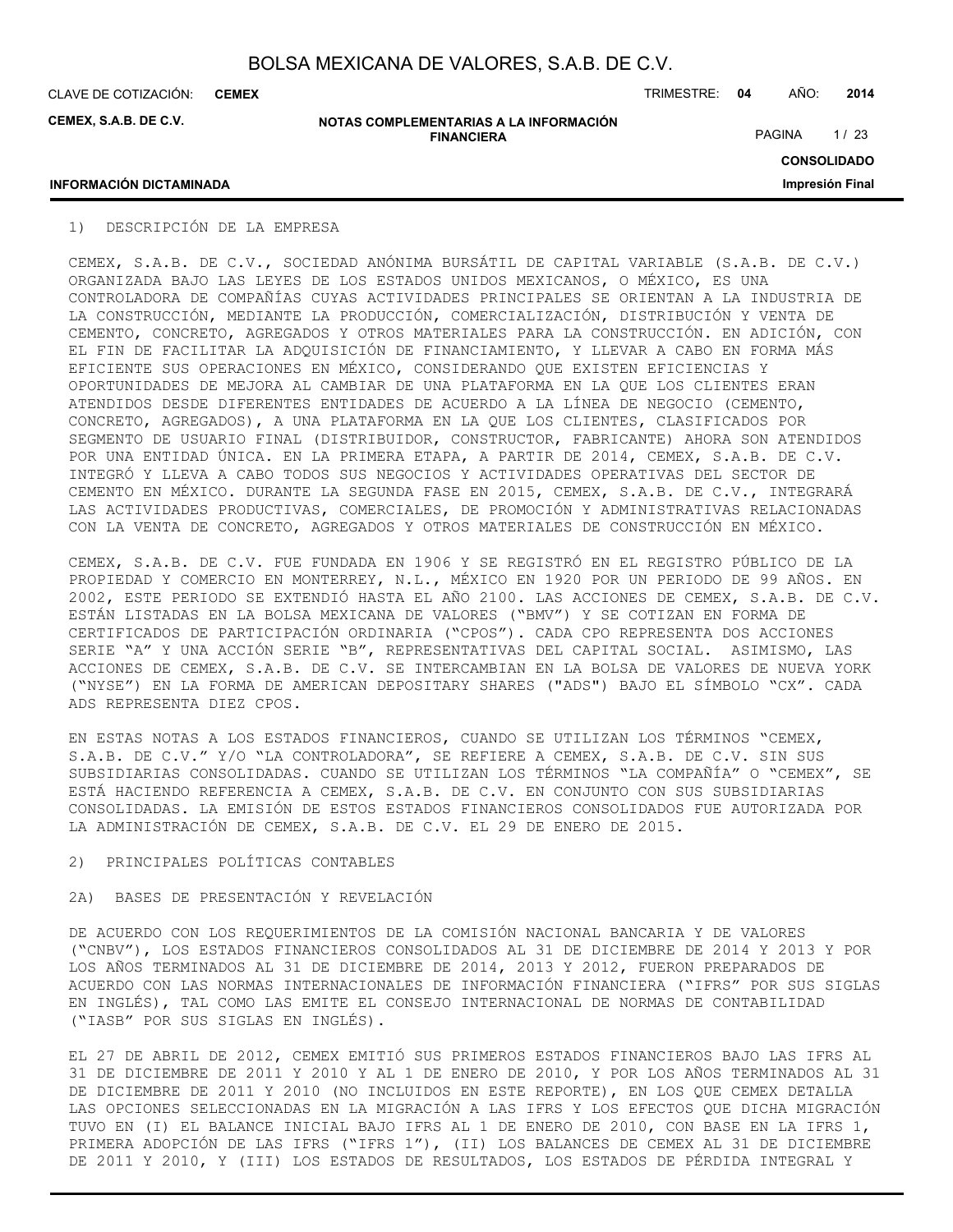**INFORMACIÓN DICTAMINADA**

CLAVE DE COTIZACIÓN: TRIMESTRE: **04** AÑO: **2014 CEMEX**

**CEMEX, S.A.B. DE C.V.**

#### **NOTAS COMPLEMENTARIAS A LA INFORMACIÓN FINANCIERA**

PAGINA 2/23

### **CONSOLIDADO**

#### **Impresión Final**

LOS ESTADOS DE FLUJOS DE EFECTIVO POR LOS AÑOS TERMINADOS EL 31 DE DICIEMBRE DE 2011 Y 2010, EN CADA CASO, EN COMPARACIÓN CON LAS CIFRAS PREVIAMENTE REPORTADAS BAJO NORMAS MEXICANAS DE INFORMACIÓN FINANCIERA.

#### DEFINICIÓN DE TÉRMINOS

AL HACER REFERENCIA A "PESOS" O "\$", SE TRATA DE PESOS MEXICANOS. LAS CIFRAS DE LOS ESTADOS FINANCIEROS Y SUS NOTAS SE EXPRESAN EN MILLONES, EXCEPTO CUANDO SE MENCIONA PÉRDIDA POR ACCIÓN Y/O PRECIOS DE TÍTULOS. AL HACER REFERENCIA A "US\$" O "DÓLARES", SON MILLONES DE DÓLARES DE LOS ESTADOS UNIDOS. AL HACER REFERENCIA A "£" O "LIBRAS", SE TRATA DE MILLONES DE LIBRAS DEL REINO UNIDO; Y CUANDO SE HACE MENCIÓN A "€" O "EUROS", SE TRATA DE MILLONES DE LA MONEDA EN CIRCULACIÓN EN LA MAYOR PARTE DE LOS PAÍSES MIEMBROS DE LA COMUNIDAD EUROPEA ("CE"). POR CONSIDERARLO RELEVANTE, ALGUNAS CIFRAS INCLUIDAS EN LAS NOTAS A LOS ESTADOS FINANCIEROS INCLUYEN ENTRE PARÉNTESIS SU CONVERSIÓN DE CONVENIENCIA AL DÓLAR, AL PESO O A AMBOS, SEGÚN CORRESPONDA, LAS CUALES NO DEBEN CONSIDERARSE COMO UNA REPRESENTACIÓN DE QUE LOS MONTOS EN PESOS O DÓLARES FUERON, PUEDEN HABER SIDO, O PUEDEN SER CONVERTIDOS A LOS TIPOS DE CAMBIO UTILIZADOS. AL 31 DE DICIEMBRE DE 2014 Y 2013, LAS CONVERSIONES DE PESOS A DÓLARES Y DÓLARES A PESOS, SE DETERMINARON UTILIZANDO LOS TIPOS DE CAMBIO DE CIERRE DE \$14.74 Y \$13.05 PESOS POR DÓLAR PARA BALANCE GENERAL, RESPECTIVAMENTE, Y LOS TIPOS DE CAMBIO PROMEDIO DE \$13.37, \$12.85 Y \$13.15 PESOS POR DÓLAR PARA LOS ESTADOS DE RESULTADOS DE 2014, 2013 Y 2012, RESPECTIVAMENTE. CUANDO LAS CIFRAS ENTRE PARÉNTESIS SON EL PESO Y EL DÓLAR, LOS MONTOS SE DETERMINARON CONVIRTIENDO LA CIFRA EN MONEDA EXTRANJERA AL DÓLAR CON LOS TIPOS DE CAMBIO DE CIERRE DEL AÑO Y CONVIRTIENDO ESTOS DÓLARES A PESOS COMO SE DESCRIBIÓ ANTERIORMENTE.

#### BASES DE PRESENTACIÓN Y REVELACIÓN - CONTINÚA

#### ESTADOS DE RESULTADOS

EN LOS ESTADOS DE RESULTADOS, CEMEX INCLUYE EL RENGLÓN TITULADO "RESULTADO DE OPERACIÓN ANTES DE OTROS GASTOS, NETO" POR CONSIDERAR QUE ES UNA CIFRA RELEVANTE PARA LA ADMINISTRACIÓN COMO SE DETALLA EN LA NOTA 4. DE ACUERDO CON LAS IFRS, EN TANTO QUE EXISTEN RENGLONES QUE SE INCLUYEN REGULARMENTE EN LOS ESTADOS DE RESULTADOS, COMO VENTAS NETAS, COSTOS Y GASTOS DE OPERACIÓN E INGRESOS Y GASTOS FINANCIEROS, ENTRE OTROS, LA INCLUSIÓN DE CIERTOS SUBTOTALES COMO EL "RESULTADO DE OPERACIÓN ANTES DE OTROS GASTOS, NETO" Y LA FORMA DE REPORTAR DICHO ESTADO DE RESULTADOS, VARÍA SIGNIFICATIVAMENTE POR INDUSTRIA Y COMPAÑÍA, ATENDIENDO A SUS NECESIDADES ESPECÍFICAS.

EL RENGLÓN DE "OTROS GASTOS, NETO" EN LOS ESTADOS DE RESULTADOS SE INTEGRA PRINCIPALMENTE POR INGRESOS Y GASTOS QUE NO ESTÁN DIRECTAMENTE RELACIONADOS CON LAS ACTIVIDADES PRINCIPALES DE CEMEX, O BIEN QUE SON DE NATURALEZA INUSUAL Y/O NO RECURRENTE, COMO SON LAS PÉRDIDAS POR DETERIORO DE ACTIVOS DE LARGA VIDA, LOS RESULTADOS EN VENTA DE ACTIVO Y LOS COSTOS POR REESTRUCTURA, ENTRE OTROS (NOTA 6).

#### ESTADOS DE UTILIDAD (PÉRDIDA) INTEGRAL

POR LOS AÑOS TERMINADOS AL 31 DE DICIEMBRE DE 2014, 2013 Y 2012, CON BASE EN LA IAS 1, PRESENTACIÓN DE LOS ESTADOS FINANCIEROS, CEMEX PRESENTA LOS CONCEPTOS DE LA UTILIDAD (PÉRDIDA) INTEGRAL DEL PERIODO, AGRUPADOS EN AQUELLOS QUE, DE ACUERDO CON OTRAS IFRS: A) NO SERÁN RECLASIFICADOS POSTERIORMENTE AL ESTADO DE RESULTADOS; Y B) SERÁN RECLASIFICADOS POSTERIORMENTE AL ESTADO DE RESULTADOS AL CUMPLIRSE CON LAS CONDICIONES ESPECÍFICAS.

### ESTADOS DE FLUJOS DE EFECTIVO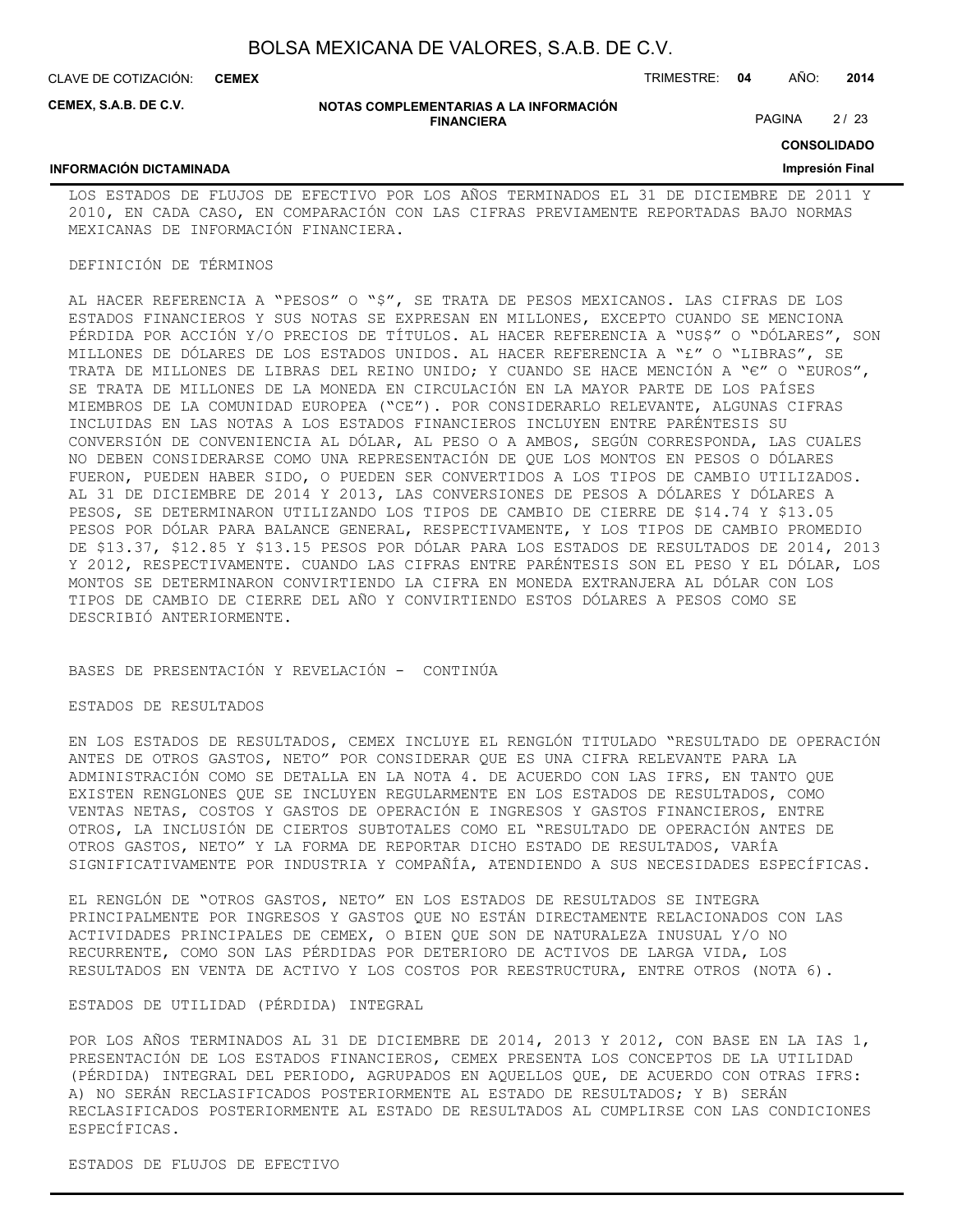**CEMEX**

**INFORMACIÓN DICTAMINADA**

CLAVE DE COTIZACIÓN: TRIMESTRE: **04** AÑO: **2014**

**CEMEX, S.A.B. DE C.V.**

#### **NOTAS COMPLEMENTARIAS A LA INFORMACIÓN FINANCIERA**

PAGINA 3/23

**CONSOLIDADO**

#### **Impresión Final**

LOS ESTADOS DE FLUJOS DE EFECTIVO PRESENTAN LAS ENTRADAS Y SALIDAS DE EFECTIVO, EXCLUYENDO LOS EFECTOS CAMBIARIOS NO REALIZADOS, ASÍ COMO LAS SIGUIENTES TRANSACCIONES QUE NO REPRESENTARON EL ORIGEN O LA APLICACIÓN DE EFECTIVO:

• EN 2014, LA REDUCCIÓN EN DEUDA POR \$6,483, LA REDUCCIÓN EN OTRAS RESERVAS DE CAPITAL POR \$618, EL CRECIMIENTO EN CAPITAL SOCIAL POR \$4 Y EL CRECIMIENTO EN LA PRIMA EN COLOCACIÓN DE ACCIONES POR \$8,046, EN RELACIÓN CON LAS CONVERSIONES ANTICIPADAS DE NOTAS CONVERTIBLES SUBORDINADAS CON VENCIMIENTO EN 2015 Y CUPÓN DE 4.875% (LAS "NOTAS CONVERTIBLES 2015") POR UN VALOR NOMINAL DE APROXIMADAMENTE US\$511, EJECUTADAS EN DIFERENTES FECHAS DURANTE EL AÑO, MEDIANTE LAS CUALES SE RECONOCIERON DENTRO DEL RENGLÓN DE OTROS PRODUCTOS (GASTOS) FINANCIEROS, NETO, PRIMAS POR LA INDUCCIÓN DE LA CONVERSIÓN REPRESENTANDO GASTOS POR APROXIMADAMENTE \$828 (NOTA 16B);

• EN 2014, 2013 Y 2012, LOS AUMENTOS EN CAPITAL SOCIAL Y PRIMA EN COLOCACIÓN DE ACCIONES ASOCIADOS CON: (I) LA CAPITALIZACIÓN DE UTILIDADES RETENIDAS POR \$7,618, \$5,991 Y \$4,138, RESPECTIVAMENTE (NOTA 20A), Y (II) LOS CPOS EMITIDOS BAJO EL PROGRAMA DE COMPENSACIÓN A EJECUTIVOS POR \$765, \$551, \$486, RESPECTIVAMENTE (NOTA 20A);

• EN 2014, 2013 Y 2012, LOS INCREMENTOS EN ACTIVO FIJO POR APROXIMADAMENTE \$108, \$141 Y \$2,025, RESPECTIVAMENTE, UNA DISMINUCIÓN EN LA DEUDA DE APROXIMADAMENTE \$827, UN DECREMENTO DE APROXIMADAMENTE \$657 Y UN INCREMENTO DE APROXIMADAMENTE \$1,401, RESPECTIVAMENTE, ASOCIADOS A LA CONTRATACIÓN DE ARRENDAMIENTOS FINANCIEROS (NOTA 16B);

• EN 2013, EL AUMENTO EN LA INVERSIÓN EN ASOCIADAS POR \$712, RELACIONADO CON EL ACUERDO CONJUNTO DE CEMEX EN CONCRETE SUPPLY CO., LLC (NOTA 13A). COMO PARTE DEL ACUERDO CEMEX APORTO EFECTIVO POR APROXIMADAMENTE US\$4 MILLONES;

• EN 2013, UN DECREMENTO EN OTROS PASIVOS NO CIRCULANTES POR APROXIMADAMENTE \$4,325 ANTES DE IMPUESTOS DIFERIDOS POR APROXIMADAMENTE \$1,298, EN RELACIÓN AL CAMBIO DE MONEDA FUNCIONAL DE LA CONTROLADORA (NOTA 16B);

• EN 2012, EL INTERCAMBIO DE APROXIMADAMENTE US\$452 (48%) DEL ENTONCES MONTO AGREGADO DE NOTAS PERPETUAS, Y DE APROXIMADAMENTE €470 (53%) DEL ENTONCES MONTO VIGENTE DE LAS NOTAS 4.75% DENOMINADAS EN EUROS Y VENCIMIENTO EN 2014, POR NUEVAS NOTAS DENOMINADAS EN EUROS POR €179 Y NUEVAS NOTAS DENOMINADAS EN DÓLARES POR US\$704. ESTOS INTERCAMBIOS RESULTARON EN EL AUMENTO NETO EN LA DEUDA POR \$4,111, Y EN LA REDUCCIÓN EN LA PARTICIPACIÓN NO CONTROLADORA EN CAPITAL POR \$5,808, Y EL AUMENTO EN LA PARTICIPACIÓN CONTROLADORA EN CAPITAL POR \$1,680.

### 2B) BASES DE CONSOLIDACIÓN

CON BASE EN LA IFRS 10, ESTADOS FINANCIEROS CONSOLIDADOS, LOS ESTADOS FINANCIEROS CONSOLIDADOS INCLUYEN LOS DE CEMEX, S.A.B. DE C.V. Y AQUELLOS DE LAS ENTIDADES, INCLUYENDO VEHÍCULOS PARA PROPÓSITOS ESPECIALES ("VPES"), EN QUE LA CONTROLADORA EJERCE CONTROL, POR MEDIO DEL CUAL, LA TENEDORA ESTÁ EXPUESTA, O TIENE DERECHOS, A RENDIMIENTOS VARIABLES DE SU RELACIÓN CON LA ENTIDAD, Y ESTÁ EN POSICIÓN DE AFECTAR DICHOS RENDIMIENTOS A TRAVÉS DE SU PODER SOBRE LA ENTIDAD. ENTRE OTROS FACTORES, EL CONTROL SE EVIDENCIA CUANDO LA TENEDORA: A) TIENE DIRECTAMENTE O A TRAVÉS DE SUBSIDIARIAS, MÁS DEL 50% DEL CAPITAL SOCIAL DE LA ENTIDAD; B) TIENE EL PODER, DIRECTA O INDIRECTAMENTE, PARA GOBERNAR LAS POLÍTICAS ADMINISTRATIVAS, FINANCIERAS Y DE OPERACIÓN DE UNA ENTIDAD; O C) ES EL PRINCIPAL RECEPTOR DE LOS RIESGOS Y BENEFICIOS DE UNA VPE. LOS SALDOS Y OPERACIONES ENTRE PARTES RELACIONADAS SE ELIMINARON EN LA CONSOLIDACIÓN.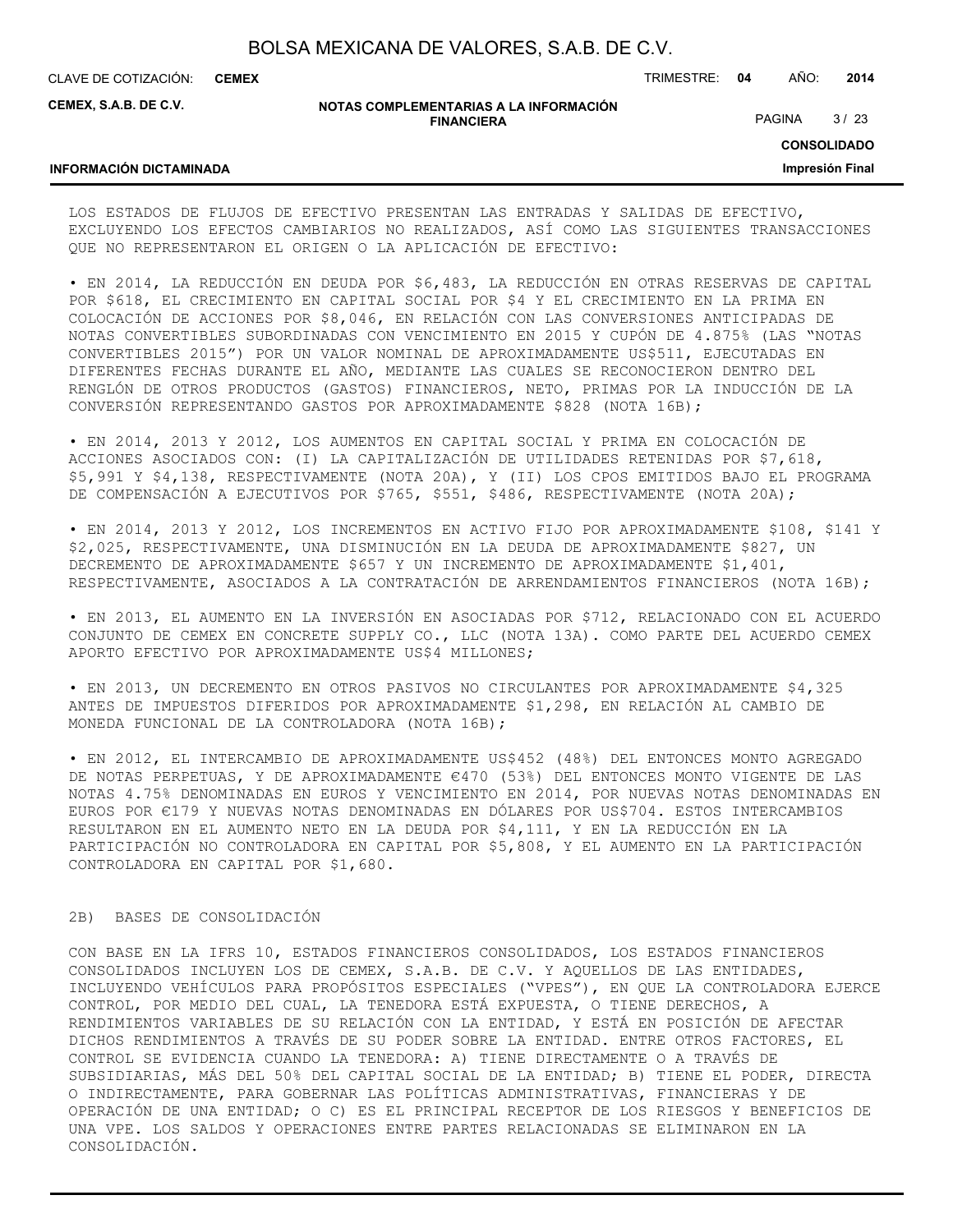**INFORMACIÓN DICTAMINADA**

CLAVE DE COTIZACIÓN: TRIMESTRE: **04** AÑO: **2014 CEMEX**

**CEMEX, S.A.B. DE C.V.**

#### **NOTAS COMPLEMENTARIAS A LA INFORMACIÓN FINANCIERA**

PAGINA 4/23

### **CONSOLIDADO**

#### **Impresión Final**

CON BASE EN LA IAS 28, INVERSIONES EN ASOCIADAS, LAS INVERSIONES EN ASOCIADAS SE RECONOCEN INICIALMENTE AL COSTO, Y SE VALÚAN POR EL MÉTODO DE PARTICIPACIÓN CUANDO CEMEX EJERCE INFLUENCIA SIGNIFICATIVA, LA CUAL SE PRESUME GENERALMENTE CON UNA PARTICIPACIÓN MÍNIMA DE 20%, A MENOS QUE SE DEMUESTRE EN CASOS INUSUALES QUE CON UN PORCENTAJE MENOR SE TIENE INFLUENCIA SIGNIFICATIVA. EL MÉTODO DE PARTICIPACIÓN ADICIONA AL COSTO DE ADQUISICIÓN, LA PROPORCIÓN QUE LE CORRESPONDE A LA CONTROLADORA EN EL CAPITAL, LOS RESULTADOS Y, EN SU CASO, LOS EFECTOS DE INFLACIÓN DE LA EMISORA, POSTERIORES A SU FECHA DE COMPRA. CON BASE EN LA IFRS 11, ACUERDOS CONJUNTOS, LOS ESTADOS FINANCIEROS DE NEGOCIOS CONJUNTOS, QUE SON LOS ACUERDOS CONJUNTOS EN LOS QUE CEMEX Y OTROS ACCIONISTAS EJERCEN EL CONTROL CONJUNTAMENTE, Y TIENEN DERECHOS SOBRE LOS ACTIVOS NETOS DEL MISMO, SON RECONOCIDOS POR EL MÉTODO DE PARTICIPACIÓN, EN TANTO QUE, LOS ESTADOS FINANCIEROS DE LAS OPERACIONES CONJUNTAS, EN LAS QUE, LAS PARTES QUE EJERCEN CONTROL COMÚN EN EL ACUERDO TIENEN DERECHOS SOBRE LOS ACTIVOS, Y OBLIGACIONES POR LOS PASIVOS DEL ACUERDO, SON CONSOLIDADOS LÍNEA POR LÍNEA PROPORCIONALMENTE. EL MÉTODO DE PARTICIPACIÓN SE SUSPENDE CUANDO EL VALOR EN LIBROS DE LA INVERSIÓN, INCLUYENDO ALGÚN INTERÉS DE LARGO PLAZO EN LA ASOCIADA O NEGOCIO CONJUNTO, LLEGA A CERO, A MENOS QUE CEMEX HUBIERA INCURRIDO O GARANTIZADO OBLIGACIONES ADICIONALES DE LA ASOCIADA O NEGOCIO CONJUNTO.

OTRAS INVERSIONES DE NATURALEZA PERMANENTE DONDE CEMEX TIENE UNA PARTICIPACIÓN MENOR AL 20% Y/O NO SE TIENE INFLUENCIA SIGNIFICATIVA SON RECONOCIDAS A SU COSTO HISTÓRICO.

2C) USO DE ESTIMACIONES Y SUPUESTOS CRITICOS

LA PREPARACIÓN DE LOS ESTADOS FINANCIEROS DE ACUERDO CON LAS IFRS REQUIERE QUE LA ADMINISTRACIÓN EFECTÚE ESTIMACIONES Y SUPOSICIONES QUE AFECTAN LOS SALDOS DE ACTIVOS Y PASIVOS Y LA REVELACIÓN DE ACTIVOS Y PASIVOS CONTINGENTES A LA FECHA DE REPORTE, ASÍ COMO LOS INGRESOS Y GASTOS DEL PERIODO. ESTOS SUPUESTOS SON REVISADOS CONTINUAMENTE UTILIZANDO LA INFORMACIÓN DISPONIBLE. LOS RESULTADOS REALES PUEDEN DIFERIR DE ESTAS ESTIMACIONES.

LOS CONCEPTOS PRINCIPALES SUJETOS A ESTIMACIONES Y SUPOSICIONES INCLUYEN, ENTRE OTROS, LOS ANÁLISIS DE DETERIORO DE ACTIVOS DE LARGA VIDA, LAS ESTIMACIONES DE VALUACIÓN DE CUENTAS POR COBRAR E INVENTARIOS, EL RECONOCIMIENTO DE ACTIVOS POR IMPUESTOS A LA UTILIDAD DIFERIDOS, ASÍ COMO LA VALUACIÓN DE INSTRUMENTOS FINANCIEROS Y LOS ACTIVOS Y PASIVOS RELATIVOS A OBLIGACIONES LABORALES. SE REQUIERE UN ALTO JUICIO DE LA ADMINISTRACIÓN PARA VALUAR APROPIADAMENTE ESTOS ACTIVOS Y PASIVOS.

2D) TRANSACCIONES EN MONEDA EXTRANJERA Y CONVERSIÓN DE ESTADOS FINANCIEROS DE EMPRESAS EXTRANJERAS

CON BASE EN LA IAS 21, LOS EFECTOS DE CAMBIOS EN MONEDAS EXTRANJERAS ("IAS 21"), LAS TRANSACCIONES EN MONEDA EXTRANJERA SE REGISTRAN INICIALMENTE EN LA MONEDA FUNCIONAL AL TIPO DE CAMBIO VIGENTE A LA FECHA EN QUE SE EFECTÚAN. LOS ACTIVOS Y PASIVOS MONETARIOS EN MONEDA EXTRANJERA SE CONVIERTEN A LA MONEDA FUNCIONAL AL TIPO DE CAMBIO VIGENTE A LA FECHA DE LOS ESTADOS FINANCIEROS Y LAS FLUCTUACIONES CAMBIARIAS RESULTANTES SE RECONOCEN EN LOS RESULTADOS DEL EJERCICIO, CON EXCEPCIÓN DE LAS FLUCTUACIONES GENERADAS POR: 1) DEUDA EN MONEDA EXTRANJERA ASOCIADOS CON LA ADQUISICIÓN DE SUBSIDIARIAS EXTRANJERAS; Y 2) SALDOS ENTRE PARTES RELACIONADAS EN MONEDA EXTRANJERA, CUYA LIQUIDACIÓN NO ESTÁ PLANEADA Y NO SE PREVÉ EN EL FUTURO PREVISIBLE, POR LO QUE, DICHOS SALDOS TIENEN CARACTERÍSTICAS DE INVERSIÓN PERMANENTE. ESTAS FLUCTUACIONES CAMBIARIAS SE REGISTRAN DENTRO DE "OTRAS RESERVAS DE CAPITAL" COMO PARTE DEL RESULTADO POR CONVERSIÓN (NOTA 20B) HASTA QUE SE DISPONGA LA INVERSIÓN NETA EN EL EXTRANJERO, EN TAL MOMENTO EL MONTO ACUMULADO SERÁ RECICLADO A TRAVÉS DEL ESTADO DE RESULTADOS COMO PARTE DE LA GANANCIA O PÉRDIDA EN LA VENTA.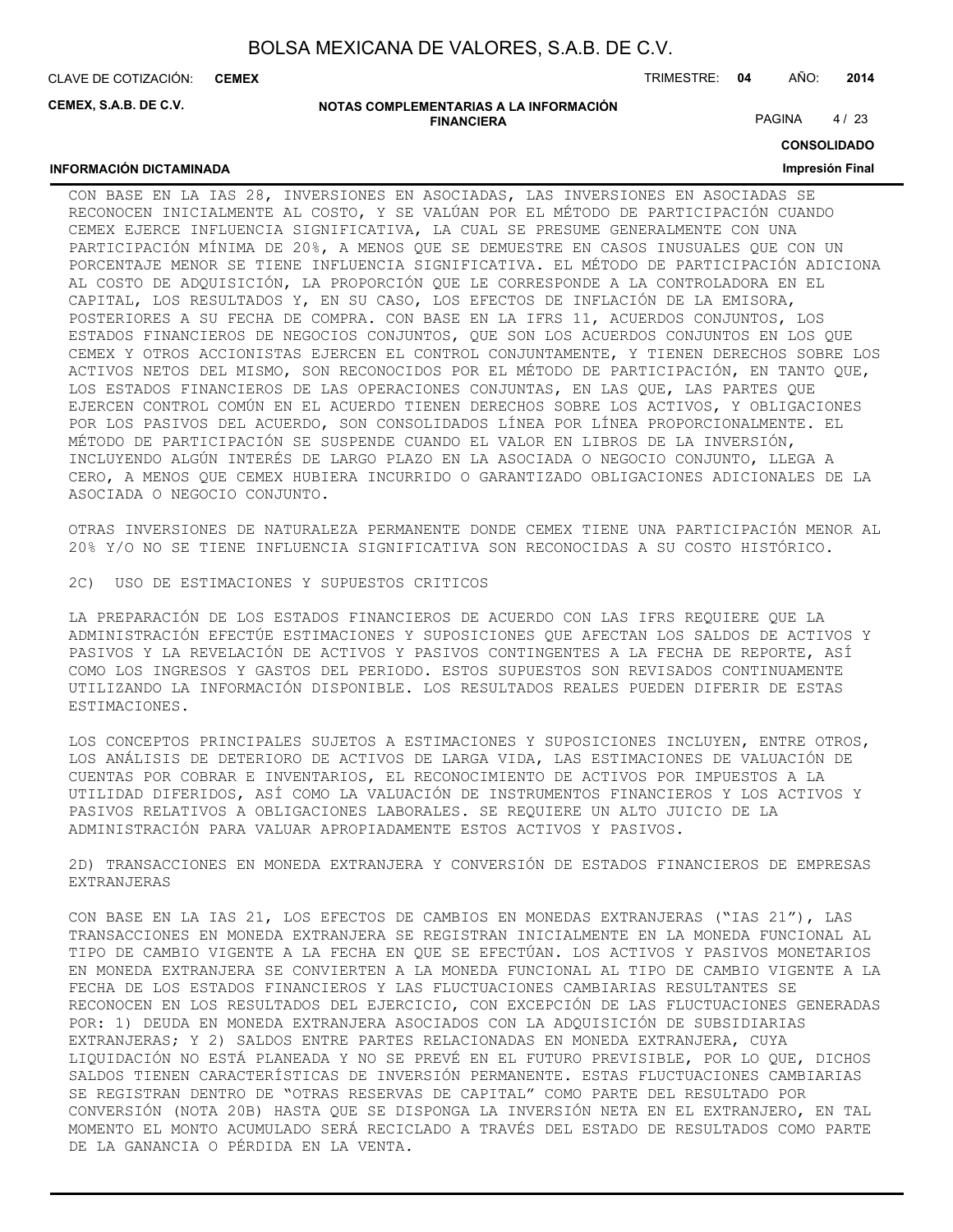CLAVE DE COTIZACIÓN: TRIMESTRE: **04** AÑO: **2014 CEMEX**

**CEMEX, S.A.B. DE C.V.**

**NOTAS COMPLEMENTARIAS A LA INFORMACIÓN**

**FINANCIERA**

PAGINA 5/23

**CONSOLIDADO**

### **INFORMACIÓN DICTAMINADA**

**Impresión Final**

LOS ESTADOS FINANCIEROS DE LAS SUBSIDIARIAS EXTRANJERAS, DETERMINADOS EN SU MONEDA FUNCIONAL, SE CONVIERTEN A PESOS AL TIPO DE CAMBIO DE CIERRE DEL AÑO PARA LAS CUENTAS DE BALANCE, Y A LOS TIPOS DE CAMBIO DE CADA MES DENTRO DEL PERIODO PARA LAS CUENTAS DE RESULTADOS. LA MONEDA FUNCIONAL ES AQUELLA EN LA CUAL CADA ENTIDAD CONSOLIDADA TIENE SU PRINCIPAL GENERACIÓN Y EROGACIÓN DE EFECTIVO. EL CORRESPONDIENTE AJUSTE POR CONVERSIÓN SE INCLUYE DENTRO DE "OTRAS RESERVAS DE CAPITAL" Y SE PRESENTA EN EL ESTADO DE UTILIDAD (PÉRDIDA) INTEGRAL DEL PERIODO COMO PARTE DEL RESULTADO POR CONVERSIÓN (NOTA 20B) HASTA QUE SE DISPONGA LA INVERSIÓN NETA EN EL EXTRANJERO.

TRANSACCIONES EN MONEDA EXTRANJERA Y CONVERSIÓN DE ESTADOS FINANCIEROS DE EMPRESAS EXTRANJERAS - CONTINÚA

CON BASE EN LA IAS 21, Y CONSIDERANDO CAMBIOS A PARTIR DEL 1 DE ENERO DE 2013 EN LA POSICIÓN MONETARIA NETA EN MONEDAS EXTRANJERAS DE LA CONTROLADORA, PRINCIPALMENTE: A) UNA DISMINUCIÓN SIGNIFICATIVA EN LOS PASIVOS POR IMPUESTOS DENOMINADOS EN PESOS MEXICANOS; B) UN INCREMENTO SIGNIFICATIVO EN SU DEUDA COMO EN LAS OTRAS OBLIGACIONES FINANCIERAS DENOMINADAS EN DÓLARES Y C) EL INCREMENTO EN LOS GASTOS ADMINISTRATIVOS DENOMINADOS EN DÓLARES CON EMPRESAS DEL GRUPO ASOCIADOS A LA EXTERNALIZACIÓN CON IBM DE LAS PRINCIPALES ACTIVIDADES DE PROCESAMIENTOS DE DATOS (NOTA 23C), A PARTIR DEL 1 DE ENERO DE 2013, CEMEX, S.A.B DE C.V., LA COMPAÑÍA CONTROLADORA SOBRE BASE INDIVIDUAL, CAMBIÓ PROSPECTIVAMENTE SU MONEDA FUNCIONAL DEL PESO MEXICANO AL DÓLAR DE LOS ESTADOS UNIDOS. LOS EFECTOS PRINCIPALES EN 2013 DE ESTE CAMBIO EN LOS ESTADOS FINANCIEROS INDIVIDUALES DE LA CONTROLADORA COMENZANDO EL 1 DE ENERO DE 2013 COMPARADO CON AÑOS ANTERIORES SON: I) TODAS LAS TRANSACCIONES, INGRESOS Y GASTOS EN CUALQUIER MONEDA SE RECONOCEN EN DÓLARES A LOS TIPOS DE CAMBIO VIGENTES EN LAS FECHAS DE SU EJECUCIÓN; II) LOS SALDOS MONETARIOS DE CEMEX, S.A.B. DE C.V. DENOMINADOS EN DÓLARES NO GENERARÁN FLUCTUACIONES CAMBIARIAS, MIENTRAS QUE LOS SALDOS EN PESOS, ASÍ COMO LOS SALDOS EN OTRAS MONEDAS DISTINTAS AL DÓLAR GENERAN AHORA FLUCTUACIONES CAMBIARIAS A TRAVÉS DEL ESTADO DE RESULTADOS, Y III) LA OPCIÓN DE CONVERSIÓN IMPLÍCITA EN LAS NOTAS OBLIGATORIAMENTE CONVERTIBLES DE LA CONTROLADORA DENOMINADAS EN PESOS MEXICANOS AHORA ES TRATADA COMO UN INSTRUMENTO DERIVADO INDEPENDIENTE CON CAMBIOS EN EL VALOR DE MERCADO A TRAVÉS DEL ESTADO DE RESULTADOS (NOTAS 16B Y 16D), LAS OPCIONES DE CONVERSIÓN IMPLÍCITAS EN LAS NOTAS OPCIONALMENTE CONVERTIBLES DE LA CONTROLADORA DENOMINADAS EN DÓLARES DEJARON DE SER TRATADAS COMO INSTRUMENTOS DERIVADOS INDEPENDIENTES, RECONOCIENDO SU VALOR DE MERCADO COMO COMPONENTE DE CAPITAL (NOTAS 16B Y 16D). CON BASE EN LAS IFRS, LOS ESTADOS FINANCIEROS DE PERIODOS ANTERIORES NO FUERON RECALCULADOS. EN ADICIÓN, COMO RESULTADO DE LA AMPLIACIÓN EN EL GIRO Y LAS ACTIVIDADES DE LA CONTROLADORA EN 2014 COMO SE MENCIONA EN LA NOTA 1, Y EL CORRESPONDIENTE INCREMENTO EN OPERACIONES Y SALDOS EN PESOS MEXICANOS, CONSIDERANDO LA GUÍA DE LA IAS 21, PARA FINES DE LA DEFINICIÓN DE SU MONEDA FUNCIONAL Y DE MANERA PROSPECTIVA, A PARTIR DEL 1 DE ABRIL DE 2014, LA CONTROLADORA CUENTA CON DOS DIVISIONES, UNA FINANCIERA Y DE TENENCIA DE ACCIONES DE SUBSIDIARIAS, CUYA MONEDA FUNCIONAL ES EL DÓLAR, Y OTRA CORRESPONDIENTE A SUS OPERACIONES EN MÉXICO, CUYA MONEDA FUNCIONAL ES EL PESO MEXICANO. LA DEUDA, LAS NOTAS CONVERTIBLES Y LAS TRANSACCIONES DE LA CONTROLADORA DISTINTAS A SUS OPERACIONES EN MÉXICO, SON PARTE DE LA DIVISIÓN CUYA MONEDA FUNCIONAL ES EL DÓLAR, MOTIVO POR EL CUAL, NO EXISTIERON EFECTOS DURANTE EL 2014 ASOCIADOS A CAMBIOS EN MONEDA FUNCIONAL DERIVADOS DE LA AMPLIACIÓN DE OPERACIONES DE LA CONTROLADORA EN MÉXICO Y LA RESULTANTE DIVISIÓN CUYA MONEDA FUNCIONAL ES EL PESO MEXICANO. LOS CAMBIOS ANTES MENCIONADOS EN LA MONEDA FUNCIONAL DE LA CONTROLADORA EN 2014 Y 2013, NO TUVIERON NINGÚN IMPACTO EN LAS MONEDAS FUNCIONALES DEL RESTO DE LAS ENTIDADES CONSOLIDADAS. LA MONEDA DE REPORTE DE LOS ESTADOS FINANCIEROS INDIVIDUALES Y CONSOLIDADOS CONTINÚA SIENDO EL PESO MEXICANO.

DURANTE LOS PERIODOS QUE SE REPORTAN, CEMEX NO TUVO NINGUNA SUBSIDIARIA OPERANDO EN UNA ECONOMÍA HIPERINFLACIONARIA, LA CUAL SE CONSIDERA GENERALMENTE CUANDO LA INFLACIÓN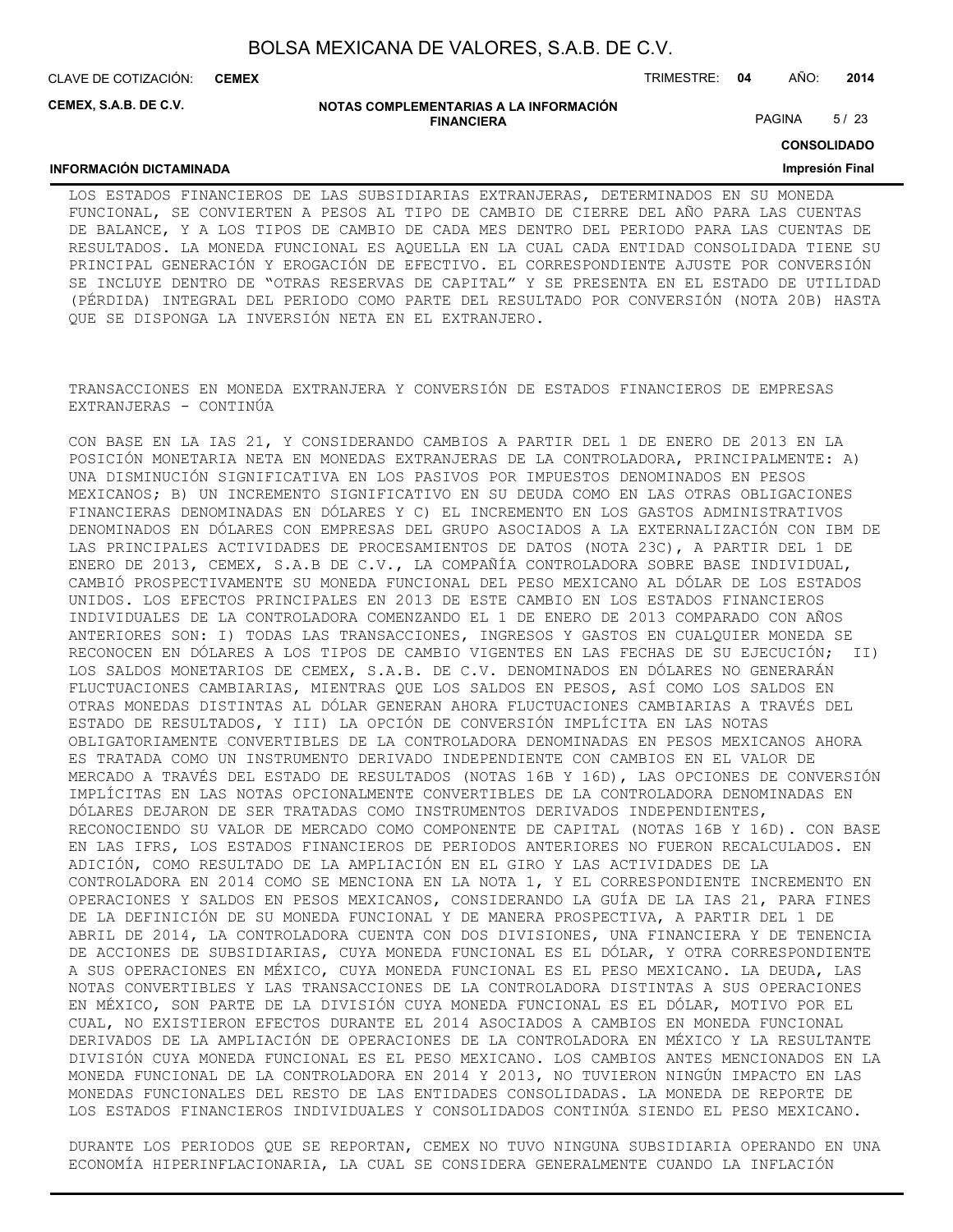**INFORMACIÓN DICTAMINADA**

CLAVE DE COTIZACIÓN: TRIMESTRE: **04** AÑO: **2014 CEMEX**

**CEMEX, S.A.B. DE C.V.**

#### **NOTAS COMPLEMENTARIAS A LA INFORMACIÓN FINANCIERA**

PAGINA 6/23

**CONSOLIDADO**

#### **Impresión Final**

ACUMULADA EN LOS ÚLTIMOS TRES AÑOS SE APROXIMA O SOBREPASA EL 100%. EN UNA ECONOMÍA HIPERINFLACIONARIA, LAS PARTIDAS DEL ESTADO DE RESULTADOS DE LA SUBSIDIARIA SE EXPRESARÍAN A VALORES CONSTANTES A LA FECHA DE REPORTE, EN CUYO CASO, TANTO EL BALANCE GENERAL COMO EL ESTADOS DE RESULTADOS SE CONVERTIRÍAN A PESOS UTILIZANDO LOS TIPOS DE CAMBIO DE CIERRE DEL AÑO.

LOS ESTADOS FINANCIEROS DE SUBSIDIARIAS EXTRANJERAS SE CONVIERTEN DE SU MONEDA FUNCIONAL A DÓLARES Y POSTERIORMENTE A PESOS. LOS TIPOS DE CAMBIO DE LA TABLA ANTERIOR REPRESENTAN LOS TIPOS DE CAMBIO INFERIDOS DE ESTA METODOLOGÍA. EL TIPO DE CAMBIO PESO AL DÓLAR, ES EL PROMEDIO DE LOS TIPOS DE CAMBIO DE MERCADO A LOS QUE ACCEDE CEMEX PARA LA LIQUIDACIÓN DE SUS TRANSACCIONES EN DICHA MONEDA. EN NINGÚN CASO EXISTEN DIFERENCIAS SIGNIFICATIVAS ENTRE LOS TIPOS DE CAMBIO UTILIZADOS POR CEMEX Y AQUELLOS QUE PUBLICA EL BANCO DE MÉXICO.

### 2E) EFECTIVO Y EQUIVALENTES DE EFECTIVO (NOTA 8)

INCLUYE LOS MONTOS DE EFECTIVO EN CAJA Y LOS EQUIVALENTES DE EFECTIVO, REPRESENTADOS POR INVERSIONES DE CORTO PLAZO, DE GRAN LIQUIDEZ, FÁCILMENTE CONVERTIBLES EN EFECTIVO Y QUE ESTÁN SUJETOS A RIESGOS POCO IMPORTANTES DE CAMBIOS EN SU VALOR, INCLUYENDO INVERSIONES DISPONIBLES A LA VISTA, LAS CUALES GENERAN RENDIMIENTOS Y TIENEN VENCIMIENTOS HASTA DE TRES MESES A PARTIR DE SU FECHA DE ADQUISICIÓN. LAS INVERSIONES QUE DEVENGAN INTERESES SE RECONOCEN AL COSTO MÁS LOS INTERESES ACUMULADOS. OTRAS INVERSIONES FÁCILMENTE CONVERTIBLES EN EFECTIVO SE PRESENTAN A SU VALOR RAZONABLE. LAS PÉRDIDAS O GANANCIAS POR CAMBIOS EN VALUACIÓN Y LOS INTERESES GANADOS SE INCLUYEN EN EL ESTADO DE RESULTADOS COMO PARTE DE OTROS (GASTOS) PRODUCTOS FINANCIEROS, NETO.

EL SALDO DE EFECTIVO Y EQUIVALENTES DE EFECTIVO EN EL BALANCE GENERAL INCLUYE LOS MONTOS DE EFECTIVO O INVERSIONES RESTRINGIDOS, REPRESENTADOS POR DEPÓSITOS EN CUENTAS DE MARGEN QUE GARANTIZAN DIVERSAS OBLIGACIONES DE CEMEX, SIEMPRE Y CUANDO LA RESTRICCIÓN SE LIBERE EN UN PLAZO DE TRES MESES O MENOS A LA FECHA DEL BALANCE GENERAL. CUANDO LA RESTRICCIÓN ES MAYOR A TRES MESES, ESTOS SALDOS DE EFECTIVO Y EQUIVALENTES DE EFECTIVO RESTRINGIDOS NO SE CONSIDERAN EQUIVALENTES DE EFECTIVO Y SE INCLUYEN DENTRO DE "OTRAS CUENTAS POR COBRAR" DE CORTO O LARGO PLAZO, SEGÚN CORRESPONDA. CUANDO EXISTEN ACUERDOS DE COMPENSACIÓN DE SALDOS, ESTOS SALDOS DE EFECTIVO Y EQUIVALENTES DE EFECTIVO RESTRINGIDOS SE PRESENTAN COMPENSANDO LOS PASIVOS DE CEMEX CON LAS CONTRAPARTES.

## 2F) CLIENTES Y OTRAS CUENTAS POR COBRAR A CORTO PLAZO (NOTAS 9, 10)

DE ACUERDO CON LA IAS 39, INSTRUMENTOS FINANCIEROS: RECONOCIMIENTO Y VALUACIÓN ("IAS 39"), LOS CONCEPTOS DENTRO DE ESTE RUBRO SON CLASIFICADOS COMO DE "PRÉSTAMOS Y CUENTAS POR COBRAR" SIN COSTO EXPLÍCITO, LOS CUALES SE RECONOCEN A SU COSTO AMORTIZADO, ES DECIR, EL VALOR PRESENTE NETO DEL MONTO POR COBRAR O POR PAGAR A LA FECHA DE LA TRANSACCIÓN. POR SU NATURALEZA DE CORTO PLAZO, CEMEX RECONOCE ESTAS CUENTAS INICIALMENTE A SU VALOR ORIGINAL DE FACTURACIÓN MENOS UN ESTIMADO DE CUENTAS INCOBRABLES. LA RESERVA POR CUENTAS INCOBRABLES, ASÍ COMO EL DETERIORO DE OTRAS CUENTAS POR COBRAR DE CORTO PLAZO SE RECONOCEN CON CARGO A LOS GASTOS DE ADMINISTRACIÓN Y VENTA.

LA CARTERA VENDIDA BAJO PROGRAMAS PARA LA MONETIZACIÓN DE CARTERA DE CLIENTES, EN LOS CUALES CEMEX MANTIENE ALGÚN INTERÉS RESIDUAL EN LA CARTERA VENDIDA EN CASO DE FALTA DE COBRO, ASÍ COMO UN ENVOLVIMIENTO CONTINUO CON DICHOS ACTIVOS, NO SE CONSIDERA COMO VENDIDA Y SE MANTIENE EN EL BALANCE GENERAL.

2G) INVENTARIOS (NOTA 11)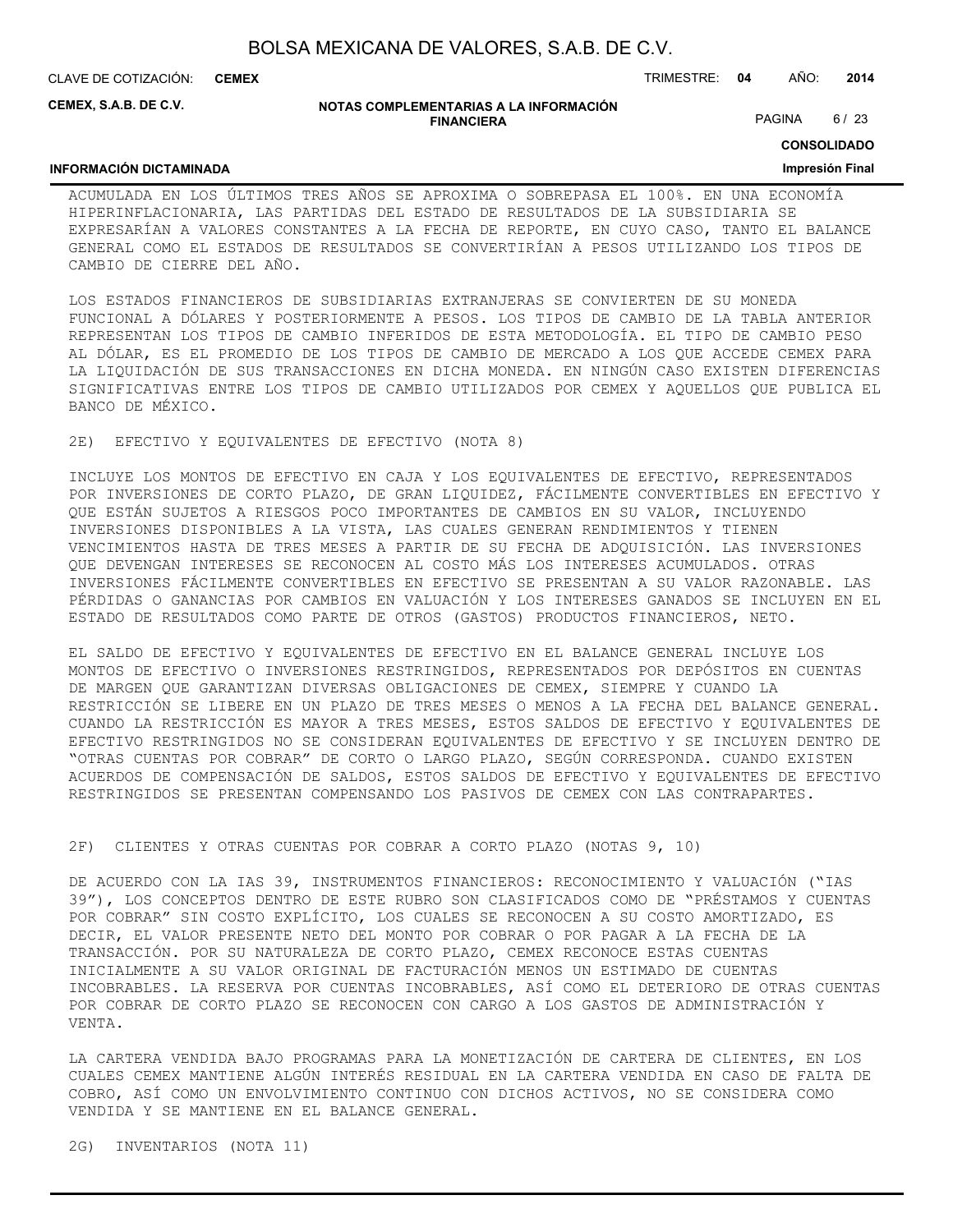**INFORMACIÓN DICTAMINADA**

CLAVE DE COTIZACIÓN: TRIMESTRE: **04** AÑO: **2014 CEMEX**

**CEMEX, S.A.B. DE C.V.**

#### **NOTAS COMPLEMENTARIAS A LA INFORMACIÓN FINANCIERA**

PAGINA 7/23

## **CONSOLIDADO**

### **Impresión Final**

LOS INVENTARIOS SE VALÚAN A SU COSTO O SU VALOR NETO DE REALIZACIÓN, EL MENOR. EL COSTO DE LOS INVENTARIOS INCLUYE DESEMBOLSOS INCURRIDOS EN LA COMPRA DE LOS MISMOS, COSTOS DE PRODUCCIÓN O CONVERSIÓN Y OTROS COSTOS INCURRIDOS PARA TENERLOS EN SU ACTUAL CONDICIÓN Y UBICACIÓN. LOS INVENTARIOS SE ANALIZAN PARA DETERMINAR SI, POR LA OCURRENCIA DE EVENTOS INTERNOS, COMO PUEDEN SER DAÑOS FÍSICOS, O EXTERNOS, COMO PUEDEN SER CAMBIOS TECNOLÓGICOS O CONDICIONES DE MERCADO, ALGUNA PORCIÓN DEL SALDO HA QUEDADO OBSOLETO O SE HA DETERIORADO. CUANDO SE PRESENTA UN CASO DE DETERIORO, SE DISMINUYE EL SALDO DEL INVENTARIO A SU VALOR NETO DE REALIZACIÓN, EN TANTO QUE, CUANDO SE PRESENTA UNA SITUACIÓN DE OBSOLESCENCIA, SE INCREMENTA LA RESERVA DE VALUACIÓN; EN AMBOS CASOS CONTRA LOS RESULTADOS DEL EJERCICIO. LOS ANTICIPOS A PROVEEDORES DE INVENTARIO SE PRESENTAN DENTRO DE CUENTAS POR COBRAR DE CORTO PLAZO.

2H) OTRAS INVERSIONES Y CUENTAS POR COBRAR A LARGO PLAZO (NOTA 13B)

COMO PARTE DE LA CATEGORÍA DE "PRÉSTAMOS Y CUENTAS POR COBRAR" BAJO IAS 39, LOS SALDOS POR COBRAR DE LARGO PLAZO, ASÍ COMO LAS INVERSIONES CLASIFICADAS COMO CONSERVADAS A VENCIMIENTO SE RECONOCEN INICIALMENTE A SU COSTO AMORTIZADO. LOS CAMBIOS EN EL VALOR PRESENTE NETO SE RECONOCEN EN EL ESTADO DE RESULTADOS DENTRO DE OTROS INGRESOS (GASTOS) FINANCIEROS, NETO.

LAS INVERSIONES EN INSTRUMENTOS FINANCIEROS CONSERVADOS CON FINES DE NEGOCIACIÓN Y LAS INVERSIONES DISPONIBLES PARA LA VENTA, CLASIFICADAS BAJO IAS 39, SE RECONOCEN A SU VALOR RAZONABLE ESTIMADO, EN EL PRIMER CASO A TRAVÉS DEL ESTADO DE RESULTADOS DENTRO DE OTROS PRODUCTOS (GASTOS) FINANCIEROS, NETO, Y EN EL ÚLTIMO CASO, LOS CAMBIOS EN VALUACIÓN SE RECONOCEN EN LA UTILIDAD (PÉRDIDA) INTEGRAL DEL PERIODO DENTRO DE OTRAS RESERVAS DE CAPITAL HASTA EL MOMENTO DE SU DISPOSICIÓN, EN EL CUAL, EL EFECTO ACUMULADO EN CAPITAL ES RECLASIFICADO A OTROS INGRESOS (GASTOS) FINANCIEROS, NETO. ESTAS INVERSIONES SE EVALÚAN POR DETERIORO ANTE LA OCURRENCIA DE UN CAMBIO ADVERSO SIGNIFICATIVO, O AL MENOS UNA VEZ AL AÑO DURANTE EL ÚLTIMO TRIMESTRE.

2I) PROPIEDADES, MAQUINARIA Y EQUIPO (NOTA 14)

LAS PROPIEDADES, MAQUINARIA Y EQUIPO SE RECONOCEN A SU COSTO DE ADQUISICIÓN O CONSTRUCCIÓN, SEGÚN CORRESPONDA, MENOS SU DEPRECIACIÓN ACUMULADA Y PÉRDIDAS POR DETERIORO ACUMULADAS. LA DEPRECIACIÓN DE LOS ACTIVOS FIJOS SE RECONOCE COMO PARTE DE LOS COSTOS Y GASTOS DE OPERACIÓN (NOTA 5), Y SE CALCULA POR EL MÉTODO DE LÍNEA RECTA, CON BASE EN LAS VIDAS ÚTILES ESTIMADAS, EXCEPTO POR LAS RESERVAS MINERALES, LAS CUALES SON AGOTADAS CON BASE EN EL MÉTODO DE UNIDADES DE PRODUCCIÓN.

AL 31 DE DICIEMBRE DE 2014, LAS VIDAS ÚTILES MÁXIMAS PROMEDIO POR CATEGORÍA DE ACTIVOS FIJOS SON COMO SIGUE: AÑOS EDIFICIOS ADMINISTRATIVOS 34 EDIFICIOS INDUSTRIALES 33 MAQUINARIA Y EQUIPO EN PLANTA 18 CAMIONES REVOLVEDORES Y VEHÍCULOS DE MOTOR 7 EQUIPO DE OFICINA Y OTROS ACTIVOS 6

CEMEX CAPITALIZA, COMO PARTE DEL COSTO DE LOS ACTIVOS FIJOS, EL GASTO FINANCIERO DE LA DEUDA EXISTENTE DURANTE LA CONSTRUCCIÓN O INSTALACIÓN DE ACTIVOS FIJOS SIGNIFICATIVOS, UTILIZANDO EL SALDO PROMEDIO DE LAS INVERSIONES EN PROCESO EN EL PERIODO Y LA TASA DE INTERÉS CORPORATIVA PROMEDIO DEL PERÍODO.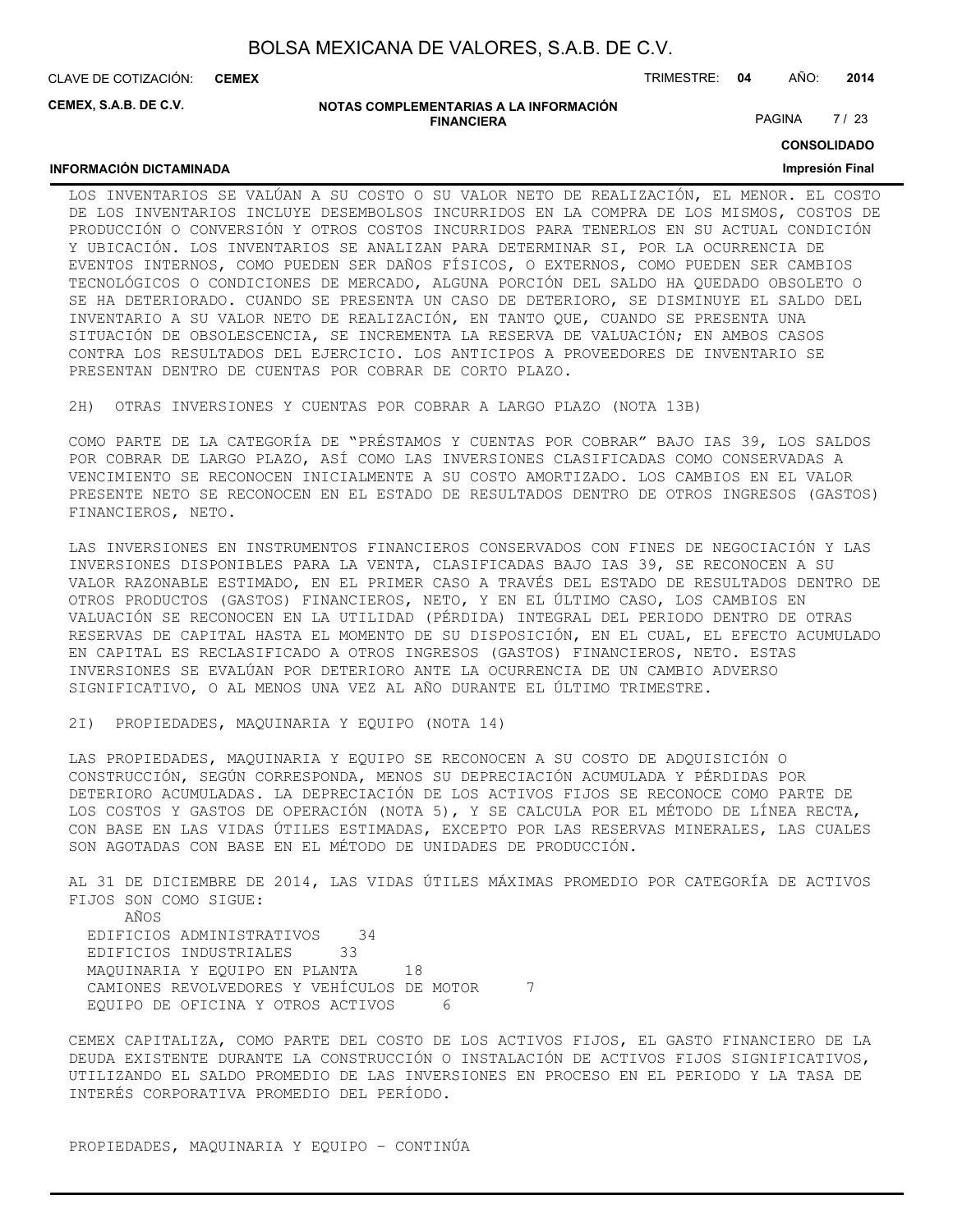**INFORMACIÓN DICTAMINADA**

CLAVE DE COTIZACIÓN: TRIMESTRE: **04** AÑO: **2014 CEMEX**

**CEMEX, S.A.B. DE C.V.**

#### **NOTAS COMPLEMENTARIAS A LA INFORMACIÓN FINANCIERA**

PAGINA 8/23

**CONSOLIDADO**

#### **Impresión Final**

CON BASE EN LA IFRIC 20, COSTOS DE DESCAPOTE EN LA FASE DE PRODUCCIÓN DE UNA CANTERA ("IFRIC 20"), LOS COSTOS DE REMOCIÓN DE DESPERDICIO O, COSTOS DE DESCAPOTE, QUE SE INCURREN EN UNA CANTERA DURANTE LA FASE DE PRODUCCIÓN QUE RESULTAN EN MEJOR ACCESO A LAS RESERVAS MINERALES SON RECONOCIDOS COMO PARTE DE LOS VALORES EN LIBROS DE LAS CANTERAS CORRESPONDIENTES. LOS MONTOS CAPITALIZADOS SON AMORTIZADOS DURANTE LA VIDA ÚTIL ESTIMADA DE LOS MATERIALES EXPUESTOS CON BASE EN EL MÉTODO DE UNIDADES PRODUCIDAS. HASTA EL 31 DE DICIEMBRE DE 2012, SOLO LOS COSTOS DEL PRIMER DESCAPOTE SE CAPITALIZABAN, EN TANTO QUE, LOS COSTOS DE DESCAPOTE RECURRENTES EN LA MISMA CANTERA SE RECONOCÍAN EN LOS RESULTADOS AL INCURRIRSE, POR LO CUAL, EL ESTADO DE RESULTADOS POR DEL AÑO 2012 INCLUIDO COMO PARTE DE ESTOS ESTADOS FINANCIEROS FUE REFORMULADOS COMO RESULTADO DE LA ADOPCIÓN DE LA IFRIC 20. LOS EFECTOS NO FUERON SIGNIFICATIVOS.

LOS COSTOS INCURRIDOS EN ACTIVOS FIJOS QUE RESULTAN EN BENEFICIOS ECONÓMICOS FUTUROS, COMO INCREMENTAR SU VIDA ÚTIL, CAPACIDAD OPERATIVA O SEGURIDAD, Y LOS COSTOS INCURRIDOS PARA MITIGAR O PREVENIR DAÑOS AL MEDIO AMBIENTE, SE CAPITALIZAN COMO PARTE DEL VALOR EN LIBROS DE LOS ACTIVOS RELACIONADOS. LOS COSTOS CAPITALIZADOS SE DEPRECIAN EN LA VIDA ÚTIL REMANENTE DE DICHOS ACTIVOS. EL MANTENIMIENTO PERIÓDICO DE LOS ACTIVOS FIJOS, SE RECONOCEN EN LOS RESULTADOS CONFORME SE INCURRE. LOS ANTICIPOS A PROVEEDORES DE ACTIVO FIJO SE PRESENTAN DENTRO DE CUENTAS POR COBRAR DE LARGO PLAZO.

2J) ADQUISICIONES DE NEGOCIOS, CRÉDITO MERCANTIL, OTROS ACTIVOS INTANGIBLES Y CARGOS DIFERIDOS (NOTA 15)

LAS ADQUISICIONES DE NEGOCIOS SE RECONOCEN MEDIANTE EL MÉTODO DE COMPRA, ASIGNANDO EL PRECIO PAGADO PARA TOMAR EL CONTROL DE LA ENTIDAD A LOS ACTIVOS ADQUIRIDOS Y PASIVOS ASUMIDOS CON BASE EN SUS VALORES RAZONABLES A LA FECHA DE ADQUISICIÓN. LOS ACTIVOS INTANGIBLES ADQUIRIDOS SE IDENTIFICAN Y RECONOCEN A SU VALOR RAZONABLE. LA PORCIÓN DEL PRECIO DE COMPRA NO ASIGNADA REPRESENTA EL CRÉDITO MERCANTIL, EL CUAL NO SE AMORTIZA Y QUEDA SUJETO A EVALUACIONES PERIÓDICAS POR DETERIORO (NOTA 2K), PUEDE AJUSTARSE POR ALGUNA CORRECCIÓN DEL VALOR DE LOS ACTIVOS ADQUIRIDOS Y/O PASIVOS ASUMIDOS DENTRO DE LOS DOCE MESES POSTERIORES A LA COMPRA. LOS GASTOS ASOCIADOS A LA COMPRA SE RECONOCEN EN EL ESTADO DE RESULTADOS CONFORME SE INCURREN.

CEMEX CAPITALIZA LOS ACTIVOS INTANGIBLES ADQUIRIDOS, ASÍ COMO LOS COSTOS DIRECTOS INCURRIDOS EN EL DESARROLLO DE ACTIVOS INTANGIBLES, CUANDO SE IDENTIFICAN BENEFICIOS FUTUROS ASOCIADOS Y SE TIENE EVIDENCIA DEL CONTROL SOBRE LOS BENEFICIOS. LOS ACTIVOS INTANGIBLES SE RECONOCEN A SU COSTO DE ADQUISICIÓN O DESARROLLO, SEGÚN APLIQUE. DICHOS ACTIVOS SE CLASIFICAN COMO DE VIDA DEFINIDA O COMO DE VIDA INDEFINIDA, ESTOS ÚLTIMOS NO SE AMORTIZAN AL NO PODERSE PRECISAR LA TERMINACIÓN DEL PERIODO DE OBTENCIÓN DE BENEFICIOS. LA AMORTIZACIÓN DE LOS ACTIVOS INTANGIBLES DE VIDA DEFINIDA SE CALCULA CON BASE AL MÉTODO DE LÍNEA RECTA Y SE RECONOCE COMO PARTE DE LOS COSTOS Y GASTOS DE OPERACIÓN (NOTA 5).

LOS GASTOS PREOPERATIVOS SE RECONOCEN EN LOS RESULTADOS DEL PERIODO EN QUE SE INCURREN. LOS COSTOS ASOCIADOS CON ACTIVIDADES DE INVESTIGACIÓN Y DESARROLLO ("ACTIVIDADES DE I&D"), ASOCIADAS A LA CREACIÓN DE PRODUCTOS Y SERVICIOS, ASÍ COMO AL DESARROLLO DE PROCESOS, EQUIPOS Y MÉTODOS QUE OPTIMICEN LA EFICIENCIA OPERACIONAL Y REDUZCAN COSTOS, SE RECONOCEN EN LOS RESULTADOS DE OPERACIÓN CONFORME SE INCURREN. LAS ÁREAS DE TECNOLOGÍA Y DE ENERGÍA EN CEMEX LLEVAN A CABO SUBSTANCIALMENTE TODAS LAS ACTIVIDADES DE I&D COMO PARTE DE SUS FUNCIONES COTIDIANAS. EN 2014, 2013 Y 2012, EL GASTO TOTAL COMBINADO DE ESTAS ÁREAS FUE DE APROXIMADAMENTE \$538 (US\$36), \$494 (US\$38) Y \$514 (US\$40), RESPECTIVAMENTE. LOS COSTOS DE DESARROLLO SE CAPITALIZAN SOLO SI CUMPLEN LA DEFINICIÓN DE ACTIVO INTANGIBLE MENCIONADA ANTERIORMENTE.

LOS COSTOS DIRECTOS ASOCIADOS CON LA FASE DE DESARROLLO DE APLICACIONES DE INFORMÁTICA (SOFTWARE) PARA USO INTERNO SE CAPITALIZAN Y SE AMORTIZAN A LOS RESULTADOS DE OPERACIÓN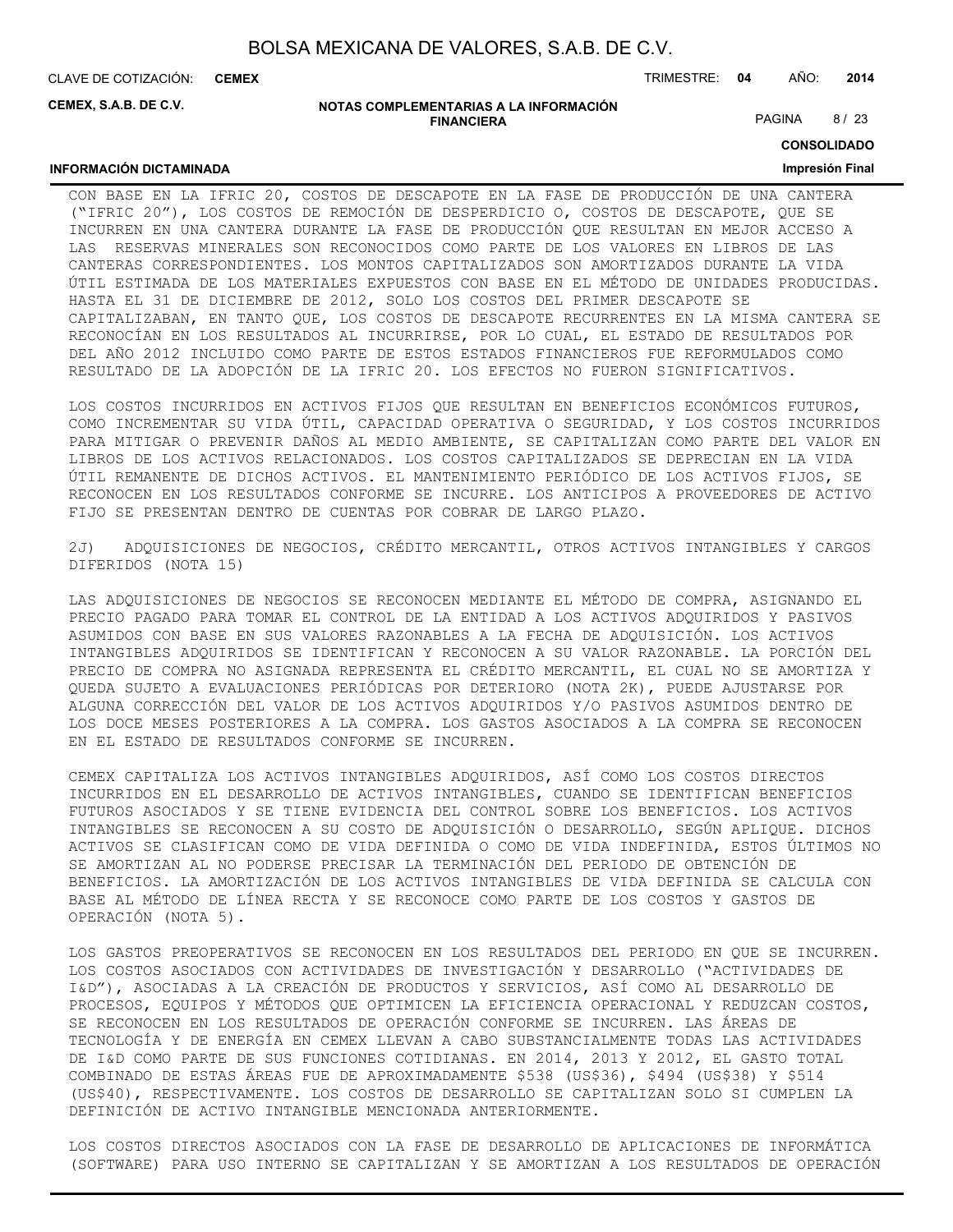**CEMEX**

CLAVE DE COTIZACIÓN: TRIMESTRE: **04** AÑO: **2014**

**CEMEX, S.A.B. DE C.V.**

**NOTAS COMPLEMENTARIAS A LA INFORMACIÓN FINANCIERA**

PAGINA 9/23

**CONSOLIDADO Impresión Final**

### **INFORMACIÓN DICTAMINADA**

DURANTE LA VIDA ÚTIL DE LAS APLICACIONES, QUE EN PROMEDIO SE ESTIMA EN ALREDEDOR DE 5 AÑOS.

LOS COSTOS DE ACTIVIDADES DE EXPLORACIÓN COMO SON EL PAGO DE DERECHOS PARA EXPLORAR, ESTUDIOS TOPOGRÁFICOS Y GEOLÓGICOS, ASÍ COMO PERFORACIONES, ENTRE OTROS CONCEPTOS INCURRIDOS PARA EVALUAR LA VIABILIDAD TÉCNICA Y COMERCIAL DE EXTRAER RECURSOS MINERALES, LOS CUALES NO SON SIGNIFICATIVOS EN CEMEX, SE CAPITALIZAN CUANDO SE IDENTIFICAN BENEFICIOS ECONÓMICOS FUTUROS ASOCIADOS A DICHAS ACTIVIDADES. CUANDO COMIENZA LA EXTRACCIÓN, ESTOS COSTOS SE AMORTIZAN DURANTE LA VIDA ÚTIL DE LA CANTERA CON BASE EN LAS TONELADAS DE MATERIALES QUE SE ESTIMA EXTRAER. EN CASO DE NO MATERIALIZARSE LOS BENEFICIOS ECONÓMICOS, CUALQUIER COSTO DE EXPLORACIÓN CAPITALIZADO ES SUJETO DE DETERIORO.

LOS PERMISOS Y LICENCIAS DE EXTRACCIÓN TIENEN VIDAS ÚTILES MÁXIMAS ENTRE LOS 30 Y 100 AÑOS. AL 31 DE DICIEMBRE DE 2014, EXCEPTO POR LOS PERMISOS Y LICENCIAS Y/O SALVO MENCIÓN EN CONTRARIO, CEMEX AMORTIZA SUS ACTIVOS INTANGIBLES EN LÍNEA RECTA DURANTE SUS VIDAS ÚTILES QUE SE ENCUENTRAN EN UN RANGO DE 3 A 20 AÑOS.

2K) DETERIORO DE ACTIVOS DE LARGA VIDA (NOTAS 14, 15)

PROPIEDADES, MAQUINARIA Y EQUIPO, ACTIVOS INTANGIBLES DE VIDA DEFINIDA Y OTRAS INVERSIONES

LAS PROPIEDADES, MAQUINARIA Y EQUIPO, LOS ACTIVOS INTANGIBLES DE VIDA DEFINIDA Y LAS INVERSIONES, SE ANALIZAN POR DETERIORO ANTE LA OCURRENCIA DE UN EVENTO ADVERSO SIGNIFICATIVO, CAMBIOS EN EL MEDIO AMBIENTE OPERATIVO DEL NEGOCIO, CAMBIOS EN UTILIZACIÓN O TECNOLOGÍA, ASÍ COMO BAJA EN LAS EXPECTATIVAS DE RESULTADOS DE OPERACIÓN PARA CADA UNIDAD GENERADORA DE EFECTIVO; PARA DETERMINAR SI SU VALOR EN LIBROS NO SERÁ RECUPERADO. EN ESTOS CASOS, SE RECONOCE UNA PÉRDIDA POR DETERIORO EN LOS RESULTADOS DEL PERIODO DENTRO DEL RUBRO DE "OTROS GASTOS, NETO". LA PÉRDIDA POR DETERIORO RESULTA POR EL EXCESO DEL VALOR EN LIBROS DEL ACTIVO SOBRE SU VALOR DE RECUPERACIÓN, REPRESENTADO POR EL MAYOR ENTRE EL VALOR RAZONABLE DEL ACTIVO, MENOS COSTOS DE VENTA, Y SU VALOR DE USO, CORRESPONDIENTE ESTE ÚLTIMO AL VALOR PRESENTE NETO DE LOS FLUJOS DE EFECTIVO ESTIMADOS QUE SON RELATIVOS A DICHO ACTIVO POR SU USO O SU EVENTUAL DISPOSICIÓN.

SE REQUIERE UN ALTO JUICIO DE LA ADMINISTRACIÓN PARA DETERMINAR APROPIADAMENTE EL VALOR RAZONABLE DE ESTOS ACTIVOS, LOS SUPUESTOS PRINCIPALES UTILIZADOS PARA DESARROLLAR ESTOS ESTIMADOS SON LA TASA DE DESCUENTO QUE REFLEJA EL RIESGO DE LOS FLUJOS FUTUROS ASOCIADOS CON LOS ACTIVOS Y LA ESTIMACIÓN DE LOS INGRESOS FUTUROS. ESTOS SUPUESTOS SON EVALUADOS PARA SU RAZONABILIDAD COMPARANDO DICHAS TASAS DE DESCUENTO CON LA INFORMACIÓN DE MERCADO DISPONIBLE, ASÍ COMO COMPARANDO CON LAS EXPECTATIVAS DEL CRECIMIENTO DE LA INDUSTRIA EMITIDAS POR TERCEROS COMO AGENCIAS GUBERNAMENTALES, DE LA INDUSTRIA O CÁMARAS DE COMERCIO.

#### CRÉDITO MERCANTIL Y ACTIVOS INTANGIBLES DE VIDA INDEFINIDA

EL CRÉDITO MERCANTIL Y OTROS ACTIVOS INTANGIBLES DE VIDA INDEFINIDA SE EVALÚAN POR DETERIORO ANTE CAMBIOS ADVERSOS SIGNIFICATIVOS O AL MENOS UNA VEZ AL AÑO DURANTE EL ÚLTIMO TRIMESTRE, CALCULANDO EL VALOR DE RECUPERACIÓN DE LOS GRUPOS DE UNIDADES GENERADORAS DE EFECTIVO ("UGES") A LAS CUALES SE HAN ASIGNADO LOS SALDOS DEL CRÉDITO MERCANTIL, EL CUAL CONSISTE EN EL MAYOR ENTRE EL VALOR RAZONABLE DE DICHO GRUPO DE UGES, MENOS COSTOS DE VENTA, Y SU VALOR EN USO, REPRESENTADO POR EL VALOR PRESENTE DE LOS FLUJOS DE EFECTIVO RELATIVOS A LAS UGES A QUE REFIEREN EL CRÉDITO MERCANTIL ASIGNADO. OTROS ACTIVOS INTANGIBLES DE VIDA INDEFINIDA SE ANALIZAN AL NIVEL DE LA UGE O DEL GRUPO DE UGES, DEPENDIENDO SU ASIGNACIÓN. CEMEX DETERMINA FLUJOS DE EFECTIVO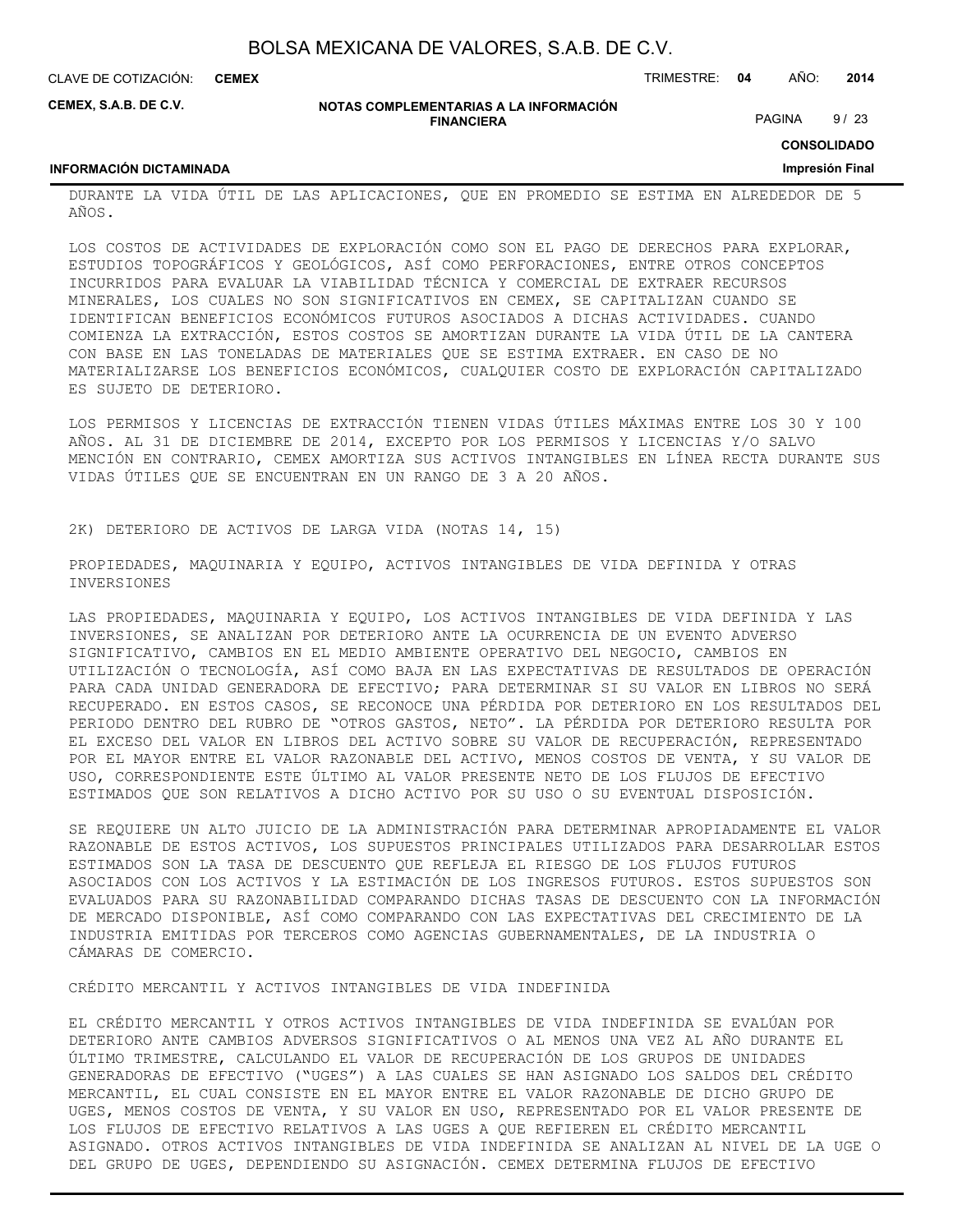**INFORMACIÓN DICTAMINADA**

CLAVE DE COTIZACIÓN: TRIMESTRE: **04** AÑO: **2014 CEMEX**

**CEMEX, S.A.B. DE C.V.**

#### **NOTAS COMPLEMENTARIAS A LA INFORMACIÓN FINANCIERA**

PAGINA 10 / 23

## **CONSOLIDADO**

### **Impresión Final**

DESCONTADOS GENERALMENTE POR PERIODOS DE 5 AÑOS. EN OCASIONES, CUANDO CON BASE EN LA EXPERIENCIA LOS RESULTADOS ACTUALES DE UNA UNIDAD GENERADORA DE EFECTIVO NO REFLEJAN FIELMENTE SU DESEMPEÑO HISTÓRICO, Y PARA LA CUAL EXISTEN VARIABLES ECONÓMICAS EXTERNAS QUE PERMITEN DETERMINAR RAZONABLEMENTE UNA MEJORA EN SUS RESULTADOS DE OPERACIÓN EN EL MEDIANO PLAZO, LA ADMINISTRACIÓN UTILIZA PROYECCIONES DE FLUJOS DE EFECTIVO POR PERIODOS DE HASTA 10 AÑOS, EN LA MEDIDA, COMO SE INDICÓ, QUE SE CUENTA CON PRONÓSTICOS FINANCIEROS DETALLADOS Y CONFIABLES, Y QUE CEMEX CONFÍA Y PUEDE DEMOSTRAR SU HABILIDAD CON BASE EN LA EXPERIENCIA, QUE PUEDE PROYECTAR FLUJOS DE EFECTIVO CON PRECISIÓN SOBRE UN PERIODO MAYOR. EL NÚMERO DE AÑOS ADICIONALES AL PERIODO GENERAL DE 5 AÑOS DE FLUJOS DE EFECTIVO PROYECTADOS HASTA 10 AÑOS SE DETERMINA EN LA MEDIDA EN QUE EL DESEMPEÑO FUTURO PROMEDIO ASEMEJA EL DESEMPEÑO PROMEDIO HISTÓRICO. SI EL VALOR DE USO EN ALGÚN GRUPO DE UGES A LA CUAL SE HAN ASIGNADO SALDOS DE CRÉDITO MERCANTIL ES INFERIOR A SU VALOR NETO EN LIBROS, CEMEX DETERMINA EL VALOR RAZONABLE DE DICHO GRUPO DE UGES UTILIZANDO ALGÚN MÉTODO AMPLIAMENTE ACEPTADO EN EL MERCADO PARA VALUAR ENTIDADES, COMO SON EL DE MÚLTIPLOS DE FLUJO DE OPERACIÓN Y EL VALOR DE TRANSACCIONES EQUIVALENTES, ENTRE OTROS. SE RECONOCE UNA PÉRDIDA POR DETERIORO DENTRO DE OTROS GASTOS, NETO, CUANDO EL VALOR NETO EN LIBROS DEL GRUPO DE UGES A LA CUAL SE HAN ASIGNADO SALDOS DE CRÉDITO MERCANTIL EXCEDE SU VALOR DE RECUPERACIÓN. LAS PÉRDIDAS POR DETERIORO DEL CRÉDITO MERCANTIL NO SE REVERSAN EN PERIODOS POSTERIORES.

LOS SEGMENTOS GEOGRÁFICOS OPERATIVOS REPORTADOS (NOTA 4), REPRESENTAN LOS GRUPOS DE UGES DE CEMEX A LAS CUALES SE HAN ASIGNADO LOS SALDOS DEL CRÉDITO MERCANTIL PARA PROPÓSITO DE LA EVALUACIÓN DE DETERIORO DEL CRÉDITO MERCANTIL. PARA LLEGAR A ESTA CONCLUSIÓN, CEMEX CONSIDERÓ: A) QUE DESPUÉS DE LA ADQUISICIÓN, EL CRÉDITO MERCANTIL SE ASIGNÓ AL NIVEL DEL SEGMENTO GEOGRÁFICO OPERATIVO; B) QUE LOS COMPONENTES OPERATIVOS QUE INTEGRAN EL SEGMENTO REPORTADO TIENEN CARACTERÍSTICAS ECONÓMICAS SIMILARES; C) QUE LOS SEGMENTOS REPORTADOS SON UTILIZADOS EN CEMEX PARA ORGANIZAR Y EVALUAR SUS ACTIVIDADES EN EL SISTEMA DE INFORMACIÓN INTERNO; D) LA NATURALEZA HOMOGÉNEA DE LOS ARTÍCULOS QUE SE PRODUCEN Y COMERCIALIZAN EN CADA COMPONENTE OPERATIVO, LOS CUALES SON TODOS UTILIZADOS POR LA INDUSTRIA DE LA CONSTRUCCIÓN; E) LA INTEGRACIÓN VERTICAL EN LA CADENA DE VALOR DE LOS PRODUCTOS DE CADA COMPONENTE; F) EL TIPO DE CLIENTES, LOS CUALES SON SIMILARES EN TODOS LOS COMPONENTES; G) LA INTEGRACIÓN OPERATIVA DE LOS COMPONENTES; Y H) QUE LA COMPENSACIÓN A EMPLEADOS SE BASA EN LOS RESULTADOS AGREGADOS DEL SEGMENTO GEOGRÁFICO. EN ADICIÓN, EL PAÍS REPRESENTA EL NIVEL MÁS BAJO DENTRO DE CEMEX AL CUAL EL CRÉDITO MERCANTIL ES MONITOREADO INTERNAMENTE POR LA ADMINISTRACIÓN.

## DETERIORO DE ACTIVOS DE LARGA VIDA – CONTINÚA

LAS EVALUACIONES DE DETERIORO SON MUY SENSIBLES, ENTRE OTROS FACTORES, A LAS ESTIMACIONES DE LOS PRECIOS FUTUROS DE LOS PRODUCTOS, LA EVOLUCIÓN DE LOS GASTOS DE OPERACIÓN, LAS TENDENCIAS ECONÓMICAS LOCALES E INTERNACIONALES EN LA INDUSTRIA DE LA CONSTRUCCIÓN, LAS EXPECTATIVAS DE CRECIMIENTO DE LARGO PLAZO EN LOS DISTINTOS MERCADOS, ASÍ COMO A LAS TASAS DE DESCUENTO Y DE CRECIMIENTO EN LA PERPETUIDAD UTILIZADAS. PARA FINES DE ESTIMAR LOS PRECIOS FUTUROS, CEMEX UTILIZA, EN LA MEDIDA DE SU DISPONIBILIDAD, DATOS HISTÓRICOS MÁS EL INCREMENTO O DISMINUCIÓN ESPERADA DE ACUERDO CON LA INFORMACIÓN EMITIDA POR FUENTES EXTERNAS CONFIABLES, COMO LAS CÁMARAS DE LA CONSTRUCCIÓN O DE PRODUCTORES DE CEMENTO Y/O EXPECTATIVAS ECONÓMICAS GUBERNAMENTALES. LOS GASTOS DE OPERACIÓN SE MIDEN NORMALMENTE COMO UNA PROPORCIÓN CONSTANTE DE LOS INGRESOS, CON BASE EN LA EXPERIENCIA. NO OBSTANTE, DICHOS GASTOS DE OPERACIÓN SON REVISADOS CONSIDERANDO FUENTES DE INFORMACIÓN EXTERNA CON RELACIÓN A INSUMOS QUE SE COMPORTAN DE ACUERDO CON PRECIOS INTERNACIONALES, COMO GAS Y PETRÓLEO. CEMEX UTILIZA TASAS DE DESCUENTO ANTES DE IMPUESTOS PARA CADA GRUPO DE UGES A LAS QUE SE HA ASIGNADO EL CRÉDITO MERCANTIL, LAS CUALES SE APLICAN PARA DESCONTAR FLUJOS DE EFECTIVO ANTES DE IMPUESTOS. LOS FLUJOS DE EFECTIVO NO DESCONTADOS, SON MUY SENSIBLES A LA TASA DE CRECIMIENTO EN LA PERPETUIDAD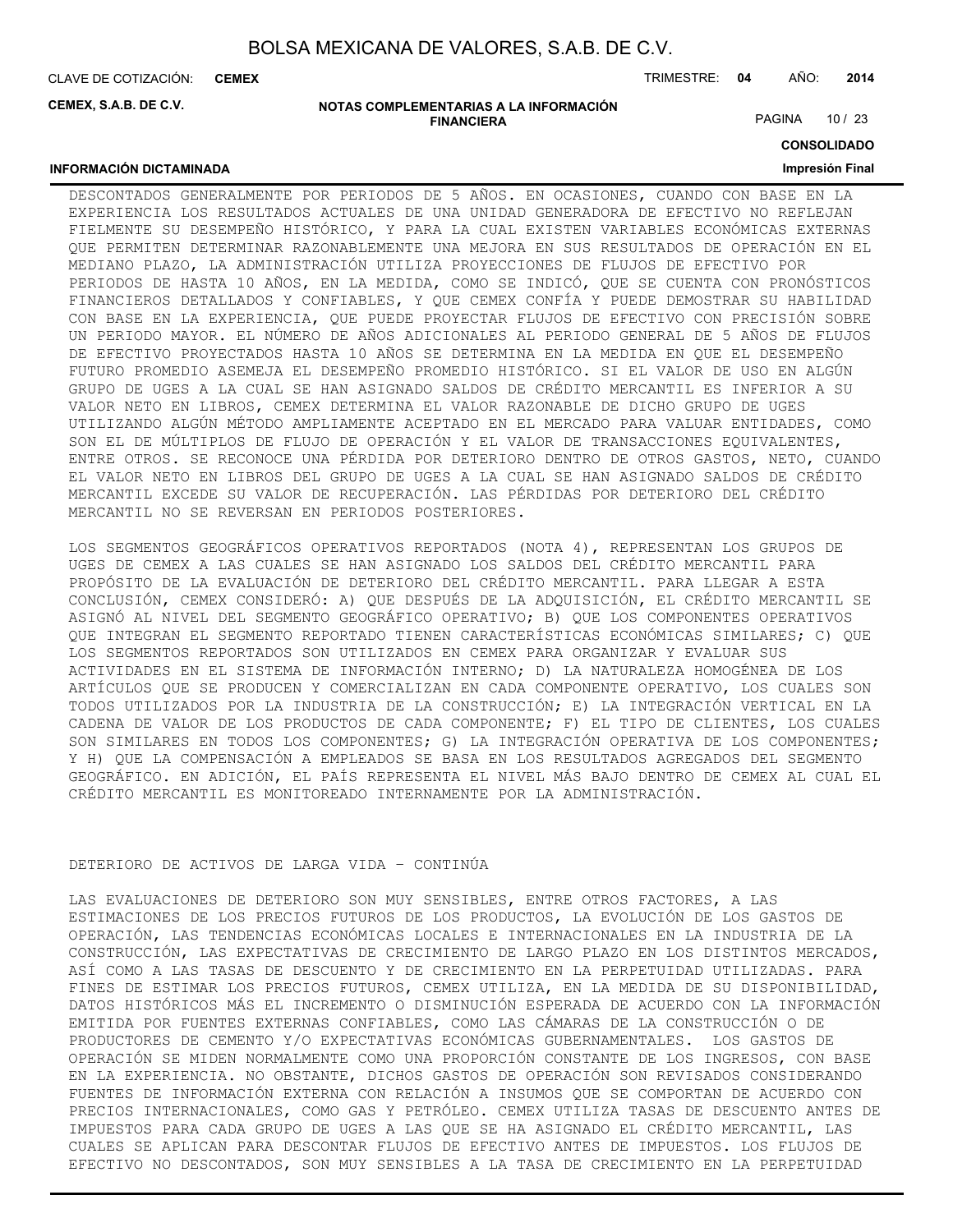**INFORMACIÓN DICTAMINADA**

CLAVE DE COTIZACIÓN: TRIMESTRE: **04** AÑO: **2014 CEMEX**

**CEMEX, S.A.B. DE C.V.**

#### **NOTAS COMPLEMENTARIAS A LA INFORMACIÓN FINANCIERA**

PAGINA 11 / 23

**CONSOLIDADO**

### **Impresión Final**

UTILIZADA. ASIMISMO, LOS FLUJOS DE EFECTIVO DESCONTADOS SON MUY SENSIBLES A LA TASA DE DESCUENTO UTILIZADA. A MAYOR TASA DE CRECIMIENTO EN LA PERPETUIDAD, MAYORES SON LOS FLUJOS DE EFECTIVO NO DESCONTADOS POR GRUPO DE UGES. POR EL CONTRARIO, A MAYOR TASA DE DESCUENTO UTILIZADA, MENORES SON LOS FLUJOS DE EFECTIVO DESCONTADOS RELACIONADOS.

2L) PASIVOS FINANCIEROS, INSTRUMENTOS FINANCIEROS DERIVADOS Y MEDICIONES DE VALOR RAZONABLE (NOTA 16)

#### DEUDA

LOS PRÉSTAMOS BANCARIOS Y DOCUMENTOS POR PAGAR SE RECONOCEN A SU COSTO AMORTIZADO. LOS INTERESES DEVENGADOS ASOCIADOS SE RECONOCEN EN EL BALANCE GENERAL DENTRO DE "OTRAS CUENTAS Y GASTOS ACUMULADOS POR PAGAR" CONTRA EL GASTO FINANCIERO. DURANTE LOS AÑOS QUE SE REPORTAN, CEMEX NO MANTUVO PASIVOS FINANCIEROS RECONOCIDOS VOLUNTARIAMENTE A VALOR RAZONABLE O ASOCIADOS A COBERTURAS DE VALOR RAZONABLE CON INSTRUMENTOS FINANCIEROS DERIVADOS. LOS COSTOS DIRECTOS INCURRIDOS EN LA EMISIÓN O CONTRATACIÓN DE DEUDA, ASÍ COMO EN REFINANCIAMIENTOS O MODIFICACIONES NO SUSTANCIALES A CONTRATOS DE CRÉDITO QUE NO REPRESENTAN LA EXTINCIÓN DE LA DEUDA, POR CONSIDERAR: A) QUE LOS TÉRMINOS ECONÓMICOS RELEVANTES DEL NUEVO INSTRUMENTO NO SON SIGNIFICATIVAMENTE DISTINTOS A LOS DEL INSTRUMENTO QUE REEMPLAZA, Y B) LA PROPORCIÓN EN QUE LOS TENEDORES FINALES DEL NUEVO INSTRUMENTO SON LOS MISMOS QUE LOS DEL INSTRUMENTO REEMPLAZADO, AJUSTAN EL VALOR EN LIBROS DE LA DEUDA RELACIONADA Y SE AMORTIZAN AL GASTO FINANCIERO UTILIZANDO LA TASA DE INTERÉS EFECTIVA EN LA VIGENCIA DE CADA TRANSACCIÓN. ESTOS COSTOS INCLUYEN COMISIONES Y HONORARIOS PROFESIONALES. LOS COSTOS INCURRIDOS EN LA EXTINCIÓN DE DEUDA, ASÍ COMO EN REFINANCIAMIENTOS O MODIFICACIONES A CONTRATOS DE CRÉDITO CUANDO EL NUEVO INSTRUMENTO ES SUBSTANCIALMENTE DISTINTO AL ANTERIOR CON BASE EN UN ANÁLISIS CUALITATIVO Y CUANTITATIVO, SE RECONOCEN EN EL GASTO FINANCIERO CONFORME SE INCURREN.

#### ARRENDAMIENTOS CAPITALIZABLES

LOS ARRENDAMIENTOS CAPITALIZABLES, EN LOS CUALES CEMEX RETIENE SUSTANCIALMENTE TODOS LOS RIESGOS Y BENEFICIOS ASOCIADOS A LA PROPIEDAD DEL ACTIVO, SE RECONOCEN COMO PASIVOS FINANCIEROS CONTRA UN ACTIVO FIJO RELACIONADO, POR EL MONTO MENOR ENTRE EL VALOR DE MERCADO DEL ACTIVO ARRENDADO Y EL VALOR PRESENTE NETO DE LOS PAGOS MÍNIMOS FUTUROS, USANDO LA TASA DE INTERÉS IMPLÍCITA EN EL CONTRATO CUANDO ES DETERMINABLE, O EN SU LUGAR LA TASA DE INTERÉS INCREMENTAL. ENTRE OTROS ELEMENTOS DE JUICIO, LOS FACTORES PRINCIPALES PARA DETERMINAR UN ARRENDAMIENTO CAPITALIZABLE SON: A) SI LA PROPIEDAD DEL ACTIVO SE TRANSFIERE A CEMEX AL TÉRMINO DEL PLAZO; B) SI CEMEX TIENE LA OPCIÓN PARA ADQUIRIR EL ACTIVO AL TÉRMINO DEL PLAZO A PRECIO MUY REDUCIDO; C) SI EL PLAZO DEL CONTRATO CUBRE LA MAYOR PARTE DE LA VIDA ÚTIL DEL ACTIVO; Y/O D) SI EL VALOR PRESENTE NETO DE LOS PAGOS MÍNIMOS REPRESENTA SUSTANCIALMENTE TODO EL VALOR RAZONABLE DEL ACTIVO AL INICIO DEL ARRENDAMIENTO.

#### INSTRUMENTOS FINANCIEROS CON CARACTERÍSTICAS DE PASIVO Y CAPITAL

CON BASE EN LA IAS 32, INSTRUMENTOS FINANCIEROS: PRESENTACIÓN ("IAS 32") Y LA IAS 39, CUANDO UN INSTRUMENTO FINANCIERO CONTIENE COMPONENTES TANTO DE PASIVO COMO DE CAPITAL, COMO EN UNA NOTA CONVERTIBLE A SU VENCIMIENTO EN UN NÚMERO FIJO DE ACCIONES DE CEMEX Y LA MONEDA EN QUE SE DENOMINA EL INSTRUMENTO ES LA MISMA QUE LA MONEDA FUNCIONAL DEL EMISOR, CADA COMPONENTE SE RECONOCE POR SEPARADO EN EL BALANCE GENERAL CON BASE EN LOS ELEMENTOS ESPECÍFICOS DE CADA TRANSACCIÓN. EN EL CASO DE INSTRUMENTOS OBLIGATORIAMENTE CONVERTIBLES EN ACCIONES DEL EMISOR, EL COMPONENTE DE PASIVO REPRESENTA EL VALOR PRESENTE NETO DE LOS PAGOS DE INTERÉS SOBRE EL PRINCIPAL UTILIZANDO UNA TASA DE INTERÉS DE MERCADO, SIN ASUMIR CONVERSIÓN ANTICIPADA, Y SE RECONOCE DENTRO DE "OTRAS OBLIGACIONES FINANCIERAS", EN TANTO QUE EL COMPONENTE DE CAPITAL REPRESENTA LA DIFERENCIA ENTRE EL MONTO DEL PRINCIPAL Y EL COMPONENTE DE PASIVO, Y SE RECONOCE DENTRO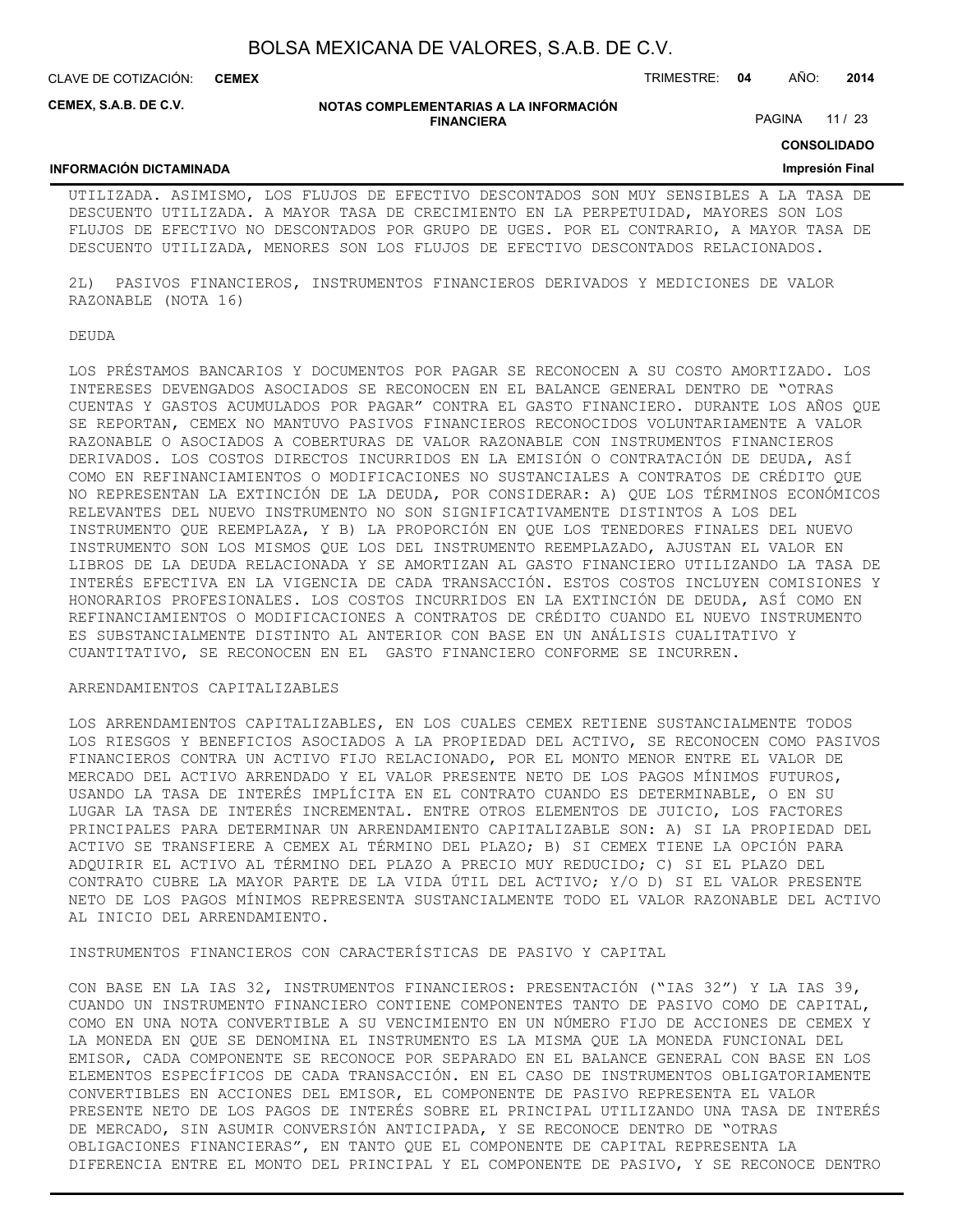CLAVE DE COTIZACIÓN: TRIMESTRE: **04** AÑO: **2014 CEMEX**

**NOTAS COMPLEMENTARIAS A LA INFORMACIÓN FINANCIERA**

PAGINA 12 / 23

#### **INFORMACIÓN DICTAMINADA**

**CEMEX, S.A.B. DE C.V.**

**CONSOLIDADO**

#### **Impresión Final**

DE "OTRAS RESERVAS DE CAPITAL" NETO DE COMISIONES. EN INSTRUMENTOS OPCIONALMENTE CONVERTIBLES POR UN MONTO FIJO DE ACCIONES, EL COMPONENTE DE DEUDA REPRESENTA LA DIFERENCIA EN EL MONTO PRINCIPAL Y EL VALOR RAZONABLE DE LA PRIMA POR LA OPCIÓN DE CONVERSIÓN, LA CUAL REFLEJA EL COMPONENTE DE CAPITAL (NOTA 2P). CUANDO LA TRANSACCIÓN SE DENOMINA EN UNA MONEDA DISTINTA A LA MONEDA FUNCIONAL DEL EMISOR, LA OPCIÓN DE CONVERSIÓN SE SEPARA DEL INSTRUMENTO CONVERTIBLE Y SE RECONOCE COMO UN INSTRUMENTO FINANCIERO DERIVADO A VALOR RAZONABLE TRAVÉS DEL ESTADO DE RESULTADOS. PASIVOS FINANCIEROS, INSTRUMENTOS FINANCIEROS DERIVADOS Y MEDICIONES DE VALOR RAZONABLE – CONTINÚA

LAS IFRS NO PROPORCIONAN GUÍA PARA EL TRATAMIENTO DE LOS EFECTOS ASOCIADOS AL CAMBIO EN LA CLASIFICACIÓN DE UN PASIVO FINANCIERO SIMPLE QUE SE CONVIERTE EN UN INSTRUMENTO COMPUESTO CON UN COMPONENTE DE PASIVO Y OTRO DE CAPITAL, O VICEVERSA, COMO RESULTADO DEL CAMBIO DE LA MONEDA FUNCIONAL DEL EMISOR. POR LO ANTERIOR, CONSIDERANDO LA GUÍA DE LA IAS 32 PARA INSTRUMENTOS DE VENTA E INSTRUMENTOS QUE IMPONEN A LA ENTIDAD LA OBLIGACIÓN DE ENTREGAR UN MONTO PRO RATA DE LOS ACTIVOS NETOS DE LA ENTIDAD EN CASO DE LIQUIDACIÓN, POR ANALOGÍA, A PARTIR DE LA FECHA DEL CAMBIO EN LA MONEDA FUNCIONAL, LA POLÍTICA CONTABLE DE CEMEX ES LA DE RECLASIFICAR EL PASIVO FINANCIERO AL CAPITAL, O EL COMPONENTE DE CAPITAL AL PASIVO FINANCIERO, SEGÚN CORRESPONDA, SIN RECONOCER PÉRDIDAS O GANANCIAS. CUALQUIER EFECTO RESULTANTE DE LA RECLASIFICACIÓN SE RECONOCE DENTRO DE "OTRAS RESERVAS DE CAPITAL".

#### INSTRUMENTOS FINANCIEROS DERIVADOS

CEMEX RECONOCE TODOS LOS INSTRUMENTOS DERIVADOS COMO ACTIVOS O PASIVOS EN EL BALANCE GENERAL A SU VALOR RAZONABLE ESTIMADO, Y SUS CAMBIOS EN LOS RESULTADOS DEL PERIODO EN QUE OCURREN DENTRO DE "OTROS GASTOS FINANCIEROS, NETO", EXCEPTO POR LOS CAMBIOS EN EL VALOR RAZONABLE DE INSTRUMENTOS DERIVADOS ASOCIADOS A COBERTURAS DE FLUJOS DE EFECTIVO, EN LAS CUALES, DICHOS CAMBIOS EN EL VALOR RAZONABLE SE RECONOCEN EN EL CAPITAL CONTABLE, Y SE RECLASIFICAN A LOS RESULTADOS EN LA MEDIDA EN QUE SE DEVENGAN LOS INTERESES DE LA DEUDA, EN EL CASO DE INSTRUMENTOS DE INTERCAMBIO DE TASAS DE INTERÉS, O CUANDO SE REALIZA EL CONSUMO DEL PRODUCTO SUBYACENTE EN EL CASO DE CONTRATOS PARA LA COMPRA DE INSUMOS. ASIMISMO, EN COBERTURAS DE LA INVERSIÓN NETA EN SUBSIDIARIAS EXTRANJERAS, LOS CAMBIOS EN EL VALOR RAZONABLE SE RECONOCEN EN EL CAPITAL COMO PARTE DEL RESULTADO POR CONVERSIÓN (NOTA 2D), Y EN LOS RESULTADOS HASTA LA DISPOSICIÓN DE LA INVERSIÓN EN EL EXTRANJERO. DURANTE LOS AÑOS QUE SE REPORTAN, CEMEX NO HA DESIGNADO INSTRUMENTOS DERIVADOS EN COBERTURAS DE VALOR RAZONABLE. LOS INSTRUMENTOS DERIVADOS SE NEGOCIAN CON INSTITUCIONES CON SUFICIENTE CAPACIDAD FINANCIERA, POR LO QUE SE CONSIDERA QUE EL RIESGO DE INCUMPLIMIENTO DE LAS OBLIGACIONES ACORDADAS POR LAS CONTRAPARTES ES MÍNIMO.

LOS INTERESES DEVENGADOS EN INSTRUMENTOS DERIVADOS DE TASAS DE INTERÉS, EN LO APLICABLE, SE RECONOCEN EN EL GASTO FINANCIERO COMO PARTE DE LA TASA DE INTERÉS EFECTIVA DE LA DEUDA RELACIONADA.

CEMEX REVISA SUS DISTINTOS CONTRATOS PARA IDENTIFICAR DERIVADOS IMPLÍCITOS. AQUELLOS QUE SON IDENTIFICADOS SE EVALÚAN PARA DETERMINAR SI REQUIEREN SER SEPARADOS DEL CONTRATO ANFITRIÓN, Y SER RECONOCIDOS EN EL BALANCE GENERAL DE FORMA INDEPENDIENTE, APLICANDO LAS MISMAS REGLAS DE VALUACIÓN QUE A LOS DEMÁS INSTRUMENTOS DERIVADOS.

OPCIONES OTORGADAS PARA LA COMPRA DE PARTICIPACIONES NO CONTROLADORAS Y ASOCIADAS

REPRESENTAN ACUERDOS MEDIANTE LOS CUALES CEMEX SE COMPROMETE A ADQUIRIR EN CASO QUE LA CONTRAPARTE EJERZA SU DERECHO A VENDER, EN UNA FECHA FUTURA MEDIANTE UNA FÓRMULA DE PRECIO PREDETERMINADA O A VALOR DE MERCADO, LAS ACCIONES DE UNA PARTICIPACIÓN NO CONTROLADORA EN UNA SUBSIDIARIA DE CEMEX O DE UNA ASOCIADA. EN EL CASO DE UNA OPCIÓN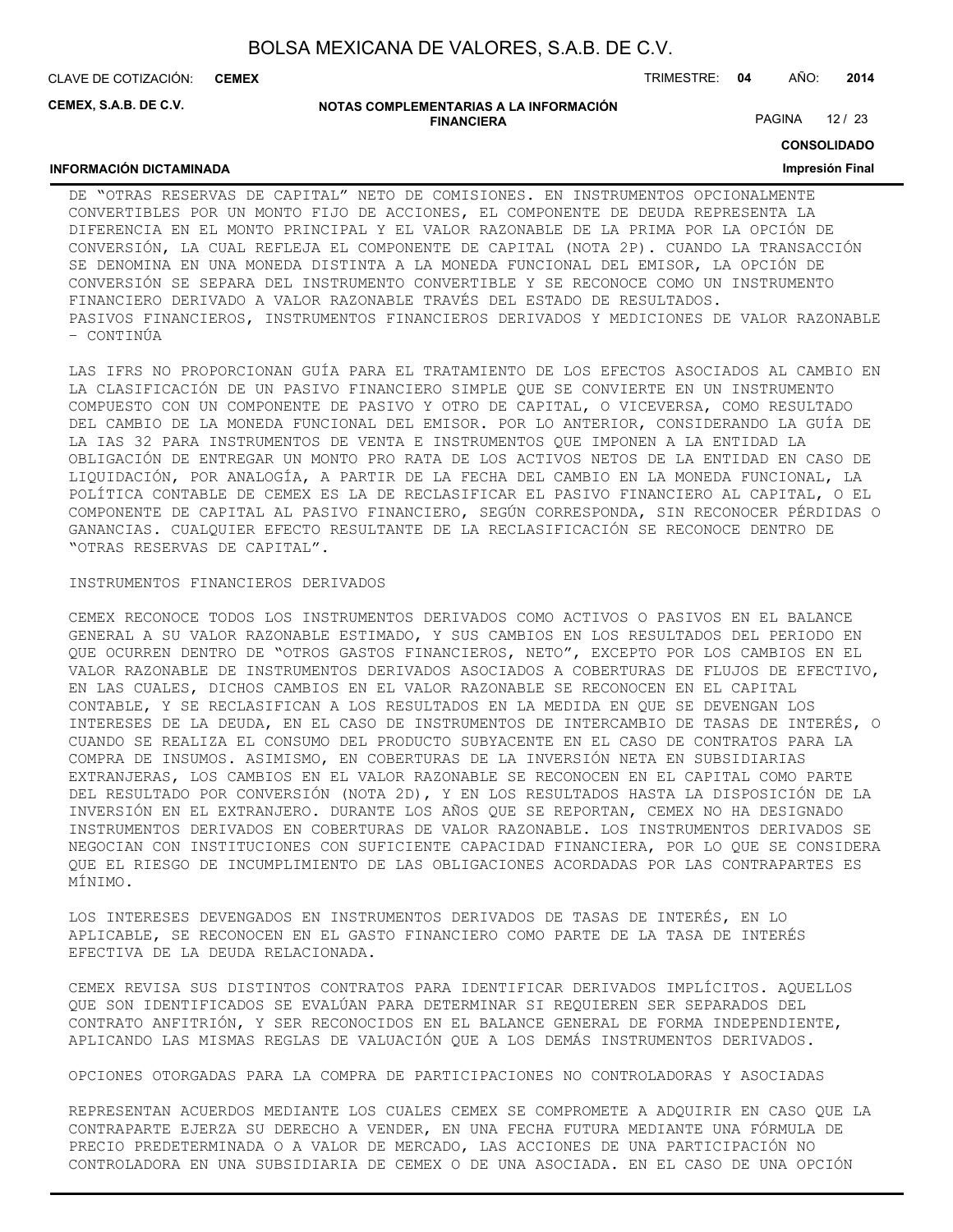**CEMEX**

CLAVE DE COTIZACIÓN: TRIMESTRE: **04** AÑO: **2014**

**CEMEX, S.A.B. DE C.V.**

#### **NOTAS COMPLEMENTARIAS A LA INFORMACIÓN FINANCIERA**

PAGINA 13 / 23

**CONSOLIDADO**

### **INFORMACIÓN DICTAMINADA**

# **Impresión Final**

OTORGADA PARA ADQUIRIR LA PARTICIPACIÓN NO CONTROLADORA EN UNA SUBSIDIARIA, Y CONSIDERANDO QUE CEMEX TENGA QUE LIQUIDAR LA OBLIGACIÓN EN EFECTIVO O MEDIANTE LA ENTREGA DE OTRO ACTIVO FINANCIERO CEMEX RECONOCE UN PASIVO POR EL VALOR PRESENTE DEL MONTO DE LIQUIDACIÓN A LA FECHA DE LOS ESTADOS FINANCIEROS CONTRA LA PARTICIPACIÓN CONTROLADORA DENTRO DEL CAPITAL CONTABLE. NO SE RECONOCE UN PASIVO POR UNA OPCIÓN OTORGADA PARA LA COMPRA DE UNA PARTICIPACIÓN NO CONTROLADORA CUANDO EL PRECIO DE LIQUIDACIÓN SE DETERMINA A VALOR DE MERCADO EN LA FECHA DE EJERCICIO Y CEMEX TIENE LA ALTERNATIVA DE LIQUIDAR CON SUS PROPIAS ACCIONES.

EN EL CASO DE UNA OPCIÓN OTORGADA PARA ADQUIRIR UNA ASOCIADA, CEMEX RECONOCERÍA UN PASIVO CONTRA UNA PÉRDIDA EN EL ESTADO DE RESULTADOS EN EL MOMENTO EN QUE EL PRECIO DE COMPRA ESTIMADO ESTABLECIDO EN LA OPCIÓN SEA SUPERIOR QUE EL VALOR RAZONABLE DE LOS ACTIVOS NETOS QUE DEBIERAN SER ADQUIRIDOS POR CEMEX SI LA CONTRAPARTE EJERCE SU DERECHO A VENDER.

### MEDICIONES DE VALOR RAZONABLE

CEMEX APLICA LOS LINEAMIENTOS DE LA IFRS 13, MEDICIÓN DEL VALOR RAZONABLE ("IFRS 13") PARA DETERMINAR EL VALOR RAZONABLE DE ACTIVOS FINANCIEROS Y PASIVOS FINANCIEROS RECONOCIDOS O REVELADOS A VALOR RAZONABLE. LA IFRS 13 NO REQUIERE VALORES RAZONABLES EN ADICIÓN A AQUELLOS YA REQUERIDOS O PERMITIDOS POR OTRAS IFRS, Y NO PRETENDE ESTABLECER NORMAS DE VALUACIÓN O AFECTAR LAS PRÁCTICAS DE VALUACIÓN FUERA DEL REPORTE FINANCIERO. BAJO IFRS 13, EL VALOR RAZONABLE REPRESENTA UN "PRECIO DE VENTA", EL CUAL SE RECIBIRÍA POR VENDER UN ACTIVO O SE PAGARÍA POR TRANSFERIR UN PASIVO EN UNA TRANSACCIÓN ORDENADA ENTRE PARTICIPANTES DEL MERCADO A LA FECHA DE VALUACIÓN, CONSIDERANDO EL RIESGO DE CRÉDITO DE LA CONTRAPARTE EN LA VALUACIÓN.

|            | PASIVOS FINANCIEROS, INSTRUMENTOS FINANCIEROS DERIVADOS Y MEDICIONES DE VALOR RAZONABLE |  |  |  |  |
|------------|-----------------------------------------------------------------------------------------|--|--|--|--|
| - CONTINÚA |                                                                                         |  |  |  |  |

EL CONCEPTO DE PRECIO DE VENTA SE BASA EN EL SUPUESTO DE QUE HAY UN MERCADO Y PARTICIPANTES EN ESTE PARA EL ACTIVO O PASIVO ESPECÍFICO. CUANDO NO HAY MERCADO Y/O PARTICIPANTES PARA FORMAR EL MERCADO, LA IFRS 13 ESTABLECE UNA JERARQUÍA DE VALOR RAZONABLE QUE JERARQUIZA LOS DATOS DE ENTRADA EN LAS TÉCNICAS DE VALUACIÓN USADAS PARA DETERMINAR EL VALOR RAZONABLE. LA JERARQUÍA DA MAYOR PRIORIDAD A LOS PRECIOS COTIZADOS SIN AJUSTAR EN MERCADOS ACTIVOS PARA ACTIVOS O PASIVOS IDÉNTICOS (MEDICIÓN DE NIVEL 1) Y LA MENOR PRIORIDAD A LOS CÁLCULOS QUE TIENEN QUE VER CON DATOS DE ENTRADA SIGNIFICATIVOS PERO NO OBSERVABLES (MEDICIÓN DE NIVEL 3). LOS TRES NIVELES DE JERARQUIZACIÓN SON COMO SIGUE:

• LOS DATOS DE NIVEL 1 SON PRECIOS COTIZADOS EN MERCADO ACTIVOS (SIN AJUSTAR) PARA ACTIVOS Y PASIVOS IDÉNTICOS, QUE CEMEX TIENE LA HABILIDAD DE NEGOCIAR A LA FECHA DE LA MEDICIÓN. UN PRECIO COTIZADO EN UN MERCADO ACTIVO PROVEE LA EVIDENCIA MÁS CONFIABLE DE VALOR RAZONABLE Y SE UTILIZA SIN AJUSTES PARA DETERMINAR EL VALOR RAZONABLE SIEMPRE QUE ESTÉ DISPONIBLE.

• LOS DATOS DE NIVEL 2 SON DATOS DISTINTOS A PRECIOS COTIZADOS EN MERCADOS ACTIVOS, QUE SON OBSERVABLES DIRECTA O INDIRECTAMENTE PARA EL ACTIVO O PASIVO Y QUE SE UTILIZAN PRINCIPALMENTE PARA DETERMINAR EL VALOR RAZONABLE DE ACCIONES, INVERSIONES Y PRÉSTAMOS QUE NO SE INTERCAMBIAN ACTIVAMENTE. LOS DATOS DE NIVEL 2 INCLUYEN PRECIOS DE ACCIONES, CIERTAS TASAS DE INTERÉS Y CURVAS DE RENDIMIENTO, VOLATILIDAD IMPLÍCITA, MÁRGENES DE CRÉDITO, Y OTROS DATOS OBTENIDOS, INCLUYENDO DATOS EXTRAPOLADOS DE OTROS DATOS OBSERVABLES. EN AUSENCIA DE DATOS DE NIVEL 1, CEMEX DETERMINA VALORES RAZONABLES, MEDIANTE LA INTERACCIÓN DE LOS DATOS DE NIVEL 2 APLICABLES, EL NÚMERO DE INSTRUMENTOS Y/O LOS DEMÁS TÉRMINOS RELEVANTES DE LOS CONTRATOS, SEGÚN APLIQUE.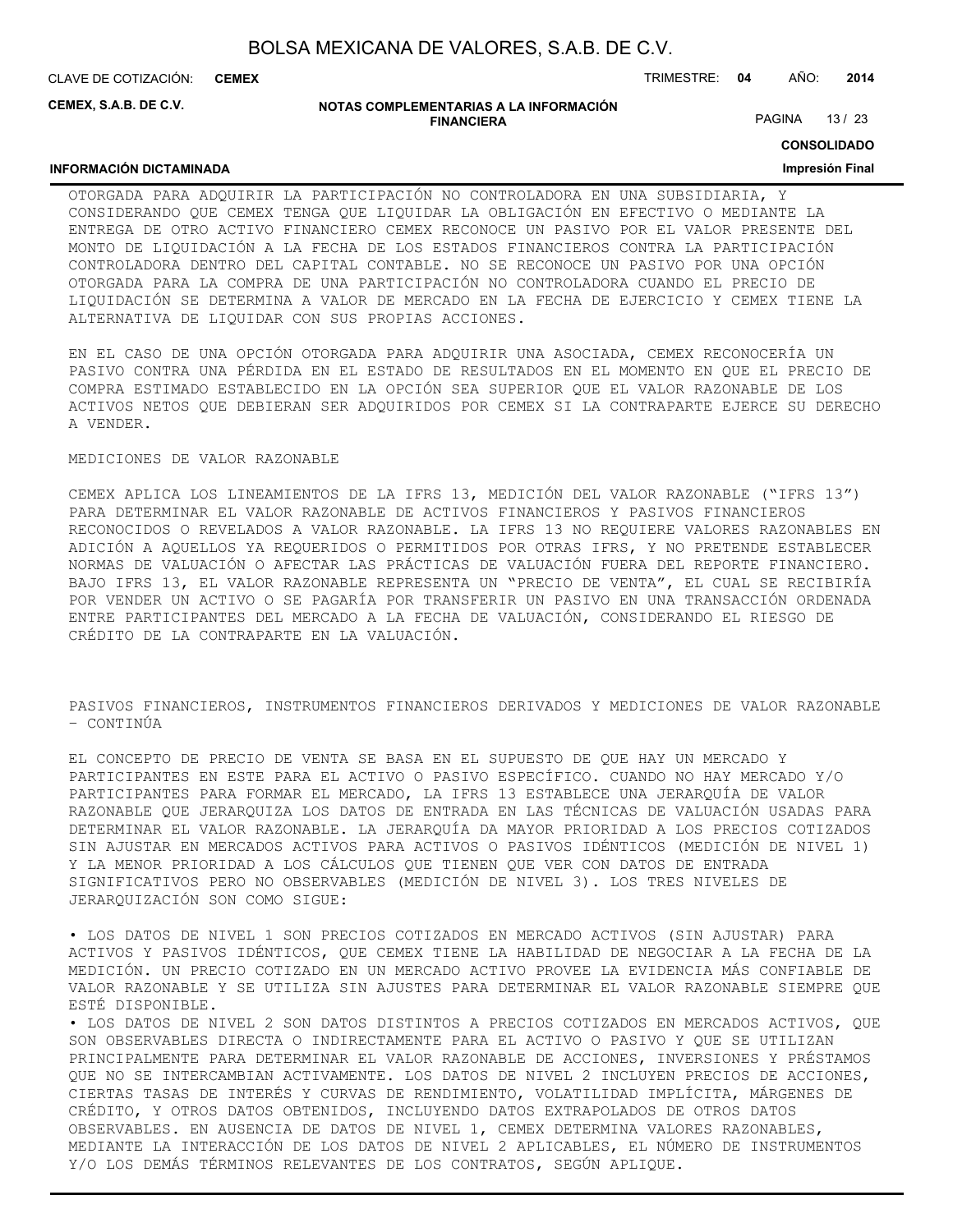| BOLSA MEXICANA DE VALORES, S.A.B. DE C.V. |  |  |
|-------------------------------------------|--|--|
|-------------------------------------------|--|--|

CLAVE DE COTIZACIÓN: TRIMESTRE: **04** AÑO: **2014 CEMEX**

**CEMEX, S.A.B. DE C.V.**

#### **NOTAS COMPLEMENTARIAS A LA INFORMACIÓN FINANCIERA**

PAGINA 14 / 23

**CONSOLIDADO**

### **INFORMACIÓN DICTAMINADA**

**Impresión Final**

• LOS DATOS DE NIVEL 3 SON AQUELLOS QUE NO SON OBSERVABLES PARA EL ACTIVO O PASIVO. CEMEX UTILIZA ESTOS DATOS PARA DETERMINAR EL VALOR RAZONABLE, CUANDO NO EXISTEN DATOS DE NIVEL 1 O NIVEL 2, EN MODELOS DE VALUACIÓN COMO EL BLACK-SCHOLES, EL MODELO BINOMIAL, LOS FLUJOS DE EFECTIVO DESCONTADOS O LOS MÚLTIPLOS DE FLUJO DE OPERACIÓN, INCLUYENDO VARIABLES DE RIESGO CONSISTENTES CON LAS QUE UTILIZARÍAN LOS PARTICIPANTES DEL MERCADO.

#### 2M) PROVISIONES

CEMEX RECONOCE PROVISIONES CUANDO TIENE UNA OBLIGACIÓN LEGAL O ASUMIDA RESULTANTE DE EVENTOS PASADOS, CUYA RESOLUCIÓN PUEDE IMPLICAR LA SALIDA DE EFECTIVO U OTROS RECURSOS. EN LA NOTA 24A SE DETALLAN ALGUNOS PROCEDIMIENTOS SIGNIFICATIVOS QUE DAN ORIGEN A UNA PORCIÓN DE LOS SALDOS DE OTROS PASIVOS Y PROVISIONES CIRCULANTES Y NO CIRCULANTES DE CEMEX. LAS PROVISIONES NO CIRCULANTES INCLUYEN LA MEJOR ESTIMACIÓN DE LOS FLUJOS DE EFECTIVO QUE SE ESPERA LIQUIDAR EN UN PLAZO MAYOR A 12 MESES CUANDO SE HA DETERMINADO UNA RESPONSABILIDAD A CEMEX.

REESTRUCTURA (NOTA 17)

CEMEX RECONOCE PROVISIONES POR REESTRUCTURAS CUANDO LOS PLANES DE LA REESTRUCTURA HAN SIDO APROPIADAMENTE FINALIZADOS Y AUTORIZADOS POR LA ADMINISTRACIÓN, Y HAN SIDO COMUNICADOS A LOS TERCEROS INVOLUCRADOS Y/O AFECTADOS ANTES DE LA FECHA DE LOS ESTADOS FINANCIEROS. ESTAS PROVISIONES PUEDEN INCLUIR COSTOS NO RELACIONADOS CON LAS ACTIVIDADES CONTINUAS DE CEMEX.

OBLIGACIONES POR EL RETIRO DE ACTIVOS (NOTA 17)

LAS OBLIGACIONES INELUDIBLES, LEGALES O ASUMIDAS, PARA RESTAURAR SITIOS OPERATIVOS POR EL RETIRO DE ACTIVOS AL TÉRMINO DE SU VIDA ÚTIL, SE VALÚAN AL VALOR PRESENTE NETO DE LOS FLUJOS DE EFECTIVO QUE SE ESTIMA INCURRIR EN LA RESTAURACIÓN, Y SE RECONOCEN INICIALMENTE COMO PARTE DEL VALOR EN LIBROS DE LOS ACTIVOS RELACIONADOS. EL INCREMENTO EN EL ACTIVO SE DEPRECIA DURANTE SU VIDA ÚTIL REMANENTE. EL INCREMENTO DEL PASIVO POR EL PASO DEL TIEMPO SE RECONOCE EN "OTROS GASTOS FINANCIEROS, NETO". LOS AJUSTES AL PASIVO POR CAMBIOS EN LAS ESTIMACIONES SE RECONOCEN EN EL ACTIVO FIJO Y SE MODIFICA LA DEPRECIACIÓN PROSPECTIVAMENTE. ESTAS OBLIGACIONES SE RELACIONAN PRINCIPALMENTE CON LOS COSTOS FUTUROS DE DEMOLICIÓN, LIMPIEZA Y REFORESTACIÓN, PARA DEJAR EN DETERMINADAS CONDICIONES LAS CANTERAS, LAS TERMINALES MARÍTIMAS, ASÍ COMO OTROS SITIOS PRODUCTIVOS AL TÉRMINO DE SU OPERACIÓN.

COSTOS RELACIONADOS CON REMEDIACIÓN DEL MEDIO AMBIENTE (NOTAS 17 Y 24)

LAS PROVISIONES ASOCIADAS CON DAÑOS AL MEDIO AMBIENTE REPRESENTAN EL COSTO ESTIMADO FUTURO DE LA REMEDIACIÓN, LAS CUALES SE RECONOCEN A SU VALOR NOMINAL CUANDO NO SE TIENE CLARIDAD DEL MOMENTO DEL DESEMBOLSO, O CUANDO EL EFECTO ECONÓMICO POR EL PASO DEL TIEMPO NO ES SIGNIFICATIVO, DE OTRA FORMA, SE RECONOCEN A SU VALOR PRESENTE NETO. LOS REEMBOLSOS DE PARTE DE COMPAÑÍAS ASEGURADORAS SE RECONOCEN COMO ACTIVO SÓLO CUANDO SE TIENE TOTAL CERTEZA DE SU RECUPERACIÓN, Y EN SU CASO, DICHO ACTIVO NO SE COMPENSA CON LA PROVISIÓN POR COSTOS DE REMEDIACIÓN.

PROVISIONES – CONTINÚA

CONTINGENCIAS Y COMPROMISOS (NOTAS 23 Y 24)

LAS OBLIGACIONES O PÉRDIDAS ASOCIADAS CON CONTINGENCIAS SE RECONOCEN COMO PASIVO CUANDO EXISTE UNA OBLIGACIÓN PRESENTE RESULTANTE DE EVENTOS PASADOS Y ES PROBABLE QUE LOS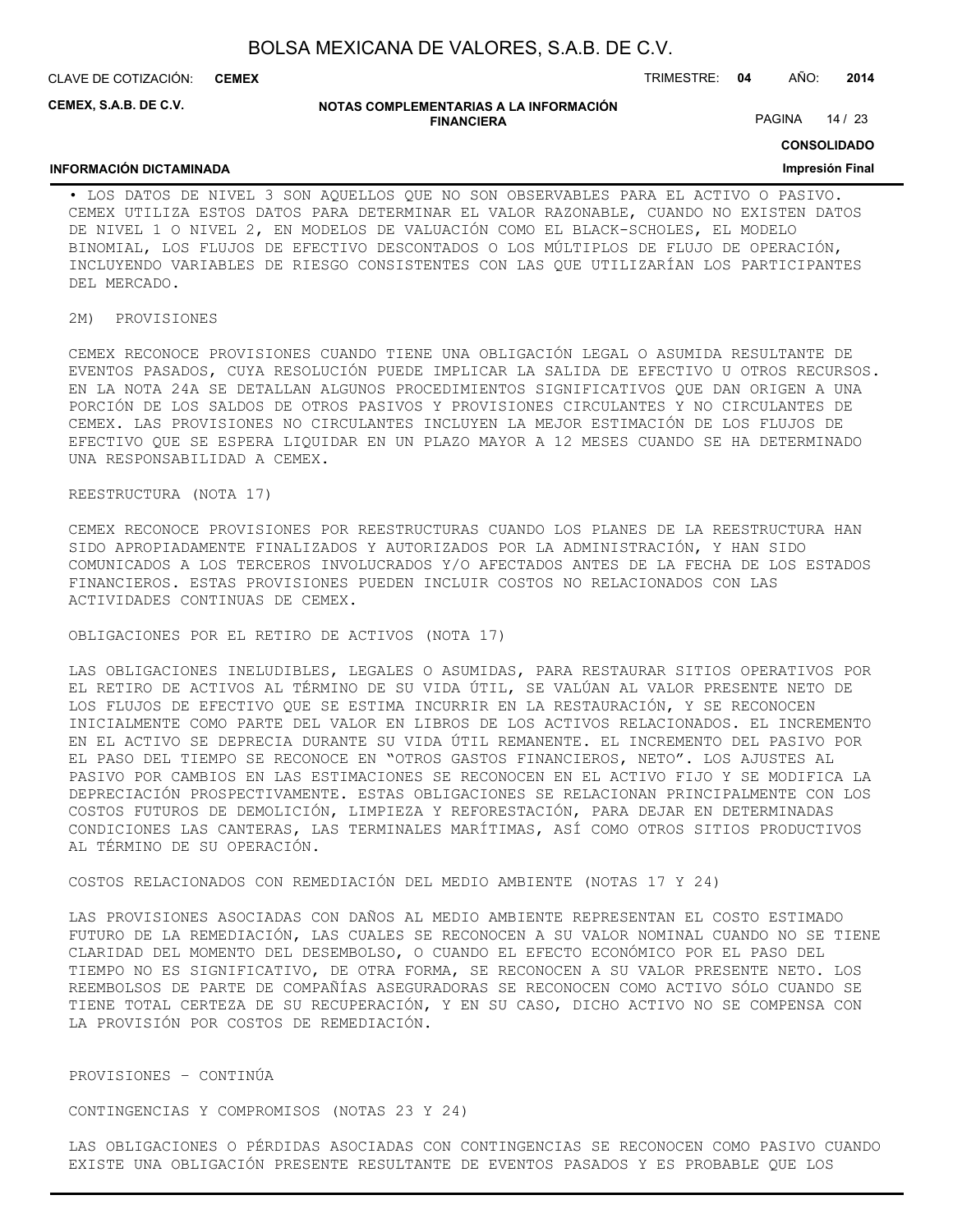**CEMEX**

**INFORMACIÓN DICTAMINADA**

CLAVE DE COTIZACIÓN: TRIMESTRE: **04** AÑO: **2014**

**CEMEX, S.A.B. DE C.V.**

#### **NOTAS COMPLEMENTARIAS A LA INFORMACIÓN FINANCIERA**

PAGINA 15 / 23

**CONSOLIDADO**

#### **Impresión Final**

EFECTOS SE MATERIALICEN Y SE PUEDEN CUANTIFICAR RAZONABLEMENTE; DE OTRA FORMA, SE REVELAN CUALITATIVAMENTE EN LOS ESTADOS FINANCIEROS. LOS EFECTOS DE COMPROMISOS DE LARGO PLAZO ESTABLECIDOS CON TERCEROS, COMO ES EL CASO DE CONTRATOS DE SUMINISTRO CON PROVEEDORES O CLIENTES, SE RECONOCEN EN LOS ESTADOS FINANCIEROS CONSIDERANDO LA SUSTANCIA DE LOS ACUERDOS CON BASE EN LO INCURRIDO O DEVENGADO. LOS COMPROMISOS RELEVANTES SE REVELAN EN LAS NOTAS A LOS ESTADOS FINANCIEROS. NO SE RECONOCEN INGRESOS, UTILIDADES O ACTIVOS CONTINGENTES, AUNQUE SU REALIZACIÓN ES VIRTUALMENTE CIERTA.

2N) BENEFICIOS A LOS EMPLEADOS AL RETIRO (NOTA 18)

PLANES DE PENSIONES DE CONTRIBUCIÓN DEFINIDA

LOS COSTOS DE ESTOS PLANES SE RECONOCEN EN LOS RESULTADOS DE OPERACIÓN EN LA MEDIDA EN QUE SE INCURREN. LOS PASIVOS POR DICHOS PLANES SE LIQUIDAN MEDIANTE APORTACIONES A LAS CUENTAS DE RETIRO DE LOS EMPLEADOS, NO GENERÁNDOSE OBLIGACIONES PROSPECTIVAS.

PLANES DE PENSIONES DE BENEFICIO DEFINIDO, OTROS BENEFICIOS POSTERIORES AL RETIRO Y BENEFICIOS AL TÉRMINO DE LA RELACIÓN LABORAL

CON BASE EN LA IAS 19, BENEFICIOS A LOS EMPLEADOS ("IAS 19"), LOS COSTOS DE LOS BENEFICIOS DE LOS EMPLEADOS POR: A) PLANES DE PENSIONES DE BENEFICIO DEFINIDO; Y B) OTROS BENEFICIOS POSTERIORES AL RETIRO, COMO GASTOS MÉDICOS, SEGUROS DE VIDA Y PRIMAS DE ANTIGÜEDAD, TANTO POR LEY COMO POR OFRECIMIENTO DE CEMEX, SE RECONOCEN DURANTE LA PRESTACIÓN DE LOS SERVICIOS CON BASE EN CÁLCULOS ACTUARIALES DEL VALOR PRESENTE DE LAS OBLIGACIONES CON LA ASESORÍA DE ACTUARIOS EXTERNOS. EN ALGUNOS PLANES DE PENSIONES CEMEX HA CREADO FONDOS IRREVOCABLES PARA CUBRIR EL PAGO DE LAS OBLIGACIONES ("ACTIVOS DEL PLAN"). ESTOS ACTIVOS DEL PLAN SE VALÚAN A SU VALOR RAZONABLE ESTIMADO A LA FECHA DE LOS ESTADOS FINANCIEROS. LOS SUPUESTOS ACTUARIALES Y LA POLÍTICA CONTABLE CONSIDERAN: A) EL USO DE TASAS NOMINALES, B) SE UTILIZA LA MISMA TASA PARA LA DETERMINACIÓN DEL RETORNO ESPERADO DE LOS ACTIVOS DEL PLAN Y PARA EL DESCUENTO DEL PASIVO POR BENEFICIOS A VALOR PRESENTE; C) SE RECONOCE EL COSTO FINANCIERO NETO SOBRE EL PASIVO NETO POR PENSIONES (PASIVO MENOS ACTIVOS DEL PLAN), Y D) SE RECONOCEN LAS GANANCIAS O PÉRDIDAS ACTUARIALES DEL PERIODO, RESULTANTES DE DIFERENCIAS ENTRE LAS HIPÓTESIS ACTUARIALES PROYECTADAS Y REALES AL FINAL DEL PERIODO, ASÍ COMO LA DIFERENCIA ENTRE EL RENDIMIENTO ESPERADO Y REAL DE LOS ACTIVOS DEL PLAN, DENTRO DE LA UTILIDAD O PÉRDIDA INTEGRAL EN EL CAPITAL CONTABLE. HASTA EL 31 DE DICIEMBRE DE 2012, LAS TASAS DE RENDIMIENTO ESPERADO DE LOS ACTIVOS DE LOS PLANES SE DETERMINABAN CON BASE EN PRECIOS DE MERCADOS VIGENTES A LA FECHA DEL CÁLCULO, APLICABLES AL PERIODO EN EL QUE SE ESTIMABA PAGAR LA OBLIGACIÓN. COMO RESULTADO DE LA ADOPCIÓN DE LAS MODIFICACIONES A LA IAS 19 AL 1 DE ENERO DE 2013, CEMEX REFORMULÓ EL ESTADO DE RESULTADOS POR EL AÑO TERMINADO AL 31 DE DICIEMBRE DE 2012. LOS EFECTOS NO FUERON SIGNIFICATIVOS.

EL COSTO LABORAL, RESULTANTE DEL AUMENTO EN LA OBLIGACIÓN POR LOS BENEFICIOS GANADOS POR LOS EMPLEADOS EN EL AÑO, SE RECONOCE EN LOS COSTOS Y GASTOS DE OPERACIÓN. EL COSTO FINANCIERO NETO SE RECONOCE DENTRO DE "OTROS GASTOS FINANCIEROS, NETO".

LAS MODIFICACIONES A LOS PLANES QUE AFECTAN EL COSTO DE SERVICIOS PASADOS, SE RECONOCEN EN LOS RESULTADOS DE OPERACIÓN DURANTE LOS AÑOS DE SERVICIO EN QUE LAS MODIFICACIONES SEAN EFECTIVAS A LOS EMPLEADOS, O EN FORMA INMEDIATA SI LOS CAMBIOS ESTÁN TOTALMENTE LIBERADOS. ASIMISMO, LOS EFECTOS POR EVENTOS DE EXTINCIÓN Y/O LIQUIDACIÓN DE OBLIGACIONES EN EL PERIODO, ASOCIADOS CON MODIFICACIONES QUE REDUCEN SIGNIFICATIVAMENTE EL COSTO DE LOS SERVICIOS FUTUROS Y/O QUE REDUCEN SIGNIFICATIVAMENTE LA POBLACIÓN SUJETA A LOS BENEFICIOS, RESPECTIVAMENTE, SE RECONOCE EN LOS RESULTADOS DE OPERACIÓN.

LOS BENEFICIOS AL TÉRMINO DE LA RELACIÓN LABORAL, NO ASOCIADOS A UN EVENTO DE REESTRUCTURA, COMO SON LAS INDEMNIZACIONES LEGALES SE RECONOCEN DENTRO DE LOS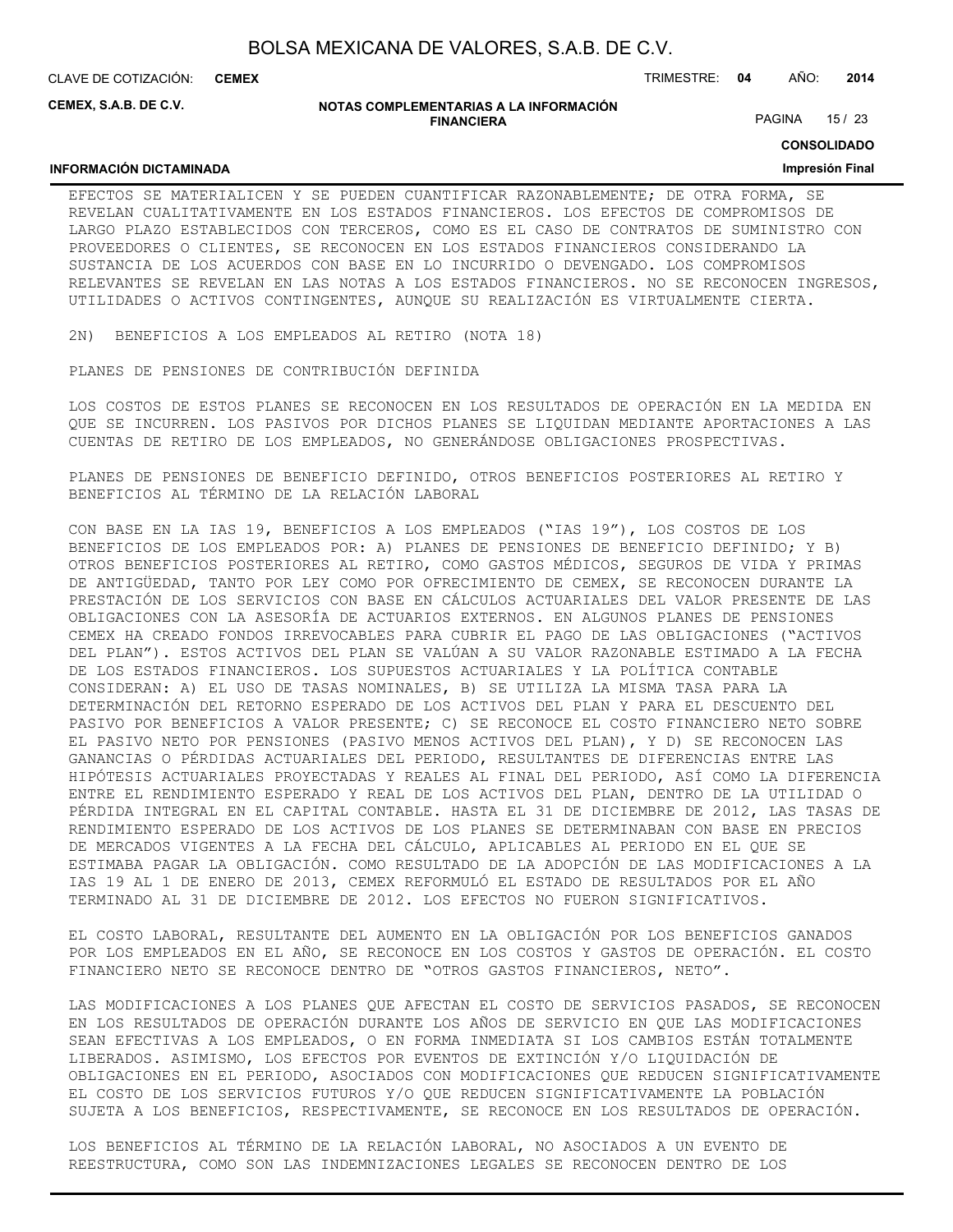**CEMEX**

**INFORMACIÓN DICTAMINADA**

CLAVE DE COTIZACIÓN: TRIMESTRE: **04** AÑO: **2014**

**CEMEX, S.A.B. DE C.V.**

**NOTAS COMPLEMENTARIAS A LA INFORMACIÓN FINANCIERA**

PAGINA 16 / 23

**CONSOLIDADO**

**Impresión Final**

RESULTADOS DE OPERACIÓN DEL PERÍODO EN QUE SE INCURREN.

2O) IMPUESTOS A LA UTILIDAD (NOTA 19)

CON BASE EN LA IAS 12, IMPUESTOS A LA UTILIDAD ("IAS 12"), EL EFECTO EN RESULTADOS POR IMPUESTOS A LA UTILIDAD RECONOCE LOS IMPORTES CAUSADOS EN EL EJERCICIO, ASÍ COMO LOS IMPUESTOS A LA UTILIDAD DIFERIDOS, DETERMINADOS DE ACUERDO CON LA LEGISLACIÓN FISCAL APLICABLE A CADA SUBSIDIARIA. LOS IMPUESTOS A LA UTILIDAD DIFERIDOS CONSOLIDADOS REPRESENTAN LA SUMA DEL EFECTO DE CADA SUBSIDIARIA, APLICANDO LAS TASAS DE IMPUESTO VIGENTES AL TOTAL DE DIFERENCIAS TEMPORALES ENTRE LOS VALORES CONTABLES Y FISCALES DE LOS ACTIVOS Y PASIVOS, CONSIDERANDO LAS PÉRDIDAS FISCALES POR AMORTIZAR Y OTROS CRÉDITOS FISCALES E IMPUESTOS POR RECUPERAR, EN LA MEDIDA QUE ES PROBABLE QUE EXISTA RENTA GRAVABLE EN EL FUTURO CONTRA LA CUAL PUEDAN UTILIZARSE. AL CIERRE DEL PERIODO QUE SE REPORTA, EL CÁLCULO DE IMPUESTOS A LA UTILIDAD DIFERIDOS REFLEJA LOS EFECTOS QUE RESULTAN DE LA MANERA EN QUE CEMEX ESPERA RECUPERAR O LIQUIDAR EL SALDO EN LIBROS DE SUS ACTIVOS Y PASIVOS. LOS IMPUESTOS A LA UTILIDAD DIFERIDOS DEL PERIODO REPRESENTAN LA DIFERENCIA, ENTRE LOS SALDOS DE IMPUESTOS A LA UTILIDAD DIFERIDOS AL INICIO Y AL FINAL DEL PERIODO. LOS ACTIVOS Y PASIVOS POR IMPUESTOS A LA UTILIDAD DIFERIDOS RELATIVOS A DISTINTAS JURISDICCIONES TRIBUTARIAS NO SE COMPENSAN. LAS PARTIDAS QUE SE RECONOCEN DENTRO DEL CAPITAL O COMO PARTE DE LA UTILIDAD O PÉRDIDA INTEGRAL DEL PERIODO DE ACUERDO CON LAS IFRS, SE REGISTRAN NETAS DE IMPUESTOS A LA UTILIDAD CAUSADOS Y DIFERIDOS. EL EFECTO POR CAMBIOS EN LAS TASAS DE IMPUESTO VIGENTES SE RECONOCE EN EL PERIODO EN EL QUE ES OFICIAL EL CAMBIO DE TASA.

LOS ACTIVOS POR IMPUESTO DIFERIDOS SON ANALIZADOS A CADA FECHA DE REPORTE, Y SE REDUCEN, EN LA MEDIDA QUE SE CONSIDERA QUE NO SERÁ POSIBLE REALIZAR LOS BENEFICIOS RELACIONADOS. DENTRO DE DICHOS ANÁLISIS, CEMEX ANALIZA EL TOTAL DE PÉRDIDAS FISCALES INCLUIDAS EN LAS DECLARACIONES DE IMPUESTOS EN CADA PAÍS, QUE SE CONSIDERA NO SERÁN RECHAZADAS POR LAS AUTORIDADES CON BASE EN LA EVIDENCIA DISPONIBLE, ASÍ COMO LA PROBABILIDAD DE RECUPERARLAS ANTES DE SU VENCIMIENTO MEDIANTE LA GENERACIÓN DE RENTA GRAVABLE FUTURA. CUANDO SE CONSIDERA QUE ES ALTA LA PROBABILIDAD DE QUE LA AUTORIDAD FISCAL RECHACE EL MONTO DEL ACTIVO POR IMPUESTOS A LA UTILIDAD, CEMEX REDUCE EL MONTO DEL ACTIVO. CUANDO SE CONSIDERA QUE NO SERÁ POSIBLE UTILIZAR UN ACTIVO POR IMPUESTOS DIFERIDOS ANTES DE SU EXPIRACIÓN, CEMEX NO RECONOCE DICHO ACTIVO. AMBOS CASOS RESULTAN EN GASTO POR IMPUESTOS A LA UTILIDAD ADICIONAL EN EL PERIODO EN QUE SE EFECTÚE LA DETERMINACIÓN. PARA DETERMINAR LA PROBABILIDAD DE QUE LOS ACTIVOS POR IMPUESTOS A LA UTILIDAD SE REALIZARÁN, CEMEX CONSIDERA TODA LA EVIDENCIA NEGATIVA Y POSITIVA DISPONIBLE, INCLUYENDO ENTRE OTROS FACTORES, LAS CONDICIONES DEL MERCADO, LOS ANÁLISIS DE LA INDUSTRIA, LOS PLANES DE EXPANSIÓN, LAS PROYECCIONES DE RENTA GRAVABLE, EL VENCIMIENTO DE LAS PÉRDIDAS FISCALES, LA ESTRUCTURA DE IMPUESTOS Y LOS CAMBIOS ESPERADOS EN LA MISMA, LAS ESTRATEGIAS FISCALES Y LA REVERSIÓN FUTURA DE LAS DIFERENCIAS TEMPORALES. ASIMISMO, CADA PERIODO, CEMEX ANALIZA LAS VARIACIONES ENTRE SUS RESULTADOS REALES CONTRA LOS ESTIMADOS, PARA DETERMINAR SI DICHAS VARIACIONES AFECTAN LOS MONTOS DE DICHOS ACTIVOS, Y EN SU CASO, HACER LOS AJUSTES NECESARIOS CON BASE EN LA INFORMACIÓN RELEVANTE DISPONIBLE, LOS CUALES SE RECONOCEN EN LOS RESULTADOS DEL PERIODO EN QUE EFECTÚE LA DETERMINACIÓN.

LOS EFECTOS DE IMPUESTOS A LA UTILIDAD DE POSICIONES FISCALES INCIERTAS SE RECONOCEN CUANDO ES MÁS-PROBABLE-QUE-NO QUE LA POSICIÓN SERÁ SUSTENTADA EN SUS MERITOS TÉCNICOS Y ASUMIENDO QUE LAS AUTORIDADES VAN A REVISAR CADA POSICIÓN Y TIENEN TOTAL CONOCIMIENTO DE LA INFORMACIÓN RELEVANTE. ESTAS POSICIONES SE VALÚAN CON BASE EN UN MODELO ACUMULADO DE PROBABILIDAD. CADA POSICIÓN SE CONSIDERA INDIVIDUALMENTE, SIN MEDIR SU RELACIÓN CON OTRO PROCEDIMIENTO FISCAL. EL INDICADOR DE MÁS-PROBABLE-QUE-NO REPRESENTA UNA AFIRMACIÓN DE PARTE DE LA ADMINISTRACIÓN QUE CEMEX TIENE DERECHO A LOS BENEFICIOS ECONÓMICOS DE LA POSICIÓN FISCAL. SI UNA POSICIÓN FISCAL NO SE CONSIDERA MÁS-PROBABLE-QUE-NO DE SER SUSTENTADA, NO SE RECONOCEN LOS BENEFICIOS DE LA POSICIÓN. CEMEX RECONOCE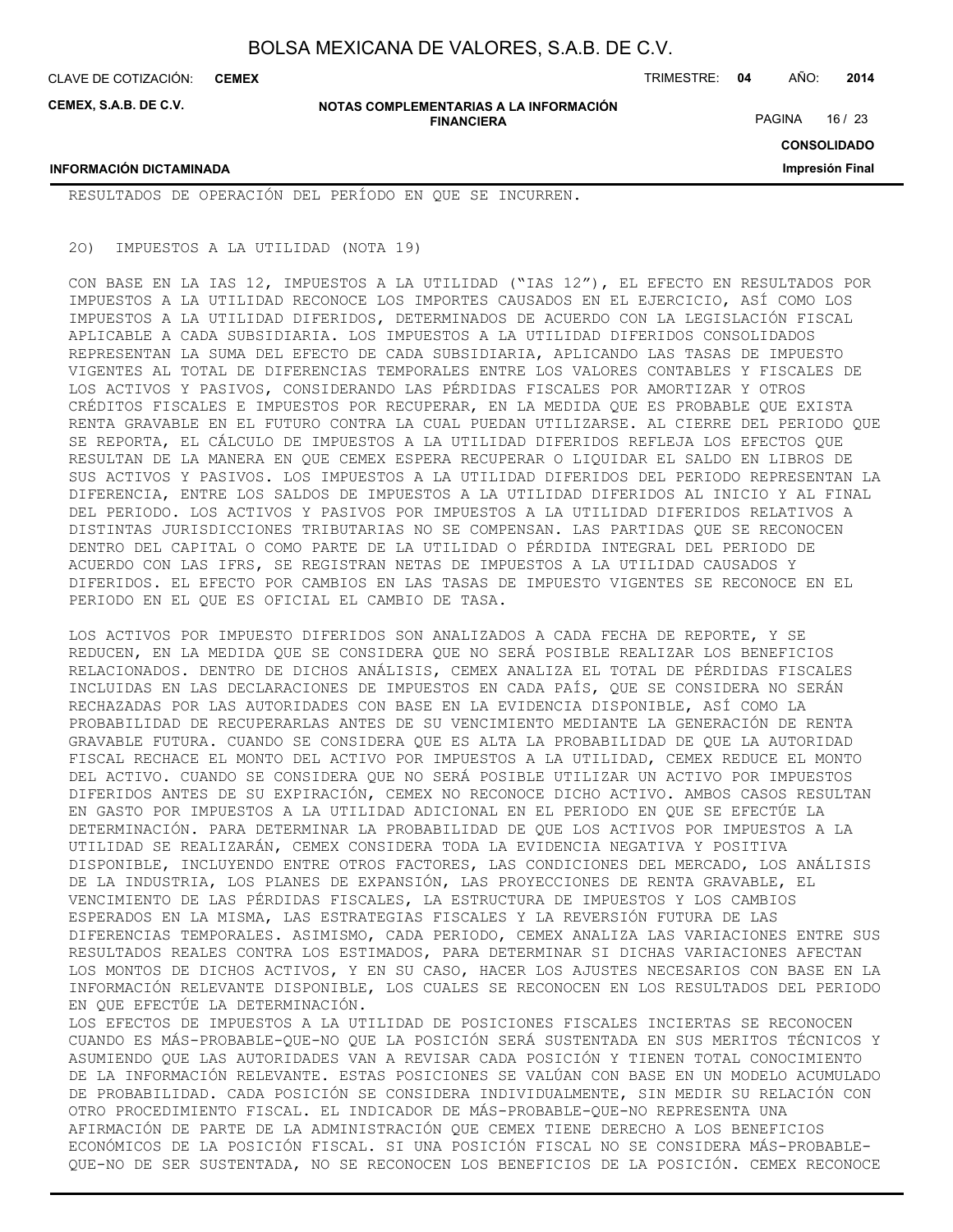**INFORMACIÓN DICTAMINADA**

CLAVE DE COTIZACIÓN: TRIMESTRE: **04** AÑO: **2014 CEMEX**

**CEMEX, S.A.B. DE C.V.**

#### **NOTAS COMPLEMENTARIAS A LA INFORMACIÓN FINANCIERA**

PAGINA 17 / 23

**CONSOLIDADO Impresión Final**

LOS INTERESES Y MULTAS ASOCIADOS A BENEFICIOS FISCALES NO RECONOCIDOS COMO PARTE DEL GASTO POR IMPUESTOS A LA UTILIDAD EN LOS ESTADOS DE RESULTADOS CONSOLIDADOS.

2P) CAPITAL CONTABLE

CAPITAL SOCIAL Y PRIMA EN COLOCACIÓN DE ACCIONES (NOTA 20A)

ESTOS RUBROS REPRESENTAN EL VALOR DE LAS APORTACIONES EFECTUADAS POR LOS ACCIONISTAS, E INCLUYEN LOS INCREMENTOS RELACIONADOS CON LA CAPITALIZACIÓN DE UTILIDADES RETENIDAS Y LOS PROGRAMAS DE COMPENSACIÓN A EJECUTIVOS EN CPOS, Y LA DISMINUCIÓN GENERADA POR LA RESTITUCIÓN DE UTILIDADES RETENIDAS.

OTRAS RESERVAS DE CAPITAL (NOTA 20B)

AGRUPA LOS EFECTOS ACUMULADOS DE LAS PARTIDAS Y TRANSACCIONES QUE SE RECONOCEN TEMPORAL O PERMANENTEMENTE EN EL CAPITAL CONTABLE, E INCLUYE LOS ELEMENTOS PRESENTADOS EN EL ESTADO DE UTILIDAD (PÉRDIDA) INTEGRAL, EL CUAL REFLEJA LOS EFECTOS EN EL CAPITAL CONTABLE EN EL PERIODO QUE NO CONSTITUYERON APORTACIONES DE, O DISTRIBUCIONES A LOS ACCIONISTAS. LAS PARTIDAS MÁS IMPORTANTES DENTRO DE "OTRAS RESERVAS DE CAPITAL" DURANTE LOS PERIODOS QUE SE REPORTAN SON LAS SIGUIENTES:

CAPITAL CONTABLE – CONTINÚA

PARTIDAS DE "OTRAS RESERVAS DE CAPITAL" DENTRO DE LA PÉRDIDA INTEGRAL:

• EL RESULTADO POR CONVERSIÓN DE LOS ESTADOS FINANCIEROS DE SUBSIDIARIAS EXTRANJERAS, NETO DE: A) LAS FLUCTUACIONES CAMBIARIAS DE DEUDA EN MONEDA EXTRANJERA IDENTIFICADA CON LA ADQUISICIÓN DE SUBSIDIARIAS EN EL EXTRANJERO; Y B) LAS FLUCTUACIONES CAMBIARIAS DE SALDOS ENTRE PARTES RELACIONADAS EN MONEDA EXTRANJERA QUE TIENEN NATURALEZA DE INVERSIÓN DE LARGO PLAZO (NOTA 2D);

• LA PORCIÓN EFECTIVA DE LOS EFECTOS POR VALUACIÓN Y REALIZACIÓN DE INSTRUMENTOS FINANCIEROS DERIVADOS DE COBERTURA SOBRE FLUJOS DE EFECTIVO, QUE SE RECONOCEN TEMPORALMENTE EN EL CAPITAL (NOTA 2L);

• LOS CAMBIOS EN VALUACIÓN DURANTE LA TENENCIA DE INVERSIONES DISPONIBLES PARA LA VENTA Y HASTA SU DISPOSICIÓN (NOTA 2H); Y

• LOS EFECTOS DE IMPUESTOS A LA UTILIDAD CAUSADOS Y DIFERIDOS DEL PERIODO, PROVENIENTES DE PARTIDAS CUYOS EFECTOS SE RECONOCEN DIRECTAMENTE EN EL CAPITAL.

PARTIDAS DE "OTRAS RESERVAS DE CAPITAL" FUERA DE LA PÉRDIDA INTEGRAL:

• EFECTOS RELATIVOS A LA PARTICIPACIÓN CONTROLADORA POR CAMBIOS O TRANSACCIONES QUE AFECTAN A LA TENENCIA DE LA PARTICIPACIÓN NO CONTROLADORA EN LAS SUBSIDIARIAS CONSOLIDADAS DE CEMEX;

• EFECTOS ATRIBUIBLES A LA PARTICIPACIÓN CONTROLADORA POR INSTRUMENTOS FINANCIEROS EMITIDOS POR ENTIDADES CONSOLIDADAS QUE CALIFICAN COMO INSTRUMENTOS DE CAPITAL, COMO ES EL CASO DEL CUPÓN QUE PAGAN LAS NOTAS PERPETUAS;

• EL COMPONENTE DE CAPITAL DETERMINADO AL MOMENTO DE LA EMISIÓN O CLASIFICACIÓN DE NOTAS CONVERTIBLES OBLIGATORIAMENTE U OPCIONALMENTE EN ACCIONES DE LA CONTROLADORA (NOTA 16B) Y QUE CALIFICAN BAJO IFRS COMO INSTRUMENTOS FINANCIEROS CON CARACTERÍSTICAS DE PASIVO Y CAPITAL (NOTA 2L). AL MOMENTO DE LA CONVERSIÓN, ESTE MONTO SERÁ RECLASIFICADO A LOS RUBROS DE CAPITAL SOCIAL Y PRIMA EN COLOCACIÓN DE ACCIONES; Y

• LA CANCELACIÓN DE LOS CPOS QUE SE ENCUENTRAN EN LA TESORERÍA DE LA CONTROLADORA Y DE LAS SUBSIDIARIAS.

UTILIDADES RETENIDAS (NOTA 20C)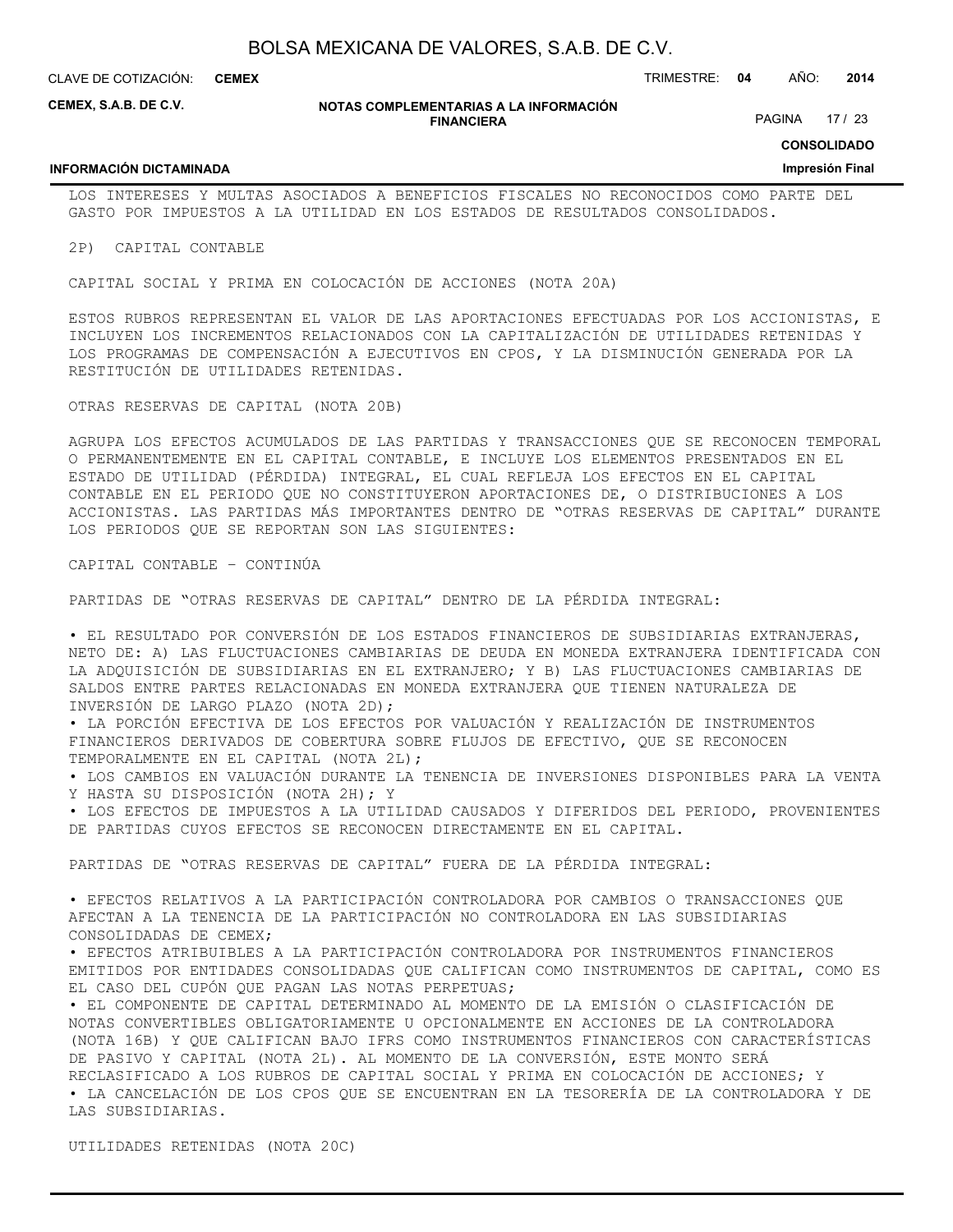**INFORMACIÓN DICTAMINADA**

CLAVE DE COTIZACIÓN: TRIMESTRE: **04** AÑO: **2014 CEMEX**

**CEMEX, S.A.B. DE C.V.**

#### **NOTAS COMPLEMENTARIAS A LA INFORMACIÓN FINANCIERA**

PAGINA 18 / 23

## **CONSOLIDADO**

### **Impresión Final**

REPRESENTA LOS RESULTADOS NETOS ACUMULADOS DE LOS PERIODOS CONTABLES ANTERIORES, NETO DE: A) LOS DIVIDENDOS DECRETADOS A LOS ACCIONISTAS; B) LA CAPITALIZACIÓN DE UTILIDADES RETENIDAS; C) LOS EFECTOS GENERADOS POR LA ADOPCIÓN INICIAL DE LAS IFRS EN CEMEX AL 1 DE ENERO DE 2010; Y D) EN SU CASO, LA RESTITUCIÓN DE UTILIDADES RETENIDAS PROVENIENTE DE OTRO RENGLÓN DENTRO DE CAPITAL CONTABLE.

PARTICIPACIÓN NO CONTROLADORA Y NOTAS PERPETUAS (NOTA 20D)

INCLUYE LA PARTICIPACIÓN NO CONTROLADORA EN LOS RESULTADOS Y EL CAPITAL DE SUBSIDIARIAS CONSOLIDADAS, ASÍ COMO EL VALOR NOMINAL A LA FECHA DE LOS ESTADOS FINANCIEROS DE LAS NOTAS PERPETUAS EMITIDAS POR ENTIDADES CONSOLIDADAS QUE CALIFICAN COMO INSTRUMENTOS DE CAPITAL POR: A) NO EXISTIR LA OBLIGACIÓN CONTRACTUAL DE ENTREGAR EFECTIVO U OTRO ACTIVO FINANCIERO; B) NO TENER FECHA ESTABLECIDA DE PAGO; Y C) TENER LA OPCIÓN UNILATERAL DE DIFERIR INDETERMINADAMENTE LOS PAGOS DE INTERÉS O DIVIDENDO PREFERENTE.

2Q) RECONOCIMIENTO DE INGRESOS (NOTA 3)

LAS VENTAS NETAS CONSOLIDADAS REPRESENTAN EL VALOR, ANTES DE IMPUESTOS SOBRE VENTAS, DE LOS INGRESOS POR PRODUCTOS Y SERVICIOS VENDIDOS POR CEMEX COMO PARTE DE SUS ACTIVIDADES ORDINARIAS, DESPUÉS DE LA ELIMINACIÓN DE TRANSACCIONES ENTRE PARTES RELACIONADAS, Y SE CUANTIFICAN AL VALOR RAZONABLE DE LA CONTRAPRESTACIÓN EN EFECTIVO RECIBIDA, O POR COBRAR, DISMINUYENDO CUALQUIER DESCUENTO O REEMBOLSO POR VOLUMEN OTORGADO SOBRE LA VENTA.

LOS INGRESOS POR VENTAS DE BIENES Y SERVICIOS SE RECONOCEN UNA VEZ REALIZADA LA ENTREGA DEL BIEN O LA PRESTACIÓN DEL SERVICIO RELACIONADO Y NO EXISTE NINGUNA CONDICIÓN O INCERTIDUMBRE QUE PUDIERA IMPLICAR SU REVERSIÓN, Y LOS CLIENTES HAN ASUMIDO EL RIESGO DE PÉRDIDAS. LOS INGRESOS POR ACTIVIDADES DE COMERCIALIZACIÓN, EN LAS CUALES CEMEX ADQUIERE PRODUCTOS TERMINADOS DE UN TERCERO Y LOS VENDE SUBSECUENTEMENTE A OTRO TERCERO, SE RECONOCEN EN UNA BASE BRUTA, CONSIDERANDO QUE CEMEX ASUME EL RIESGO DE PROPIEDAD SOBRE LOS PRODUCTOS COMPRADOS Y NO ACTÚA COMO AGENTE O COMISIONISTA.

LOS INGRESOS Y COSTOS ASOCIADOS CON CONTRATOS DE CONSTRUCCIÓN DE ACTIVOS SE RECONOCEN EN LOS RESULTADOS DEL PERIODO EN QUE SE DESARROLLAN LOS TRABAJOS CON BASE EN EL PORCENTAJE O GRADO DE AVANCE DE OBRA AL CIERRE DEL PERIODO, CONSIDERANDO QUE: A) SE HAN ACORDADO LOS DERECHOS DE CADA CONTRAPARTE RESPECTO DEL ACTIVO QUE SE CONSTRUYE; B) SE HA FIJADO EL PRECIO QUE SERÁ INTERCAMBIADO; C) SE HAN ESTABLECIDO LA FORMA Y TÉRMINOS PARA SU LIQUIDACIÓN; D) SE TIENE UN CONTROL EFECTIVO DE LOS COSTOS INCURRIDOS Y POR INCURRIR PARA COMPLETAR EL ACTIVO; Y E) ES PROBABLE QUE SE RECIBIRÁN LOS BENEFICIOS ASOCIADOS AL CONTRATO.

### RECONOCIMIENTO DE INGRESOS - CONTINÚA

EL PORCENTAJE DE AVANCE DE LOS CONTRATOS DE CONSTRUCCIÓN REPRESENTA LA PROPORCIÓN DE LOS COSTOS DEL CONTRATO INCURRIDOS POR EL TRABAJO EJECUTADO HASTA LA FECHA SOBRE DE LOS COSTOS TOTALES ESTIMADOS DEL CONTRATO, O EL AVANCE FÍSICO DE LA OBRA MEDIANTE MUESTREOS SOBRE EL TRABAJO DEL CONTRATO, EL QUE MEJOR REFLEJE EL PORCENTAJE DE AVANCE BAJO LAS CIRCUNSTANCIAS PARTICULARES. LOS PAGOS POR AVANCE Y LOS ANTICIPOS RECIBIDOS DE CLIENTES NO REPRESENTAN EL TRABAJO DESARROLLADO Y SE RECONOCEN COMO ANTICIPOS DE CLIENTES DE CORTO O LARGO PLAZO, SEGÚN CORRESPONDA.

2R) COSTO DE VENTAS, GASTOS DE ADMINISTRACIÓN Y VENTA Y GASTOS DE DISTRIBUCIÓN

EL COSTO DE VENTAS REPRESENTA EL COSTO DE PRODUCCIÓN DE LOS INVENTARIOS AL MOMENTO DE SU VENTA, INCLUYENDO LA DEPRECIACIÓN, AMORTIZACIÓN Y AGOTAMIENTO DE LOS ACTIVOS PRODUCTIVOS Y LOS GASTOS DE ALMACENAJE EN LAS PLANTAS PRODUCTORAS. EL COSTO DE VENTAS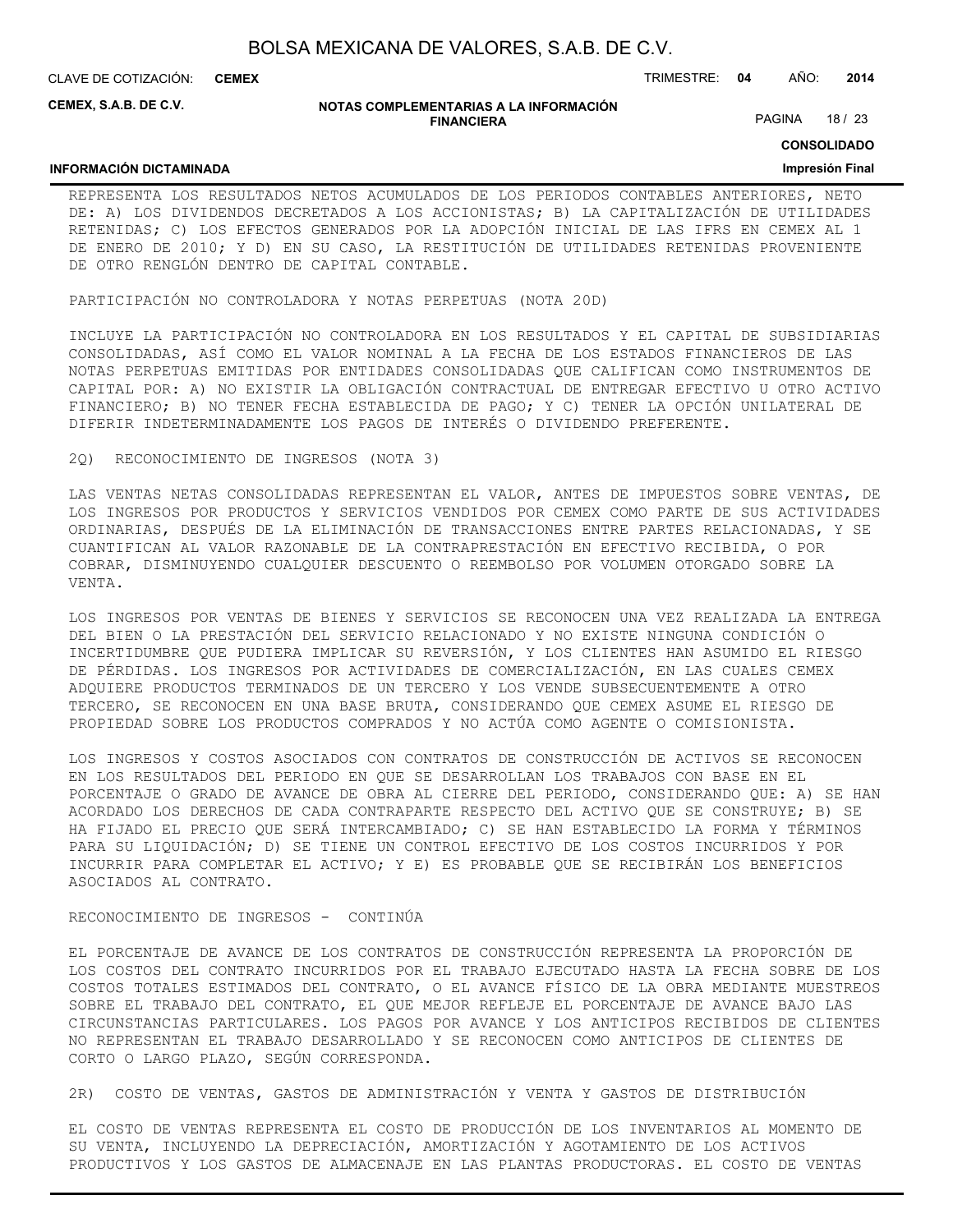**FINANCIERA**

CLAVE DE COTIZACIÓN: TRIMESTRE: **04** AÑO: **2014 CEMEX**

**CEMEX, S.A.B. DE C.V.**

**NOTAS COMPLEMENTARIAS A LA INFORMACIÓN**

PAGINA 19 / 23

### **INFORMACIÓN DICTAMINADA**

**CONSOLIDADO**

#### **Impresión Final**

EXCLUYE LOS GASTOS DEL PERSONAL, EQUIPO Y SERVICIOS ASOCIADOS A LAS ACTIVIDADES DE VENTA, ASÍ COMO LOS GASTOS DE ALMACENAJE EN LOS PUNTOS DE VENTA, LOS CUALES SE INCLUYEN EN LOS GASTOS DE ADMINISTRACIÓN Y VENTA. EL COSTO DE VENTAS INCLUYE LOS GASTOS DE FLETE DE MATERIAS PRIMAS EN LAS PLANTAS Y LOS GASTOS DE ENTREGA DE CEMEX EN EL NEGOCIO DE CONCRETO, NO OBSTANTE, EL COSTO DE VENTAS EXCLUYE LOS GASTOS DE FLETE DE PRODUCTOS TERMINADOS ENTRE PLANTAS Y PUNTOS DE VENTA Y ENTRE LOS PUNTOS DE VENTA Y LAS UBICACIONES DE LOS CLIENTES, LOS CUALES SE RECONOCEN EN EL RENGLÓN DE GASTOS DE DISTRIBUCIÓN. EN 2014, 2013 Y 2012, LOS GASTOS DE VENTA, INCLUIDOS EN EL RUBRO DE GASTOS DE ADMINISTRACIÓN Y VENTA, ASCENDIERON A \$6,218, \$8,120, \$7,946, RESPECTIVAMENTE.

2S) PAGOS A EJECUTIVOS BASADOS EN ACCIONES (NOTA 21)

CON BASE EN LA IFRS 2, PAGOS BASADOS EN ACCIONES ("IFRS 2"), LOS INSTRUMENTOS BASADOS EN ACCIONES DE LA CONTROLADORA Y/O ALGUNA SUBSIDIARIA OTORGADOS A EJECUTIVOS SE CALIFICAN COMO INSTRUMENTOS DE CAPITAL, CUANDO LOS SERVICIOS RECIBIDOS SE LIQUIDAN ENTREGANDO ACCIONES; O COMO INSTRUMENTOS DE PASIVO, CUANDO CEMEX SE COMPROMETE A LIQUIDAR EL VALOR INTRÍNSECO DEL INSTRUMENTO AL SER EJERCIDO, EL CUAL REPRESENTA LA APRECIACIÓN ENTRE EL PRECIO DE MERCADO DE LA ACCIÓN Y EL PRECIO DE EJERCICIO DEL INSTRUMENTO. EL COSTO DE LOS INSTRUMENTOS DE CAPITAL REFLEJA SU VALOR RAZONABLE AL MOMENTO QUE SE OTORGAN, Y SE RECONOCE EN LOS RESULTADOS DURANTE EL PERIODO EN QUE LOS EJECUTIVOS DEVENGAN LOS DERECHOS DE EJERCICIO. LOS INSTRUMENTOS DE PASIVO SE RECONOCEN A SU VALOR RAZONABLE EN CADA FECHA DE REPORTE, RECONOCIENDO EN LOS RESULTADOS DE OPERACIÓN LOS CAMBIOS EN VALUACIÓN. CEMEX DETERMINA EL VALOR RAZONABLE DE OPCIONES POR MEDIO DEL MODELO FINANCIERO BINOMIAL DE VALUACIÓN DE OPCIONES.

#### 2T) DERECHOS DE EMISIÓN

EN ALGUNOS PAÍSES DONDE CEMEX OPERA, COMO ES EL CASO DE LOS PAÍSES DE LA COMUNIDAD EUROPEA ("CE"), SE HAN ESTABLECIDO MECANISMOS PARA LA REDUCCIÓN DE EMISIONES DE BIÓXIDO DE CARBONO ("CO2"), MEDIANTE LAS CUALES LOS PRODUCTORES DEBEN ENTREGAR A LAS AUTORIDADES AMBIENTALES AL TÉRMINO DE CADA PERIODO DE CUMPLIMIENTO, DERECHOS DE EMISIÓN POR UN VOLUMEN EQUIVALENTE A LAS TONELADAS DE CO2 EMITIDO. DESDE EL INICIO DE ESTE MECANISMO EN LA CE, LAS AUTORIDADES HAN OTORGADO UN DETERMINADO NÚMERO DE DERECHOS DE EMISIÓN SIN COSTO A LAS COMPAÑÍAS, LAS CUALES DEBEN ADQUIRIR DERECHOS DE EMISIÓN ADICIONALES PARA CUBRIR ALGÚN DÉFICIT ENTRE SUS EMISIONES REALES DE CO2 DURANTE EL PERIODO DE CUMPLIMIENTO Y LOS DERECHOS DE EMISIÓN RECIBIDOS, O BIEN, PUEDEN DISPONER DE ALGÚN EXCEDENTE DE DERECHOS EN EL MERCADO. EN ADICIÓN, LA CONVENCIÓN PARA EL CAMBIO CLIMÁTICO DE LAS NACIONES UNIDAS ("UNFCCC") OTORGA CERTIFICADOS DE REDUCCIÓN DE EMISIONES ("CERS") A PROYECTOS CALIFICADOS DE REDUCCIÓN DE EMISIONES DE CO2. LOS CERS PUEDEN UTILIZARSE EN CIERTA PROPORCIÓN PARA LIQUIDAR DERECHOS DE EMISIÓN EN LA CE. CEMEX PARTICIPA ACTIVAMENTE EN EL DESARROLLO DE PROYECTOS DE REDUCCIÓN DE EMISIONES DE CO2. ALGUNOS DE ESTOS PROYECTOS GENERAN CERS.

CEMEX NO MANTIENE DERECHOS DE EMISIÓN, CERS Y/O ENTRA EN TRANSACCIONES FORWARD CON FINES DE NEGOCIACIÓN. EN AUSENCIA DE UNA IFRS QUE DEFINA EL TRATAMIENTO CONTABLE DE ESTOS ESQUEMAS, CEMEX CONTABILIZA LOS EFECTOS ASOCIADOS CON LOS MECANISMOS DE REDUCCIÓN DE EMISIONES DE CO2 DE LA SIGUIENTE MANERA:

• LOS DERECHOS DE EMISIÓN OTORGADOS POR LOS GOBIERNOS NO SE RECONOCEN EN EL BALANCE GENERAL DEBIDO A QUE SU COSTO ES CERO.

• LOS INGRESOS POR VENTAS DE DERECHOS DE EMISIÓN EXCEDENTES SE RECONOCEN DISMINUYENDO EL COSTO DE VENTAS. TRATÁNDOSE DE VENTAS FORWARD, EL INGRESO SE RECONOCE HASTA EL MOMENTO EN QUE SE EFECTÚA LA ENTREGA FÍSICA DE LOS CERTIFICADOS.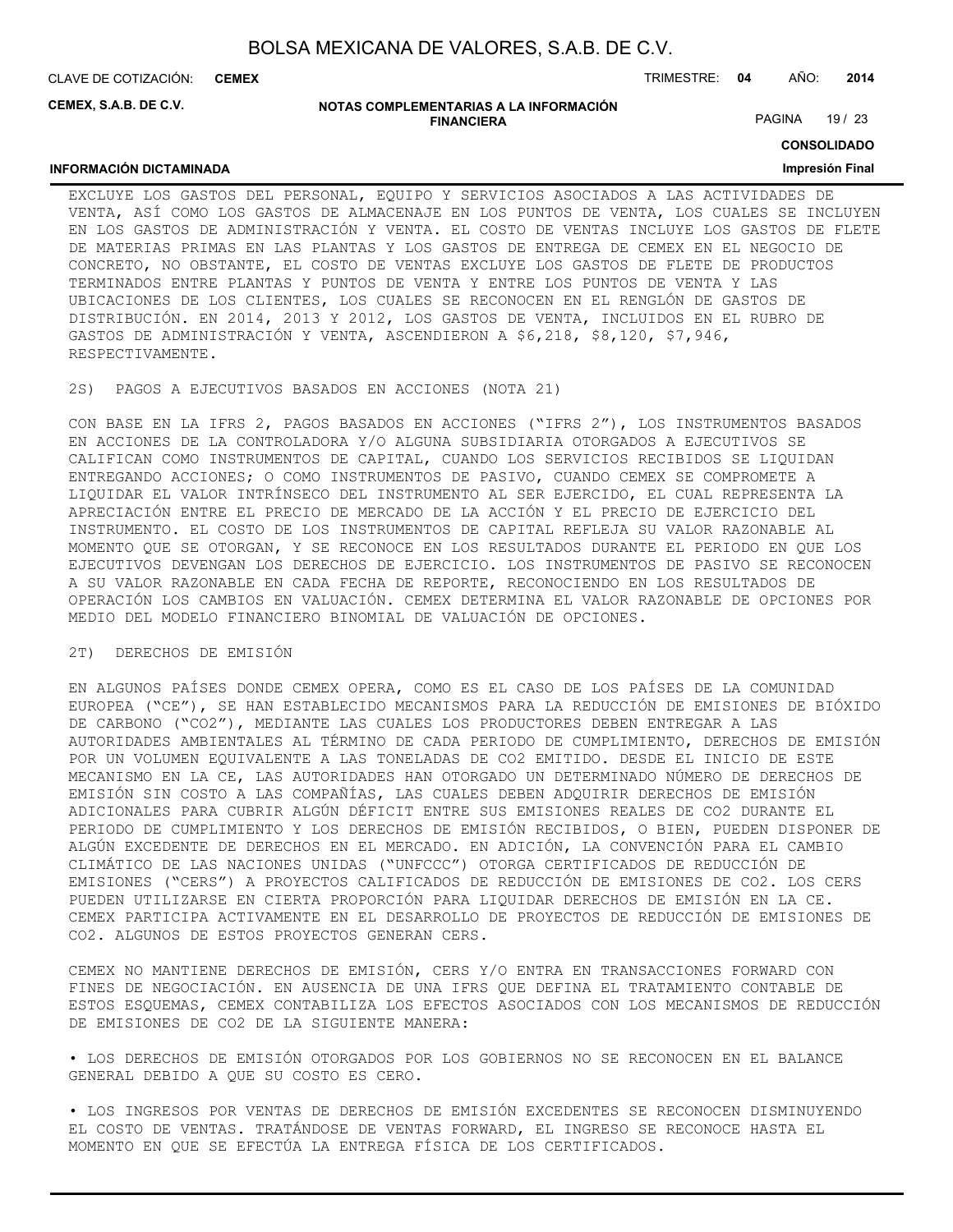CLAVE DE COTIZACIÓN: TRIMESTRE: **04** AÑO: **2014 CEMEX**

**CEMEX, S.A.B. DE C.V.**

#### **NOTAS COMPLEMENTARIAS A LA INFORMACIÓN FINANCIERA**

PAGINA 20 / 23

## **CONSOLIDADO**

## **INFORMACIÓN DICTAMINADA**

**Impresión Final**

• LOS DERECHOS DE EMISIÓN Y CERS ADQUIRIDOS PARA CUBRIR EMISIONES DE CO2 SE RECONOCEN AL COSTO COMO ACTIVOS INTANGIBLES Y SE AMORTIZAN AL COSTO DE VENTAS DURANTE EL PERIODO DE EMISIÓN. TRATÁNDOSE DE COMPRAS FORWARD, EL ACTIVO SE RECONOCE HASTA EL MOMENTO EN QUE SE RECIBEN FÍSICAMENTE LOS CERTIFICADOS.

• SE RECONOCE UNA PROVISIÓN CONTRA EL COSTO DE VENTAS CUANDO EL ESTIMADO DE EMISIONES DE CO2 SE ESPERA QUE EXCEDA EL NÚMERO DE DERECHOS DE EMISIÓN RECIBIDOS, NETA DE ALGÚN BENEFICIO QUE SE OBTENGA EN OPERACIONES DE INTERCAMBIO DE DERECHOS DE EMISIÓN POR CERS.

#### DERECHOS DE EMISIÓN – CONTINÚA

• LOS CERS RECIBIDOS DE PARTE DE LA UNFCCC SE RECONOCEN COMO ACTIVOS INTANGIBLES A SU COSTO DE DESARROLLO, QUE REFIERE PRINCIPALMENTE A LOS GASTOS DE GESTIÓN INCURRIDOS PARA LA OBTENCIÓN DE DICHOS CERS.

EL EFECTO COMBINADO DE UTILIZAR COMBUSTIBLES ALTERNOS QUE REDUCEN LA EMISIÓN DE CO2 Y DE LA BAJA EN LOS VOLÚMENES DE CEMENTO PRODUCIDOS EN LA CE, HA GENERADO EXCEDENTES DE DERECHOS DE EMISIÓN SOBRE LAS EMISIONES DE CO2 ESTIMADAS EN LOS AÑOS RECIENTES. DURANTE 2014, 2013 Y 2012, NO EXISTIERON VENTAS DE DERECHOS DE EMISIÓN A TERCEROS.

### 2U) CONCENTRACIÓN DE CRÉDITO

CEMEX VENDE SUS PRODUCTOS PRINCIPALMENTE A DISTRIBUIDORES DE LA INDUSTRIA DE LA CONSTRUCCIÓN, SIN UNA CONCENTRACIÓN GEOGRÁFICA ESPECÍFICA DENTRO DE LOS PAÍSES EN LOS QUE CEMEX OPERA. AL Y POR LOS AÑOS TERMINADOS EL 31 DE DICIEMBRE DE 2014, 2013 Y 2012, NINGÚN CLIENTE EN LO INDIVIDUAL TENÍA UNA PARTICIPACIÓN SIGNIFICATIVA EN LOS IMPORTES REPORTADOS DE VENTAS O EN LOS SALDOS DE CLIENTES. ASIMISMO, NO EXISTE CONCENTRACIÓN SIGNIFICATIVA EN ALGÚN PROVEEDOR ESPECÍFICO POR LA COMPRA DE MATERIAS PRIMAS.

### 2V) NUEVAS IFRS AUN NO ADOPTADAS

EXISTEN DIVERSAS IFRS EMITIDAS A LA FECHA DE ESTOS ESTADOS FINANCIEROS, QUE AÚN NO HAN SIDO ADOPTADAS, LAS CUALES SE DESCRIBEN A CONTINUACIÓN. EXCEPTO CUANDO SE MENCIONA LO CONTRARIO, CEMEX CONSIDERA ADOPTAR ESTAS IFRS EN LAS FECHAS EN QUE SON EFECTIVAS.

• IFRS 9, INSTRUMENTOS FINANCIEROS: CLASIFICACIÓN Y VALUACIÓN ("IFRS 9"). FASE 1: DURANTE 2009 Y 2010, EL IASB EMITIÓ LOS CAPÍTULOS DE LA IFRS 9 RELACIONADOS CON LA CLASIFICACIÓN Y VALUACIÓN DE LOS ACTIVOS Y PASIVOS FINANCIEROS, Y EMITIÓ CIERTAS MODIFICACIONES EN JULIO DE 2014 PARA LA CLASIFICACIÓN Y VALUACIÓN DE ACTIVOS FINANCIEROS. FASE 2: EN JULIO DE 2014, EL IASB INCORPORÓ A LA IFRS 9 LOS REQUERIMIENTOS RELACIONADOS CON LA CONTABILIZACIÓN DE PÉRDIDAS DE CRÉDITO ESPERADAS EN LOS ACTIVOS FINANCIEROS Y EN LOS COMPROMISOS PARA EXTENDER CRÉDITO DE LA ENTIDAD. FASE 3: EN NOVIEMBRE DE 2013, EL IASB INCORPORÓ A LA IFRS 9 LOS REQUERIMIENTOS ASOCIADOS A LA CONTABILIDAD DE COBERTURAS. LA INTENCIÓN DEL IASB ES QUE LA IFRS 9 REEMPLAZARÁ A LA IAS 39 EN SU TOTALIDAD. LA IFRS 9 REQUIERE A UNA ENTIDAD A RECONOCER UN ACTIVO FINANCIERO O UN PASIVO FINANCIERO, SOLO HASTA EL MOMENTO EN QUE LA ENTIDAD ES PARTE DEL CONTRATO DE DICHO INSTRUMENTO. EN EL RECONOCIMIENTO INICIAL, LA ENTIDAD DEBE VALUAR EL ACTIVO FINANCIERO O PASIVO FINANCIERO A SU VALOR RAZONABLE, MÁS O MENOS, EN EL CASO DE UN ACTIVO FINANCIERO O PASIVO FINANCIERO NO RECONOCIDO A VALOR RAZONABLE A TRAVÉS DE LOS RESULTADOS, LOS COSTOS DIRECTOS DE TRANSACCIÓN ASOCIADOS CON LA ADQUISICIÓN DEL ACTIVO O LA EMISIÓN DEL PASIVO, E INCLUYE UNA CATEGORÍA DE ACTIVOS FINANCIEROS A VALOR RAZONABLE A TRAVÉS DE LA UTILIDAD (PÉRDIDA) INTEGRAL PARA INSTRUMENTOS DE DEUDA SIMPLES. EN RELACIÓN A LOS REQUERIMIENTOS PARA MEDIR EL DETERIORO, LA IFRS 9 ELIMINA EL LÍMITE ESTABLECIDO POR LA IAS 39 PARA EL RECONOCIMIENTO DE UNA PÉRDIDA DE CRÉDITO. BAJO EL MODELO DE DETERIORO EN LA IFRS 9, NO ES NECESARIO QUE DEBA OCURRIR UN EVENTO DE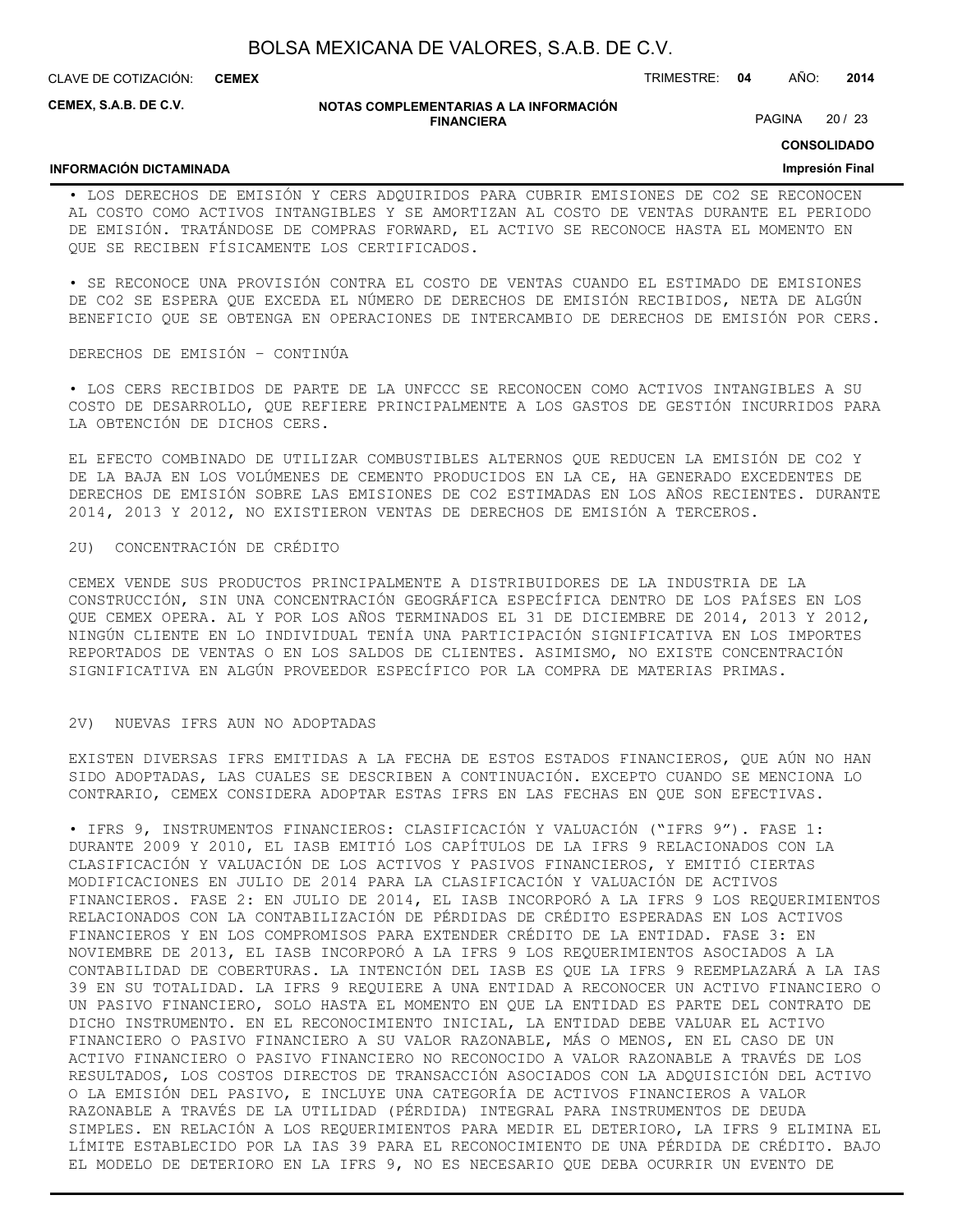**CEMEX**

**INFORMACIÓN DICTAMINADA**

CLAVE DE COTIZACIÓN: TRIMESTRE: **04** AÑO: **2014**

**CEMEX, S.A.B. DE C.V.**

#### **NOTAS COMPLEMENTARIAS A LA INFORMACIÓN FINANCIERA**

PAGINA 21 / 23

**CONSOLIDADO**

### **Impresión Final**

CRÉDITO PARA QUE SE RECONOZCAN LAS PÉRDIDAS DE CRÉDITO, EN SU LUGAR, LA ENTIDAD DEBE RECONOCER LAS PÉRDIDAS DE CRÉDITO ESPERADAS, Y LOS CAMBIOS EN DICHAS PÉRDIDAS DE CRÉDITO ESPERADAS A TRAVÉS DEL ESTADO DE RESULTADOS. EN RELACIÓN A LAS ACTIVIDADES DE COBERTURA, LA IFRS 9 ALINEA LA CONTABILIDAD DE COBERTURAS MÁS ESTRECHAMENTE CON LA ADMINISTRACIÓN DE RIESGOS DE LA ENTIDAD CON BASE EN UN MODELO BASADO EN PRINCIPIOS. NO OBSTANTE, EL IASB PERMITE A LAS ENTIDADES ELEGIR LA POLÍTICA CONTABLE DE APLICAR LOS REQUERIMIENTOS DE CONTABILIDAD DE COBERTURAS DE LA IFRS 9, O BIEN, SEGUIR APLICANDO LOS REQUERIMIENTOS DE CONTABILIDAD DE COBERTURAS EXISTENTES DE LA IAS 39, HASTA QUE EL IASB FINALICE SU PROYECTO DE CONTABILIDAD PARA MACRO COBERTURAS. LA IFRS 9 ES EFECTIVA A PARTIR DEL 1 DE ENERO DE 2018, PERMITIÉNDOSE SU APLICACIÓN ANTICIPADA. SI UNA ENTIDAD ELIGE APLICAR LA IFRS 9 ANTICIPADAMENTE, DEBE APLICAR TODOS LOS REQUERIMIENTOS DE LA NORMA AL MISMO TIEMPO. CEMEX EVALÚA ACTUALMENTE EL IMPACTO QUE LA IFRS 9 TENDRÁ SOBRE LA CLASIFICACIÓN Y VALUACIÓN DE SUS ACTIVOS Y PASIVOS FINANCIEROS, DETERIORO DE ACTIVOS FINANCIEROS Y ACTIVIDADES DE COBERTURA. EN FORMA PRELIMINAR, CEMEX NO ESPERA UN EFECTO SIGNIFICATIVO. NO OBSTANTE, NO SE CONSIDERA LA APLICACIÓN ANTICIPADA DE LA IFRS 9.

#### NUEVAS IFRS AUN NO ADOPTADAS - CONTINÚA

• EN MAYO DE 2014, EL IASB EMITIÓ LA IFRS 15, INGRESOS DE CONTRATOS CON CLIENTES ("IFRS 15). EL PRINCIPIO CENTRAL DE LA IFRS 15 ES QUE UNA ENTIDAD RECONOCE INGRESOS PARA EVIDENCIAR LA TRANSFERENCIA DE BIENES O SERVICIOS PROMETIDOS A LOS CLIENTES, POR UN MONTO QUE REFLEJA LA CONTRAPRESTACIÓN QUE LA ENTIDAD ESPERA QUE SE HA GANADO A CAMBIO DE DICHOS BIENES Y SERVICIOS, SIGUIENDO UN MODELO DE CINCO PASOS: PASO 1: IDENTIFICAR EL (LOS) CONTRATO(S) CON EL CLIENTE, REFLEJADO POR ACUERDOS ENTRE DOS O MÁS PARTES QUE CREAN DERECHOS Y OBLIGACIONES EXIGIBLES; PASO 2: IDENTIFICAR LOS ENTREGABLES DENTRO DEL CONTRATO, CONSIDERANDO QUE SI UN CONTRATO INCLUYE PROMESAS DE TRANSFERIR DISTINTOS BIENES Y SERVICIOS AL CLIENTE, DICHAS PROMESAS SON DISTINTOS ENTREGABLES Y DEBEN CONTABILIZARSE POR SEPARADO; PASO 3: DETERMINAR EL PRECIO DE LA TRANSACCIÓN, REPRESENTADO POR EL MONTO ESTABLECIDO EN EL CONTRATO QUE LA EMPRESA ESPERA QUE SE HA GANADO A CAMBIO DE LA TRANSFERENCIA DE LOS BIENES Y SERVICIOS PROMETIDOS AL CLIENTE; PASO 4: DISTRIBUIR EL PRECIO DE LA TRANSACCIÓN A LOS ENTREGABLES DENTRO DEL CONTRATO, SOBRE LA BASE DEL PRECIO DE VENTA RELATIVO INDIVIDUALMENTE CONSIDERADO DE CADA BIEN O SERVICIO PROMETIDO EN EL CONTRATO; Y PASO 5: RECONOCER INGRESOS CUANDO (O EN LA MEDIDA QUE) LA ENTIDAD SATISFACE LOS ENTREGABLES, MEDIANTE LA TRANSFERENCIA AL CLIENTE DE LOS BIENES Y SERVICIOS PROMETIDOS (CUANDO EL CLIENTE OBTIENE CONTROL DEL BIEN O SERVICIO). UN ENTREGABLE PUEDE SER SATISFECHO EN UN PUNTO EN EL TIEMPO (COMÚNMENTE EN PROMESAS DE ENTREGAR BIENES AL CLIENTE) O DURANTE UN PERIODO DE TIEMPO (COMÚNMENTE EN PROMESAS DE PRESTAR SERVICIOS AL CLIENTE). LA IFRS 15 TAMBIÉN INCLUYE REQUERIMIENTOS DE DIVULGACIÓN PARA PROVEER AL USUARIO DE LOS ESTADOS FINANCIEROS CON INFORMACIÓN INTEGRAL RESPECTO DE LA NATURALEZA, MONTO, PERIODICIDAD E INCERTIDUMBRE DE LOS INGRESOS Y LOS FLUJOS DE EFECTIVO RESULTANTES DE LOS CONTRATOS DE UNA ENTIDAD CON SUS CLIENTES. LA IFRS 15 REEMPLAZARÁ TODAS LAS NORMAS EXISTENTES PARA EL RECONOCIMIENTO DE INGRESOS. LA IFRS 15 ES EFECTIVA A PARTIR DEL 1 DE ENERO DE 2017, PERMITIÉNDOSE SU APLICACIÓN ANTICIPADA CONSIDERANDO CIERTAS REVELACIONES ADICIONALES. CEMEX EVALÚA ACTUALMENTE EL IMPACTO QUE LA IFRS 15 TENDRÁ SOBRE EL RECONOCIMIENTO DE LOS INGRESOS POR SUS CONTRATOS CON CLIENTES. EN FORMA PRELIMINAR, CEMEX NO ESPERA UN EFECTO SIGNIFICATIVO. NO OBSTANTE, NO SE CONSIDERA LA APLICACIÓN ANTICIPADA DE LA IFRS 15.

A CONTINUACIÓN SE ANEXA LA INFORMACIÓN DE SEGMENTOS GEOGRÁFICOS DE DICIEMBRE 2014 Y 2013.

 UTILIDAD UTILIDAD ANTES DE OTROS ANTES DE OTROS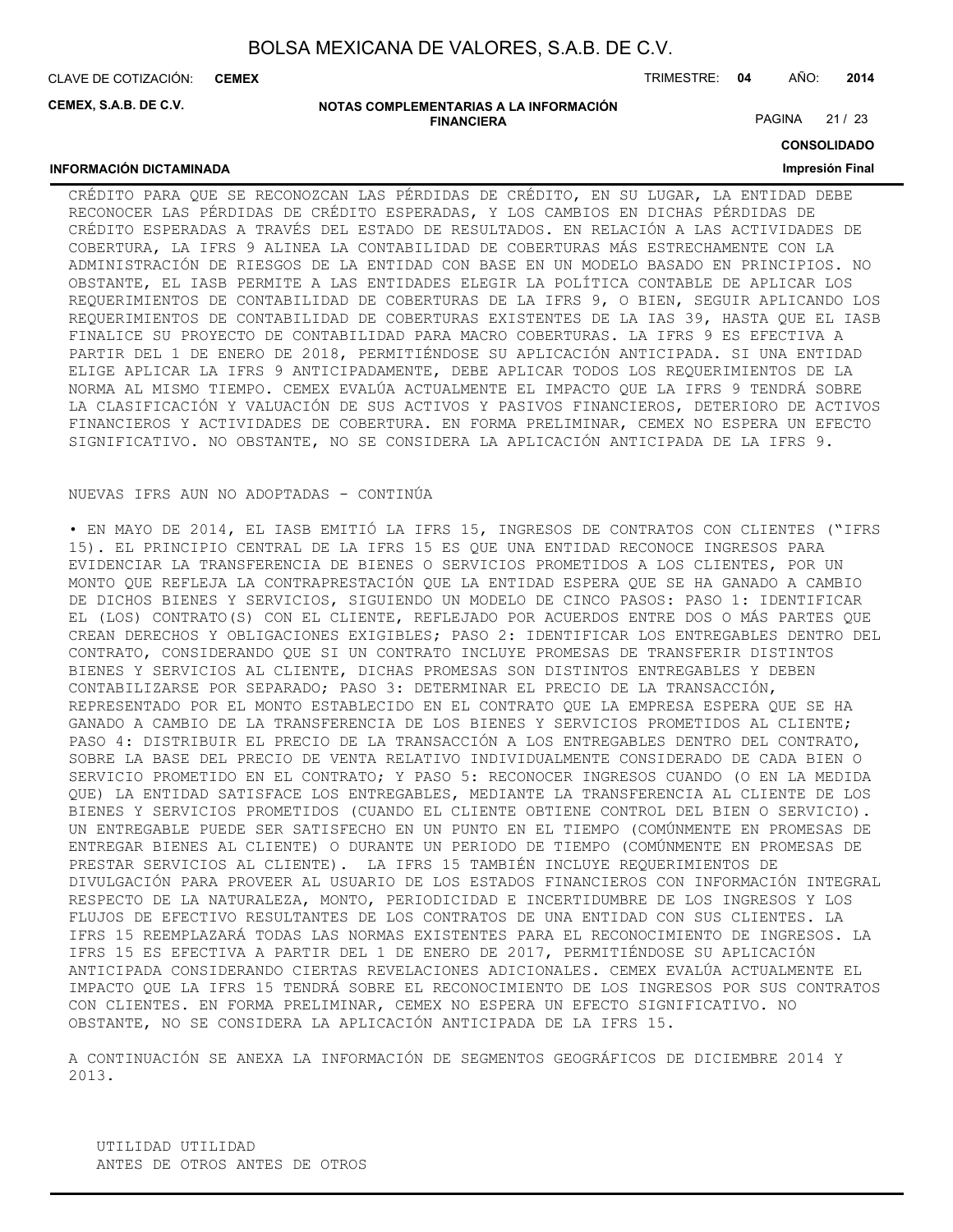| CLAVE DE COTIZACIÓN: CEMEX                                                                          |                           |                          |                   |                        | TRIMESTRE: 04 |        | AÑO:               | 2014            |
|-----------------------------------------------------------------------------------------------------|---------------------------|--------------------------|-------------------|------------------------|---------------|--------|--------------------|-----------------|
| <b>CEMEX, S.A.B. DE C.V.</b>                                                                        |                           |                          | PAGINA            | 22/23                  |               |        |                    |                 |
|                                                                                                     |                           |                          | <b>FINANCIERA</b> |                        |               |        |                    |                 |
|                                                                                                     |                           |                          |                   |                        |               |        | <b>CONSOLIDADO</b> |                 |
| INFORMACIÓN DICTAMINADA                                                                             |                           |                          |                   |                        |               |        |                    | Impresión Final |
| VENTAS VENTAS GASTOS INGRESOS GASTOS INGRESOS<br>2014 2013 2014 2013                                |                           |                          |                   |                        |               |        |                    |                 |
| MÉXICO 41, 268, 537 39, 424, 863<br>10, 247, 332                                                    |                           |                          |                   | 11,060,217             |               |        |                    |                 |
| ESTADOS UNIDOS 49,094,578 42,453,540<br>(2, 905, 923)                                               |                           |                          |                   |                        | (380, 764)    |        |                    |                 |
| EUROPA DEL NORTE                                                                                    |                           |                          |                   |                        |               |        |                    |                 |
| REINO UNIDO<br>123,186                                                                              | 17,071,123 14,367,751     |                          |                   |                        | 667,721       |        |                    |                 |
| ALEMANIA<br>183,282                                                                                 | 12,890,728 12,738,557     |                          |                   |                        | 244,389       |        |                    |                 |
| FRANCIA<br>741,607                                                                                  | 12,913,935 13,393,439     |                          |                   |                        | 336,195       |        |                    |                 |
| RESTO DE EUROPA DEL NORTE 11,979,258 11,427,686<br>421,391                                          |                           |                          |                   |                        |               |        | 450,749            |                 |
| MEDITERRANEO<br>ESPAÑA                                                                              | 4, 157, 745               | 3,652,996                |                   |                        | (208, 382)    |        |                    |                 |
| (268, 664)<br>EGIPTO                                                                                | 7,110,954                 | 6,165,473                |                   |                        | 2,189,750     |        |                    |                 |
| 1,910,873<br>RESTO DE MEDITERRANEO                                                                  |                           | 10, 199, 761 9, 426, 333 |                   |                        |               |        | 1,058,560          |                 |
| 1,109,279<br>SUR AMÉRICA Y CARIBE                                                                   |                           |                          |                   |                        |               |        |                    |                 |
| COLOMBIA<br>4,964,268                                                                               | 13, 240, 775 13, 203, 253 |                          |                   |                        | 4,362,042     |        |                    |                 |
| RESTO DE SUR AMÉRICA Y CARIBE 14,426,611 13,683,684                                                 |                           |                          |                   |                        |               |        |                    | 4,079,354       |
| 3,843,149<br>ASIA                                                                                   |                           |                          |                   |                        |               |        |                    |                 |
| FILIPINAS<br>852,991                                                                                | 5, 910, 051 5, 067, 483   |                          |                   |                        | 1,036,256     |        |                    |                 |
| RESTO DE ASIA<br>73,416                                                                             |                           | 2, 262, 970 2, 330, 011  |                   |                        |               | 99,344 |                    |                 |
| OTROS - OTRAS COMPAÑÍAS<br>(1, 792, 139)                                                            |                           | 7,495,495                |                   | 8,326,080              |               |        | (2, 812, 173)      |                 |
| 210,022,520                                                                                         | 195,661,148               |                          |                   | 22, 183, 257           |               |        | 19,504,048         |                 |
| DEPRECIACIÓN Y DEPRECIACIÓN Y<br>AMORTIZACIÓN AMORTIZACIÓN<br>2014 2013<br>MÉXICO<br>ESTADOS UNIDOS | 2,419,344                 | 5,718,063                |                   | 2,493,084<br>5,884,556 |               |        |                    |                 |
| EUROPA DEL NORTE<br>REINO UNIDO                                                                     |                           | 1,004,461                |                   | 881,977                |               |        |                    |                 |
| ALEMANIA<br>FRANCIA                                                                                 |                           | 624,569<br>515,781       |                   | 642,974<br>532,038     |               |        |                    |                 |
| RESTO DE EUROPA DEL NORTE<br>MEDITERRANEO                                                           |                           |                          | 897,008           |                        | 888,203       |        |                    |                 |
| ESPAÑA                                                                                              | 571,813                   |                          |                   | 628,550                |               |        |                    |                 |
| EGIPTO                                                                                              | 473,903                   |                          |                   | 462,108                |               |        |                    |                 |
| RESTO DE MEDITERRANEO<br>SUR AMÉRICA Y CARIBE                                                       |                           |                          | 285,073           |                        | 224,894       |        |                    |                 |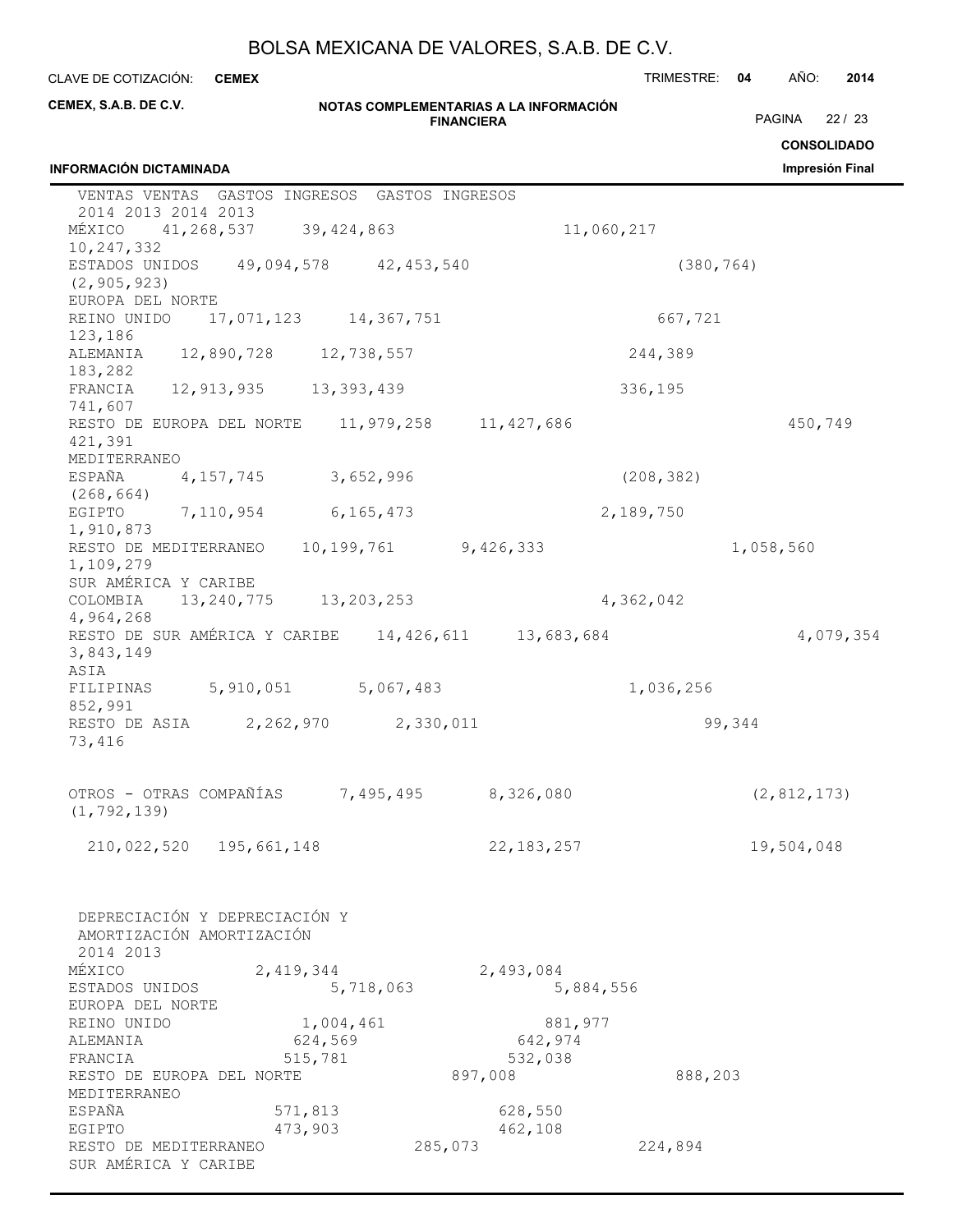| CLAVE DE COTIZACIÓN:                          | <b>CEMEX</b>                                                                    |                                     |                                        | TRIMESTRE: 04 | AÑO:<br>2014                          |
|-----------------------------------------------|---------------------------------------------------------------------------------|-------------------------------------|----------------------------------------|---------------|---------------------------------------|
| CEMEX, S.A.B. DE C.V.                         |                                                                                 | <b>FINANCIERA</b>                   | NOTAS COMPLEMENTARIAS A LA INFORMACIÓN |               | PAGINA<br>23/23<br><b>CONSOLIDADO</b> |
| <b>INFORMACIÓN DICTAMINADA</b>                |                                                                                 |                                     |                                        |               | Impresión Final                       |
| COLOMBIA                                      | 475,564<br>RESTO DE SUR AMÉRICA Y CARIBE                                        |                                     | 485,101<br>688,017                     |               | 675,182                               |
| ASIA<br>FILIPINAS<br>RESTO DE ASIA            | 337,392                                                                         | 70,557                              | 319,633                                | 79,254        |                                       |
| OTROS - OTRAS COMPAÑÍAS                       |                                                                                 | 375,542                             |                                        | 261,402       |                                       |
|                                               | 14,457,086                                                                      | 14,458,956                          |                                        |               |                                       |
| ACTIVOS ACTIVOS<br>2014 2013<br>MÉXICO        | 76,593,843 76,769,462                                                           |                                     |                                        |               |                                       |
| ESTADOS UNIDOS<br>EUROPA DEL NORTE            |                                                                                 | 229,075,196 206,406,561             |                                        |               |                                       |
| REINO UNIDO<br>ALEMANIA<br>FRANCIA            | 12, 443, 876 12, 904, 434<br>14,562,666 15,168,108<br>RESTO DE EUROPA DEL NORTE | 29,883,437 28,701,553<br>16,863,581 | 18,163,463                             |               |                                       |
| MEDITERRANEO<br>ESPAÑA<br>EGIPTO              | 21, 419, 523<br>7,914,218                                                       | 23, 377, 304<br>7,497,895           |                                        |               |                                       |
| RESTO DE MEDITERRANEO<br>SUR AMÉRICA Y CARIBE |                                                                                 | 11,369,142                          | 10,652,134                             |               |                                       |
| COLOMBIA<br>ASIA                              | 15,949,202<br>RESTO DE SUR AMÉRICA Y CARIBE                                     | 17,284,980<br>18,365,568            |                                        | 16,704,942    |                                       |
| FILIPINAS<br>RESTO DE ASIA                    | 9,570,312<br>1,870,751                                                          | 7,718,682                           | 2, 116, 322                            |               |                                       |
| OTROS - OTRAS COMPAÑÍAS                       |                                                                                 |                                     | 49,079,580 52,663,889                  |               |                                       |

514,960,893 496,129,728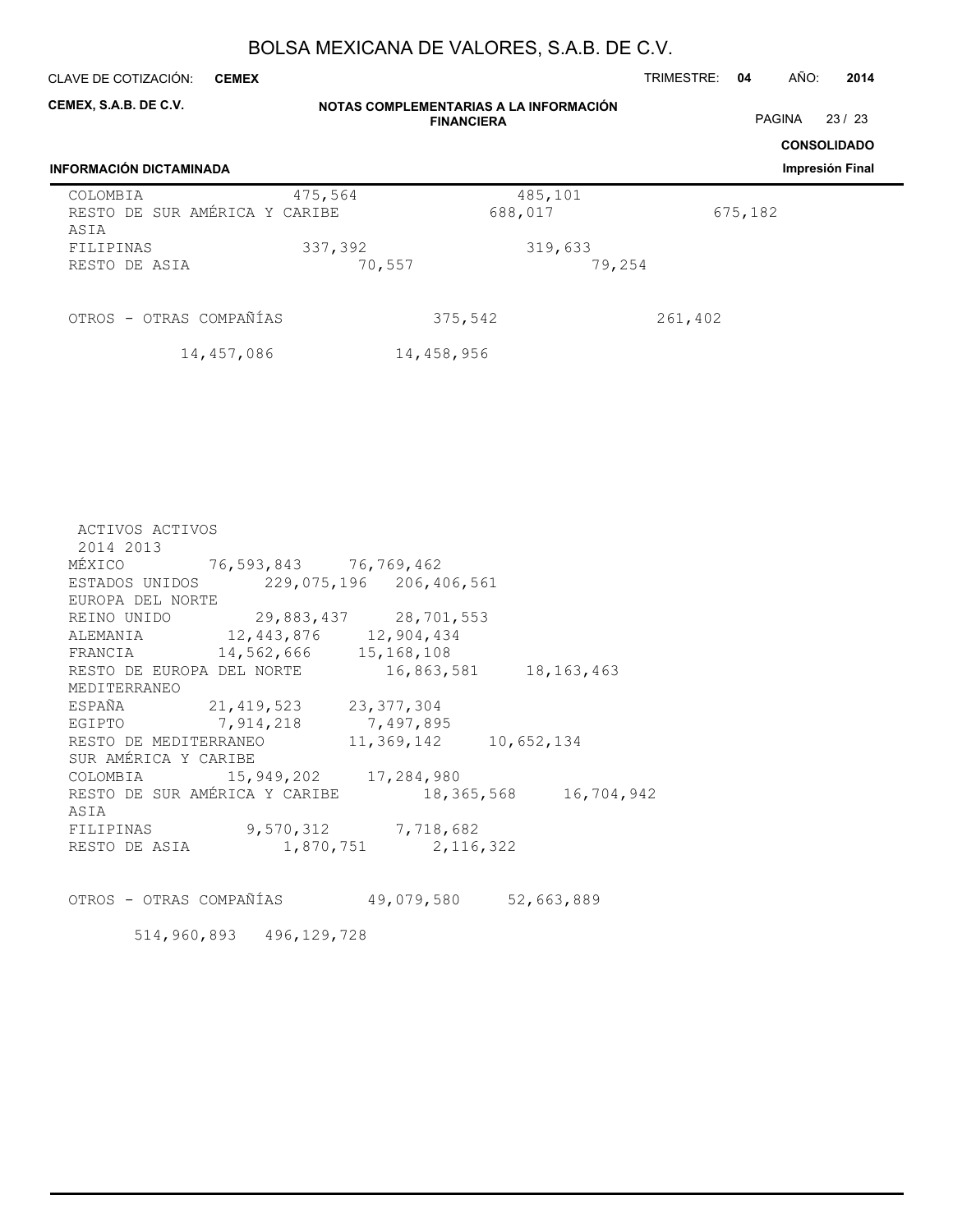**CEMEX**

**CEMEX, S.A.B. DE C.V.**

# **INVERSIONES EN ASOCIADAS Y NEGOCIOS CONJUNTOS INFORMACIÓN DICTAMINADA (MILES DE PESOS)**

**CONSOLIDADO**

**Impresión Final**

|                                                     |                            |                        | $%$ DE                     | <b>MONTO TOTAL</b>                    |                               |
|-----------------------------------------------------|----------------------------|------------------------|----------------------------|---------------------------------------|-------------------------------|
| <b>NOMBRE DE LA EMPRESA</b>                         | <b>ACTIVIDAD PRINCIPAL</b> | <b>NO. DE ACCIONES</b> | <b>TENEN</b><br><b>CIA</b> | <b>COSTO DE</b><br><b>ADQUISICIÓN</b> | <b>VALOR</b><br><b>ACTUAL</b> |
| CONTROL ADMINISTRATIVO                              | <b>CEMENTO</b>             | 12,927,670             | 49.00                      | 48,521                                | 4,826,286                     |
| <b>CANCEM</b>                                       | <b>CEMENTO</b>             | 20,058,528             | 10.26                      | 31,206                                | 476,144                       |
| SOCIEDAD DE CEMENTOS<br><b>ANTILLANOS</b>           | <b>CEMENTO</b>             | 56,363                 | 26.03                      | 73,847                                | 73,846                        |
| SOMECA (SOCIETE MERIDIONALE<br><b>DE CARRIERES)</b> | <b>AGREGADOS</b>           | 8,050                  | 33.33                      | 107,874                               | 221,266                       |
| <b>LEHIGH WHITE</b>                                 | <b>CEMENTO</b>             | 1                      | 24.50                      | 88,961                                | 223,032                       |
| TRINIDAD CEMENT                                     | <b>CEMENTO</b>             | 49,953,027             | 20.00                      | 209,032                               | 285,941                       |
| SOCIETE D'EXPLOITATION DE<br><b>CARRIERES</b>       | <b>AGREGADOS</b>           | 210.000                | 50.00                      | 63,923                                | 179,273                       |
| AKMENES CEMENTAS CRS.                               | <b>CEMENTO</b>             | 1                      | 37.89                      | 197,045                               | 545,753                       |
| Concrete Supply Co., LLC                            | <b>CONCRETO</b>            | 1                      | 40.00                      | 796,009                               | 764,608                       |
| Industrias Básicas                                  | <b>CEMENTO</b>             | 25                     | 25.00                      | 127,103                               | 127,103                       |
| ABC Capital, S.A., Institución de Banca<br>Múltiple | <b>FINANCIERA</b>          | 295,527                | 43.32                      | 216,022                               | 370,993                       |
| <b>OTRAS ASOCIADAS</b>                              |                            | 1                      | 0.00                       | 0                                     | 1,466,006                     |
| <b>TOTAL DE INVERSIONES EN ASOCIADAS</b>            |                            |                        |                            | 1,959,543                             | 9,560,251                     |

**OBSERVACIONES**

CLAVE DE COTIZACIÓN TRIMESTRE **04** AÑO **2014**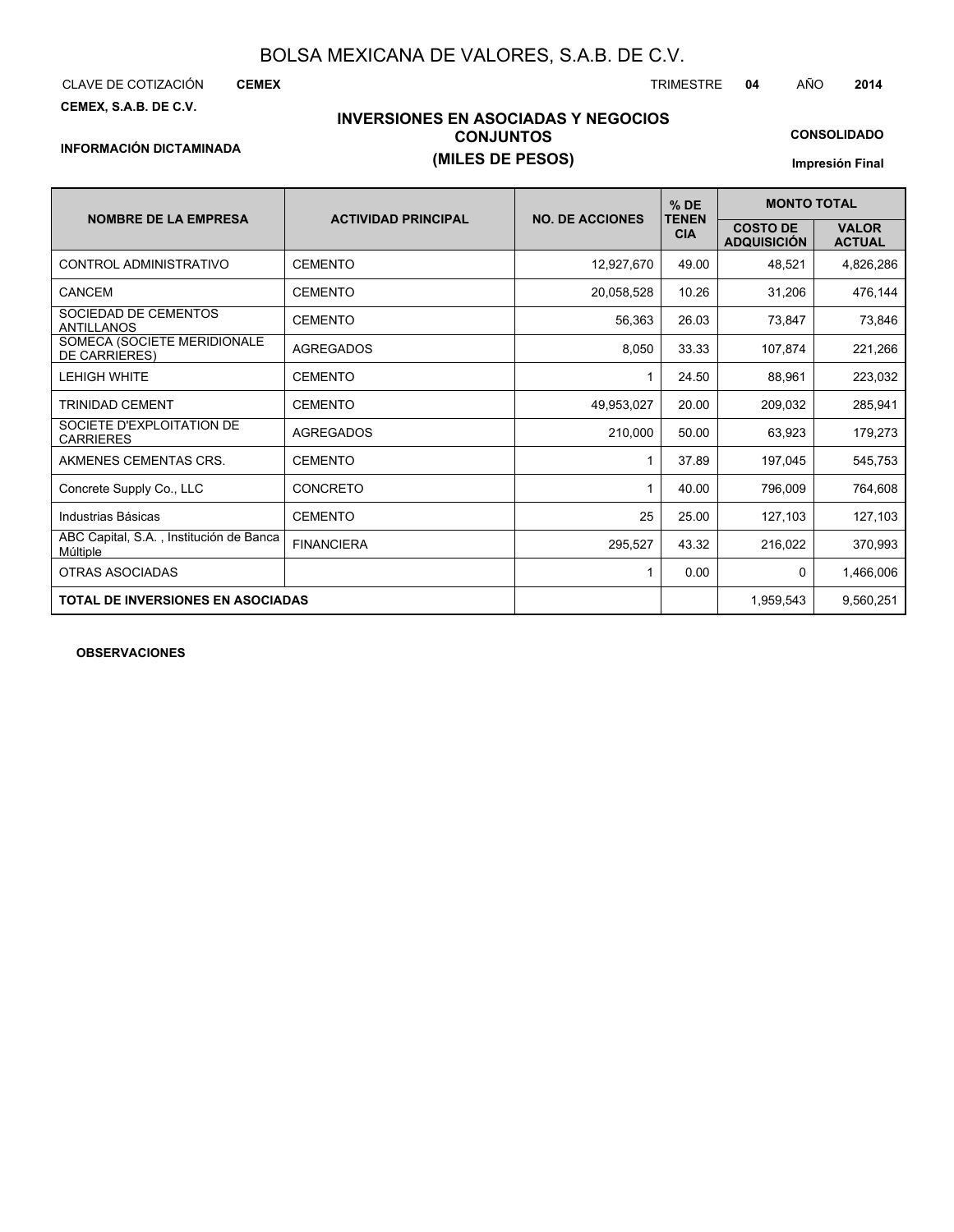# **CEMEX, S.A.B. DE C.V.** CLAVE DE COTIZACIÓN

# **DESGLOSE DE CRÉDITOS**

**CONSOLIDADO**

TRIMESTRE **<sup>04</sup>** AÑO

**INFORMACIÓN DICTAMINADA**

# (MILES DE PESOS)

**Impresión Final**

**<sup>2014</sup>**

|                               |                                                    |                                     |                                       |                                                          |                                                          |                    | VENCTOS. O AMORT. DENOMINADOS EN MONEDA NACIONAL |                     |                     |                                     | VENCTOS. O AMORT. DENOMINADOS EN MONEDA EXTRANJERA |                         |                     |                     |                     |                              |
|-------------------------------|----------------------------------------------------|-------------------------------------|---------------------------------------|----------------------------------------------------------|----------------------------------------------------------|--------------------|--------------------------------------------------|---------------------|---------------------|-------------------------------------|----------------------------------------------------|-------------------------|---------------------|---------------------|---------------------|------------------------------|
| TIPO DE CRÉDITO / INSTITUCIÓN | <b>INSTITUCION</b><br><b>EXTRANJERA</b><br>(SI/NO) | FECHA DE FIRMA /<br><b>CONTRATO</b> | <b>FECHA DE</b><br><b>VENCIMIENTO</b> | <b>TASA DE</b><br><b>INTERÉS Y/O</b><br><b>SOBRETASA</b> | <b>INTERVALO DE TIEMPO</b><br><b>INTERVALO DE TIEMPO</b> |                    |                                                  |                     |                     |                                     |                                                    |                         |                     |                     |                     |                              |
|                               |                                                    |                                     |                                       |                                                          | <b>AÑO ACTUAL</b>                                        | <b>HASTA 1 AÑO</b> | <b>HASTA 2 AÑOS</b>                              | <b>HASTA 3 AÑOS</b> | <b>HASTA 4 AÑOS</b> | <b>HASTA 5 AÑOS O</b><br><b>MÁS</b> | <b>AÑO ACTUAL</b>                                  | <b>HASTA 1 AÑO</b>      | <b>HASTA 2 AÑOS</b> | <b>HASTA 3 AÑOS</b> | <b>HASTA 4 AÑOS</b> | HASTA 5 AÑOS O<br><b>MÁS</b> |
| <b>BANCARIOS</b>              |                                                    |                                     |                                       |                                                          |                                                          |                    |                                                  |                     |                     |                                     |                                                    |                         |                     |                     |                     |                              |
| <b>COMERCIO EXTERIOR</b>      |                                                    |                                     |                                       |                                                          |                                                          |                    |                                                  |                     |                     |                                     |                                                    |                         |                     |                     |                     |                              |
| <b>CON GARANTÍA</b>           |                                                    |                                     |                                       |                                                          |                                                          |                    |                                                  |                     |                     |                                     |                                                    |                         |                     |                     |                     |                              |
| <b>BANCA COMERCIAL</b>        |                                                    |                                     |                                       |                                                          |                                                          |                    |                                                  |                     |                     |                                     |                                                    |                         |                     |                     |                     |                              |
| Facility C - CEMEX, S.A. de   | <b>SI</b>                                          | 17/09/2012                          | 14/02/2017                            | 7.8                                                      | N/A                                                      | $\mathsf 0$        | 763,101                                          | $\Omega$            | $\overline{0}$      | $\Omega$                            |                                                    |                         |                     |                     |                     |                              |
| PN3 - CEMEX, S.A. de C.V.     | <b>SI</b>                                          | 17/09/2012                          | 14/02/2017                            | 7.8                                                      | N/A                                                      | $\Omega$           | 118,205                                          | $\Omega$            | $\Omega$            | $\Omega$                            |                                                    |                         |                     |                     |                     |                              |
| <b>Bayer Munich</b>           | <b>SI</b>                                          | 30/11/2009                          | 30/11/2017                            | 4.1                                                      |                                                          |                    |                                                  |                     |                     |                                     | N/A                                                | 9,062                   | 18,124              | $\Omega$            | $\Omega$            |                              |
| Bayer Munich                  | <b>SI</b>                                          | 30/11/2009                          | 15/02/2018                            | 4.1                                                      |                                                          |                    |                                                  |                     |                     |                                     | N/A                                                | 47,922                  | 95,842              | 23,961              | $\mathbf{0}$        |                              |
| Facility A1 - CEMEX, S.A. de  | <b>SI</b>                                          | 17/09/2012                          | 14/02/2017                            | 4.7                                                      |                                                          |                    |                                                  |                     |                     |                                     | N/A                                                | $\overline{\mathbf{0}}$ | 3,352,333           | $\Omega$            | $\Omega$            |                              |
| Facility A2 - CEMEX, S.A. de  | <b>NO</b>                                          | 17/09/2012                          | 14/02/2017                            | 4.7                                                      |                                                          |                    |                                                  |                     |                     |                                     | N/A                                                | $\overline{0}$          | 1,030,957           | $\overline{0}$      | $\Omega$            |                              |
| Facility A3 - CEMEX, S.A. de  | <b>SI</b>                                          | 17/09/2012                          | 14/02/2017                            | 4.7                                                      |                                                          |                    |                                                  |                     |                     |                                     | N/A                                                | $^{\circ}$              | 1,178,236           | $\Omega$            | $\Omega$            |                              |
| PN1 - CEMEX, S.A. de C.V.     | <b>SI</b>                                          | 17/09/2012                          | 14/02/2017                            | 4.7                                                      |                                                          |                    |                                                  |                     |                     |                                     | N/A                                                | $\Omega$                | 154,195             | $\overline{0}$      | $\Omega$            |                              |
| PN2 - CEMEX, S.A. de C.V.     | <b>SI</b>                                          | 17/09/2012                          | 14/02/2017                            | 4.7                                                      |                                                          |                    |                                                  |                     |                     |                                     | N/A                                                | $\mathbf 0$             | 673,916             | $\Omega$            | $\Omega$            |                              |
| Facility B1 - CEMEX España S  | <b>SI</b>                                          | 17/09/2012                          | 14/02/2017                            | 4.5                                                      |                                                          |                    |                                                  |                     |                     |                                     | N/A                                                | $^{\circ}$              | 4,701,945           | $\overline{0}$      | $\Omega$            |                              |
| Facility B2 - CEMEX España S  | <b>SI</b>                                          | 17/09/2012                          | 14/02/2017                            | 4.5                                                      |                                                          |                    |                                                  |                     |                     |                                     | N/A                                                | $\mathbf 0$             | 1,675,454           | $\Omega$            | $\Omega$            |                              |
| Facility A4 - CEMEX España S  | <b>SI</b>                                          | 17/09/2012                          | 14/02/2017                            | 4.7                                                      |                                                          |                    |                                                  |                     |                     |                                     | N/A                                                | $^{\circ}$              | 9,356,216           | $\overline{0}$      | $\Omega$            |                              |
| Facility A5 - CEMEX España S  | <b>SI</b>                                          | 17/09/2012                          | 14/02/2017                            | 4.7                                                      |                                                          |                    |                                                  |                     |                     |                                     | N/A                                                | $\mathbf 0$             | 1,455,122           | $\overline{0}$      | $\Omega$            |                              |
| Facility A8 - CEMEX Material  | <b>SI</b>                                          | 17/09/2012                          | 14/02/2017                            | 4.7                                                      |                                                          |                    |                                                  |                     |                     |                                     | N/A                                                | $\mathbf 0$             | 484,981             | $\overline{0}$      | $\mathbf{0}$        |                              |
| Club Loan - CEMEX, S.A. de C  | <b>SI</b>                                          | 07/10/2014                          | 29/09/2019                            | 3.7                                                      |                                                          |                    |                                                  |                     |                     |                                     | N/A                                                | $\mathbf 0$             | 227,857             | 455,715             | 455,715             |                              |
| Club Loan - CEMEX, S.A. de C  | <b>SI</b>                                          | 07/10/2014                          | 29/09/2019                            | 3.7                                                      |                                                          |                    |                                                  |                     |                     |                                     | N/A                                                | $^{\circ}$              | 320,471             | 640,941             | 640,941             |                              |
| Club Loan - CEMEX, S.A. de C  | <b>SI</b>                                          | 07/10/2014                          | 29/09/2019                            | 3.7                                                      |                                                          |                    |                                                  |                     |                     |                                     | N/A                                                | $\mathbf 0$             | 1,591,920           | 3,183,840           | 2,905,142           |                              |
| Club Loan - CEMEX, S.A. de C  | <b>SI</b>                                          | 07/10/2014                          | 29/09/2019                            | 3.7                                                      |                                                          |                    |                                                  |                     |                     |                                     | N/A                                                | $\overline{0}$          | 336,072             | 672,144             | 672,144             |                              |
| Club Loan - CEMEX, S.A. de C  | <b>SI</b>                                          | 07/10/2014                          | 29/09/2019                            | 3.7                                                      |                                                          |                    |                                                  |                     |                     |                                     | N/A                                                | $^{\circ}$              | 574,860             | 1,149,720           | 1,149,720           |                              |
| Club Loan - CEMEX, S.A. de C  | <b>SI</b>                                          | 07/10/2014                          | 29/09/2019                            | 3.7                                                      |                                                          |                    |                                                  |                     |                     |                                     | N/A                                                | $\overline{\mathbf{0}}$ | 795,960             | 1,591,920           | 1,591,920           |                              |
| Bred/BNP                      | <b>SI</b>                                          | 01/12/2010                          | 31/01/2015                            | 3.5                                                      |                                                          |                    |                                                  |                     |                     |                                     | N/A                                                | 454                     | $^{\circ}$          | $\Omega$            | $\Omega$            |                              |
| Croatia                       | <b>SI</b>                                          | 01/12/2010                          | 31/01/2015                            | 0.0                                                      |                                                          |                    |                                                  |                     |                     |                                     | N/A                                                | 6,416                   | $\mathbf 0$         | $\overline{0}$      | $\Omega$            |                              |
| Bank Leumi                    | <b>SI</b>                                          | 01/04/2012                          | 01/04/2015                            | 4.5                                                      |                                                          |                    |                                                  |                     |                     |                                     | N/A                                                | 8,423                   | $\mathbf 0$         | $\overline{0}$      | $\Omega$            |                              |
| Bank Hapoalim                 | SI                                                 | 01/07/2012                          | 02/07/2015                            | 4.3                                                      |                                                          |                    |                                                  |                     |                     |                                     | N/A                                                | 15,514                  | $^{\circ}$          | $\overline{0}$      | $\Omega$            |                              |
| Other                         | <b>SI</b>                                          | 31/12/1899                          | 31/12/1899                            | 0.0                                                      |                                                          |                    |                                                  |                     |                     |                                     | N/A                                                | 15                      | 112                 | $\Omega$            | $\Omega$            |                              |
| Facility A6 - New Sunward Ho  | SI                                                 | 17/09/2012                          | 14/02/2017                            | 4.7                                                      |                                                          |                    |                                                  |                     |                     |                                     | N/A                                                | $\overline{\mathbf{0}}$ | 661,113             | $\overline{0}$      | $\Omega$            |                              |
| Facility A7- New Sunward Hol  | SI                                                 | 17/09/2012                          | 14/02/2017                            | 4.7                                                      |                                                          |                    |                                                  |                     |                     |                                     | N/A                                                | $^{\circ}$              | 2,455,273           | $\overline{0}$      | $\mathbf 0$         |                              |
| <b>OTROS</b>                  |                                                    |                                     |                                       |                                                          |                                                          |                    |                                                  |                     |                     |                                     |                                                    |                         |                     |                     |                     |                              |
| <b>TOTAL BANCARIOS</b>        |                                                    |                                     |                                       |                                                          | $\mathbf 0$                                              | $\pmb{0}$          | 881,306                                          | $\mathbf 0$         | $\mathbf 0$         | $\mathbf{0}$                        | $\mathbf 0$                                        | 87,806                  | 31,140,959          | 7,718,241           | 7,415,582           |                              |

**CEMEX**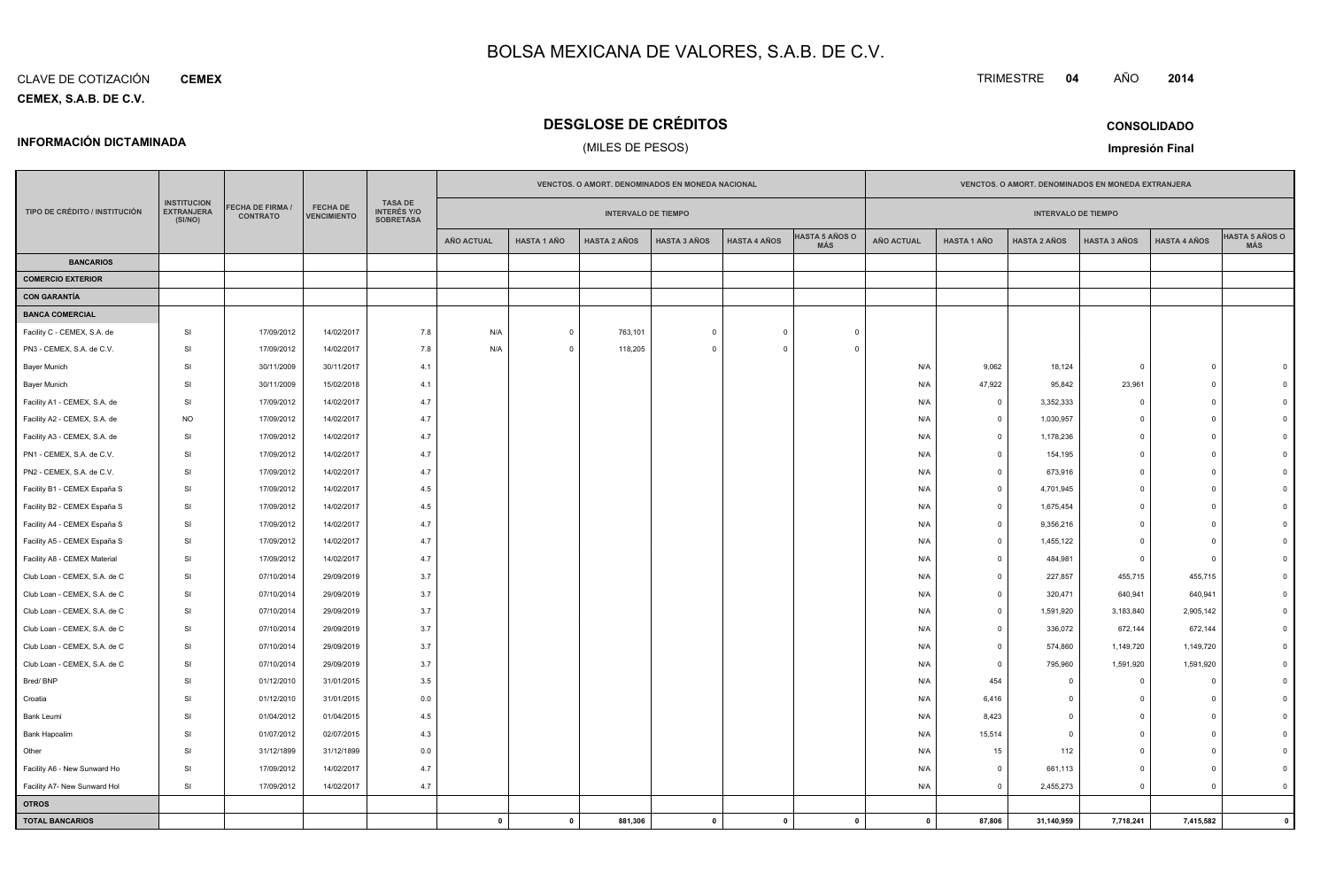#### CLAVE DE COTIZACIÓN TRIMESTRE **<sup>04</sup>** AÑO **<sup>2014</sup> CEMEX**

**INFORMACIÓN DICTAMINADA**

### **CEMEX, S.A.B. DE C.V.**

# **DESGLOSE DE CRÉDITOS**

# (MILES DE PESOS)

| <b>CONSOLIDADO</b> |  |
|--------------------|--|
|--------------------|--|

**Impresión Final**

| INSTITUCION                                                                                                                                   |  |  |  |                                                          |                            |                    | <b>VENCTOS, O AMORT, DENOMINADOS EN MONEDA NACIONAL</b> |                     |              |                              |                   |                            | <b>VENCTOS, O AMORT, DENOMINADOS EN MONEDA EXTRANJERA</b> |                     |                     |                              |
|-----------------------------------------------------------------------------------------------------------------------------------------------|--|--|--|----------------------------------------------------------|----------------------------|--------------------|---------------------------------------------------------|---------------------|--------------|------------------------------|-------------------|----------------------------|-----------------------------------------------------------|---------------------|---------------------|------------------------------|
| FECHA DE FIRMA /<br><b>FECHA DE</b><br>TIPO DE CRÉDITO / INSTITUCIÓN<br><b>EXTRANJERA</b><br><b>VENCIMIENTO</b><br><b>CONTRATO</b><br>(SI/NO) |  |  |  | <b>TASA DE</b><br><b>INTERÉS Y/O</b><br><b>SOBRETASA</b> | <b>INTERVALO DE TIEMPO</b> |                    |                                                         |                     |              |                              |                   | <b>INTERVALO DE TIEMPO</b> |                                                           |                     |                     |                              |
|                                                                                                                                               |  |  |  |                                                          | AÑO ACTUAL                 | <b>HASTA 1 AÑO</b> | <b>HASTA 2 AÑOS</b>                                     | <b>HASTA 3 AÑOS</b> | HASTA 4 AÑOS | <b>HASTA 5 AÑOS O</b><br>MÁS | <b>AÑO ACTUAL</b> | <b>HASTA 1 AÑO</b>         | <b>HASTA 2 AÑOS</b>                                       | <b>HASTA 3 AÑOS</b> | <b>HASTA 4 AÑOS</b> | <b>HASTA 5 AÑOS O</b><br>MÁS |
| <b>BURSÁTILES</b>                                                                                                                             |  |  |  |                                                          |                            |                    |                                                         |                     |              |                              |                   |                            |                                                           |                     |                     |                              |
| <b>LISTADAS EN BOLSA (MÉXICO Y/O</b><br><b>EXTRANJERO)</b>                                                                                    |  |  |  |                                                          |                            |                    |                                                         |                     |              |                              |                   |                            |                                                           |                     |                     |                              |
| <b>QUIROGRAFARIOS</b>                                                                                                                         |  |  |  |                                                          |                            |                    |                                                         |                     |              |                              |                   |                            |                                                           |                     |                     |                              |
| <b>CON GARANTÍA</b>                                                                                                                           |  |  |  |                                                          |                            |                    |                                                         |                     |              |                              |                   |                            |                                                           |                     |                     |                              |
| <b>COLOCACIONES PRIVADAS</b>                                                                                                                  |  |  |  |                                                          |                            |                    |                                                         |                     |              |                              |                   |                            |                                                           |                     |                     |                              |
| <b>QUIROGRAFARIOS</b>                                                                                                                         |  |  |  |                                                          |                            |                    |                                                         |                     |              |                              |                   |                            |                                                           |                     |                     |                              |
| <b>CON GARANTÍA</b>                                                                                                                           |  |  |  |                                                          |                            |                    |                                                         |                     |              |                              |                   |                            |                                                           |                     |                     |                              |
| <b>TOTAL BURSÁTILES</b>                                                                                                                       |  |  |  |                                                          |                            |                    |                                                         |                     |              |                              |                   |                            |                                                           |                     |                     |                              |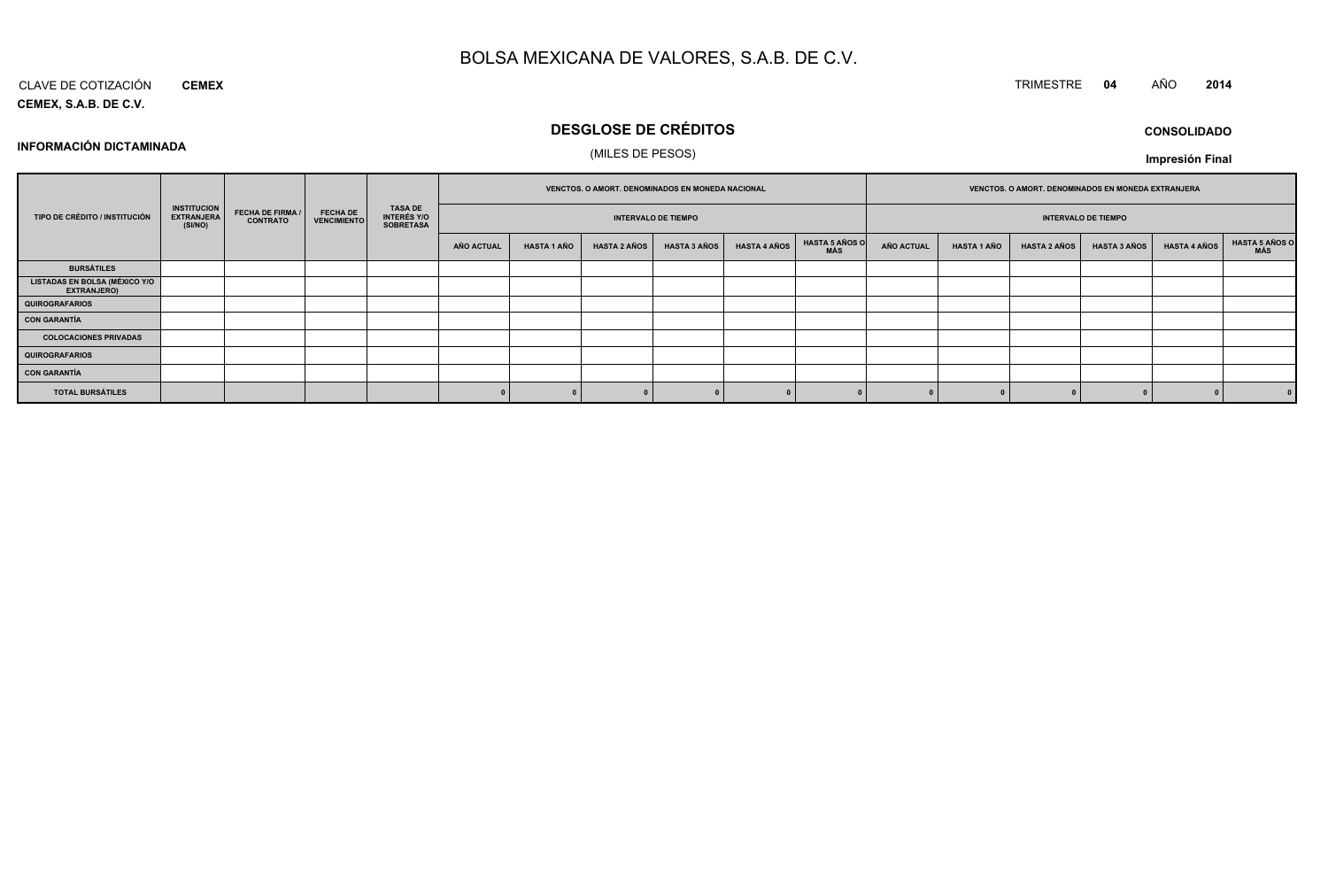#### CLAVE DE COTIZACIÓN**CEMEX**

**CEMEX, S.A.B. DE C.V.**

**INFORMACIÓN DICTAMINADA**

# **DESGLOSE DE CRÉDITOS**

# (MILES DE PESOS)

|                                                                                       |                                                    |                              |                                       |            |                    | VENCTOS. O AMORT. DENOMINADOS EN MONEDA NACIONAL |                     |                     |                              |                   |                    | VENCTOS. O AMORT. DENOMINADOS EN MONEDA EXTRANJERA |                     |                     |                |
|---------------------------------------------------------------------------------------|----------------------------------------------------|------------------------------|---------------------------------------|------------|--------------------|--------------------------------------------------|---------------------|---------------------|------------------------------|-------------------|--------------------|----------------------------------------------------|---------------------|---------------------|----------------|
| TIPO DE CRÉDITO / INSTITUCIÓN                                                         | <b>INSTITUCION</b><br><b>EXTRANJERA</b><br>(SI/NO) | <b>FECHA</b><br>CONCERTACIÓN | <b>FECHA DE</b><br><b>VENCIMIENTO</b> |            |                    | <b>INTERVALO DE TIEMPO</b>                       |                     |                     |                              |                   |                    | <b>INTERVALO DE TIEMPO</b>                         |                     |                     |                |
|                                                                                       |                                                    |                              |                                       | AÑO ACTUAL | <b>HASTA 1 AÑO</b> | <b>HASTA 2 AÑOS</b>                              | <b>HASTA 3 AÑOS</b> | <b>HASTA 4 AÑOS</b> | <b>HASTA 5 AÑOS O</b><br>MÁS | <b>AÑO ACTUAL</b> | <b>HASTA 1 AÑO</b> | <b>HASTA 2 AÑOS</b>                                | <b>HASTA 3 AÑOS</b> | <b>HASTA 4 AÑOS</b> | HASTA 5 AÑOS O |
| OTROS PASIVOS CIRCULANTES Y NO<br><b>CIRCULANTES CON COSTO</b>                        |                                                    |                              |                                       |            |                    |                                                  |                     |                     |                              |                   |                    |                                                    |                     |                     |                |
|                                                                                       | <b>NO</b>                                          |                              |                                       | N/A        | $\Omega$           | 614,160                                          | $\Omega$            | $\Omega$            | $\Omega$                     |                   |                    |                                                    |                     |                     |                |
|                                                                                       | <b>NO</b>                                          |                              |                                       |            |                    |                                                  |                     |                     |                              | N/A               | 17,662,929         | 14,743,676                                         | 28,706,599          | 37,048,587          | 87,247,220     |
| <b>TOTAL OTROS PASIVOS</b><br><b>CIRCULANTES Y NO CIRCULANTES</b><br><b>CON COSTO</b> |                                                    |                              |                                       | $\Omega$   | $\Omega$           | 614,160                                          | $\Omega$            | $^{\circ}$          | $\Omega$                     | $\Omega$          | 17,662,929         | 14,743,676                                         | 28,706,599          | 37,048,587          | 87,247,220     |
|                                                                                       |                                                    |                              |                                       |            |                    |                                                  |                     |                     |                              |                   |                    |                                                    |                     |                     |                |
| <b>PROVEEDORES</b>                                                                    |                                                    |                              |                                       |            |                    |                                                  |                     |                     |                              |                   |                    |                                                    |                     |                     |                |
| varios                                                                                | <b>NO</b>                                          |                              |                                       | N/A        | 5,683,684          |                                                  |                     |                     |                              |                   |                    |                                                    |                     |                     |                |
| VARIOS                                                                                | <b>NO</b>                                          |                              |                                       |            |                    |                                                  |                     |                     |                              | N/A               | 18,587,808         |                                                    |                     |                     |                |
| <b>TOTAL PROVEEDORES</b>                                                              |                                                    |                              |                                       | $\Omega$   | 5,683,684          |                                                  |                     |                     |                              | $\Omega$          | 18,587,808         |                                                    |                     |                     |                |
|                                                                                       |                                                    |                              |                                       |            |                    |                                                  |                     |                     |                              |                   |                    |                                                    |                     |                     |                |
| OTROS PASIVOS CIRCULANTES Y NO<br><b>CIRCULANTES</b>                                  |                                                    |                              |                                       |            |                    |                                                  |                     |                     |                              |                   |                    |                                                    |                     |                     |                |
| VARIOS                                                                                | <b>NO</b>                                          |                              |                                       | N/A        | 4,288,635          | $\Omega$                                         | $\Omega$            | $\overline{0}$      | 10,889,692                   |                   |                    |                                                    |                     |                     |                |
| VARIOS                                                                                | <b>NO</b>                                          |                              |                                       |            |                    |                                                  |                     |                     |                              | N/A               | 24, 107, 554       | $\mathbf 0$                                        | $\Omega$            | $\Omega$            | 40,375,643     |
| <b>TOTAL OTROS PASIVOS</b><br><b>CIRCULANTES Y NO CIRCULANTES</b>                     |                                                    |                              |                                       | $\Omega$   | 4,288,635          | $^{\circ}$                                       | $\Omega$            | $\Omega$            | 10,889,692                   | $\Omega$          | 24, 107, 554       | $\Omega$                                           | $\overline{0}$      | $\Omega$            | 40,375,643     |
|                                                                                       |                                                    |                              |                                       |            |                    |                                                  |                     |                     |                              |                   |                    |                                                    |                     |                     |                |
| <b>TOTAL GENERAL</b>                                                                  |                                                    |                              |                                       | n          | 9,972,319          | 1,495,466                                        | n                   |                     | 10,889,692                   | $\mathbf{0}$      | 60,446,097         | 45,884,635                                         | 36,424,840          | 44,464,169          | 127,622,863    |

**OBSERVACIONES**

TRIMESTRE **<sup>04</sup>** AÑO **<sup>2014</sup>**

**CONSOLIDADO**

**Impresión Final**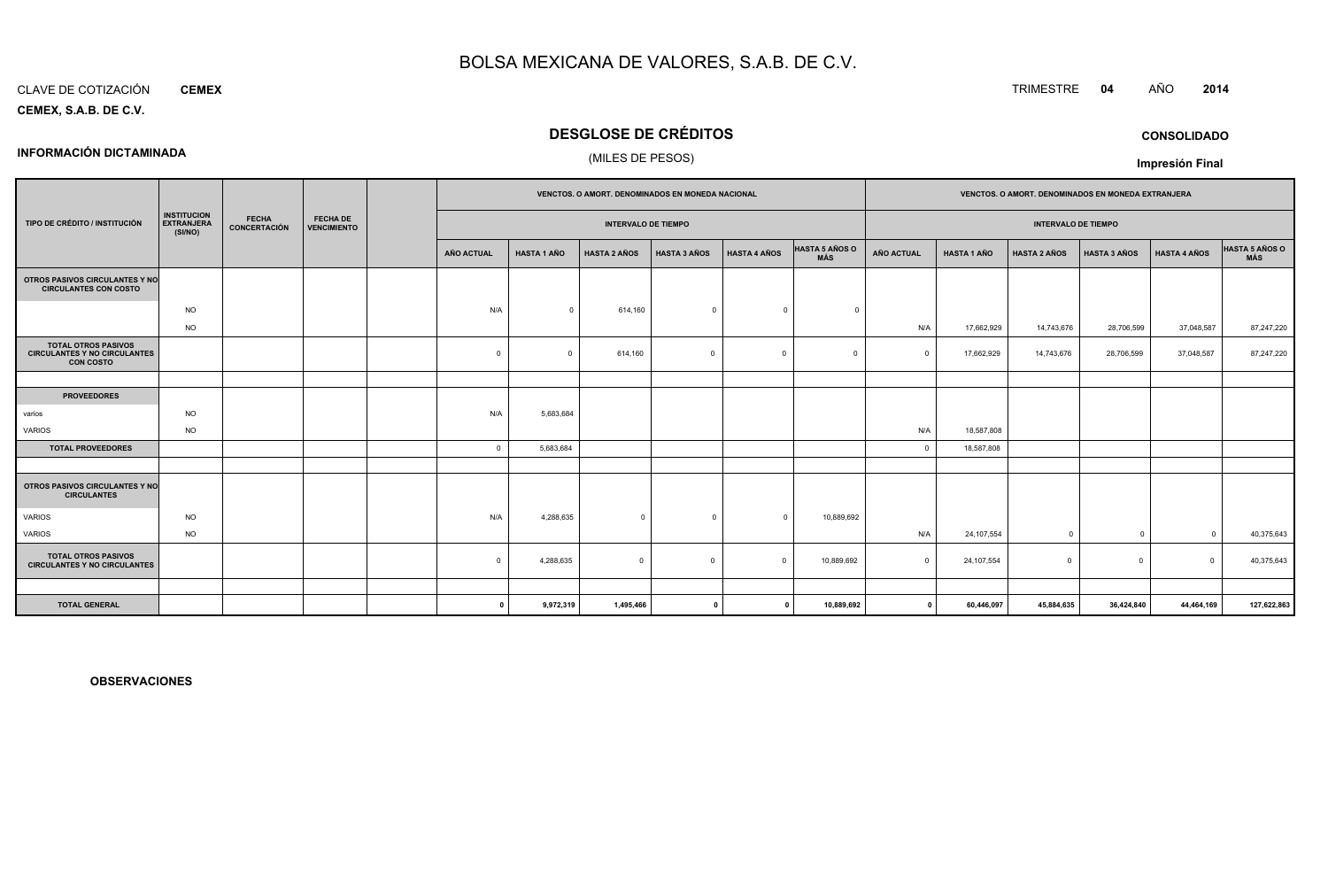CLAVE DE COTIZACIÓN: **CEMEX CEMEX, S.A.B. DE C.V.**

TRIMESTRE: **04** AÑO: **2014**

## **POSICIÓN MONETARIA EN MONEDA EXTRANJERA**

# **INFORMACIÓN DICTAMINADA**

**(MILES DE PESOS)**

# **CONSOLIDADO Impresión Final**

| POSICIÓN EN MONEDA EXTRANJERA | <b>DÓLARES</b>          |                       | <b>OTRAS MONEDAS</b>    |                       | <b>TOTAL MILES DE</b> |
|-------------------------------|-------------------------|-----------------------|-------------------------|-----------------------|-----------------------|
| (MILES DE PESOS)              | <b>MILES DE DÓLARES</b> | <b>MILES DE PESOS</b> | <b>MILES DE DÓLARES</b> | <b>MILES DE PESOS</b> | <b>PESOS</b>          |
| <b>ACTIVO MONETARIO</b>       | 1,387,476               | 20,451,406            | 1,873,517               | 27,615,642            | 48,067,048            |
| <b>CIRCULANTE</b>             | 1,164,731               | 17,168,140            | 1,710,691               | 25,215,580            | 42,383,720            |
| NO CIRCULANTE                 | 222,745                 | 3,283,266             | 162,826                 | 2,400,062             | 5,683,328             |
| <b>PASIVO</b>                 | 15,346,815              | 226,212,051           | 6,012,928               | 88,630,554            | 314,842,605           |
| <b>CIRCULANTE</b>             | 1,878,994               | 27,696,367            | 2,221,827               | 32,749,731            | 60,446,098            |
| NO CIRCULANTE                 | 13,467,821              | 198,515,684           | 3,791,101               | 55,880,823            | 254,396,507           |
| <b>SALDO NETO</b>             | $-13,959,339$           | $-205,760,645$        | $-4,139,411$            | $-61,014,912$         | $-266,775,557$        |

### **OBSERVACIONES**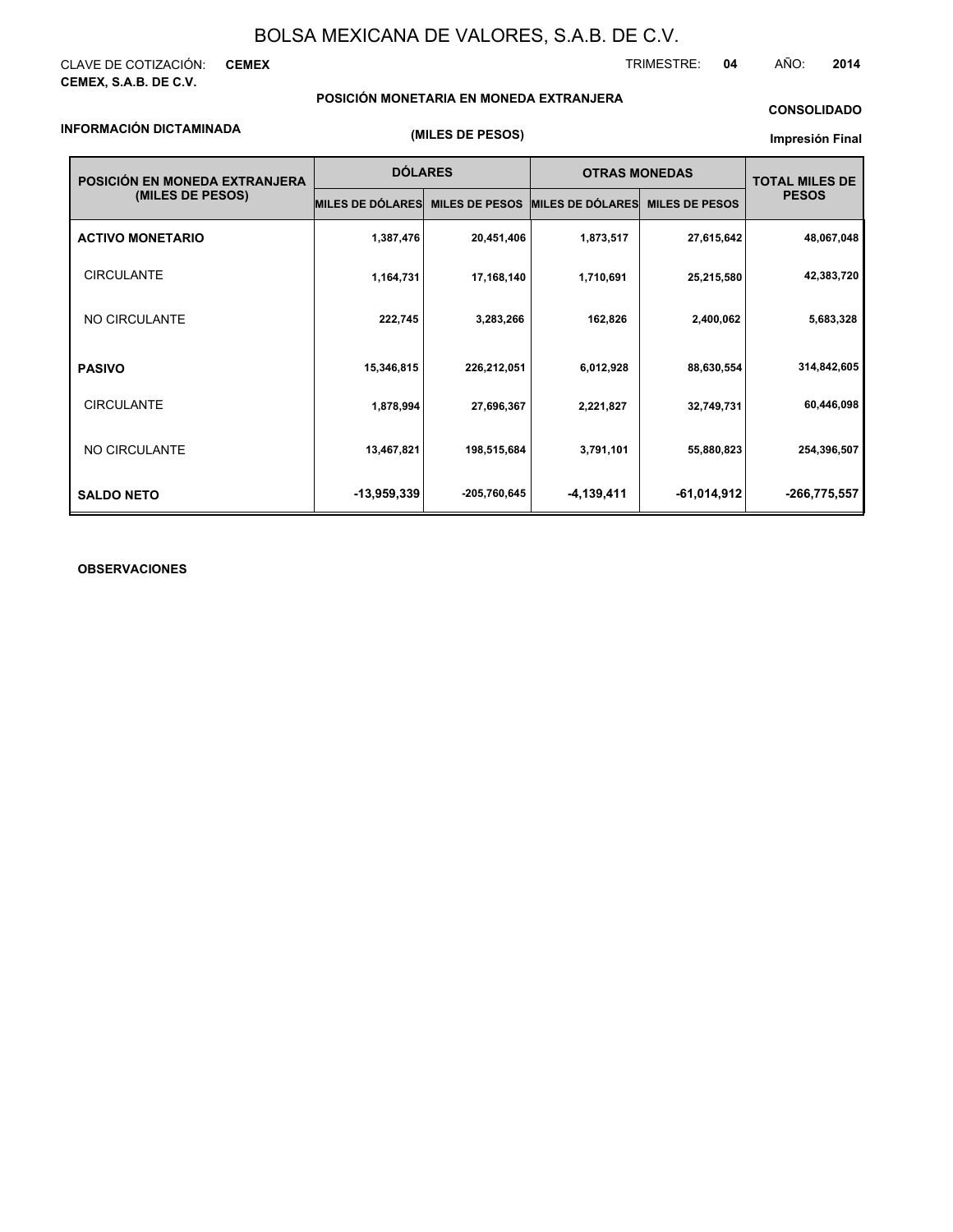| BOLSA MEXICANA DE VALORES, S.A.B. DE C.V. |  |  |  |  |  |  |
|-------------------------------------------|--|--|--|--|--|--|
|-------------------------------------------|--|--|--|--|--|--|

CLAVE DE COTIZACIÓN: TRIMESTRE: **04** AÑO: **2014 CEMEX**

**INFORMACIÓN DICTAMINADA**

**CEMEX, S.A.B. DE C.V.**

**INSTRUMENTOS DE DEUDA**

PAGINA 1/3

**CONSOLIDADO**

**Impresión Final**

# RESTRICCIONES FINANCIERAS **Y/O TITULOLIMITACIONES FINANCIERAS SEGÚN CONTRATO, ESCRITURAS DE LA EMISION**

EL CONTRATO DE CRÉDITO Y EL CONTRATO DE FINANCIAMIENTO REQUIERE A CEMEX EL CUMPLIMIENTO DE RESTRICCIONES FINANCIERAS, PRINCIPALMENTE: A) LA RAZÓN CONSOLIDADA DE DEUDA NETA A FLUJO DE OPERACIÓN (LA "RAZÓN DE APALANCAMIENTO"); Y B) LA RAZÓN CONSOLIDADA DE COBERTURA DE FLUJO DE OPERACIÓN A GASTOS FINANCIEROS (LA "RAZÓN DE COBERTURA"). ESTAS RAZONES FINANCIERAS SE CALCULAN CON BASE EN LOS CONTRATOS DE CRÉDITO UTILIZANDO LAS CIFRAS CONSOLIDADAS BAJO IFRS.

CEMEX DEBE CUMPLIR CON UNA RAZÓN DE COBERTURA PARA CADA PERIODO DE CUATRO TRIMESTRES CONSECUTIVOS NO MENOR DE: (I) 1.50 VECES PARA EL PERIODO TERMINADO AL 31 DE DICIEMBRE DE 2012 Y HASTA EL PERIODO TERMINADO AL 30 DE SEPTIEMBRE DE 2014, (II) 1.75 VECES PARA EL PERIODO TERMINADO AL 31 DE DICIEMBRE DE 2014 Y HASTA EL PERIODO TERMINADO AL 30 DE SEPTIEMBRE DE 2015, (III) 1.85 VECES PARA EL PERIODO TERMINADO AL 31 DE DICIEMBRE DE 2015 Y HASTA EL PERIODO TERMINADO AL 31 DE MARZO DE 2016, (IV) 2.0 VECES PARA EL PERIODO TERMINADO AL 30 DE JUNIO DE 2016 Y HASTA EL PERIODO TERMINADO AL 30 DE SEPTIEMBRE DE 2016, Y (V) 2.25 VECES PARA EL PERIODO TERMINADO AL 31 DE DICIEMBRE DE 2016 Y CADA PERIODO SUBSECUENTE DE REFERENCIA. EN ADICIÓN, CEMEX DEBE CUMPLIR CON UNA RAZÓN DE APALANCAMIENTO MÁXIMA PARA CADA PERIODO DE CUATRO TRIMESTRES CONSECUTIVOS NO MAYOR DE: (I) 7.0 VECES PARA EL PERIODO TERMINADO AL 31 DE DICIEMBRE DE 2012 Y HASTA EL PERIODO TERMINADO AL 31 DE DICIEMBRE DE 2013, (II) 6.75 VECES PARA EL PERIODO TERMINADO AL 30 DE SEPTIEMBRE DE 2014, (III) 6.5 VECES PARA EL PERIODO TERMINADO AL 31 DE DICIEMBRE DE 2014 Y HASTA EL PERIODO TERMINADO AL 31 DE MARZO DE 2015, (IV) 6.0 VECES PARA EL PERIODO TERMINADO AL 30 DE JUNIO DE 2015 Y HASTA EL PERIODO TERMINADO AL 30 DE SEPTIEMBRE DE 2015, (V) 5.5 VECES PARA EL PERIODO TERMINADO AL 31 DE DICIEMBRE DE 2015 Y HASTA EL PERIODO TERMINADO AL 31 DE MARZO DE 2016, (VI) 5.0 PARA EL PERIODO TERMINADO AL 30 DE JUNIO DE 2016 Y HASTA EL PERIODO TERMINADO AL 30 DE SEPTIEMBRE DE 2016, Y (VII) 4.25 VECES PARA EL PERIODO TERMINADO AL 31 DE DICIEMBRE DE 2016 Y CADA PERIODO SUBSECUENTE DE REFERENCIA.

LA HABILIDAD DE CEMEX PARA CUMPLIR CON ESTAS RAZONES FINANCIERAS PUEDE SER AFECTADA POR CONDICIONES ECONÓMICAS Y VOLATILIDAD EN LOS TIPOS DE CAMBIO, ASÍ COMO POR LAS CONDICIONES GENERALES PREVALECIENTES EN LOS MERCADOS DE DEUDA Y CAPITALES. PARA EL PERIODO DE CUMPLIMIENTO TERMINADO AL 31 DE DICIEMBRE DE 2014, CONSIDERANDO EL CONTRATO DE CRÉDITO, EL CONTRATO DE FINANCIAMIENTO ENMENDADO Y EL ACUERDO DE FINANCIAMIENTO ENMENDADO, SEGÚN APLICA ,CEMEX ESTUVO EN CUMPLIMIENTO CON LAS RESTRICCIONES FINANCIERAS DE SUS CONTRATOS DE CRÉDITO. AL 31 DE DICIEMBRE DE 2014, LAS PRINCIPALES RAZONES FINANCIERAS CONSOLIDADAS SON LAS SIGUIENTES:

|  | RAZONES FINANCIERAS CONSOLIDADAS 2014           |              |              |  |
|--|-------------------------------------------------|--------------|--------------|--|
|  | RAZÓN DE APALANCAMIENTO ' 1, 2 LÍMITE =< $6.50$ |              |              |  |
|  |                                                 |              | CÁLCULO 5.19 |  |
|  |                                                 |              |              |  |
|  | RAZÓN DE COBERTURA 3 LÍMITE $>1.75$             |              |              |  |
|  |                                                 | CÁLCULO 2.34 |              |  |
|  |                                                 |              |              |  |

1 LA RAZÓN DE APALANCAMIENTO SE CALCULA EN PESOS DIVIDIENDO LA "DEUDA FONDEADA" ENTRE EL FLUJO DE OPERACIÓN PRO FORMA DE LOS ÚLTIMOS DOCE MESES A LA FECHA DEL CÁLCULO. LA DEUDA FONDEADA CONSIDERA LA DEUDA SEGÚN EL ESTADO FINANCIERO SIN ARRENDAMIENTOS FINANCIEROS, MÁS LAS NOTAS PERPETUAS Y LAS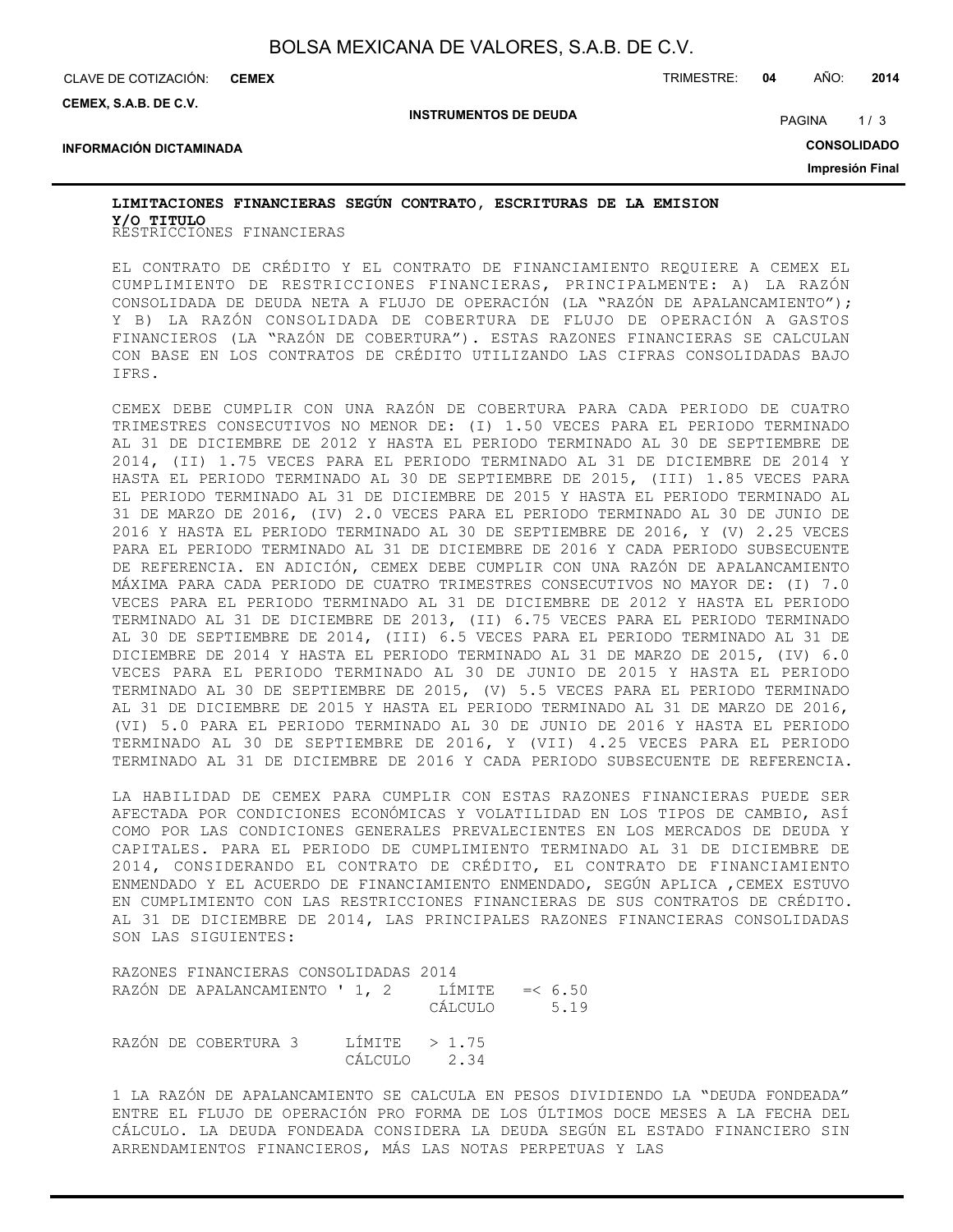CLAVE DE COTIZACIÓN: TRIMESTRE: **04** AÑO: **2014 CEMEX**

**CEMEX, S.A.B. DE C.V.**

**INSTRUMENTOS DE DEUDA**

PAGINA 2/3

## **CONSOLIDADO**

**Impresión Final**

GARANTÍAS, MÁS O MENOS EL VALOR RAZONABLE DE INSTRUMENTOS DERIVADOS, SEGÚN APLIQUE, ENTRE OTROS AJUSTES.

2 EL FLUJO DE OPERACIÓN PRO FORMA REPRESENTA, CALCULADO EN PESOS, EL FLUJO DE OPERACIÓN DE LOS ÚLTIMOS DOCE MESES A LA FECHA DEL CÁLCULO, MÁS EL FLUJO DE OPERACIÓN REFERIDO A DICHO PERIODO DE CUALQUIER ADQUISICIÓN SIGNIFICATIVA EFECTUADA EN EL PERIODO ANTES DE SU CONSOLIDACIÓN EN CEMEX, MENOS EL FLUJO DE OPERACIÓN REFERIDO A DICHO PERIODO DE CUALQUIER VENTA SIGNIFICATIVA EFECTUADA EN EL PERIODO QUE SE HUBIERA LIQUIDADO.

3 LA RAZÓN DE COBERTURA SE CALCULA CON LAS CIFRAS EN PESOS DE LOS ESTADOS FINANCIEROS, DIVIDIENDO EL FLUJO DE OPERACIÓN PRO FORMA ENTRE LOS GASTOS FINANCIEROS DE LOS ÚLTIMOS DOCE MESES A LA FECHA DEL CÁLCULO. LOS GASTOS FINANCIEROS INCLUYEN LOS INTERESES DEVENGADOS POR LAS NOTAS PERPETUAS.

CON BASE EN SUS PLANES FINANCIEROS, PARA 2015 Y EN ADELANTE, CEMEX CONSIDERA QUE CONTINUARÁ CUMPLIENDO CON LAS RESTRICCIONES FINANCIERAS BAJO EL CONTRATO DE CRÉDITO Y EL CONTRATO DE FINANCIAMIENTO, CEMEX ESPERA BENEFICIARSE DE LOS PROGRAMAS DE REDUCCIÓN DE COSTOS IMPLEMENTADOS DURANTE 2014 Y AÑOS ANTERIORES QUE PUEDEN COMPENSAR LAS CONDICIONES DESFAVORABLES EN ALGUNOS MERCADOS CLAVE, Y LOS AUMENTOS EN LOS COSTOS DE ALGUNOS INSUMOS COMO ENERGÍA. ASIMISMO, COMO EN AÑOS ANTERIORES, CEMEX CONTINUARÁ SEGÚN SEA REQUERIDO, SU PLAN DE VENTA DE ACTIVOS, QUE SE ESPERA COMPLEMENTE LOS ESFUERZOS PARA REDUCIR SU DEUDA.

**INFORMACIÓN DICTAMINADA**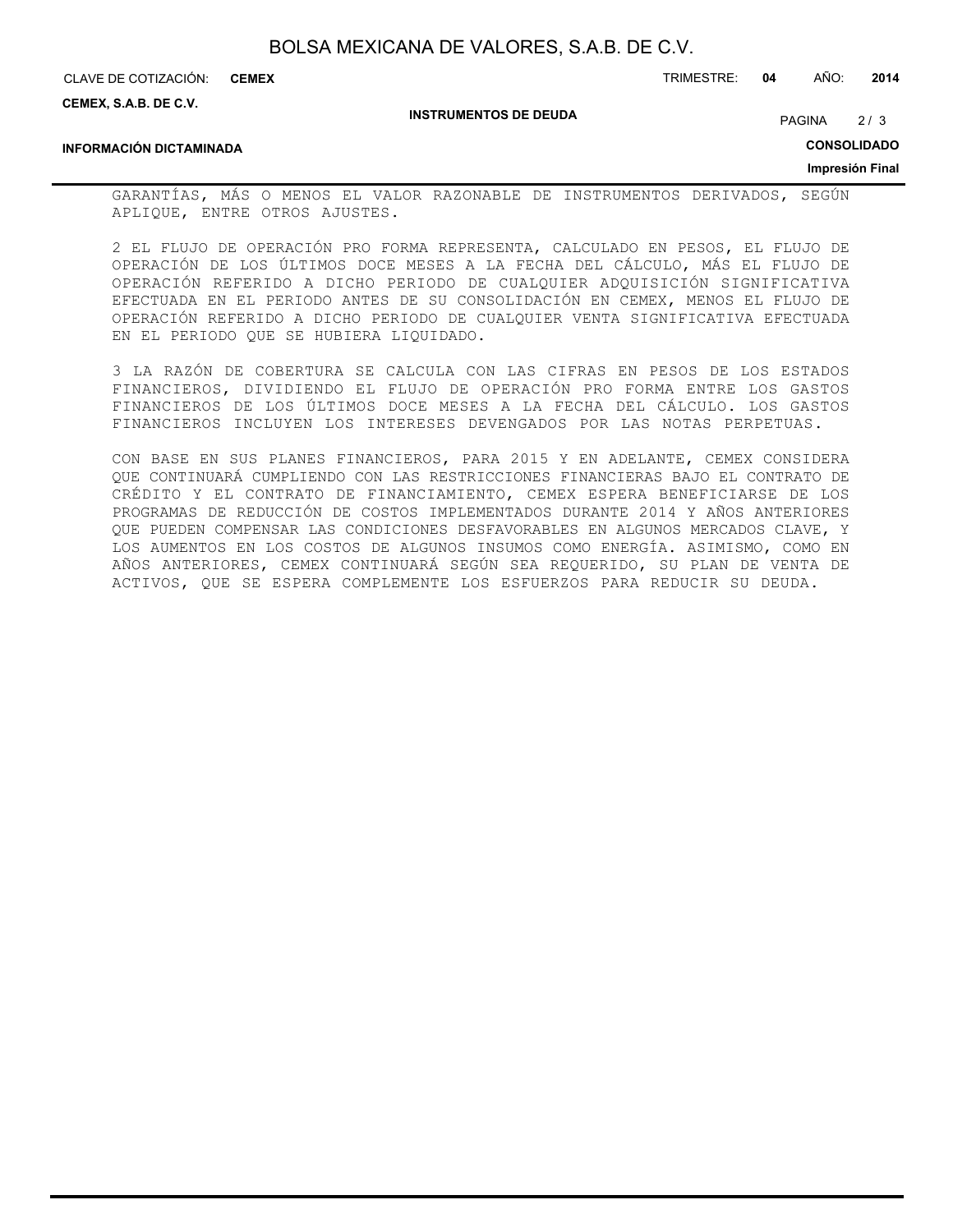| CLAVE DE COTIZACIÓN:<br><b>CEMEX</b> |                              | TRIMESTRE: | 04 | AÑO:                                | 2014            |
|--------------------------------------|------------------------------|------------|----|-------------------------------------|-----------------|
| CEMEX, S.A.B. DE C.V.                | <b>INSTRUMENTOS DE DEUDA</b> |            |    | <b>PAGINA</b><br><b>CONSOLIDADO</b> |                 |
| INFORMACIÓN DICTAMINADA              |                              |            |    |                                     | Impresión Final |

**SITUACIÓN ACTUAL DE LAS LIMITACIONES FINANCIERAS**

 $\blacksquare$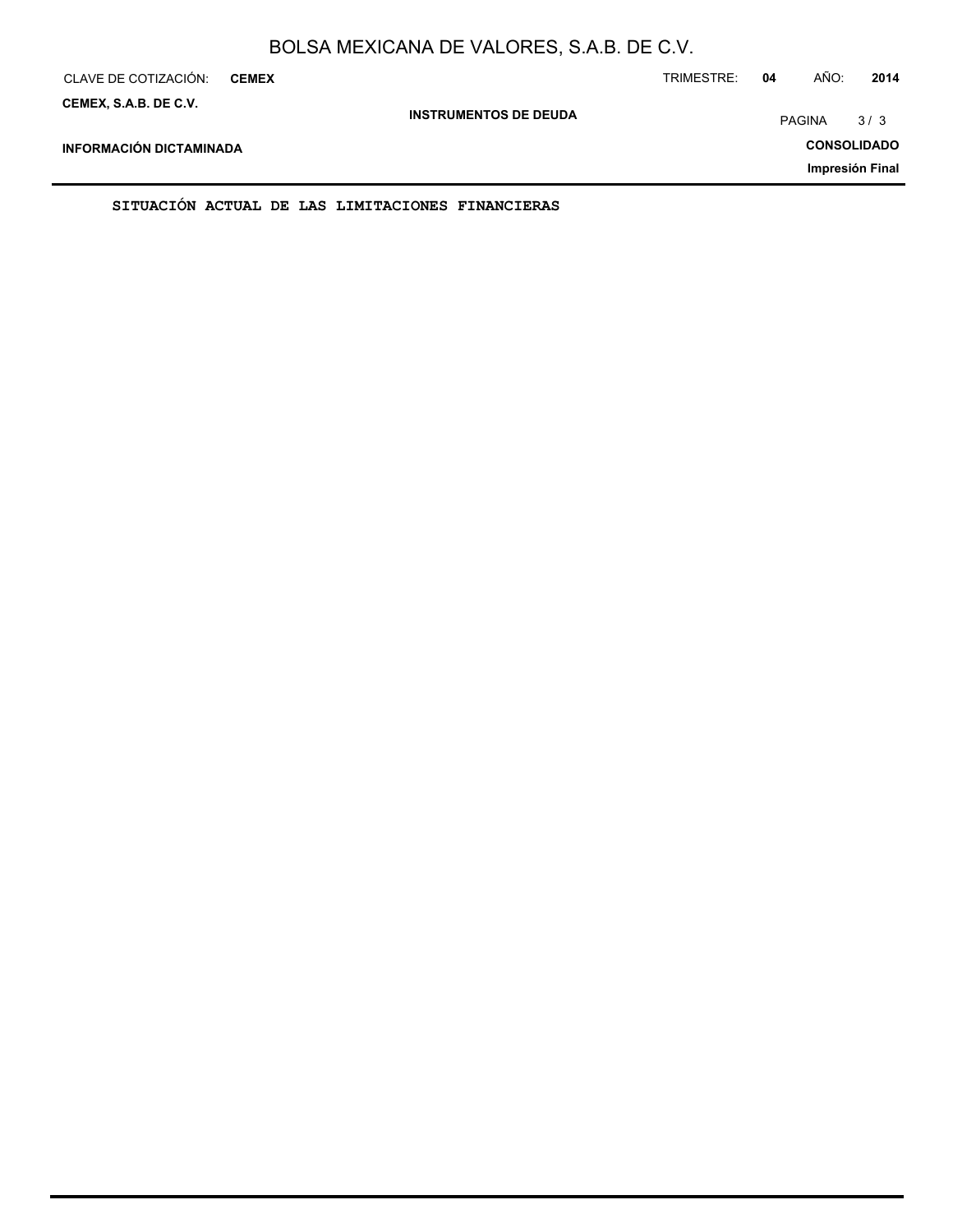**CEMEX**

**CEMEX, S.A.B. DE C.V.**

**INFORMACIÓN DICTAMINADA**

CLAVE DE COTIZACIÓN TRIMESTRE **04** AÑO **2014**

# **DISTRIBUCIÓN DE INGRESOS POR PRODUCTO INGRESOS TOTALES (MILES DE PESOS)**

**CONSOLIDADO**

**Impresión Final**

| <b>PRINCIPALES PRODUCTOS O LINEA</b>      | <b>VENTAS</b>  |                | $%$ DE<br><b>PARTICIPACION EN</b> | <b>PRINCIPALES</b> |                 |  |  |  |
|-------------------------------------------|----------------|----------------|-----------------------------------|--------------------|-----------------|--|--|--|
| <b>DE PRODUCTOS</b>                       | <b>VOLUMEN</b> | <b>IMPORTE</b> | <b>EL MERCADO</b>                 | <b>MARCAS</b>      | <b>CLIENTES</b> |  |  |  |
| <b>INGRESOS NACIONALES</b>                |                |                |                                   |                    |                 |  |  |  |
|                                           | 0              | 39,103,231     | 0.00                              |                    |                 |  |  |  |
| <b>INGRESOS POR EXPORTACIÓN</b>           |                |                |                                   |                    |                 |  |  |  |
|                                           | 0              | 3,485,556      | 0.00                              |                    |                 |  |  |  |
| INGRESOS DE SUBSIDIARIAS EN EL EXTRANJERO |                |                |                                   |                    |                 |  |  |  |
|                                           | $\Omega$       | 167,433,733    | 0.00                              |                    |                 |  |  |  |
| <b>TOTAL</b>                              | 0              | 210,022,520    |                                   |                    |                 |  |  |  |

**OBSERVACIONES**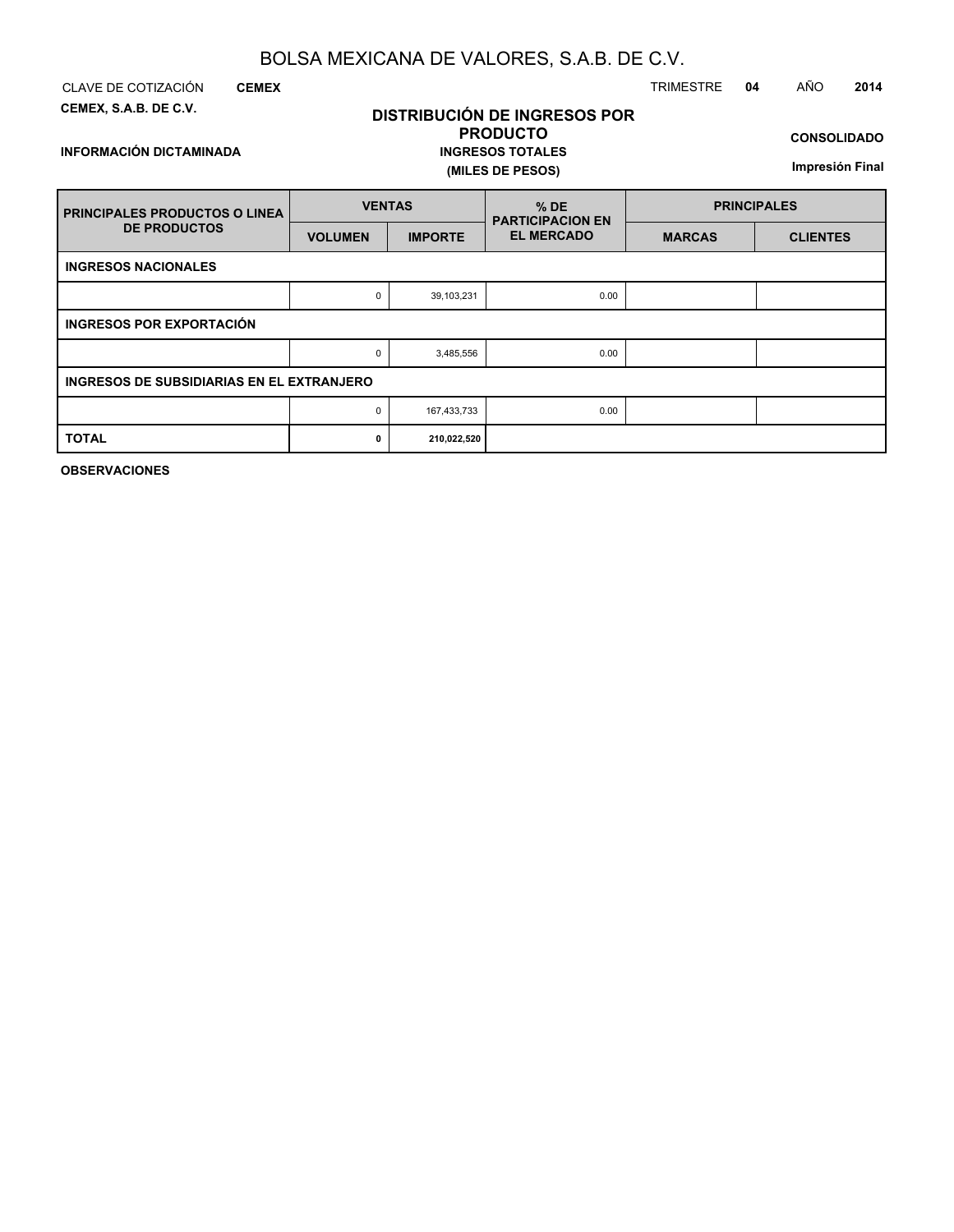**CEMEX, S.A.B. DE C.V.** CLAVE DE COTIZACIÓN**CEMEX**

#### TRIMESTRE **<sup>04</sup>** AÑO**<sup>2014</sup>**

**CONSOLIDADO**

**INFORMACIÓN DICTAMINADA**

# **PAGADOCARACTERISTICAS DE LAS ACCIONES**

**INTEGRACIÓN DEL CAPITAL SOCIAL**

**Impresión Final**

| <b>SERIES</b> | <b>CUPÓN</b><br><b>VALOR NOMINAL(\$)</b> |                | <b>NUMERO DE ACCIONES</b> |                         |                  |                          | <b>CAPITAL SOCIAL</b> |                 |  |
|---------------|------------------------------------------|----------------|---------------------------|-------------------------|------------------|--------------------------|-----------------------|-----------------|--|
|               |                                          | <b>VIGENTE</b> | <b>PORCIÓN FIJA</b>       | <b>PORCIÓN VARIABLE</b> | <b>MEXICANOS</b> | <b>LIBRE SUSCRIPCIÓN</b> | <b>FIJO</b>           | <b>VARIABLE</b> |  |
| I٨            | 0.00280                                  | 146            | 8.712.000.000             | 16,201,159,536          | 24,913,159,536   |                          | 24.190                | 44,984          |  |
| lв            | 0.00280                                  | 146            | 4,356,000,000             | 8,100,579,768           | 0                | 12,456,579,768           | 12.095                | 22,492          |  |
| <b>TOTAL</b>  |                                          |                | 13,068,000,000            | 24,301,739,304          | 24,913,159,536   | 12,456,579,768           | 36.285                | 67,476          |  |

**TOTAL DE ACCIONES QUE REPRESENTAN EL CAPITAL SOCIAL PAGADO A LAFECHA DE ENVIO DE LA INFORMACIÓN:**ения в советании с производит в советании с производит в советании с производит в советании и за советании за <br>В советании с производительно производит в советании с производительно производительно производительно при сов

**OBSERVACIONES**